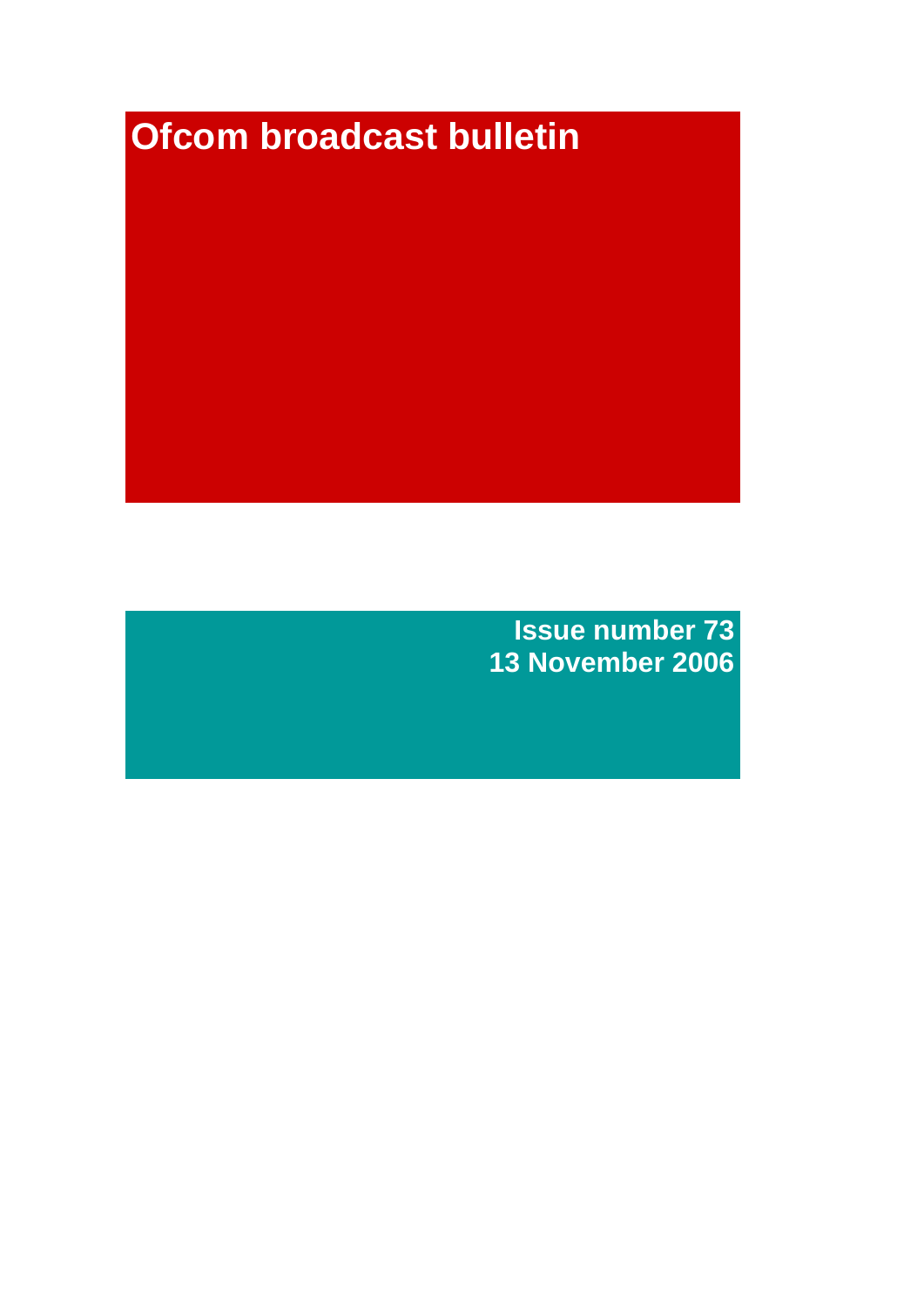# **Contents**

| Introduction              |    |
|---------------------------|----|
| <b>Standards cases</b>    |    |
| In Breach                 |    |
| (Additional Code Guidance | 8) |
| Resolved                  | 13 |

# **Fairness & Privacy cases**

| Not Upheld | 15 |
|------------|----|
|------------|----|

|  |  | Other programmes not in breach/outside remit | 75 |
|--|--|----------------------------------------------|----|
|--|--|----------------------------------------------|----|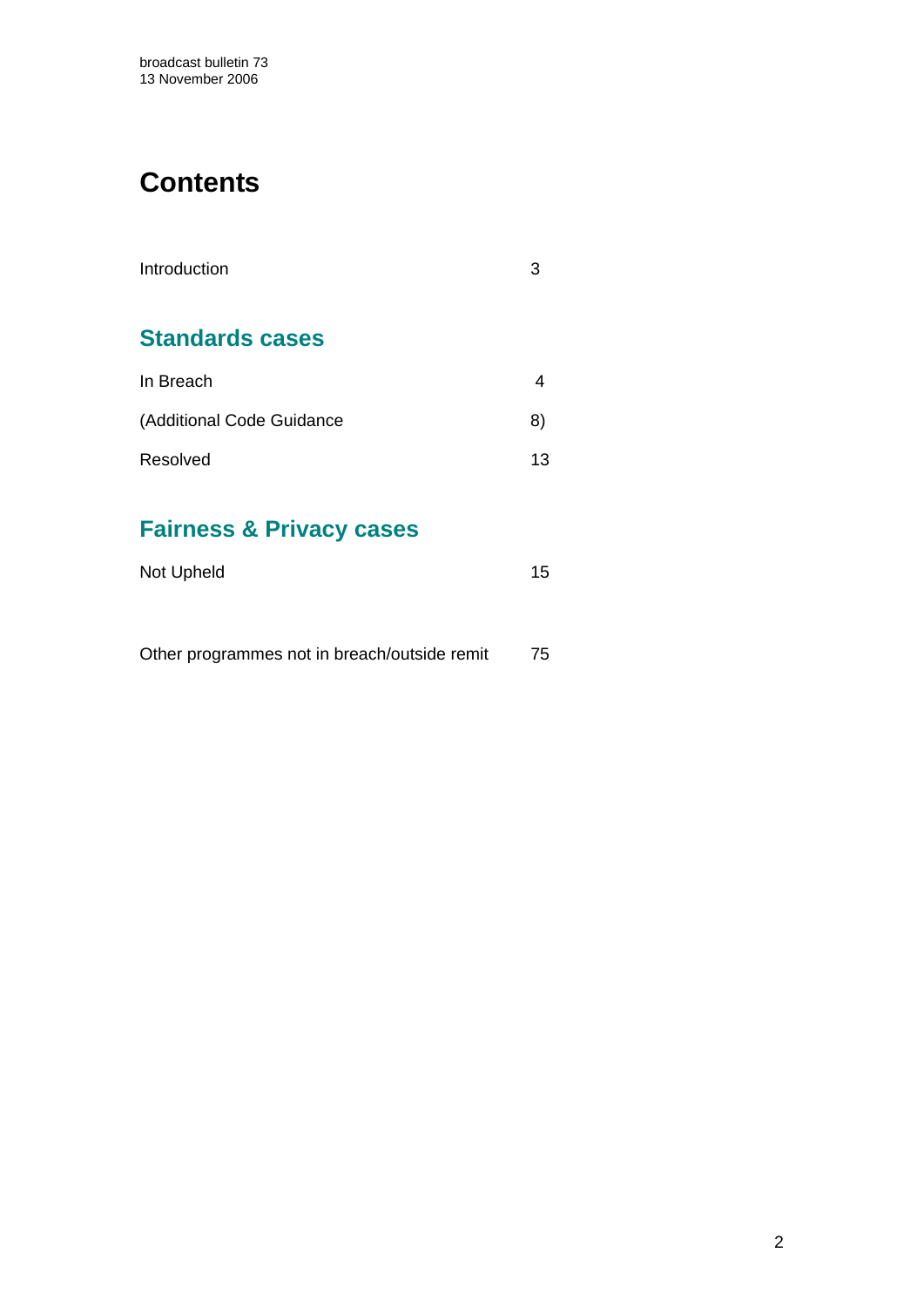# **Introduction**

Ofcom's Broadcasting Code took effect on 25 July 2005 (with the exception of Rule 10.17 which came into effect on 1 July 2005). This Code is used to assess the compliance of all programmes broadcast on or after 25 July 2005. The Broadcasting Code can be found at http://www.ofcom.org.uk/tv/ifi/codes/bcode/

The Rules on the Amount and Distribution of Advertising (RADA) apply to advertising issues within Ofcom's remit from 25 July 2005. The Rules can be found at http://www.ofcom.org.uk/tv/ifi/codes/advertising/#content

The Communications Act 2003 allowed for the codes of the legacy regulators to remain in force until such time as Ofcom developed its own Code. While Ofcom has now published its Broadcasting Code, the following legacy Codes apply to content broadcast before 25 July 2005.

- Advertising and Sponsorship Code (Radio Authority)
- News & Current Affairs Code and Programme Code (Radio Authority)
- Code on Standards (Broadcasting Standards Commission)
- Code on Fairness and Privacy (Broadcasting Standards Commission)
- Programme Code (Independent Television Commission)
- Programme Sponsorship Code (Independent Television Commission)
- Rules on the Amount and Distribution of Advertising

From time to time adjudications relating to advertising content may appear in the bulletin in relation to areas of advertising regulation which remain with Ofcom (including the application of statutory sanctions by Ofcom).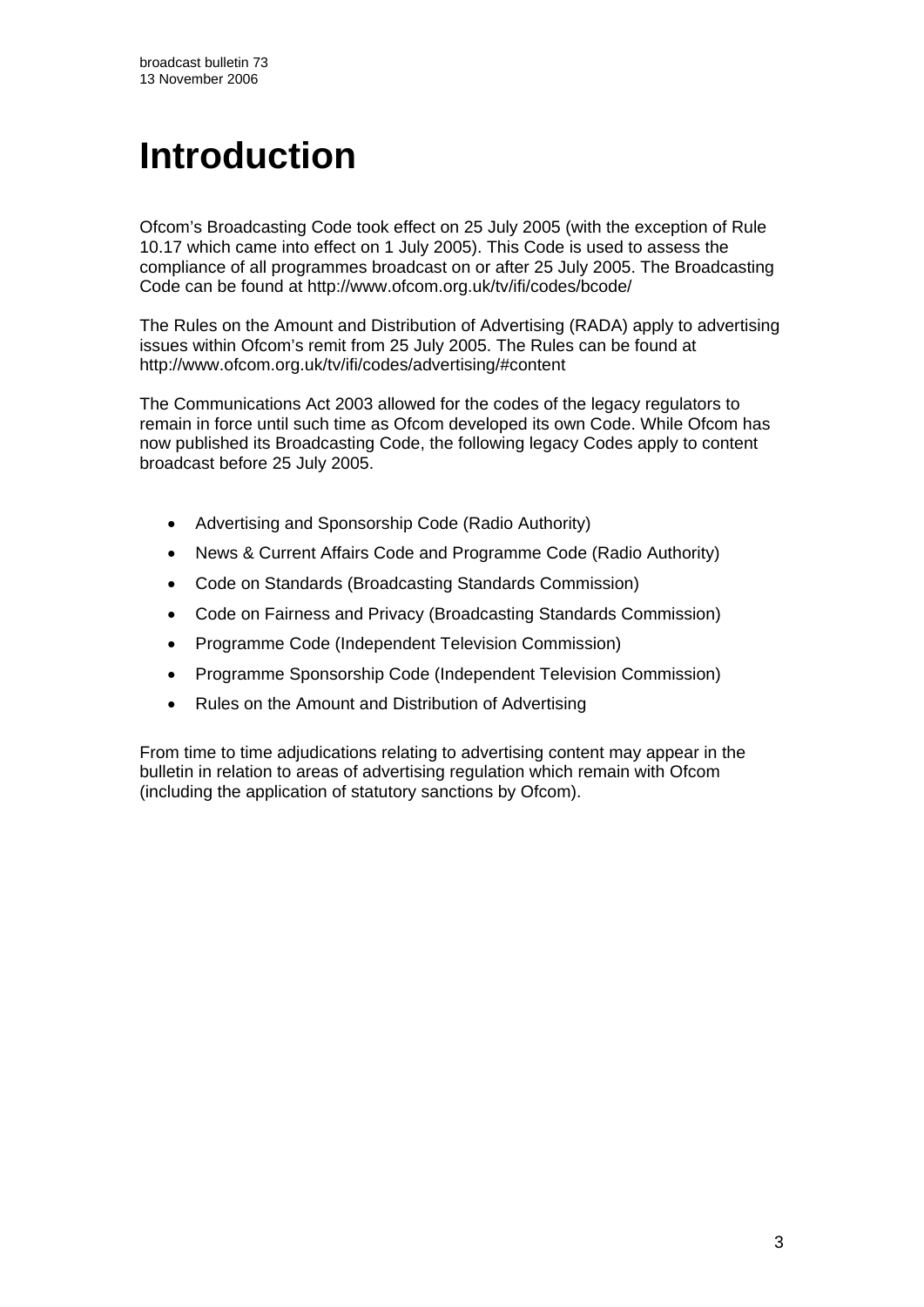# **Standards Cases**

# **In breach**

## **4Homes Magazine**

*As promoted on Channel 4 and More4*

#### **Introduction**

 $\overline{a}$ 

Channel 4's commercial arm, 4Ventures, launched a magazine entitled "4homes" in April 2006. The magazine was promoted around a range of property and lifestyle programmes on Channel 4 and More 4, including *Relocation, Relocation, Relocation*; *Selling Houses*; *Streets Ahead*; *Ramsay's Kitchen Nightmares*; and *Gordon Ramsey's F Word*.

We were contacted by the Producers' Alliance for Cinema and Television ("Pact"). Pact is a trade association that represents and promotes the commercial interests of independent feature film, television, animation and interactive media companies in the UK.

Pact queried the basis upon which the 4homes magazine was being promoted in promotional airitme (that is, airtime outside programmes that does not count towards advertising minutage). It did not believe that this promotion was consistent with the requirements of the Broadcasting Code.

Rule 10.3 of the Broadcasting Code states:

*"Products and services must not be promoted in programmes. This rule does not apply to programme-related material."* 

According to Section Ten of the Broadcasting Code, the meaning of 'programmerelated material' is:

*"…products or services that are both directly derived from a specific programme and intended to allow listeners or viewers to benefit fully from, or to interact with, that programme."* 

Pact queried how the 4homes magazine could be described as being "directly derived from a specific programme". In particular, it did not accept that the magazine was directly derived from any one of the programmes broadcast on Channel 4 and More 4, around which it had been trailed. Pact therefore did not believe that the magazine was able to be promoted as programme-related material ("PRM").

We asked Channel 4 for its comments.

#### **Response**

Channel 4's response focussed on the provisions contained in the Programme Code of one of Ofcom's predecessor regulators, the Independent Television Commission ("the ITC"). The ITC Programme Code ("the Programme Code") was superseded in July 2005 by the Ofcom Broadcasting Code. The broadcaster contrasted the wording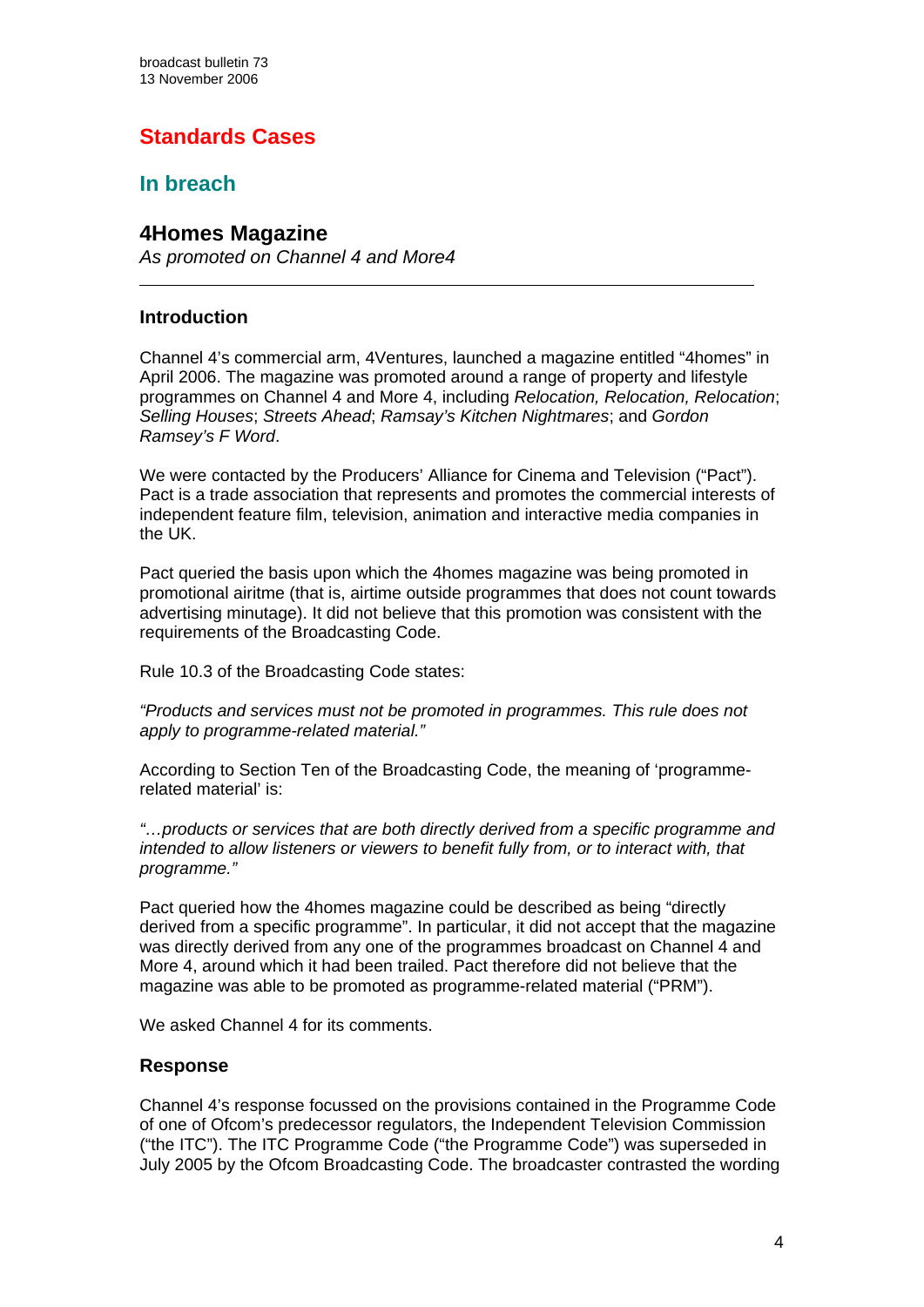of the current definition of PRM in the Broadcasting Code with the wording of the corresponding provision in the Programme Code.

The relevant wording in the Programme Code read *"Commercial products or services must not be promoted within programmes…However, the availability of licensee produced material or services (factsheets, helplines and websites) that can demonstrate a clear relationship to the content of programme, can be promoted if editorially justified. The licensee must retain the editorial responsibility for these products or services."* 

Channel 4 said that the definition of PRM in the Programme Code was much more flexible since PRM was merely required to *"demonstrate a clear relationship to the content of programmes"*.

Channel 4 claimed this had enabled it to build its approach to programme support and PRM on genres, rather than always around particular programmes or series. As the Programme Code referred to *"factsheets, helplines and websites*", Channel 4 considered that the promotion of the 4homes magazine (which had not existed when the old rules were in force and so not been promoted under them) was simply an extension of the reference to "websites" to print media. In its view, the magazine would have been permitted as PRM under the old rules and it argued that it was wrong to prohibit the promotion of this material as PRM under the new rules in the Broadcasting Code.

It said that the magazine was intended to provide support to the diverse range of Channel 4 programmes focused around the concept of home, be that food, interiors, property or gardens. The schedule included:

Grand Designs Streets Ahead Property Ladder City Gardener Selling Houses A Place In the Sun Location, Location, Location The Perfect Home Demolition **The F Word** Honey, I Ruined the House

Relocation Relocation Ramsay's Kitchen Nightmares

Channel 4 said that the collective audience for Channel 4 home interest and lifestyle programmes was substantial and that the 4homes magazine existed to help those audiences interact with the programme brands, read material written by the presenters and know what was coming up when in terms of output.

Channel 4 also referred to the 4homes website within Channel4.com, which it said provided programme support material (as sourced from producers of the programmes), and also had a "magazine" element, which gave viewers more interaction with and information on the output itself. The latter was replicated in the 4homes magazine which was *"effectively an extension of the website into the printed form."* 

Channel 4 described the magazine as largely centred around contributions from Channel 4 presenters of home interest and lifestyle programmes, with regular contributions from Kevin McCloud (*Grand Designs*); Naomi Cleaver (*Honey I Ruined The House*); Andrew Winter (*Selling Houses*); Matt James (*City Gardener*); and Gordon Ramsay (*The F Word/Ramsay's Kitchen Nightmares*).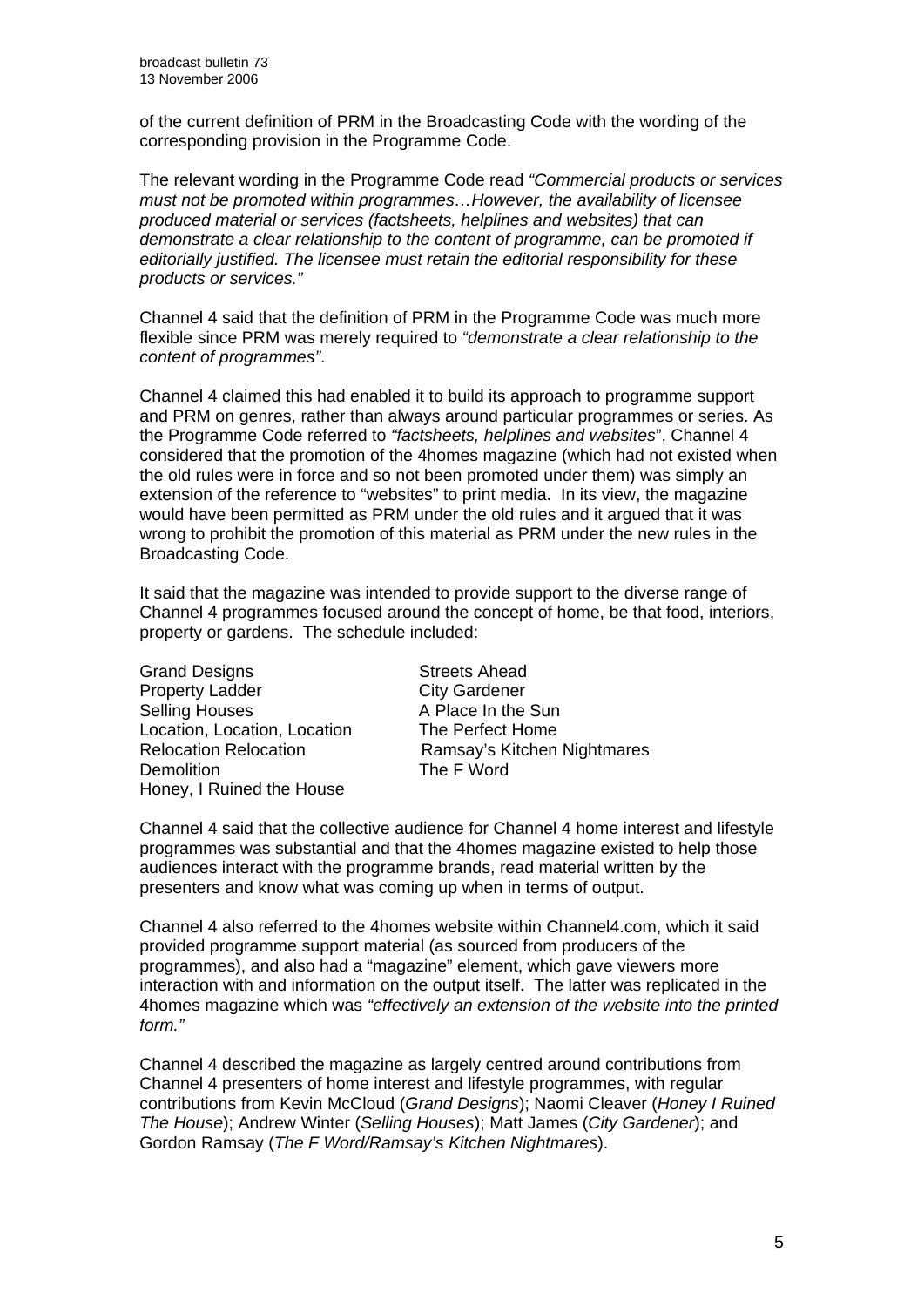However, it conceded that it had often been restricted in the depth of editorial it could offer. Intellectual property rights in Channel 4's programme titles remained with the independent producers, and it could not make use of a title in the context of PRM without the specific consent of the producer.

#### **Decision**

Broadcasters must bear in mind that the ability to promote a product or service as PRM in or around programmes is permitted purely by way of exception to the fundamental broadcasting principle that advertising and programme content must be kept separate.

In order to fall within this exception, the product or service must satisfy the meaning of PRM set out in Section Ten of Ofcom's Broadcasting Code. This meaning is derived from the wording of the Television Without Frontiers ("TWF") Directive<sup>1</sup>.

Article 18 of the TWF Directive sets out limits on the proportion of transmission time that may be devoted to advertising, and Article 18.3 states:

*"For the purposes of this Article, advertising does not include: - announcements made by the broadcaster in connection with its own programmes and ancillary products directly derived from those programmes;…"* 

The recitals to the Amending Directive $2$  state:

*"(34) Whereas daily transmission time allotted to announcements made by the broadcaster in connection with its own programmes and ancillary products directly derived from these, or to public service announcements and charity appeals broadcast free of charge, is not to be included in the maximum amounts of daily or hourly transmission time that may be allotted to advertising and teleshopping;* 

*(35) Where, in order to avoid distortions of competition, this derogation is limited to announcements concerning products that fulfil the dual condition of being both ancillary to and directly derived from the programmes concerned; whereas the term ancillary refers to products intended specifically to allow the viewing public to benefit fully from or to interact with these programmes;…"* 

As Recital 35 recognises, a broadcaster's ability to make announcements about "ancillary" products directly derived from its programmes, which do not count towards its daily advertising minutage, is extremely valuable and may disadvantage other parties. Such announcements may therefore only be made where certain criteria – specified in Recital 35 and reflected in the wording of the definition of PRM in the Code - are satisfied.

Similarity, in terms of genre or theme, between a programme and product or service is not in itself sufficient to establish that the product or service is "directly derived" from the programme.

 1 Directive 89/552/EEC as amended by Directive 97/36/EC 2

<sup>&</sup>lt;sup>2</sup> Directive 97/36/EC of the European Parliament and of the Council of 30 June 1997 amending Council Directive 89/552/EEC on the coordination of certain provisions laid down by law, regulation or administrative action in Member States concerning the pursuit of television broadcasting activities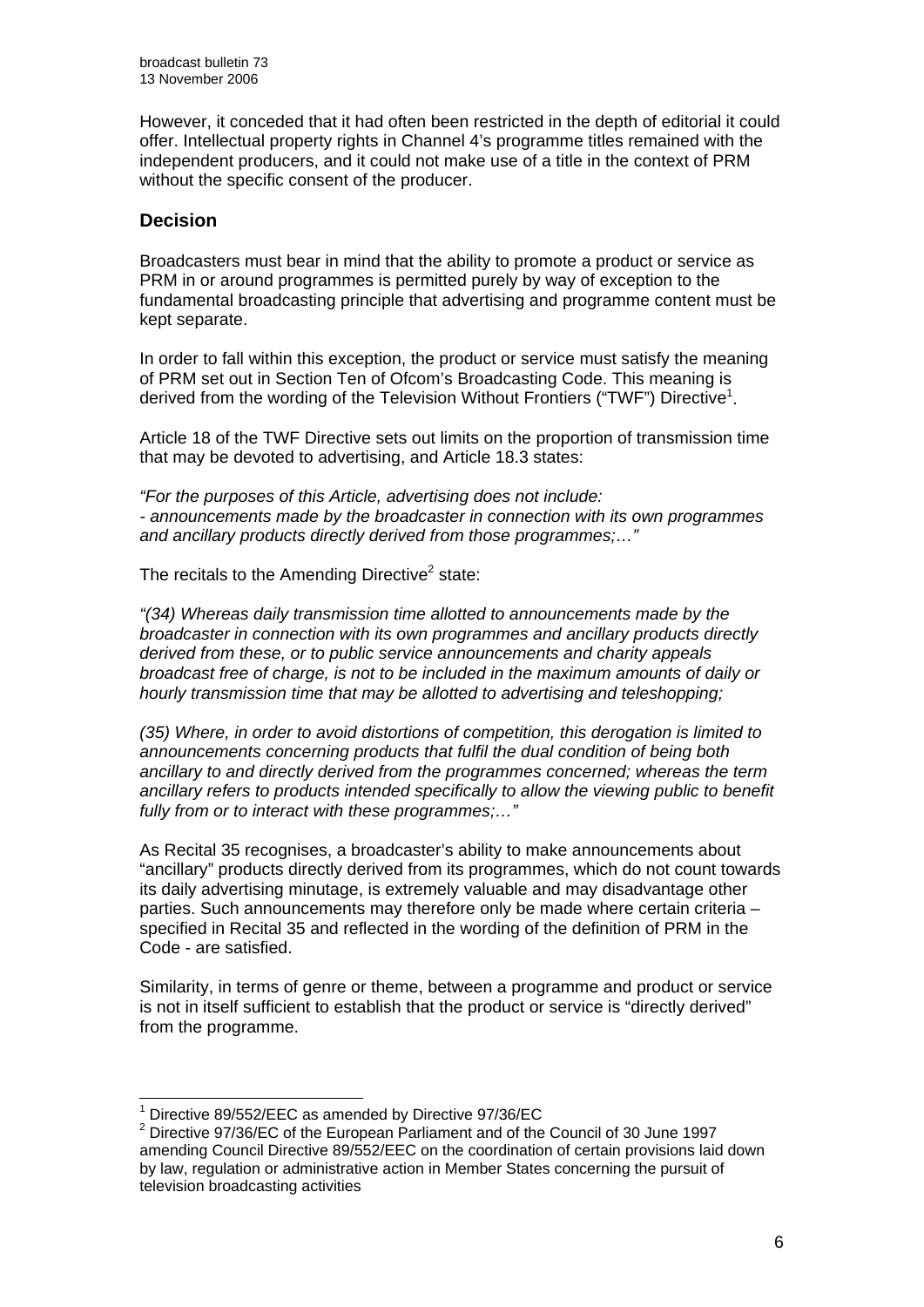Having considered carefully the material being promoted and the Code requirements, we do not believe that the 4homes magazine satisfies the definition of PRM in the Code. In the editions of the magazine that we obtained, very little of the content could be described as *"directly derived from a specific programme"*. The magazine seems very similar to other homes and interiors magazines on the market, largely comprising generic content about interiors, property and lifestyle. There are very few references to Channel 4 programmes in any of the features. Moreover, any such references tend to be in passing rather than substantive; by way of illustration, for example, none of the articles or features include the name of a Channel 4 programme in its title and there is only limited editorial discussion of actual programme content.

We noted that Channel 4 felt that the 4homes magazine was an extension of the 4homes content on its website. However, in contrast to the magazine, the 4homes website (which is part of Channel 4's website) contains in-depth features about the 4homes stable of programmes, including episode synopses, interviews with programme presenters, and information on how to take part in a show.

Moreover, a broadcaster's website may be considered to be a "broadcasting-related service" under Ofcom's Cross-promotion Code<sup>3</sup>. Therefore, even if a website contains mainly genre-based material and therefore does not satisfy the definition of PRM, a broadcaster may still be able to cross-promote it in promotional airtime. In contrast, a magazine is not a broadcasting-related service and therefore cannot be cross-promoted.

Ofcom does not consider that it is possible to justify the promotion of material on the basis of a Programme Code which is no longer in force. Broadcasters must ensure that any programme-related material that they promote or are seeking to promote complies with Ofcom's Broadcasting Code, which was issued on 25 May 2006 after public consultation and has been in force since 25 July 2005. The Programme Code was produced by Ofcom's predecessor, the ITC, in a different environment, and was more restrictive than the Broadcasting Code regarding the promotion as PRM of *"commercial products or services"*. The 4homes magazine itself was not launched until 2006, and we are not aware of an instance where Channel 4 promoted a genrebased magazine as PRM while the Programme Code in force.

We are sympathetic to Channel 4's point that there are rights issues which have constrained its use of programme titles in the 4homes magazine. However, Rule 10.3 is concerned only with the promotion of products and services in or around programmes. It does not prevent a broadcaster from developing magazines and other products, whether programme-related or not, and promoting them, either in paid-for advertising time or off-air, for example via its website.

#### **Breach of Rule 10.3**

 3 See http://www.ofcom.org.uk/tv/ifi/codes/crosspromotioncode/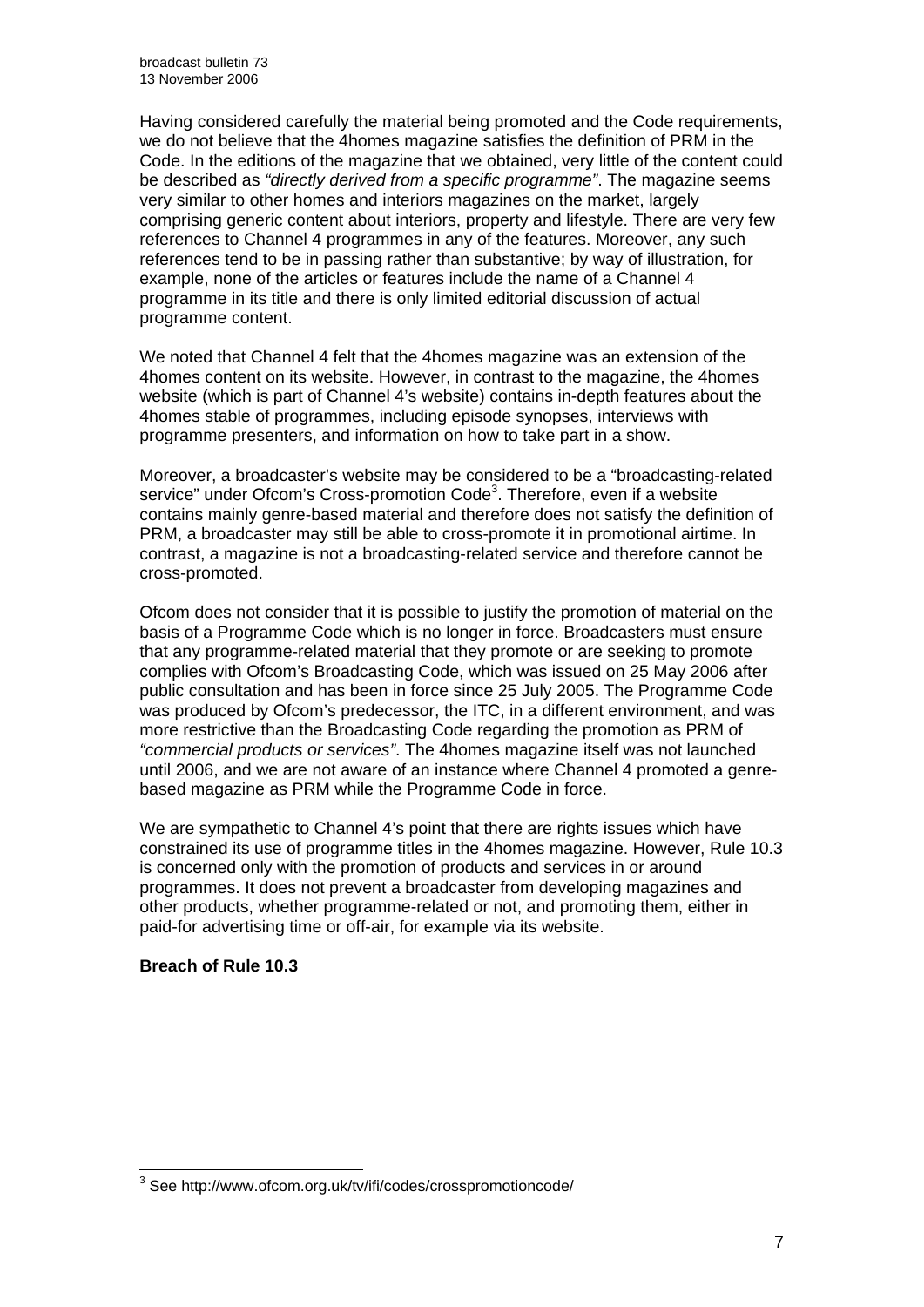#### **Broadcasting Code Guidance Update**

To help clarify the requirements of the Code regarding programme-related material, we have now added the following paragraphs to our existing guidance on Section 10: Commercial references in programmes and other matters (the revised guidance on Section 10 is available in full on our website):

#### *Meaning of 'programme-related material'*

The meaning of 'programme-related material' in the Broadcasting Code has been derived from the wording of the Television Without Frontiers ('TWF') Directive<sup>4</sup>.

Article 18 of the TWF Directive sets out limits on the proportion of transmission time that may be devoted to advertising, and Article 18.3 states:

*"For the purposes of this Article, advertising does not include: - announcements made by the broadcaster in connection with its own programmes and ancillary products directly derived from those programmes;…"* 

The recitals to the Amending Directive<sup>5</sup> state:

*"(34) Whereas daily transmission time allotted to announcements made by the broadcaster in connection with its own programmes and ancillary products directly derived from these, or to public service announcements and charity appeals broadcast free of charge, is not to be included in the maximum amounts of daily or hourly transmission time that may be allotted to advertising and teleshopping;* 

*(35) Where, in order to avoid distortions of competition, this derogation is limited to announcements concerning products that fulfil the dual condition of being both ancillary to and directly derived from the programmes concerned; whereas the term ancillary refers to products intended specifically to allow the viewing public to benefit fully from or to interact with these programmes;…"* 

In considering whether or not a product or service is 'programme-related' under the Broadcasting Code, it is important to bear in mind the principles set out in Section Ten; these principles apply equally to radio. Broadcasters must maintain the independence of editorial control over programme content, ensure that programmes are not distorted for commercial purposes and ensure that the advertising and programme elements of a service are kept separate.

It is upon these principles that Rule 10.3, which prohibits the promotion of products and services within programmes, is based. Broadcasters should bear in mind that the promotion of 'programme-related material' is permitted purely by way of exception to that prohibition and therefore should in no way compromise the principle of separation between advertising and programmes. The focus of a programme must remain its editorial content, as opposed to any promotional messages for programme-related material. The programme must not be primarily a vehicle for promotion of the product or service. Rule 10.4 (no undue prominence) also applies.

 $\overline{a}$ 

<sup>4</sup> Directive 89/552/EEC as amended by Directive 97/36/EC

<sup>&</sup>lt;sup>5</sup> Directive 97/36/EC of the European Parliament and of the Council of 30 June 1997 amending Council Directive 89/552/EEC on the coordination of certain provisions laid down by law, regulation or administrative action in Member States concerning the pursuit of television broadcasting activities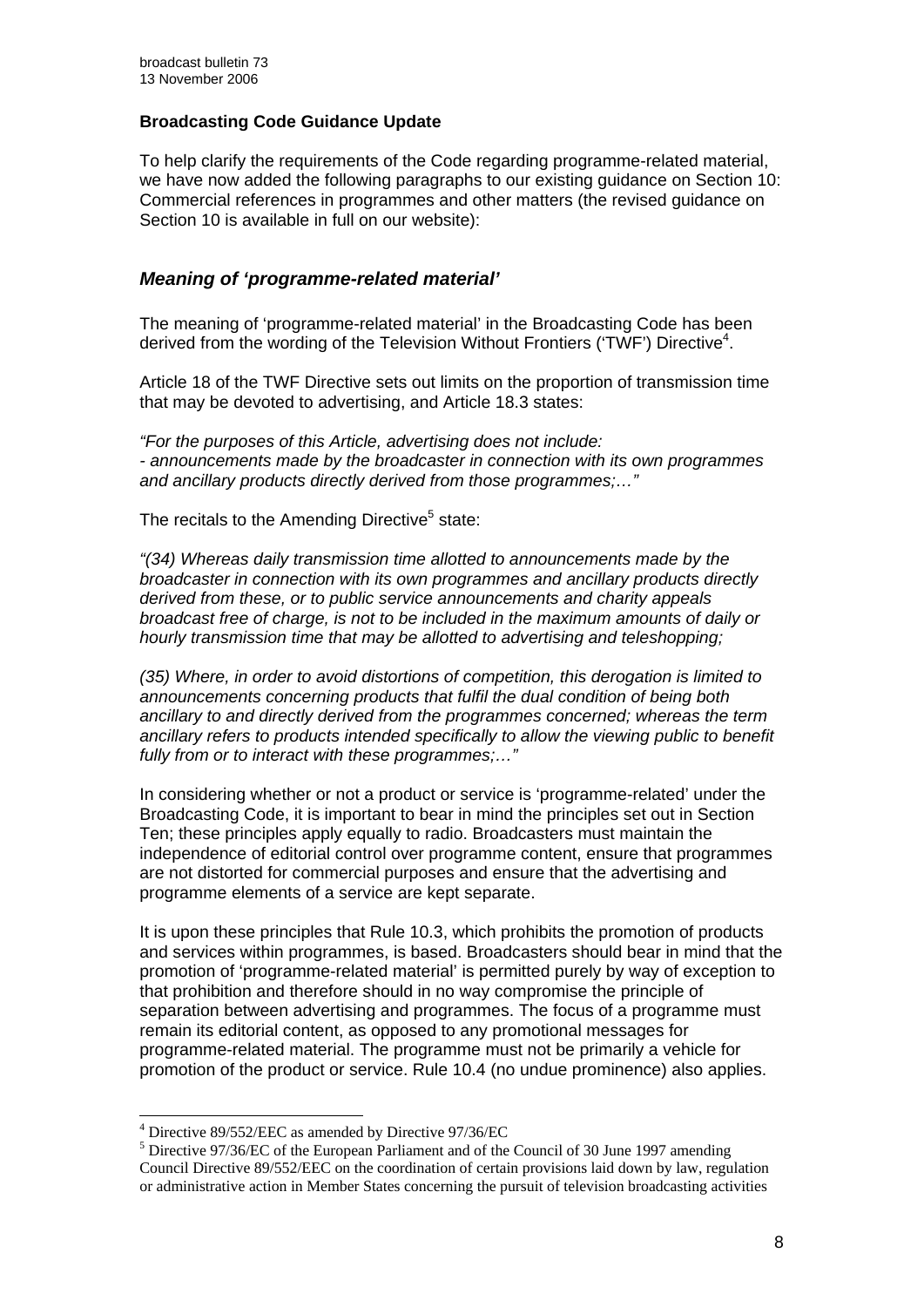Broadcasters should note that for material to qualify as programme-related material, it must not only be directly derived from a specific programme but also intended to allow listeners or viewers to benefit fully from, or interact with, that programme. Both elements of the meaning of 'programme-related material' must therefore be satisfied.

Further guidance by way of clarification is provided below:

#### *"Directly derived from a specific programme"*

The product or service must be 'directly derived' from a specific programme and therefore it is very unlikely that we would consider a product/service which existed before that programme to be programme-related material.

Broadcasters should also note that similarity, in terms of genre or theme(s), between a programme and product/service (for example, where both are about football, cookery or gardening) is not in itself sufficient to establish that the product/service is directly derived from the programme.

A product or service directly derived from more than one specific programme may be considered to be programme-related material in relation to those programmes but the scope for this is likely to be limited. However, this will depend on the facts of an individual case. In each case, in order for the material to be considered programmerelated material and promoted accordingly, the broadcaster would need to be able to demonstrate to Ofcom's satisfaction that the material in question was directly derived *to a significant extent* from each of those programmes.

#### *"Benefit fully from or interact with"*

Moreover, the material must be intended to allow listeners or viewers to benefit fully from, or to interact with, that specific programme. This will often be material that is editorially based, for example, a book, podcast, CD or DVD. Where the material is not editorially based, the broadcaster is likely to need stronger editorial justification that the material is intended to allow listeners or viewers to benefit fully from, or interact with, the programme.

#### **Appropriateness of promotion for PRM**

In promoting a product or service as 'programme-related material', broadcasters must have regard to the rules in Section One, Protecting the Under-eighteens, and Section Two, Harm and Offence.

Particular care should be taken where broadcast advertising of the product or service is prohibited or restricted.

A promotion for programme-related material in or around a children's programme should normally be in terms of general information only, for example about the price or availability of the product; it would not normally be appropriate for such a promotion to invite a direct response.

#### *Rule 10.6 Programme-related material*

Rule 10.6 provides a limited exception to Rule 10.3.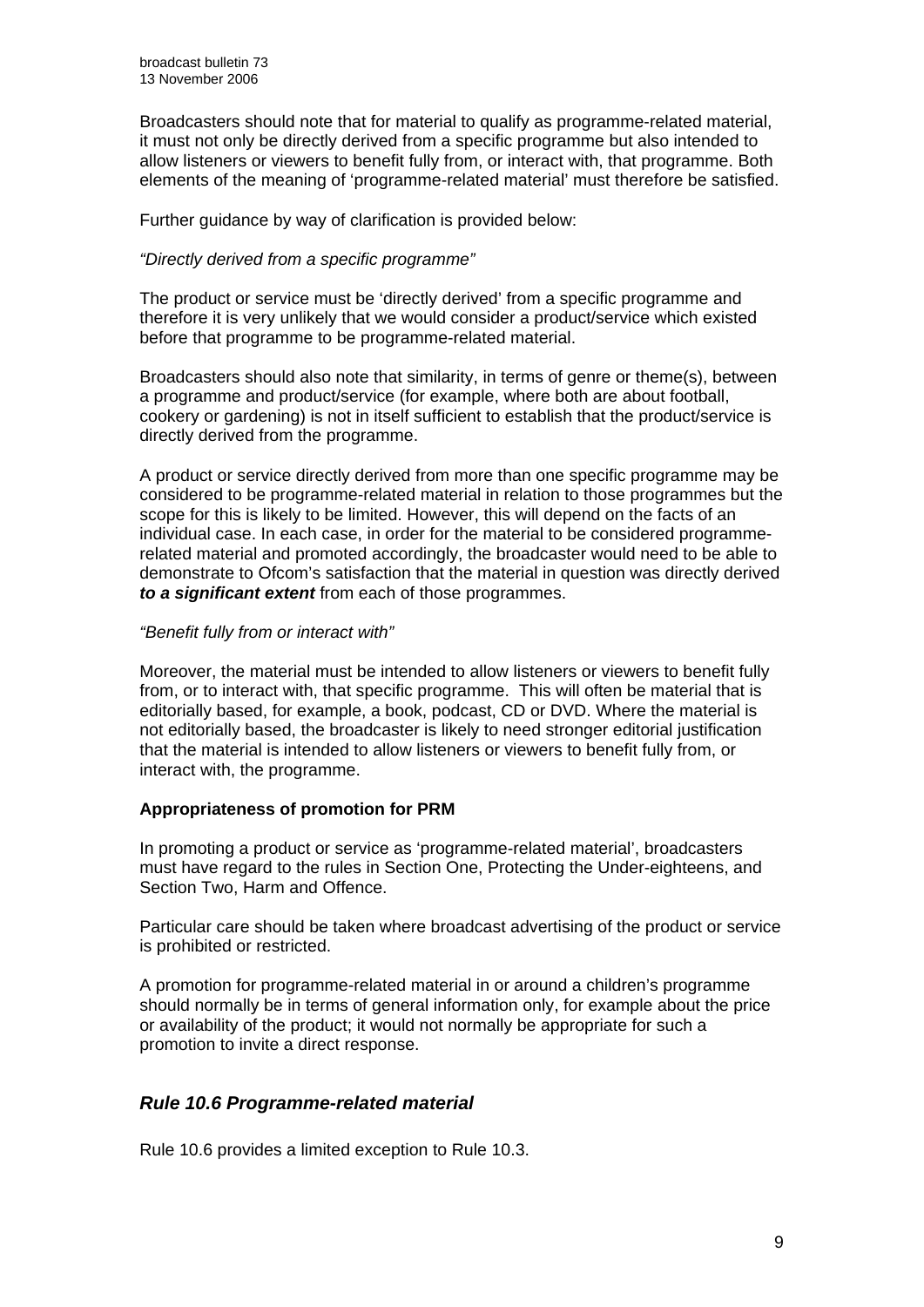To avoid undue prominence, references to programme-related material should be brief. Such references should be confined to the name of the item, a basic description, its cost and/or availability. As a general rule, names of retailers should not be given.

Programme-related material may only be promoted in or around the relevant programme.

#### *Rule 10.7 Responsibility for programme-related material*

Under Rule 10.7, it is the broadcaster's responsibility to ensure that any product or service promoted as programme-related material does in fact satisfy the definition of programme-related material. This does not mean that broadcasters may only promote programme-related material which they themselves own. The material may come from third parties, for example material created, manufactured, and/or distributed by persons other than the broadcaster. However, the broadcaster is the person with responsibility for ensuring that it may be promoted as programme-related material.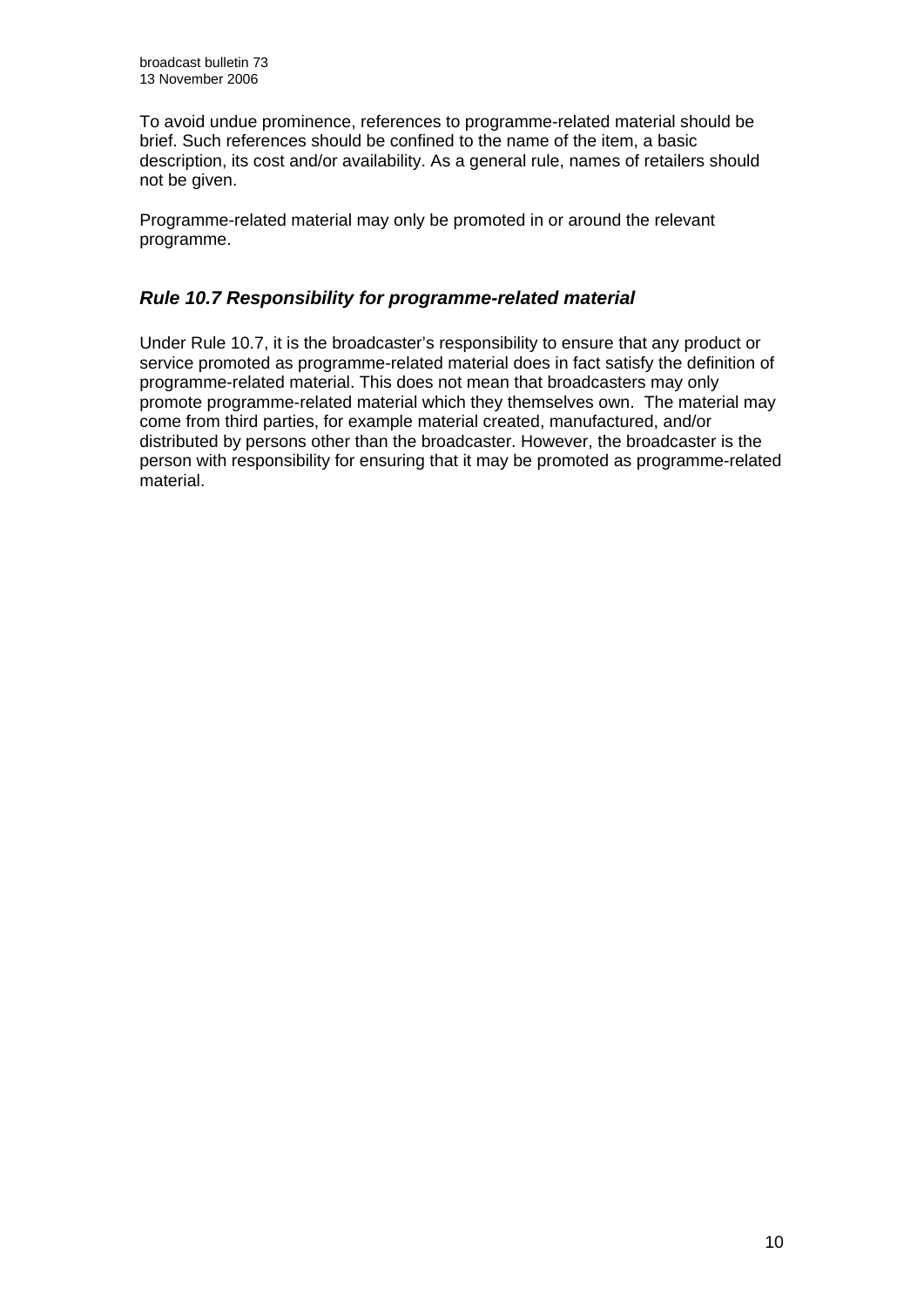# **Cops Uncut 2**

*Bravo, 13 June 2006, 14:30, 16 June 2006, 14:30 and 19:30, 20 June 2006, 14:30* 

#### **Introduction**

 $\overline{a}$ 

*Cops Uncut 2* is an observational series that documents the work of the police and portrays the kinds of anti-social behaviour they encounter on a day-to-day basis.

#### **13 June 2006**

A viewer complained that the word "fucking" was clearly subtitled, although it was edited in the commentary.

#### **16 and 20 June 2006**

A viewer complained that both episodes contained the word "fuck" in subtitles and, indistinctly, in the commentary.

#### **Response**

Flextech Television, the licensee responsible for Bravo, explained that these incidents were the result of human error. In the case of the first incident, this was noticed on transmission and the programme re-edited for later transmission. On receipt of the second complaint a full review was undertaken of the whole series, to ensure that all other episodes were fully compliant. Any offending language was removed from both the audio and subtitles from all pre-watershed episodes. A statement was then prepared for the beginning of all pre-watershed versions to apologise to viewers for any offence caused by these unintentional errors.

Flextech pointed out that Bravo's audience consisted mostly of 16-34 year old men and the demographic for this series was no different – child viewing was negligible. Nevertheless the licensee acknowledged that this did not excuse the swearing going to air.

The broadcaster apologised for any offence these broadcasts had caused, and said that it was not its intention to upset or offend the audience. These incidents were the result of human error on the part of one freelancer whose contract had been terminated. The entire series had now been re-viewed by Flextech's permanent compliance team and all corrections had been made. Programmes were now viewed and edited by one person and checked by a second editor. The broadcaster said that a change in the company responsible for its playout transmission facility had brought about a change in the compliance process, which should result in these types of mistakes being minimised.

#### **Decision**

Rule 1.14 of Ofcom's Broadcasting Code requires:

"The most offensive language must not be broadcast before the watershed or when children are particularly likely to be listening."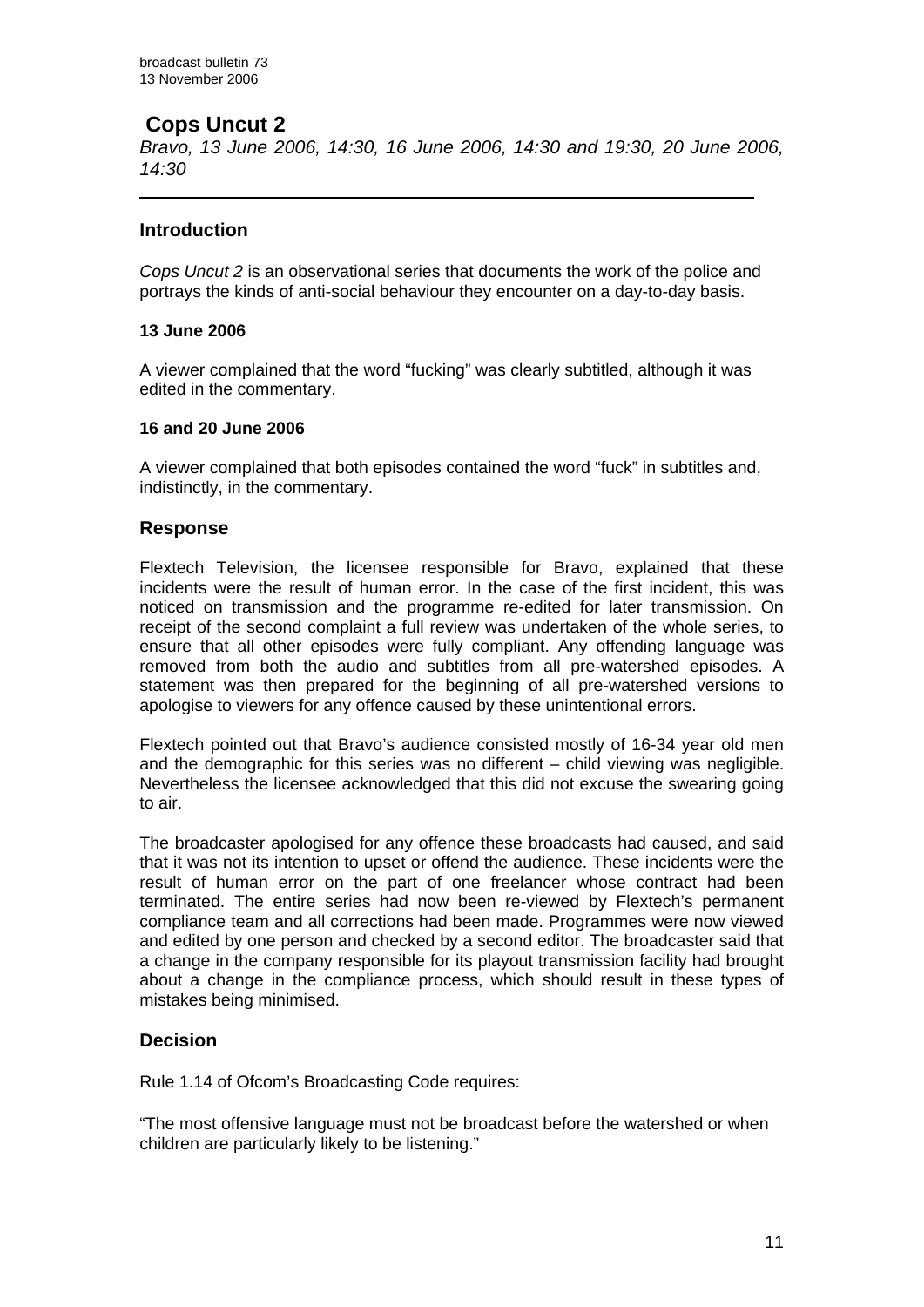During the 13 June 2006 programme, the word "fucking" was subtitled on one occasion, although the audio was bleeped.

On the 16 June 2006, there was one incident of the word "fucker" that was subtitled, although the accompanying audio was very indistinct. The same episode was repeated at 19:30. On the 20 June 2006 the word "fucking" was subtitled and the audio indistinct.

Although this series does not generally attract a significant child audience, it is of interest to children. The swearing was unsuitable for inclusion in this pre-watershed series.

This is the third time that the licensee has had a failure in its compliance procedures for this particular series. Ofcom reported in Bulletin 30 that there had been a breach of Section 1.5 (Bad Language) of the (ex- ITC) Code when Bravo transmitted offensive language *("fuck")* in an edition of the series broadcast twice on 4 January 2005. On that occasion, Bravo said that the series had two versions, a post watershed version and a 'PG' daytime version. Unfortunately the wrong version had been transmitted. In Bulletin 46, Ofcom reported a further breach of Section 1.5 (Bad Language) of the (ex- ITC) Code when Bravo broadcast an edition of the series on 30 April 2005 that contained the word "fucking". On that occasion, Flextech said that its outside facility carrying out the editing failed to make the necessary edits. The broadcaster said that it was investing in both training and new digital technology to help its own compliance editors view the material themselves. On that occasion, we reminded the broadcaster that it remains the responsibility of the licensee to preview the programme prior to transmission to ensure that the programme is compliant.

We welcome the apology given to viewers and the steps that have been taken by Flextech to ensure that this series is compliant. However, we have concerns that this is the third code breach for the same issue in the same series.

#### **Breach of Rule 1.14**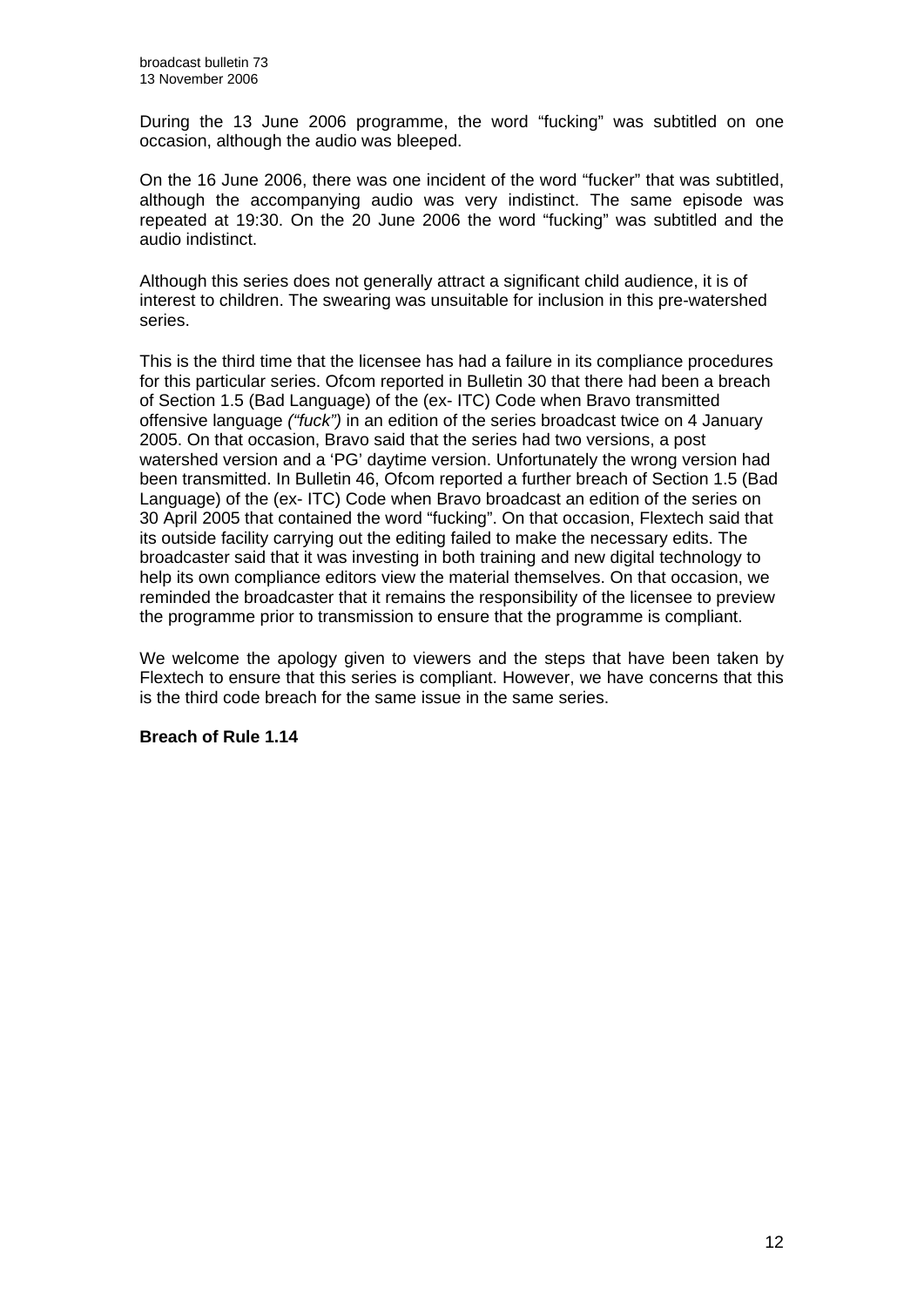# **Resolved**

## **The Mint**

*ITV Play, 12 May 2006, 20:05 and 13 May 2006, 18:45*

#### **Introduction**

In the *Extra Mint Teapot Jackpot*, a jackpot round played by competition winners, contestants had to select numbered teapots, from 1 to 7. Each teapot lid revealed a letter – A,E,I,M,N,T or T. As each teapot was chosen, the revealed letter was placed consecutively on to a rack. Another teapot was picked until the letters, taken consecutively, could no longer form part of a word eg "T" "I" "M" could go on to form another word e.g "TIME". However if the next letter picked was "T" – making "TIMT", the competitor would lose the opportunity to continue, as there is no such word as "TIMT" or a word that starts with that combination of letters.

£50 was awarded for each letter that potentially formed part of a word (if any) that had been revealed, with a prize of £5,000 on offer to any contestant that managed to pick the letters in the order that spelt "MINT TEA."

A viewer claimed that on two occasions, this jackpot had not been conducted properly. One contestant had not been allowed to continue after picking A, M and I, yet "amine" was a word, while another contestant had been stopped after picking M,I and E, yet "mien" was a word.

#### **Response**

ITV said that the range of possible solutions was researched for the producers by an independent question setter who also worked on productions like *Mastermind* and *Who Wants To Be A Millionaire*. Her source was Chambers Dictionary. This was normally mentioned by presenters while the competition was underway, viewers usually being told that the words capable of being spelt had to be among the words on *Extra Mint's* list of solutions, as compiled from that dictionary.

"Amine", which appears in Chambers 21<sup>st</sup> Century Dictionary, had been omitted from the list of solutions, while "mien" was on the list but had been missed by the production team. Unfortunately, both jackpot games had been wrongly halted. The broadcaster confirmed that the producers had undertaken to contact the contestants and pay them the extra money they could have won if they had been allowed to continue.

The broadcaster apologised for these human errors. It confirmed that *Extra Mint* had ended its current run and that the individual producers responsible were no longer working on *The Mint*. It added that the production team had been strengthened, "with the introduction of a very experienced Executive Producer." ITV was therefore confident that similar errors would not recur.

#### **Decision**

Rule 2.11 of the Broadcasting Code requires that: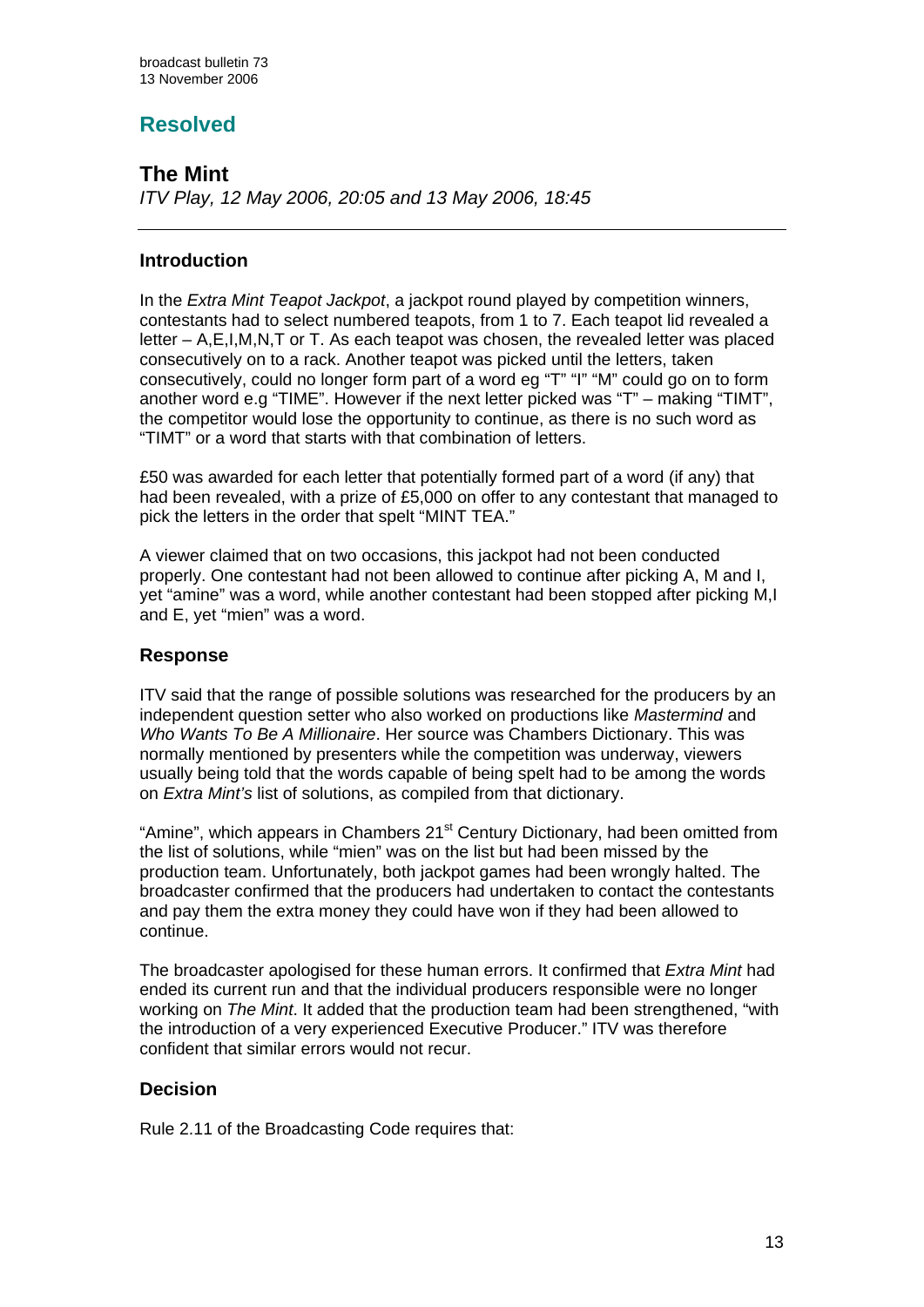"Competitions should be conducted fairly, prizes should be described accurately and rules should be clear and appropriately made known."

Errors of this kind can affect viewers' confidence in the fairness of broadcast competition programming. We therefore welcome ITV's apology and the action it has taken in way of reparation and to ensure no recurrence. However, we would be concerned if similar problems arise again.

#### **Resolved**

The original decision on this programme was appealed by the broadcaster, leading to a review. This finding is the result of that review.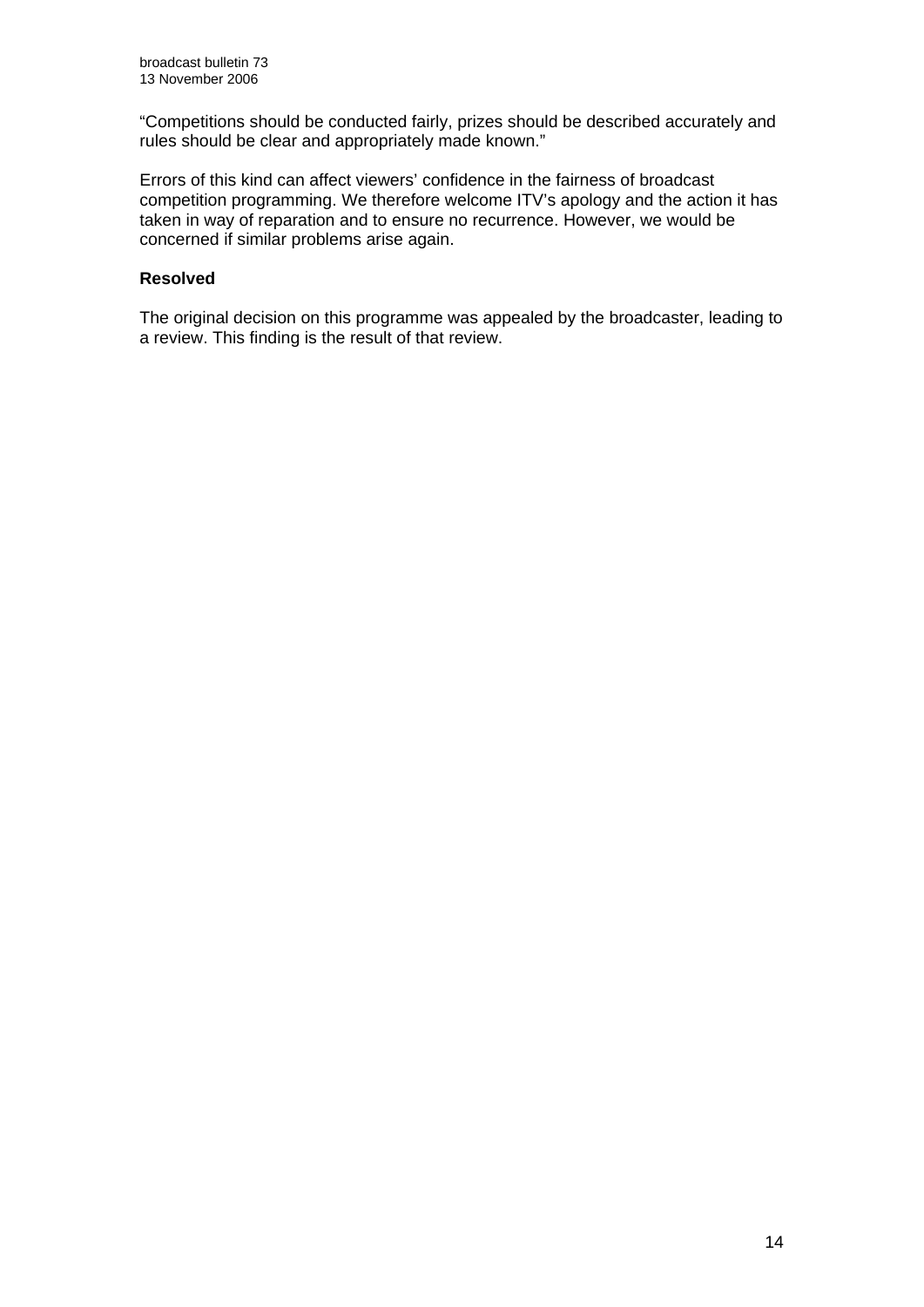# **Fairness and Privacy Cases**

# **Not Upheld**

# **Complaint by Mr William Coulson**

*The Mike Parr Breakfast Show, BBC Radio Newcastle, 6 February 2006* 

**Summary:** Ofcom has not upheld this complaint of unfair treatment. On 6 February 2006, BBC Radio Newcastle broadcast an edition of The Mike Parr Breakfast Show. Listeners were invited to call the programme and give their views on whether or not women should be allowed into a working men's club and the more general topic of single sex clubs or organisations. Mr William Coulson was the first of a number of callers to give his opinion on this topic and on European anti-discrimination legislation. During the discussion the programme's presenter asked Mr Coulson "why don't you like women?"

Mr Coulson complained to Ofcom that he was treated unfairly in the programme as broadcast in that the presenter suggested that he didn't like women and that he was given no opportunity to respond to the accusation.

Ofcom examined the programme and, taking into account the reaction by the studio guests and another caller to Mr Parr's suggestion and Mr Coulson's ability to put forward his views in an articulate way and robustly counter the suggestion, Ofcom considered that the comments were unlikely to have materially affected the audience's view of Mr Coulson, his opinions and knowledge of the subject in a way that was unfair to Mr Coulson. Further, Ofcom was satisfied that Mr Parr had given Mr Coulson an adequate and timely opportunity to respond to the suggestion. Ofcom, therefore, found no unfairness to Mr Coulson.

#### **Introduction**

On 6 February 2006, BBC Radio Newcastle broadcast *The Mike Parr Breakfast Show*, a radio magazine programme featuring news and issues of the day. Listeners were invited to call the programme and give their views on a number of topics introduced by Mr Mike Parr, the programme's presenter. In this particular edition of the programme, Mr Parr was joined by two studio guests: Mr Douglas McClannon (a design academic) and Ms Pauline Short (a marketing consultant).

One of the topics introduced for discussion by Mr Parr was whether or not women should be allowed into a working men's club and the more general topic of single sex clubs or organisations and whether the other gender should be allowed access.

Mr William Coulson was the first of a number of callers to give his opinion on this topic and on European anti-discrimination legislation. During the discussion, Mr Parr asked Mr Coulson "why don't you like women?" A robust discussion ensued between Mr Coulson and Mr Parr until Mr Parr terminated Mr Coulson's call by thanking him for calling and commenting that he had had "a fair crack of the whip".

After Mr Coulson's call was terminated, Mr Parr asked his studio guests whether they felt Mr Coulson "had some kind of problem with women there from the way he was talking?" Mr Parr also stated that Mr Coulson would not answer this question. Ms Short speculated that Mr Coulson felt very angry about "something" and Mr Parr said that he wished he knew why Mr Coulson held that particular view. Both Ms Short and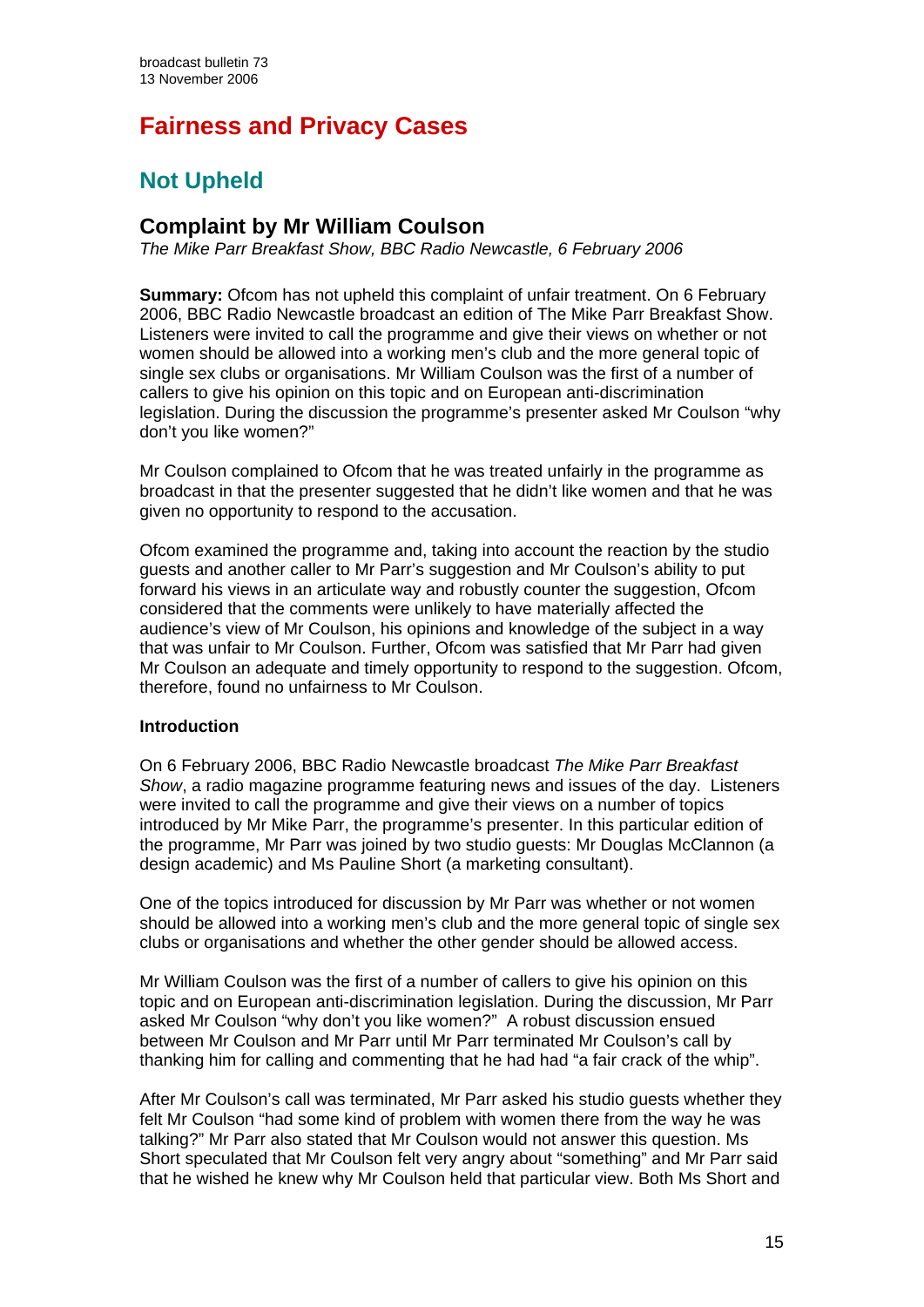Mr McClannon agreed with one of the points that Mr Coulson made, that equal opportunities should be balanced in its application.

After this brief discussion between Mr Parr and his two studio guests, a second caller (Michael) to the programme said that he was disappointed with Mr Parr because it was unfair of him and his studio guests to refer to the previous caller (Mr Coulson) as having a problem. Michael went on to say that a man was entitled to his opinions and that having those opinions did not mean that he had a problem. After this call, Mr Parr commented that he was upsetting a few people and he later invited listeners to call the programme and tell him "if you think I am speaking unfairly...come on and tell me."

Mr Coulson complained to Ofcom that he was treated unfairly in the programme as broadcast.

#### **The Complaint**

#### **Mr Coulson's case**

In summary, Mr Coulson complained that:

- a) He was personally attacked by Mr Parr with a "cheap jibe" that suggested that his views on the issue being discussed were informed by the fact that he didn't like women. Mr Coulson felt that the attack was abusive and was made to "invalidate" his case and his knowledge.
- b) He was cut off air and given no opportunity to respond to Mr Parr's "sneering" reference to him as having a problem.

#### **The BBC's case**

In summary, the BBC said that, the phone-in part of the programme was known as a lively and robust forum where opinions on many subjects were aired, challenged and debated. The BBC said that Mr Coulson was a regular caller and contributor to the programme and the programme team were familiar with his views on "men's rights" as well as his interest in, and work for, a prostate cancer charity.

In response to Mr Coulson's specific heads of complaint, the BBC said that:

a) Mr Coulson was invited onto the programme to argue that men should be entitled to their own space in a working men's club without having women present which, the BBC said, he did very cogently. However, Mr Coulson deviated away from the discussion about single sex clubs to introduce issues of prostate cancer support groups, women-only library sessions and how the policy of excluding women from conscription in some EU countries led to women gaining an unfair advantage over men in their university careers.

The BBC said that it was Mr Coulson who had introduced the notion of discrimination, unfair advantage and privilege for women. In these circumstances, it did not seem unreasonable for Mr Parr to ask him "why don't you like women?" This, the BBC said, was a fair question in the context of a though-provoking discussion of a highly contentious and emotive issue. Mr Parr's discussion with Ms Short and Mr McClannon over whether Mr Coulson appeared to have a problem with women immediately after Mr Coulson's call was entirely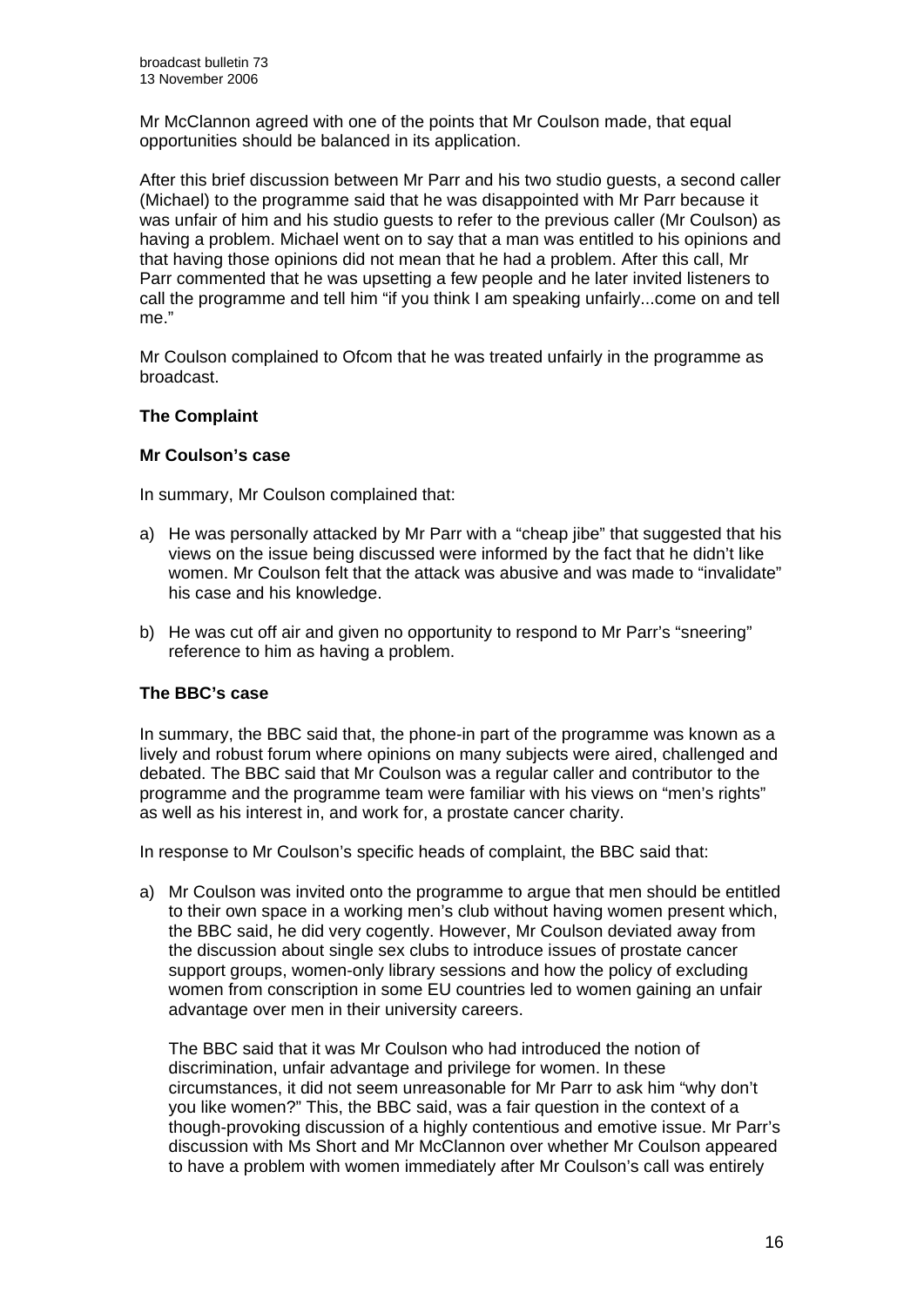justified journalistically. His view that women were given unfair privileges over men demanded further debate. When the second caller, Michael, came onto the programme, he expressed sympathy for Mr Coulson saying "the man is entitled to his opinion" and adding that his views did not mean that he had "a problem" with women. However, Michael kept to the topic under discussion and did not claim that women enjoyed unfair advantages.

The BBC regretted that Mr Coulson felt that Mr Parr's comments were a personal attack on him but disputed that the studio banter was the "attack" he perceived it to be. Mr Coulson was a contributor to a live phone in programme during which he and the audience would have naturally expected his views to be tested and questioned. As a regular listener, Mr Coulson would have known and expected this.

b) Mr Coulson had ample opportunity to explain his position. It was Mr Parr's intention in framing the question in a provocative form that Mr Coulson would take the opportunity to explain that he was not misogynistic. However, Mr Coulson chose not to answer the question but, instead, outlined why he thought the question was irrelevant and took the conversation into areas which were not the subject of debate. It was at this point of the discussion that Mr Parr decided it was time to move the programme on.

#### **Decision**

Ofcom's statutory duties include the application, in the case of all television and radio services, of standards which provide adequate protection to members of the public and all other persons from unfair treatment in programmes included in such services. Where there appears to have been unfairness in the making of the programme, this will only result in a finding of unfairness if Ofcom finds that it has resulted in unfairness to the complainant in the programme as broadcast.

In carrying out its duties, Ofcom has regard to the need to secure that the application of these standards is in the manner that best guarantees an appropriate level of freedom of expression. Ofcom recognises that (subject to the provisions of the Ofcom Broadcasting Code) broadcasters can quite properly comment and take particular viewpoints on the subjects of broadcast programmes. However, it is essential, not only to the parties directly concerned but also to listeners and viewers, that such comments should be accurate in all material respects so as not to cause unfairness. Ofcom is also obliged to have regard, in all cases, to the principles under which regulatory activities should be transparent, accountable, proportionate and consistent targeted only at cases in which action is needed.

This case was considered by Ofcom's Executive Fairness Group.

a) Ofcom first considered Mr Coulson's complaint that he was personally "attacked" by Mr Parr with a "cheap jibe" that suggested that his views on the issue being discussed were informed by the fact that he didn't like women. The "attack" was abusive and was made to "invalidate" his case and his knowledge.

Ofcom sought to determine whether Mr Parr's comments were likely to have materially affected the audience's view of Mr Coulson, his opinions and knowledge of the subject in a way that was unfair to Mr Coulson. In doing so Ofcom examined the comments made by Mr Parr and Mr Coulson during their exchange. Ofcom also examined the comments made by Mr Parr, the studio guests and other callers once Mr Coulson's call had been concluded.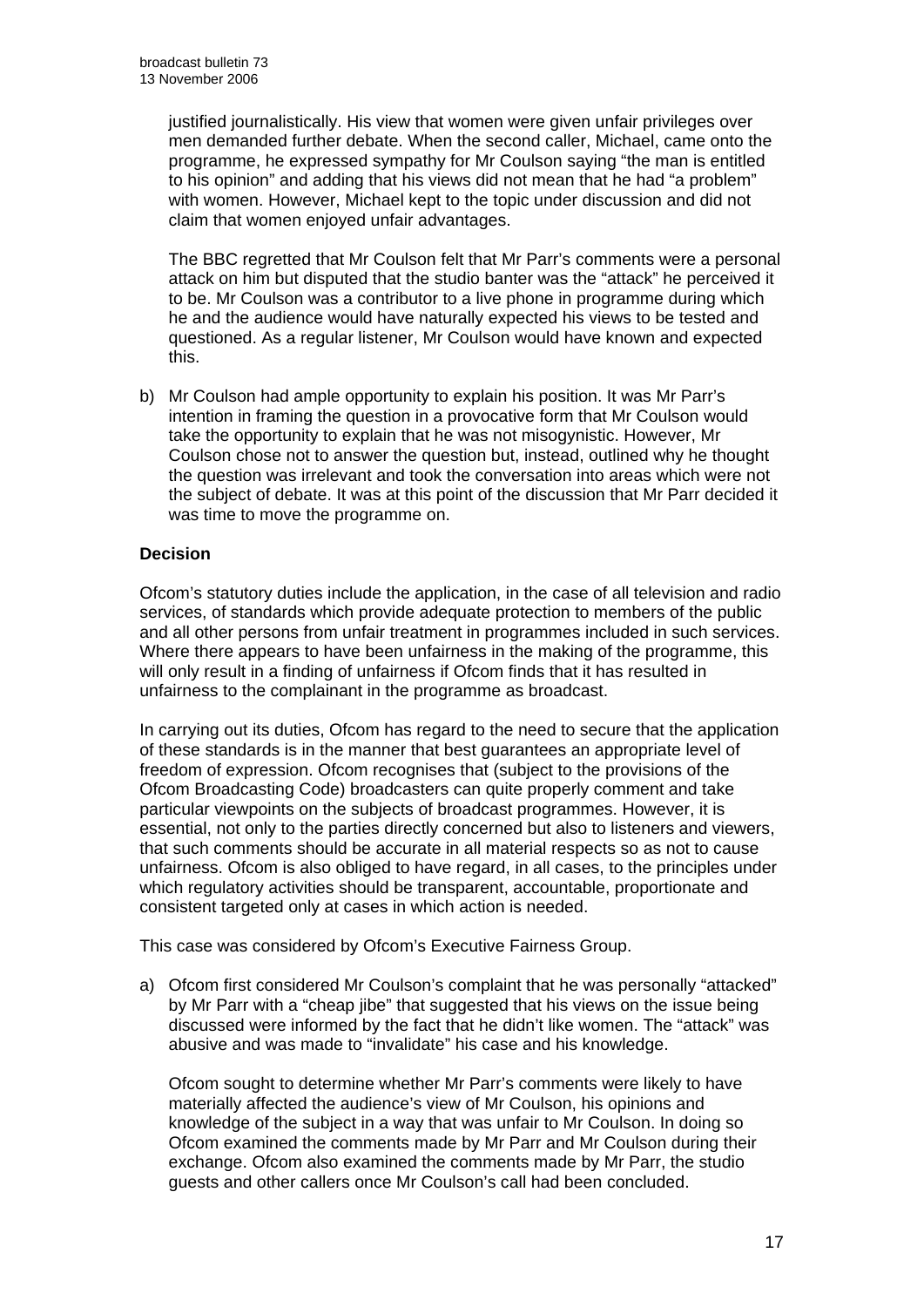When considering this complaint Ofcom was aware of the broadcaster's right (subject to the provisions of Ofcom's Broadcasting Code) to comment and take particular viewpoints on the subjects of broadcast programmes.

Ofcom noted that during the discussion Mr Parr asked Mr Coulson "why don't you like women?" A robust discussion ensued between Mr Coulson and Mr Parr in which Mr Coulson clearly articulated his views on gender discrimination. After Mr Coulson's call was terminated, the discussion continued in the studio when Mr Parr asked his studio guests whether or not they felt that by the way Mr Coulson had spoken that he had "some kind of problem with women." Ms Short stated that she thought that Mr Coulson felt "very angry about something" and that "perhaps he just had a bad experience." Mr McClannon made no comment on whether Mr Coulson had a problem with women or not. Both studio guests, Ofcom noted, agreed that Mr Coulson had raised an important point about equal opportunities and that its application should not be one-sided.

The next caller to the programme ("Michael") said that Mr Parr had been unfair to Mr Coulson in questioning whether he had a problem with women. Michael articulated that Mr Coulson was entitled to his opinions and that his point of view had been "generic" and was not "singular to a particular thing". He said that by holding the opinions that Mr Coulson held, it did not mean that "he had a problem."

 Ofcom considered that the format of the phone-in part of the programme was well-established on BBC Radio Newcastle and that listeners would have been familiar with the presenter's style and the "lively and robust" forum it offered. In the circumstances, and taking into account the reaction by the studio guests and Michael, the second caller, to Mr Parr's question and Mr Coulson's ability to put forward his views in an articulate way and robustly counter Mr Parr's question as to why he did not like women (as described above), Ofcom considered that listeners would not have taken Mr Coulson's opinions as expressed in the call to mean that he necessarily had a problem with women. Mr Parr's comments were therefore unlikely to have materially affected the audience's view of Mr Coulson, his opinions and knowledge of the subject in a way that was unfair to Mr Coulson. Ofcom, therefore, found no unfairness in this respect.

b) Ofcom considered Mr Coulson's complaint that he was cut off air and given no opportunity to respond to Mr Parr's "sneering" reference to him "having a problem."

Ofcom requires that if a programme alleges wrongdoing or incompetence or makes other significant allegations, those concerned should normally be given and appropriate and timely opportunity to respond.

 In considering this complaint Ofcom first considered whether the programme made any such allegations about Mr Coulson. Ofcom then considered whether in the interests of fairness the programme makers were required to give him an opportunity to respond to the question as to why, allegedly, he did not like women.

 Ofcom was satisfied that questioning why Mr Coulson did not like woman was capable of adversely affecting his reputation and as such could be described as a significant allegation.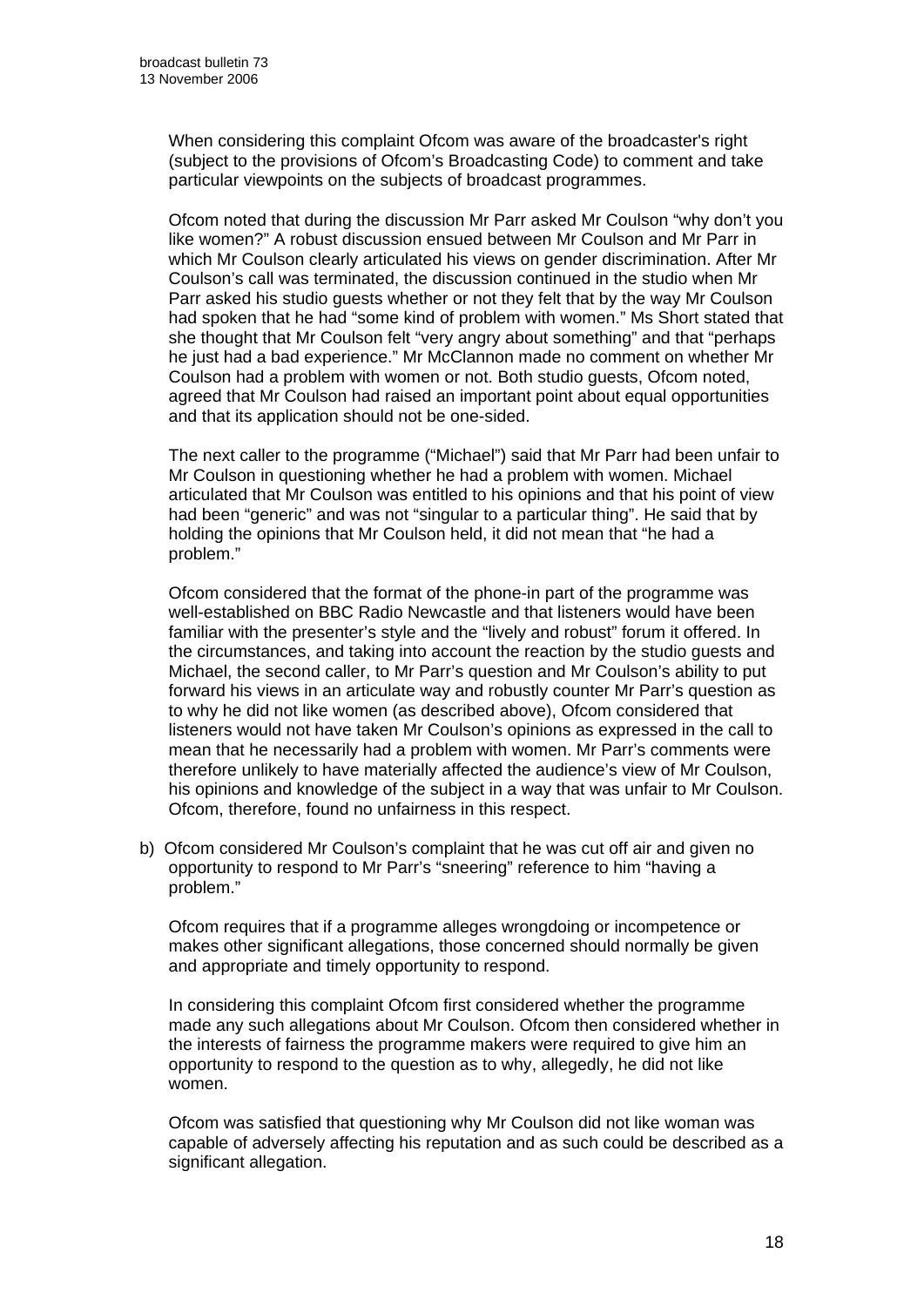However, having examined the recording of the programme and reading the transcript of it, Ofcom noted that Mr Parr put the question to Mr Coulson during the course of their on-air discussion. Mr Coulson responded to the question twice in the programme. In his first response, Mr Coulson replied that Mr Parr would not have asked a woman why she did not like men if she called the programme to talk about her support for "refuges or women victims of domestic violence." Mr Coulson later asked Mr Parr "why should I have to be considered a misogynist?"

 In these circumstances, Ofcom was satisfied that Mr Parr had given Mr Coulson an adequate and timely opportunity to respond to his question "why don't you like women?" How Coulson chose to answer the question if, indeed, he did choose to answer it was a matter for him and him alone. Mr Parr had asked Mr Coulson the question relatively early on in the discussion and he was given the chance to respond to it if he wished. Ofcom, therefore, found no unfairness to Mr Coulson in this respect.

Accordingly, the complaint of unfair treatment was not upheld.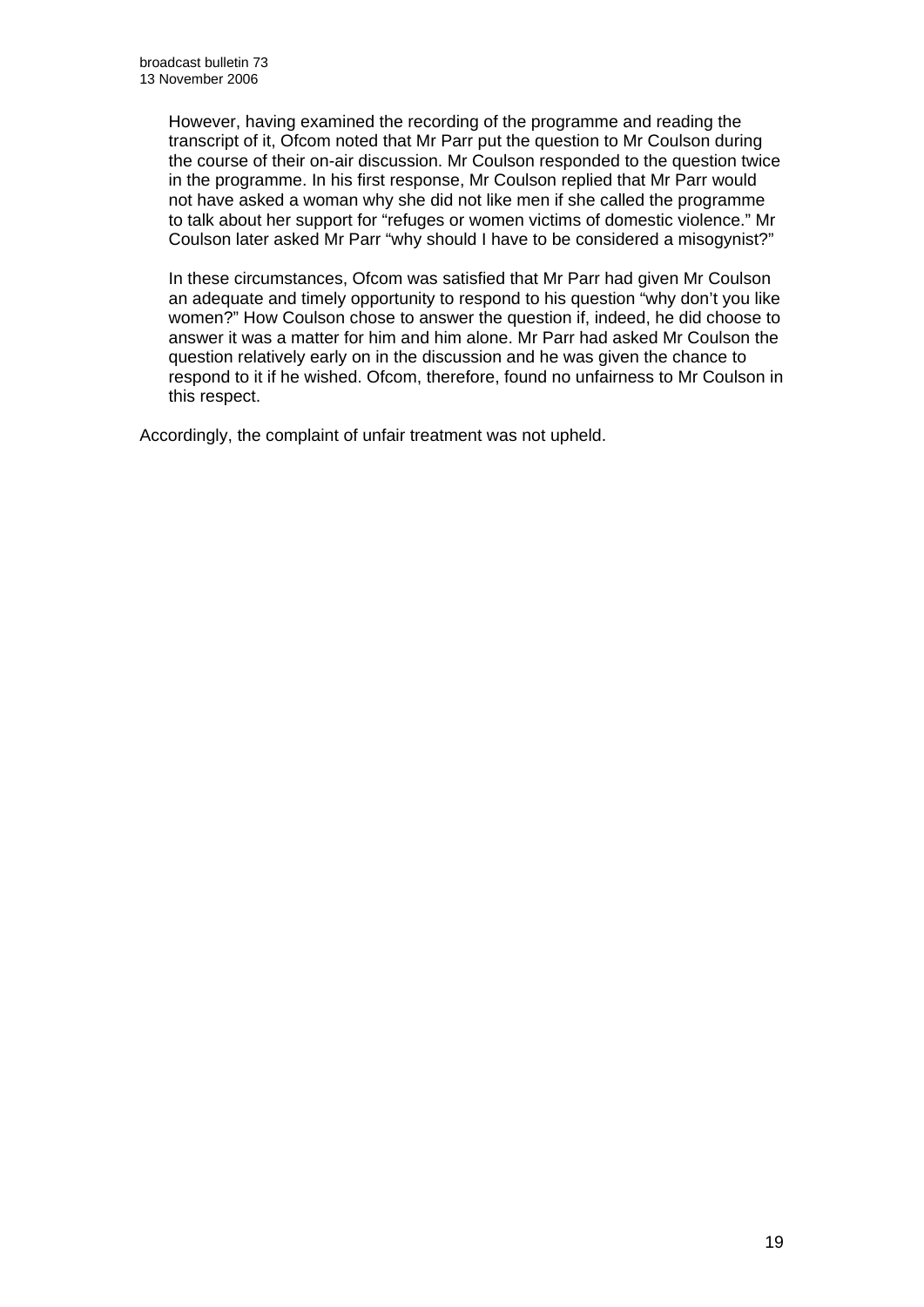# **Complaint by Mr Charles Ejogo on his own behalf and on behalf of his company Umbrolly Limited**

*Dragons' Den, BBC2, 21 December 2005* 

**Summary:** Ofcom has not upheld Mr Charles Ejogo's complaint of unfair treatment made on his own behalf and on behalf of his company Umbrolly Limited.

Mr Ejogo took part in the first series of Dragons' Den, broadcast in 2004. Mr Ejogo secured financial investment from two of the programme's investors ("Dragons") after successfully presenting his idea for an umbrella vending machine. One year later, Mr Ejogo participated in this special edition of Dragons' Den, which reviewed the progress of a selection of entrepreneurs who appeared in the first programme series.

In summary Mr Ejogo complained that he and his company were treated unfairly in that the programme: misled viewers about the progress of his business; falsely portrayed him as being unpredictable, unreliable and a poor time keeper; and, gave the false impression that his company no longer retained the contract to place umbrella vending machines on the Underground Network.

Ofcom found as follows:

- a,c,d) Ofcom found the programme fairly summarised the progress Mr Ejogo and his company had made a year on from the first series of Dragons' Den. In addition, Ofcom considered that the programme gave a fair indication of how Mr Ejogo planned to develop his business. In all the circumstances, Ofcom found the programme makers used their editorial discretion in an appropriate way and did not omit or disregard material facts given to them by Mr Ejogo.
- b) Ofcom found the presenter's comment that Mr Ejogo "is always late" did not result in unfairness to the complainant. In Ofcom's view the opinion of the presenter was fairly balanced in the programme as broadcast by footage showing Mr Ejogo arriving 'on-time'. Given the context of the comment Ofcom found viewers were unlikely to have interpreted the opinion of the presenter as a significant allegation of incompetence, and as such, Mr Ejogo was not entitled to a formal response.

In Ofcom's opinion, the statement that Mr Ejogo was "never predictable" was not intended as a criticism, but rather was a favourable assessment of his character. Ofcom considered that viewers were likely to have understood from the statement that Mr Ejogo's unpredictable nature explained how he was capable of overcoming obstacles that many others would have been defeated by. Further, that an unpredictable nature is one of a number of character traits that separate successful entrepreneurs from the lay person. In the circumstances Ofcom found no unfairness to Mr Ejogo or his business in this respect.

e) Viewers were likely to have understood that Mr Ejogo's business continued to have a contract to place umbrella vending machines on the Underground Network as Mr Ejogo was included in the programme speaking of the existing Underground contract. Ofcom found no unfairness to Mr Ejogo or his company in this respect.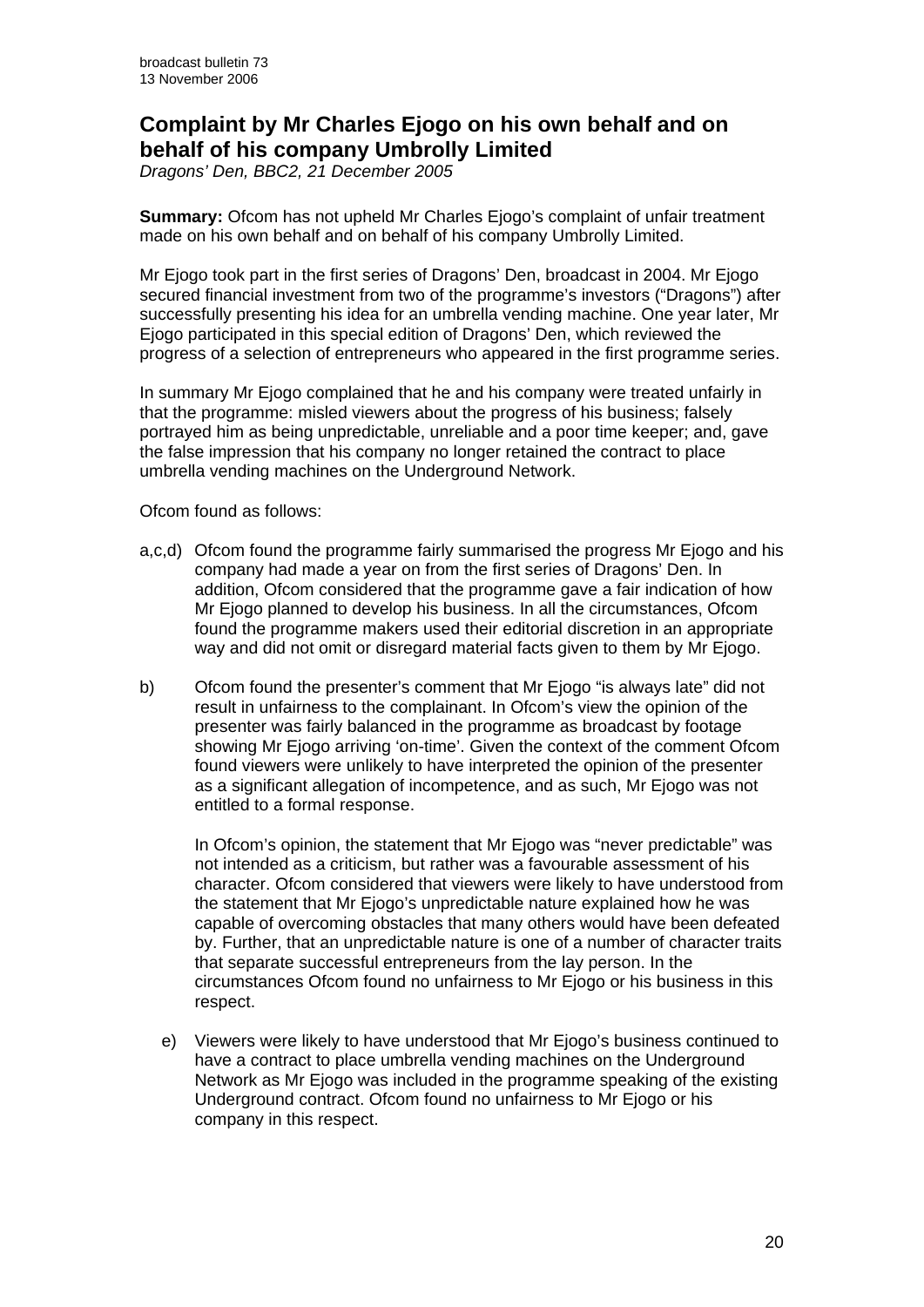#### **Introduction**

This documentary programme reviewed the progress of a selection of entrepreneurs who appeared in the first series of *Dragons' Den*. A year on from the first series, the programme reviewed the progress of a selection of entrepreneurs who appeared in the first series and examined "What is it that makes an entrepreneur succeed and what can go wrong?"

Mr Ejogo and his business, Umbrolly Limited which supplied umbrella vending machines, were one of seven entrepreneurs and businesses reviewed in the programme. The programme explained that two of the programme's investors ("Dragons") had decided to not go ahead with their investment in Mr Ejogo's business after it was realised that Mr Ejogo's contract with London Underground Limited (that allowed Umbrolly Ltd to place umbrella vending machines onto the Underground network) did not include the right to advertise on the side of the vending machines. The programme stated that "*although it's proving difficult to get* [*the vending machines*] *into the Underground, Charles is working hard to get other sites on board*".

During the programme it was explained that following the withdrawal of the Dragons' investment, Mr Ejogo had to adapt his plans for his umbrella vending machines. The programme stated that most of Mr Ejogo's business now involved selling umbrellas directly to post offices and newsagents.

At one point during the programme, the presenter was shown waiting for Mr Ejogo. The presenter commented that "*Now I'm waiting to meet Charles. I do have to tell you Charles is always late but he's due in a couple of minutes - we'll see if he makes it on time*". The programme showed Mr Ejogo arriving on time and the commentary stated "*But one thing about Charles is he's never predictable – he arrived bang ontime*".

At the end of the programme, Mr Ejogo was shown installing his first umbrella vending machine in Manchester.

Mr Charles Ejogo on his own behalf and on behalf of his company Umbrolly Limited ("Umbrolly") complained of unfair treatment in the programme as broadcast.

#### **The Complaint**

#### **Mr Ejogo's case**

In summary, Mr Ejogo complained that he and his company were treated unfairly in the programme as broadcast in that:

- a) The programme portrayed him and his business in a way that was inaccurate, misleading and which was both personally and professionally damaging;
- b) The programme attempted to portray him as unpredictable, unreliable, and a poor time keeper. This unfairly implied his business was conducted in a similar way. Mr Ejogo said that during filming he was not once late for a meeting or scheduled shoot;
- c) The programme failed to mention that he had secured alternative investment to expand his business; employed staff; and moved into an office where he operated from despite the fact that the BBC filmed his office, staff and key meetings with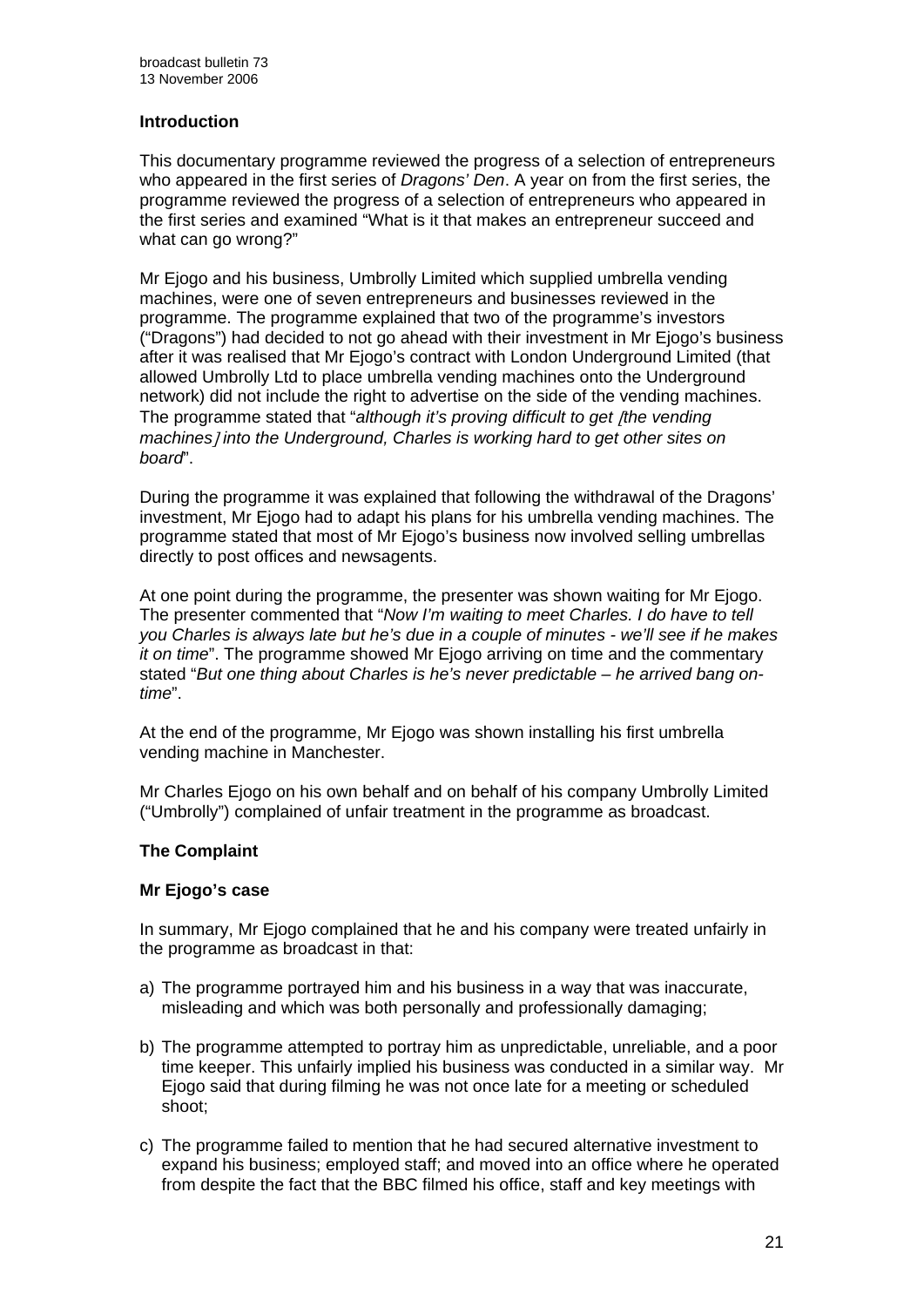partners. Reviews of other businesses in the programme included such information and gave "the impression of coherent, structured businesses". Mr Ejogo complained the programme unfairly showed him working alone, without premises or staff. In addition Mr Ejogo complained that the accompanying music for his segments added to the "cowboy-type image";

- d) The programme did not give information about: how his business was growing; what the target markets were; successes to date; or, strategies for future growth. This was in contrast with the reviews of the other businesses featured in the programme. Viewers were, therefore, given an inaccurate and incomplete impression of where Umbrolly was "headed as a business" and "the extent of [Mr Ejogo's] personal success as an entrepreneur for the business":
- e) The programme gave the impression that Umbrolly no longer had the contract to place their vending machines on the London Underground. This was untrue. Mr Ejogo had made this point clear during a filmed interview, but it was not included in the programme. Instead, the commentary on the issue gave the opposite, false impression. Mr Ejogo said that his company had become known for providing this product and the programme's claim that the company was no longer able to perform this function undermined and misrepresented the business.

#### **The BBC's case**

In summary, the BBC responded to the complaint as follows:

a) Inaccuracies – damaging effect on Mr Ejogo and his business

In response to the complaint that the programme had had a damaging effect on Mr Ejogo's business, the BBC cited Mr Ejogo's email to them following the broadcast of the programme in which Mr Ejogo claimed the programme had:

*"…produced some good results...two companies contacting me this morning after seeing the programme, one wanting to explore buying units for entry into Tokyo and the other a US hotel chain that wants to discuss potentially siting units in their UK and US hotels"* 

However the BBC said that the test which Ofcom must apply to the first head of complaint was not whether the programme had had a positive or negative effect on Mr Ejogo's business but whether it portrayed him and his business activities fairly.

#### b) Portrayal of Mr Ejogo as unpredictable, unreliable and a poor time keeper

 The BBC rejected Mr Ejogo's claim that he was never late. The broadcaster said that Mr Ejogo was frequently late for appointments and sometimes missed them altogether. Out of a total of seven days filming with Mr Ejogo, the BBC said that he was late for at least four of them, and on more than one occasion the filming dates suggested or agreed by Mr Ejogo passed by without further word from him. Notwithstanding, the BBC said that the programme's description of Mr Ejogo as an erratic time keeper was not presented as an adverse reflection on him personally or on him as a businessman.

The BBC said the inclusion of a comment by the presenter that Mr Ejogo was "never predictable" was not the same as calling someone unreliable and that it was clear from the rest of the programme that it was not meant in a disparaging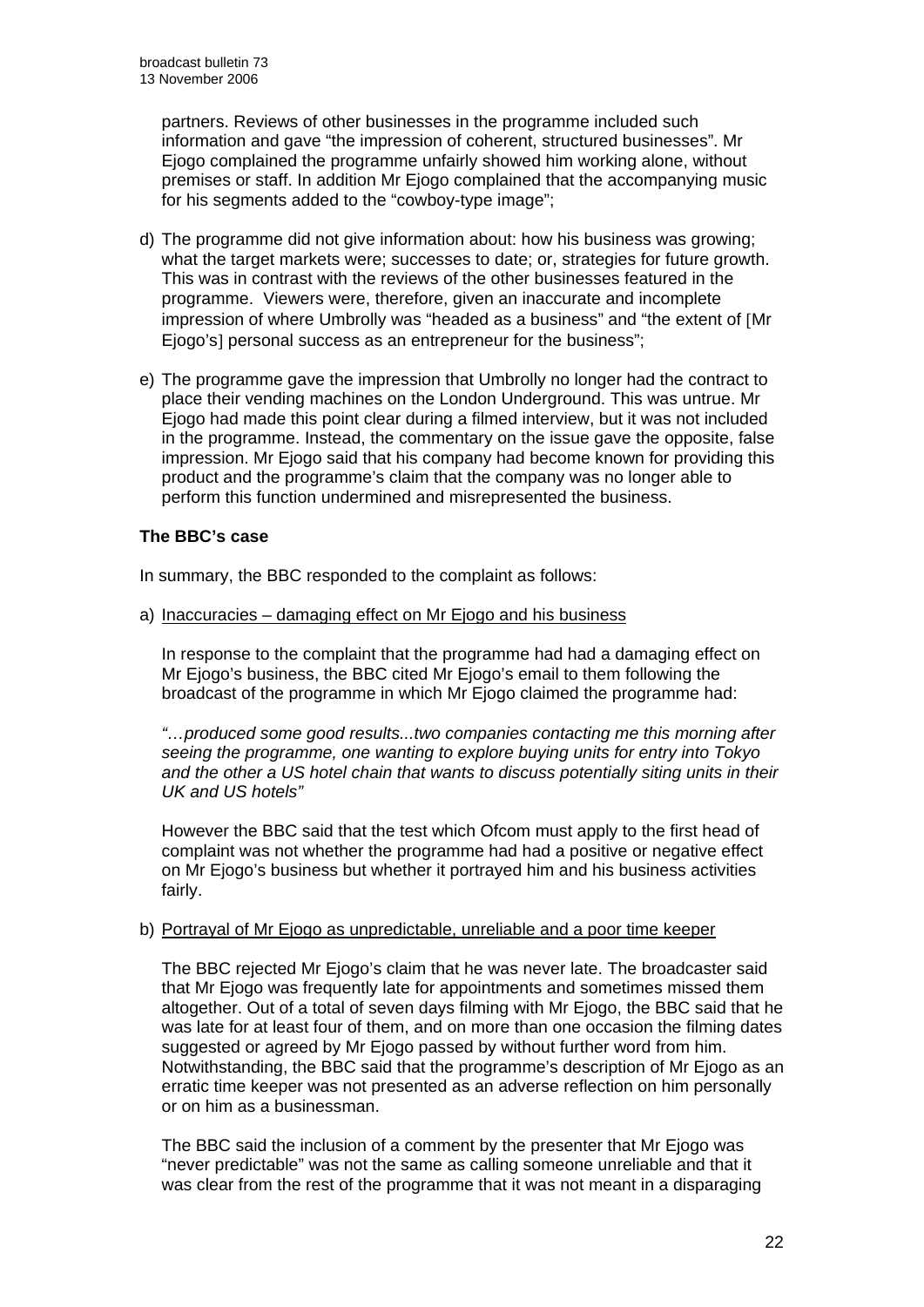sense. The programme made it clear that Mr Ejogo's ability to meet setbacks by moving in an unexpected direction was presented as something of a virtue in business terms.

#### c) Unlike other participants, Mr Ejogo's achievements were not included

The BBC maintained that in all the entrepreneur updates the approach was essentially the same. The programme reported how far each had progressed in their business endeavours, how their enterprises looked in relation to their initial business presentations to the Dragons, what challenges they faced, and what they had learned along the way.

In relation to Mr Ejogo's complaint that the programme did not mention the alternative investments he had secured, the BBC referred to an email from him, which stated that the programme could not reveal details of the investments. The BBC said that in light of these sensitivities, the programme makers decided not to broach the question of investment.

The BBC said the programme did not mention Mr Ejogo's employment of new staff but maintained this was in keeping with an approach where the primary focus was on the entrepreneurs themselves. In any event, the programme makers had only been introduced to two members of Mr Ejogo's staff, one who refused to be filmed and the other who Mr Ejogo had fired.

The BBC did not believe the selection of music for Mr Ejogo's contribution conveyed a "cowboy-type image". The BBC said that had that been their intention, a much better selection of music could have been made. They were not aware of any cowboy references to the music used and believed the music selection was apt in a gently humorous way.

#### d) The programme did not give relevant details about Mr Ejogo's business

 The BBC believed that the programme painted an accurate picture of Mr Ejogo's business and one which touched on many of the aspects that Mr Ejogo complained had been overlooked. The BBC said that the programme used the below list of qualitative measurements to assess the business of each entrepreneur:

- *Growing business:* The programme makers included footage of Mr Ejogo at a trade show selling direct to newsagents and small store owners and installing his first vending machine (an event which occurred only several days before transmission, but which the programme makers made special effort to include).
- *Target markets:* the programme included a quote from Mr Ejogo describing a scenario when the public would most likely purchase his product.

*"People seem to come in and congregate out of the rain inside the*  [*shopping*] *centre. They're the people that will buy the product and also as you're actually leaving the centre the ideas is that you'll come and buy our product because it's a couple of pounds as opposed to having to maybe come upstairs and popping into one of the shops here. It's convenience, it's on your way out, you'll buy it. Rather than having to huddle under the entrance for 10-15 minutes while the rain stops."*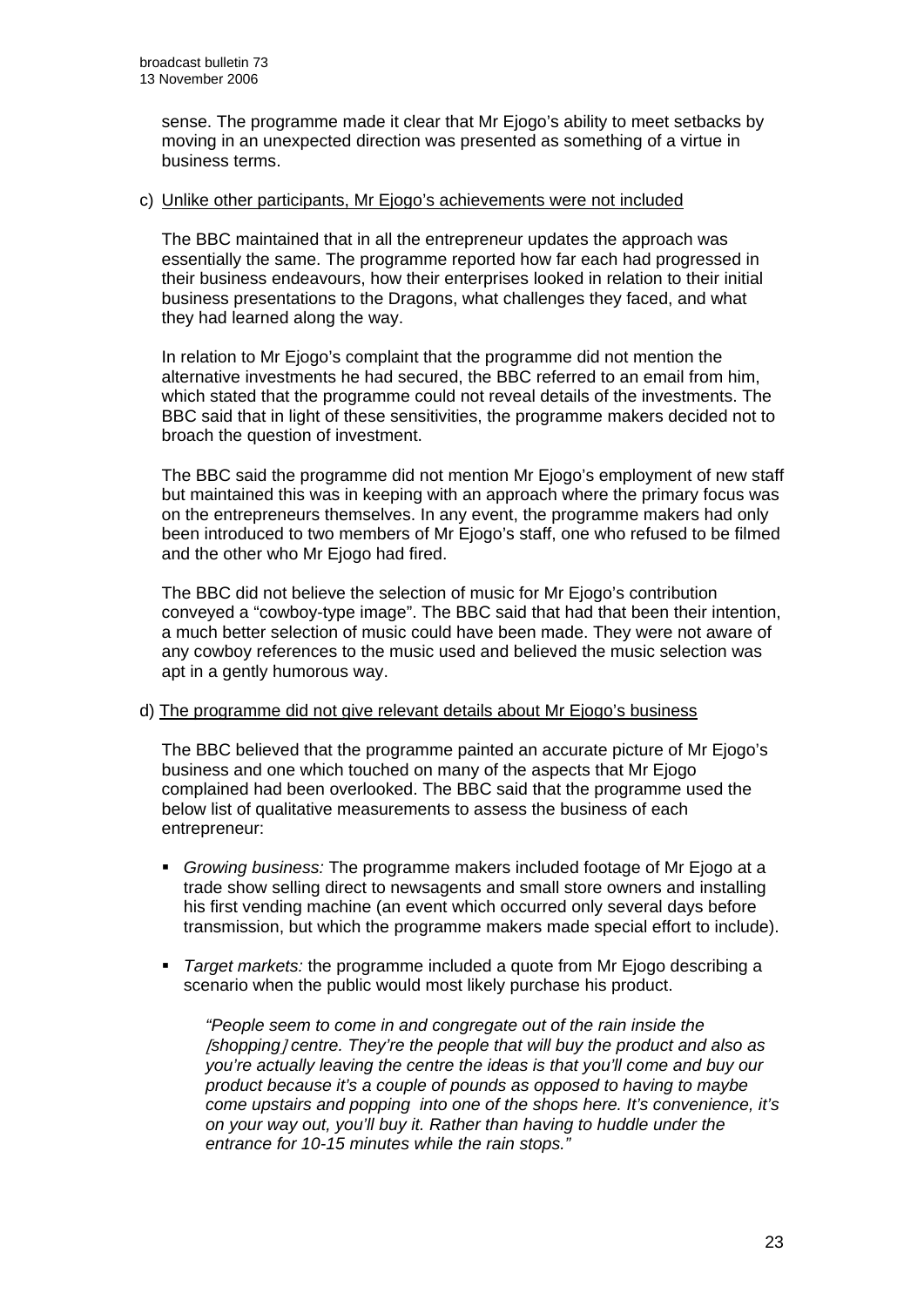- *Successes to date*: Mr Ejogo's material successes were minor, however the programme captured the moment when the first vending machine was installed, and referred to Mr Ejogo's considerable sales through retail outlets.
- *Strategies for future growth:* It was made clear in the programme that though retail outlets were the most successful component of the business, Mr Ejogo's ambitions for future growth were focussed on vending machines and a franchise network.

#### e) Mr Ejogo's contract with London Underground Limited

 The BBC denied that the programme gave the impression that Mr Ejogo no longer had a contract with London Underground Limited. Although the programme explained that the contract did not include the right to advertise on the side of the vending machines, the BBC said there was no suggestion that the contract to place the vending machines no longer existed. In addition, the BBC said that the inclusion in the programme of Mr Ejogo's comment that "*the contract that we have in place allows us to put the units in and sell the umbrellas*" made it explicit that the contract did still exist. The BBC added that a later section of commentary would have made it clear to viewers that Mr Ejogo's efforts to install machines in the Underground were ongoing:

 "*Charles is not idly dreaming about his Umbrolly machines. Although it's proving difficult to get them into the Underground, Charles is working hard to get other sites on board"*

#### **Mr Ejogo's comments in response to the BBC's statement**

In summary, Mr Ejogo responded that:

a) Inaccuracies – damaging effect on Mr Ejogo and his business

Mr Ejogo said that the programme did not present him or his business fairly as the programme stated that he was "*always late*", and confused the viewer about his contract with London Underground Limited and the direction of the business overall and business strategies overall. Mr Ejogo also believed that the presenter's comment that "*It's hard to tell whether Charles is quick-thinking and adaptable, or whether he's clinging on to his umbrella vending idea, well after he should have dropped it*" was unfair as it was designed to cast doubts in the viewer's mind.

#### b) Portrayal of Mr Ejogo as unpredictable, unreliable and a poor time keeper

 Mr Ejogo rejected the BBC's claim that he had been frequently late for appointments and sometimes missed them all together. Mr Ejogo listed for Ofcom the details of each appointment he had with the BBC. On seven occasions he was either on-time or had been at the meeting place before the BBC. On one occasion it was impossible, because of unforeseeable traffic delays, to give an exact time of arrival as he was driving a van from London to Manchester. On another occasion, he arrived 10 minutes late but confirmed this with the programme maker by phone prior to his arrival. Mr Ejogo gave further details regarding a meeting in Basingstoke which he said he had not agreed to attend and described how he had had to re-arrange meetings and organise matters to meet the BBC's filming schedule.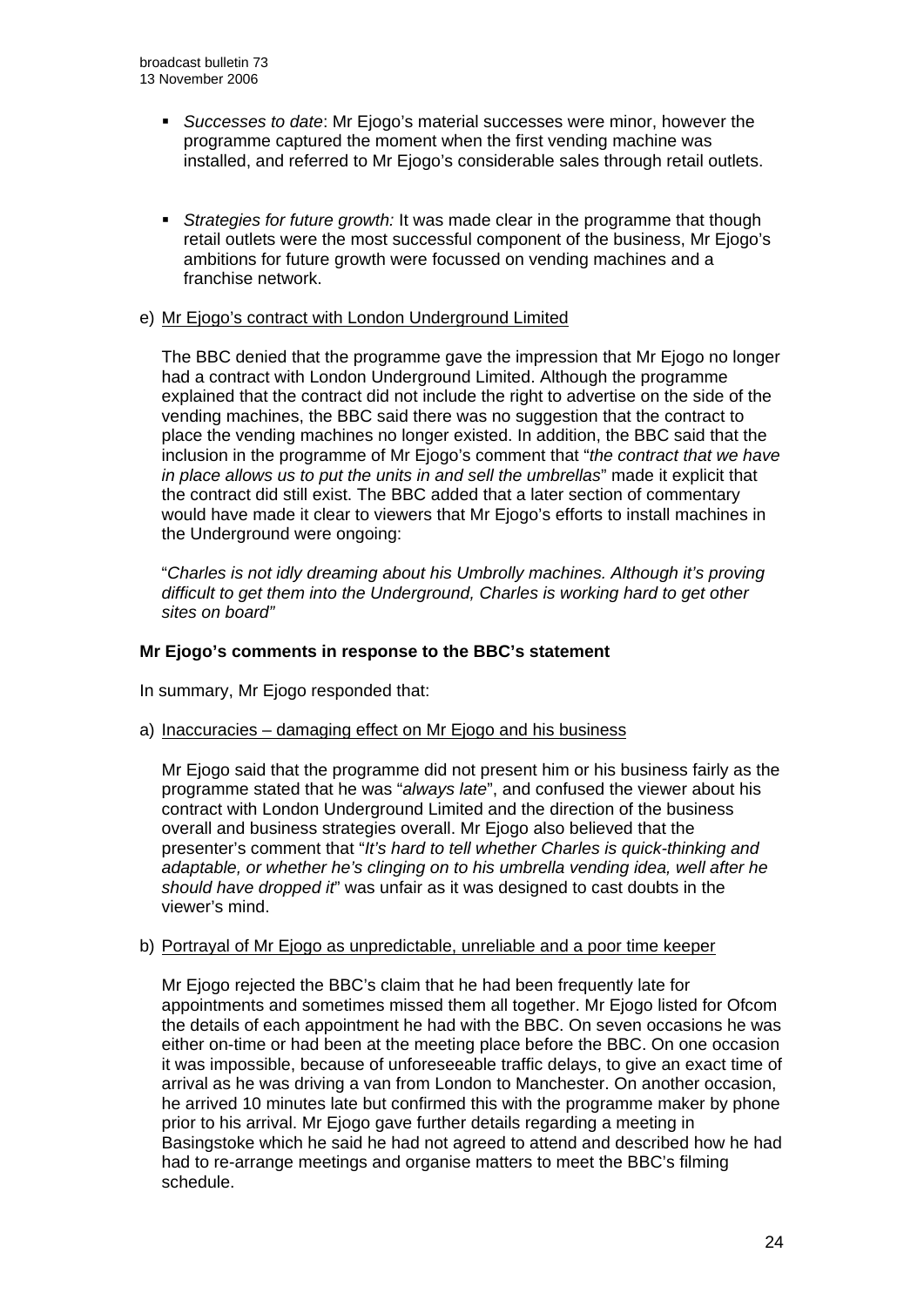#### c) Unlike other participants, Mr Ejogo's achievements were not included

Mr Ejogo contended that he had not been treated in the same way as the other entrepreneurs:

- *Progress so far:* The programme failed to show that Mr Ejogo had taken on offices and staff - a major development as previously he had worked from home without staff. In addition, Mr Ejogo also said the programme failed to show or mention the company's new smaller vending machine. This new development would have shown viewers how he had reacted to the market by developing and refining his product, and also how the new product design had opened new markets for the business.
- *Enterprises compared to original proposal to the Dragons*: Mr Ejogo said that because the programme makers chose to focus on the retail side of his business operations, viewers would have inferred that the vending machine side was posing problems and therefore had become less relevant than the retail side of the business. This was not true.
- *Challenges*: Mr Ejogo said that the challenges faced by him were clearly that he had lost the Dragons' investment and that he had not yet been able to place vending machines on the Underground network. Mr Ejogo rejected the BBC's reasons for not referring to his new sources of funding as his email to the BBC clearly outlined what they could refer to in the programme. By not including any reference to the new sources of funding, Mr Ejogo said that the programme gave the impression that no alternative funding had been secured. Mr Ejogo also believed that the programme unfairly focussed on his decision to place vending machines into shopping centres. Mr Ejogo said that by focussing on this aspect of his business the programme limited the perceived scope of the business.
- *Lessons learned*: Mr Ejogo said that he failed to see how the programme could have set out what he had learned along the way, as the programme did not show how he had reacted to various challenges (e.g. new staff and the development of a smaller vending machine).

 As regards the programme makers' choice of music, Mr Ejogo maintained that the selection of music portrayed a 'cowboy-type image'.

#### d) The programme did not give relevant details about Mr Ejogo's business

Mr Ejogo said that he provided the programme makers with comprehensive details about his business and the programme maker's decision to not include any of this information resulted in an unfair portrayal of his business.

 As regards the qualitative measurements used by the programme, Mr Ejogo responded that:

 *Growing business:* the footage of him at the trade fair and installing a vending machine gave the impression that they were the only achievements the business had made. The programme failed to mention other relevant achievements such as the signing of new contracts and the development of a new smaller vending machine unit.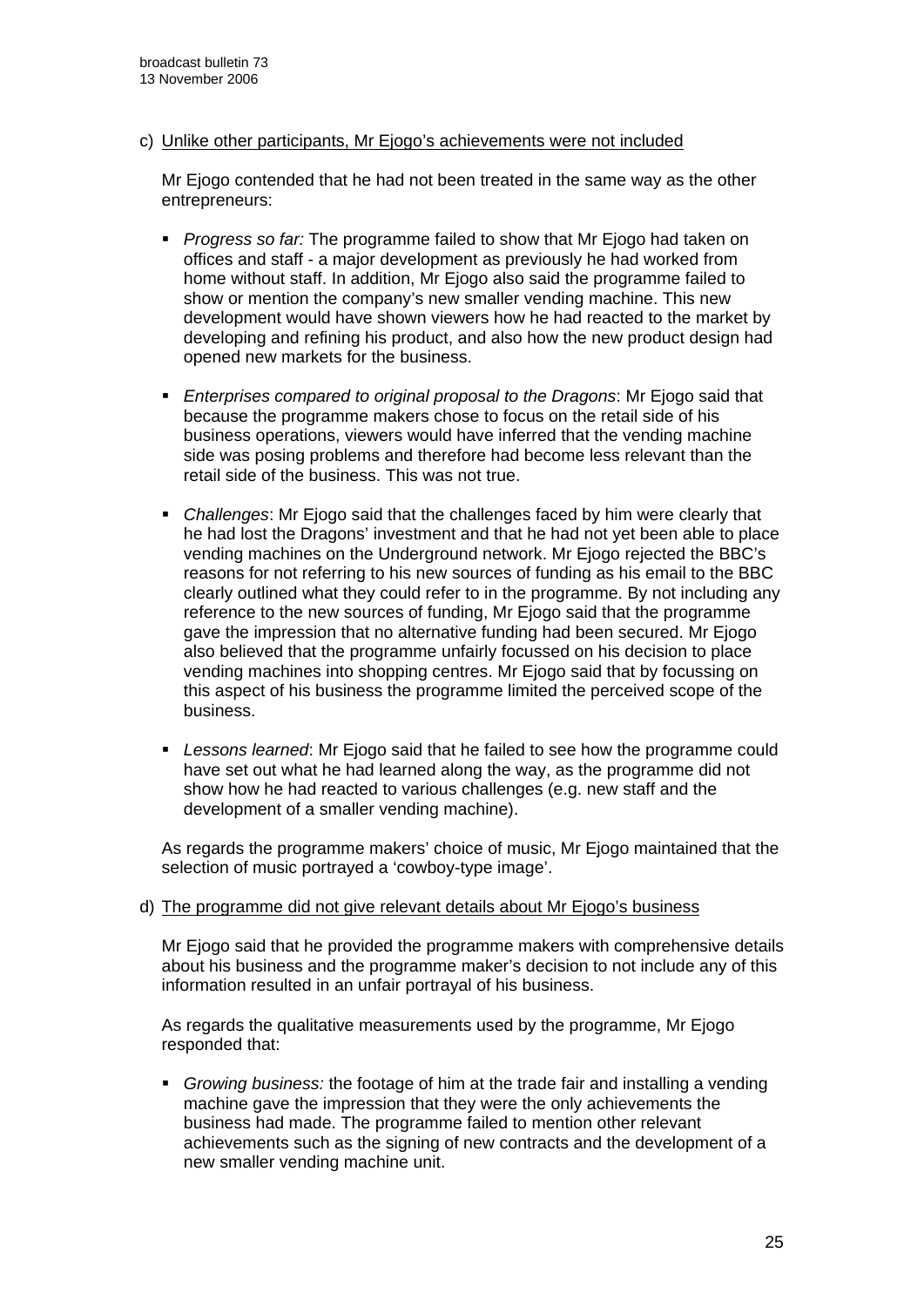- *Target markets:* Mr Ejogo said that the inclusion of his comment about why he was interested in locating vending machines in shopping centres was not equivalent to giving relevant details about what the business' growth strategies were or the company's other target markets. He said that he had specifically told the programme makers which groups the company had started working with, but this information had not been included.
- *Successes to date*: Mr Ejogo acknowledged that the statements in the programme that he had decided to sell stock through a retail channel, and that this was the most successful part of the business, were true. However Mr Ejogo said these comments did not paint the full picture of the company. Specifically, the programme failed to explain that the company had secured new investment; designed and prototyped a new vending unit; signed new contracts; and, were working with businesses in new growth areas. Most importantly, the programme failed to explain that the company's umbrellas were stocked in over 400 retail outlets, a figure which compared to the other featured businesses was significant.
- *Strategies for future growth:* In summary, Mr Ejogo said that the BBC had been given great detail about how the business was progressing with strategies across retail franchising and vending, and that information about the development of the new smaller units should have been included as it was an important element of the business' growth strategy.

#### e) Mr Ejogo's contract with London Underground Limited

Mr Ejogo said the statement in the programme that "*although it's proving difficult to get them into the Underground, Charles is working hard to get other sites on board*" gave the clear impression that his company was having problems getting units onto the Underground network, which was not the case. The inference a viewer would have taken from that statement was that the units would not be on the Underground network anytime soon, if at all. This was contrary to information given to the programme makers that they would be placed on the network in the third quarter of this year.

#### **The BBC's second statement**

In summary the BBC responded as follows:

a) Inaccuracies – damaging effect on Mr Ejogo and his business

The BBC said that the inclusion of the comment by the presenter about whether Mr Ejogo was *"quick thinking and adaptable, or whether he's clinging onto his umbrella vending idea well after he should have dropped it"* was an entirely fair observation, in light of the fact that Mr Ejogo's business had changed greatly from his original proposal that he pitched to the Dragons.

#### b) Portrayal of Mr Ejogo as unpredictable, unreliable and a poor time keeper

 The BBC said that the presenter's remark that Mr Ejogo "*is always late"* was presented in the deliberately humorous form of categorical assertion which was immediately contradicted by events. The BBC did not believe that viewers would have taken it as criticism. Also, the comment was not so much a point about Mr Ejogo's time keeping as about his unpredictability. This unpredictability was not presented in the programme as a negative quality but as part of a pattern of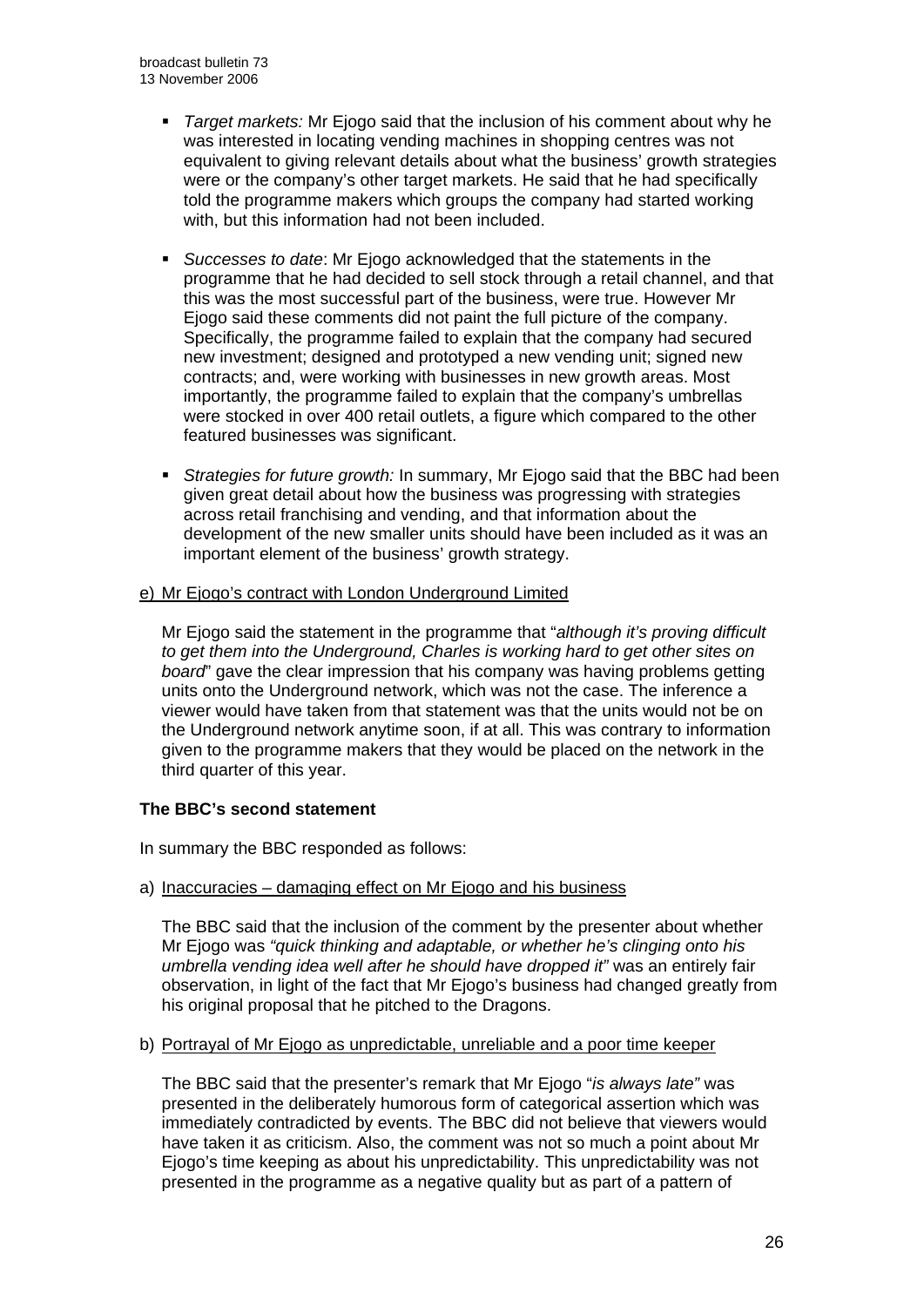resilience and adaptability in the face of setbacks, which was portrayed as a business strength. The BBC noted that the programme's last word on Mr Ejogo was:

 "*I don't think he's a guy that's easily going to give up. And I think that he'll go on to the next opportunity and I think he's the type of guy that will bring success at some point*".

 The BBC did not dispute that there were occasions when Mr Ejogo made arrangements with the programme makers and kept to them punctually, however it maintained that the programme makers' dealings with Mr Ejogo were characterised by difficulty in getting him to make firm arrangements and to stick to them once made.

#### c) Unlike other participants, Mr Ejogo's achievements were not included

The BBC said that the general approach adopted by the programme makers to report particular aspects of each entrepreneur's progress did not equate to a commitment to report each and every detail of the entrepreneur's developments since the original series. Nor was it an undertaking to include each and every claim made by the entrepreneurs (let alone reflect them uncritically). The BBC said that clearly judgements had to be made about which developments were the more significant. The fact that Mr Ejogo now operated a business which was markedly different from the one that he pitched to the Dragons was more to the point than the fact that Mr Ejogo operated from an office with a staff of two.

The BBC said they were baffled by Mr Ejogo's assertion that the programme failed to show or mention the new smaller vending machine, as the programme included the following quote by Mr Ejogo:

"*The larger machine that we originally pitched for was a lot bigger. The footprint was a lot bigger. We were also restricted in some of the places that we could actually install that machine. And we went back to the drawing board and we developed a much smaller machine so it's accessible for many more sites*".

#### d) The programme did not give relevant details about Mr Ejogo's business

The BBC maintained the programme's portrayal of Mr Ejogo's business was entirely fair. The programme explained that: the original proposition of installing vending machines in the Underground network had not yet been realized; Mr Ejogo was successfully selling umbrellas to retailers; Mr Ejogo saw the future of his business principally in terms of vending machines; a vending machine that suited a wider range of sites had been produced; and, that the first machine (one of the earlier bigger designs) had been installed shortly before the broadcast and had according to Mr Ejogo dispensed over 300 umbrellas in its the first week and a half.

In relation to Mr Ejogo's other complaints about the programme's failure to include specific details such as revenues to date and numbers of customers and contracts, the BBC said that Mr Ejogo's information had been inconsistent, and, in the example of how many vending machines were actually in operation, unreliable. The BBC noted that Mr Ejogo's variously referred to the number of retailers stocking his umbrellas as "over 400", "about 500 customers", "5-600 retailers" and "over 500 retailers". The BBC provided Ofcom with a transcript and recording of Mr Ejogo's unedited interview as evidence.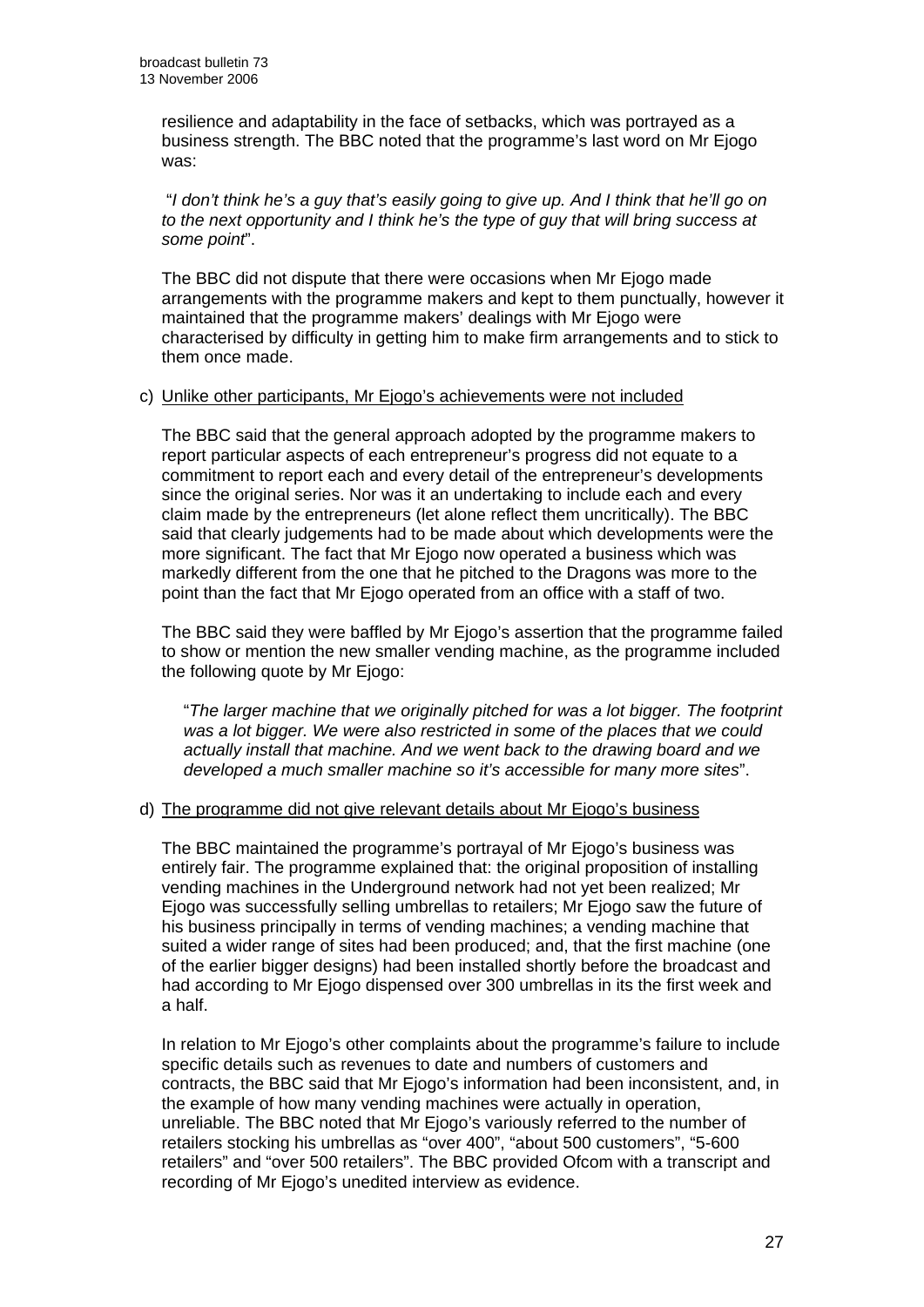e) Mr Ejogo's contract with London Underground Limited

In response to Mr Ejogo's claim that the programme gave the impression his company was having problems getting units onto the Underground network, the BBC said that, self-evidentially, this impression was fair. The BBC noted that Mr Ejogo described a number of times throughout his interview the difficulties in getting the vending machines onto the Underground network, including:

Interviewer: "*Why is there not a* [*vending* ] *machine in* [*the Underground network*] *tomorrow or yesterday even*?"

Mr Ejogo: "*Because as you probably know it's not as easy as that. There's planning, there are safety considerations. I mean in all honesty the London Underground was probably the first contract that we ever signed and it's probably been the hardest one for us to get units out on to the network, simply because their safety standards are the highest; units have to adhere to certain regulations etc, and so it's been very difficult to kind of move past that."* 

#### **Decision**

Ofcom's statutory duties include the application, in the case of all television and radio services, of standards which provide adequate protection to members of the public and all other persons from unfair treatment in programmes and unwarrantable infringement of privacy in and in the making of programmes included in such services. Where there appears to have been unfairness in the making of the programme, this will only result in a finding of unfairness, if Ofcom finds that it has resulted in unfairness to the complainant in the programme as broadcast.

In carrying out its duties, Ofcom has regard to the need to secure that the application of these standards is in the manner that best guarantees an appropriate level of freedom of expression. Ofcom is also obliged to have regard, in all cases, to the principles under which regulatory activities should be transparent, accountable, proportionate and consistent and targeted only at cases in which action is needed.

In reaching its decision, Ofcom had regard for a copy of the programme, the programme transcript and both parties' written submissions.

a) Mr Ejogo complained that the programme portrayed him and his business in an inaccurate and misleading way. Mr Ejogo said the programme was misleading and inaccurate because it stated that he was "always late", and confused the viewer about his contract with London Underground Limited and the direction of his business overall. Mr Ejogo said this portrayal was both personally and professionally damaging.

Ofcom noted that Mr Ejogo's complaints listed under this head of complaint were also complained of separately under subsequent heads of complaint. As such, Ofcom's findings in relation to Head (a) can be found under the following headings:

Decision Head (b): Mr Ejogo was "always late"; Decision Head (d): The programme confused viewers about the direction of Mr Ejogo's business overall; and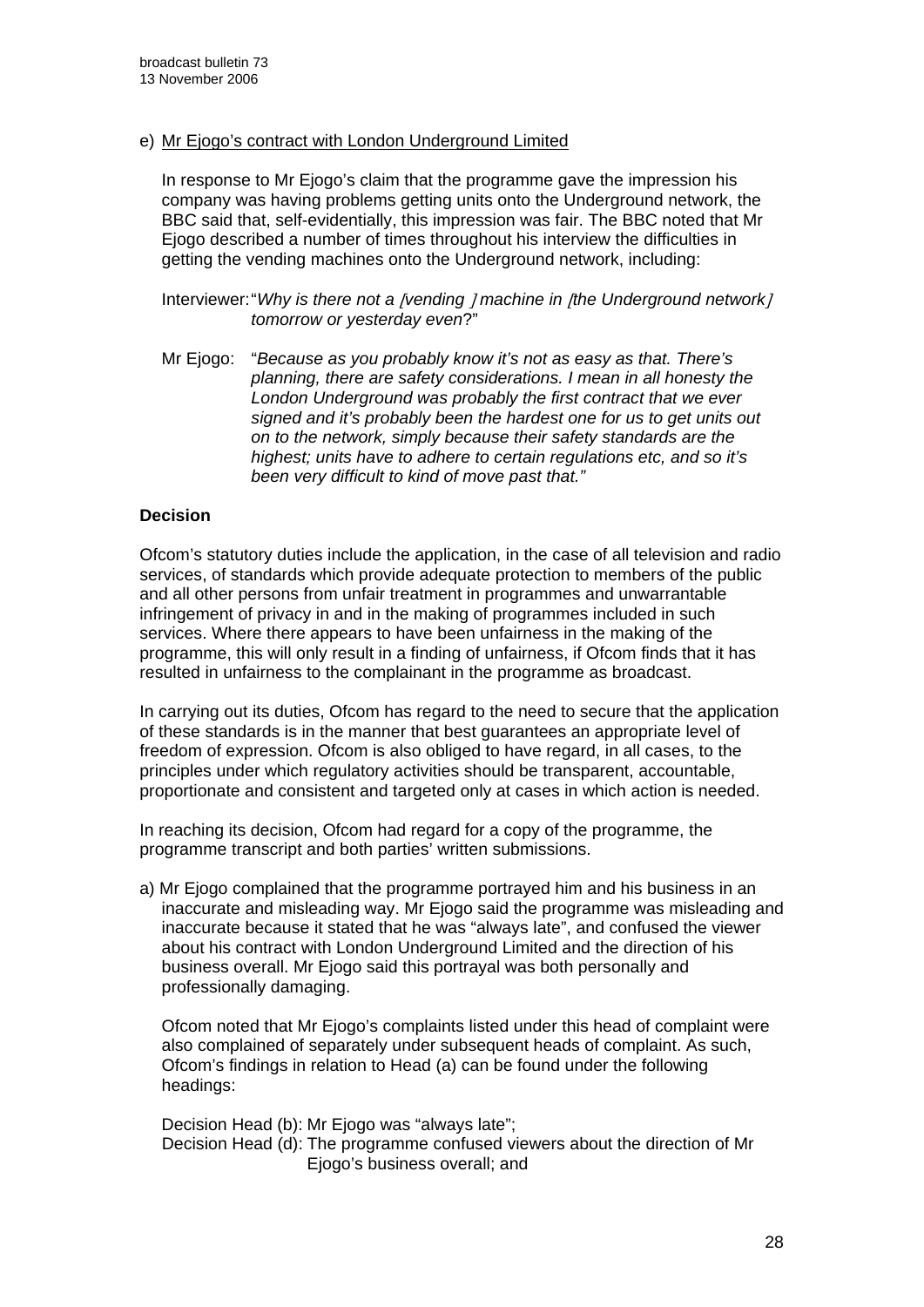Decision Head (e): The programme confused viewers about the existence of the London Underground Limited contract.

 Ofcom was not in a position to consider whether Mr Ejogo's claim that the above alleged unfair treatment, was both personally and professionally damaging, as the secondary consequences of any alleged unfair treatment falls outside of Ofcom's remit.

b) Mr Ejogo complained that the programme attempted to portray him as unpredictable, unreliable, and a poor time-keeper. Mr Ejogo said that this unfairly implied that his business is conducted in a similar way.

Ofcom noted that the relevant programme sequence showed the programme's presenter waiting for Mr Ejogo at a café. The presenter explained:

*"Now I'm waiting for Charles. I do have to tell you Charles is always late but he's due in a couple of minutes we'll see if he makes it on-time*".

The programme showed Mr Ejogo arriving at the café and the accompanying commentary stated:

"*But one thing about Charles is he's never predictable – he arrived bang ontime.*"

In Ofcom's view, it is generally accepted for programmes of this nature, to include the views of both the presenter and the resident experts assigned to comment on the work of the programme's contributors. However, when including such opinions, programme makers and broadcasters must ensure that unfairness does not result.

If a programme alleges wrongdoing or incompetence or makes other significant allegations, those concerned should normally be given an appropriate and timely opportunity to respond.

In considering this head of Mr Ejogo's complaint, Ofcom was first required to determine whether the personal opinion of the presenter that Mr Ejogo "is always late" and "never predictable" could be interpreted as significant allegations of incompetence. If finding so, Ofcom was then required to determine whether or not Mr Ejogo was provided with an appropriate opportunity to respond.

#### "Always late"

Ofcom noted that both Mr Ejogo and the BBC presented information about Mr Ejogo and his timekeeping. It is important to note, however, that Ofcom is not a fact finding tribunal. In reaching a decision about this complaint, it was not necessary for Ofcom to determine whether Mr Ejogo was in fact sometimes, always or never late for appointments but rather, whether the comment as broadcast was unfair.

Ofcom noted that the comment "*I do have to tell you Charles is always late*" was included in the programme as the personal opinion of the presenter. Ofcom also noted that the comment itself was immediately contradicted by actual events which showed the complainant turning up on-time.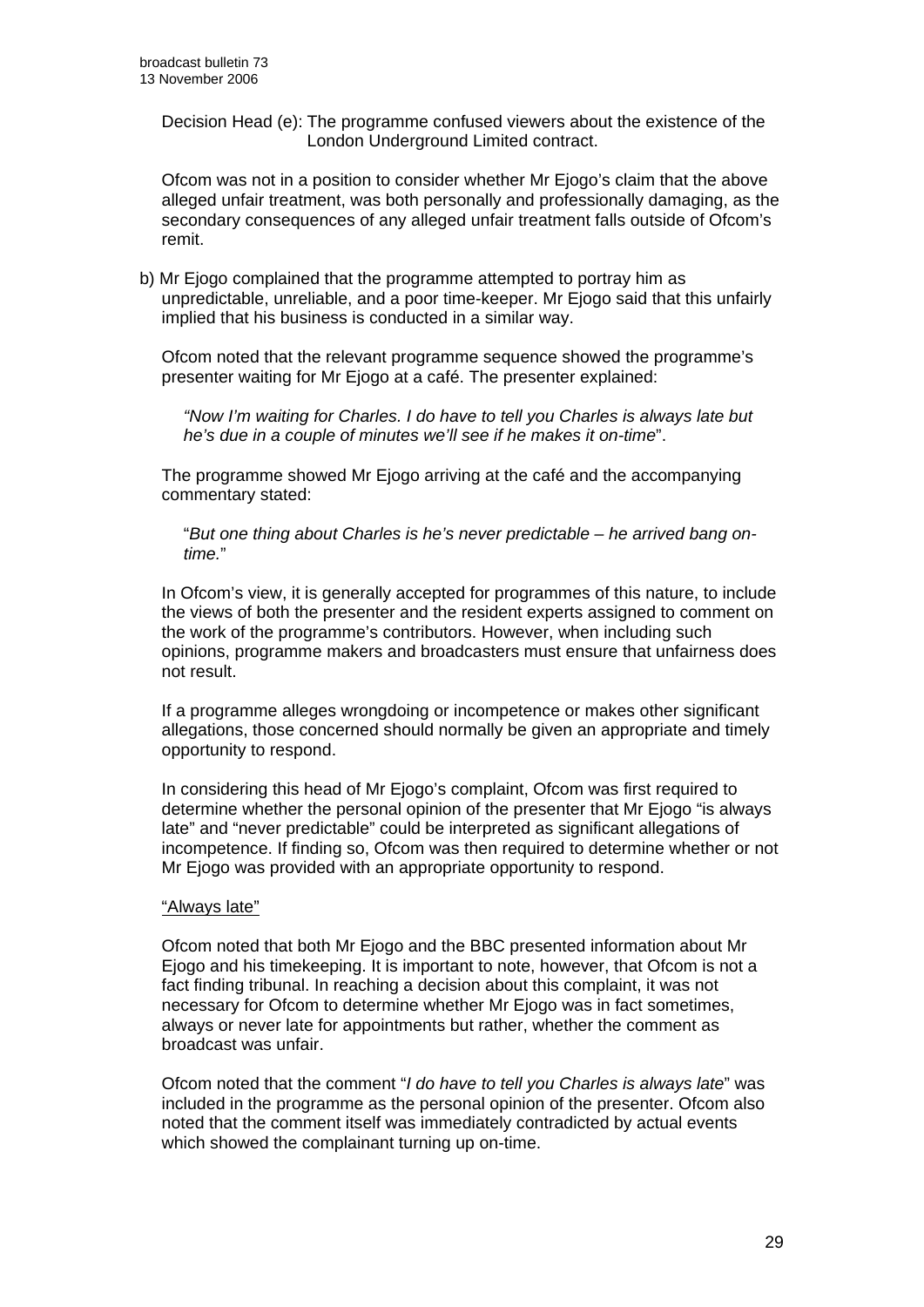Given the presentation of the comment in the context of Mr Ejogo arriving on-time Ofcom found that viewers were unlikely to have interpreted the opinion of the presenter as a significant allegation of incompetence. As the comment did not constitute a significant allegation of incompetence Ofcom found Mr Ejogo was not entitled to a formal response.

Ofcom therefore found the presenter's comment that Mr Ejogo "*is always late*" was fairly balanced within the programme and did not result in unfairness to the complainant. Ofcom has not upheld this part of Mr Ejogo's complaint.

#### Never predictable

In reaching a decision about the fairness of the statement that Mr Ejogo was "*never predictable*", Ofcom considered that the inclusion of such a description could be interpreted in either a positive or negative way, depending on the context in which it appeared. Ofcom noted that in the programme as broadcast, the way in which the description was introduced was positive: Mr Ejogo was described as being "never predictable" after he acted in a way that was contrary to the predicted behaviour by arriving on-time. Ofcom further noted that this ability to act in an unexpected way (in particular, in a way different from how the majority of people would behave) was reinforced as a positive trait for a business person:

Presenter (during interview with Mr Ejogo):

*"I'm interested in whether entrepreneurs generally, not just you but whether almost they have to be deluded in order to make it because people like me would just be focussing on all the knock backs and problems and hassles but you just seem to take them as they come".* [emphasis added]

In Ofcom's opinion, the statement that Mr Ejogo was "*never predictable*" was not intended as a criticism, but rather was a favourable assessment of Mr Ejogo's character. Ofcom considered that viewers were likely to have understood from the statement that Mr Ejogo's unpredictable nature explained how he was capable of overcoming obstacles that many others would have been defeated by. And that being unpredictable is one of a number of character traits that separate successful entrepreneurs from the lay person.

c and d)

Ofcom noted that as Mr Ejogo's complaint progressed, a number of the elements complained of under Heads (c) and (d) began to overlap. Ofcom considered that the crux of Heads (c) and (d) could appropriately be summarised in the following way:

- 1) Failure to include relevant information:
	- New investment, staff, premises and contracts
	- Design and development of a new vending machine

2) Scope of business and potential markets

- Shopping centre focus
- Retail versus vending machine focus
- 3) Cowboy-type image

4) Creation of doubt in the viewer's mind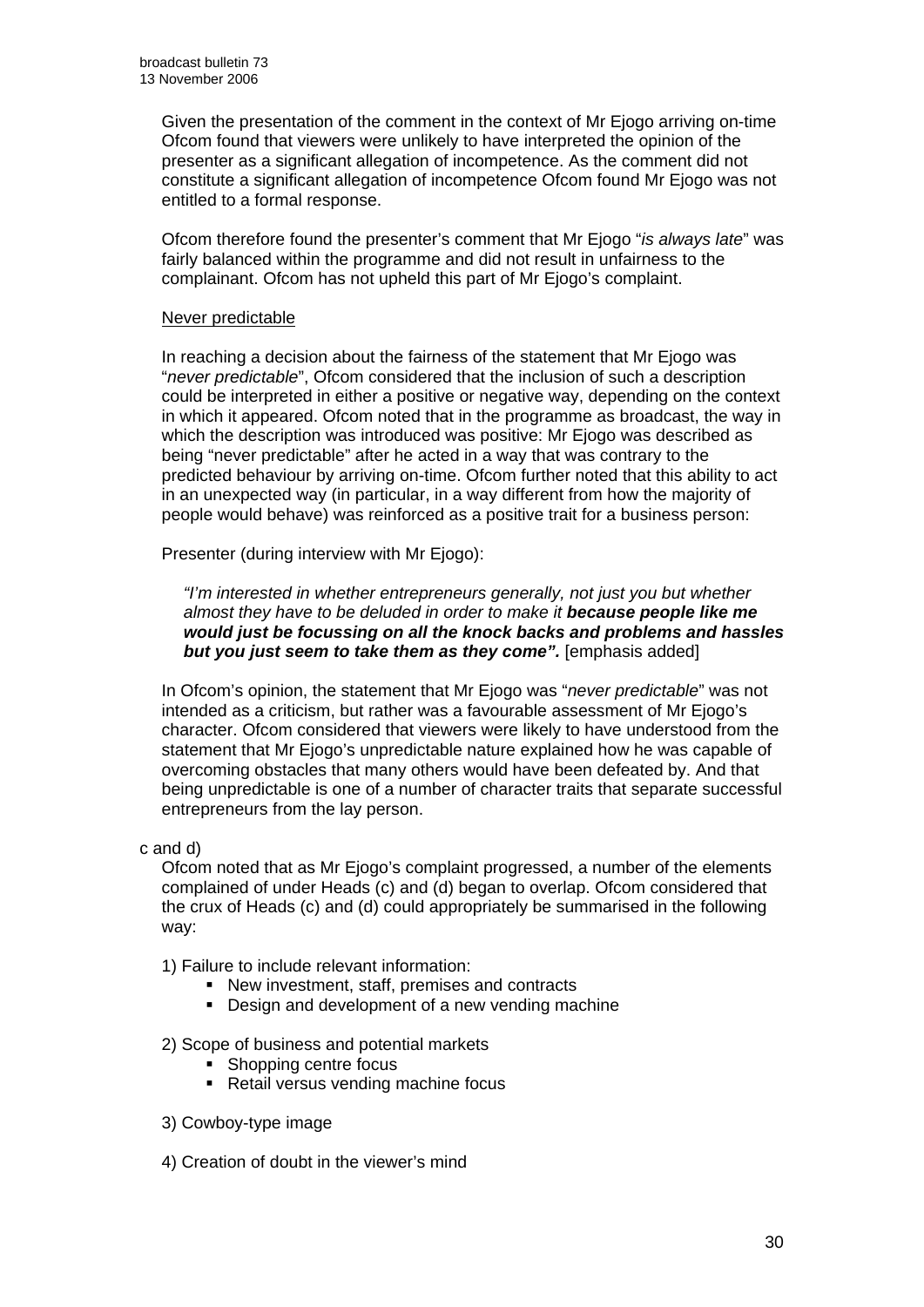#### **1) Failure to include relevant information**

Mr Ejogo complained the programme failed to inform viewers that since his last visit to the *Dragons' Den* he had secured new alternative investment; hired staff and arranged new premises; secured new contracts including over 400 new retail outlets; and, designed a new smaller vending machine.

Ofcom acknowledges that an hour long programme places time constraints upon the programme maker. Ofcom is aware that during the editing stage of the production process, a significant proportion of the programme footage may be removed. It should be noted that a programme will not result in unfairness simply because all footage filmed during the making of the programme or all of the views expressed by a contributor are not presented in full. However, programme makers and broadcasters have a responsibility to ensure that during the editing of a factual programme, material facts are not disregarded or omitted in a way that will result in unfairness to either a business or an individual. In relation to this complaint, Ofcom was required to determine whether the omission of the above mentioned information resulted in unfairness to Mr Ejogo or his business.

#### *New investment, staff, premises and contracts*

Ofcom first established whether in order for the programme to be fair to Mr Ejogo, it was incumbent on the programme makers to state that Mr Ejogo had secured alternative investment, hired staff and arranged new premise and secured new contracts (i.e. were these material facts that if not referred to would result in unfairness to Mr Ejogo).

Ofcom considered that the above actions taken by Mr Ejogo were only important in so far as they were a number of many actions carried out by him to ensure that his business developed. In Ofcom's view, it was not so much the fact that Mr Ejogo carried out each and every one of these actions, but that he had managed to develop his business (despite the setback of losing the Dragons' investment) that was of material importance. In the circumstances, it is Ofcom's opinion that, provided the programme makers made clear to viewers that Mr Ejogo's business had developed without the Dragons' investment, it was at the programme makers' discretion to select and chose which of Mr Ejogo's actions they would include to convey his progress.

Ofcom noted that at the beginning of the programme it was explained that the Dragons had chosen to withdraw their investment in Mr Ejogo's business after they realised that his contract with London Underground Limited did not include advertising rights. Following this explanation, the programme described that despite this loss of investment, Mr Ejogo's business was still operating:

- Commentary: *"Charles Ejogo had to adapt his plans for umbrella vending machines, once his investment deal broke down. Most of Charles' trade now involves selling umbrellas directly to post offices and newsagents…"*
- Mr Ejogo: *"Obviously when the investment fell through there was a slight delay with getting those machines out and so obviously getting the stock out and so I think maybe that's the mark of a good business that we were quick enough to adapt and rather than sit on stock that we were going to be left with we decided to sell stock through*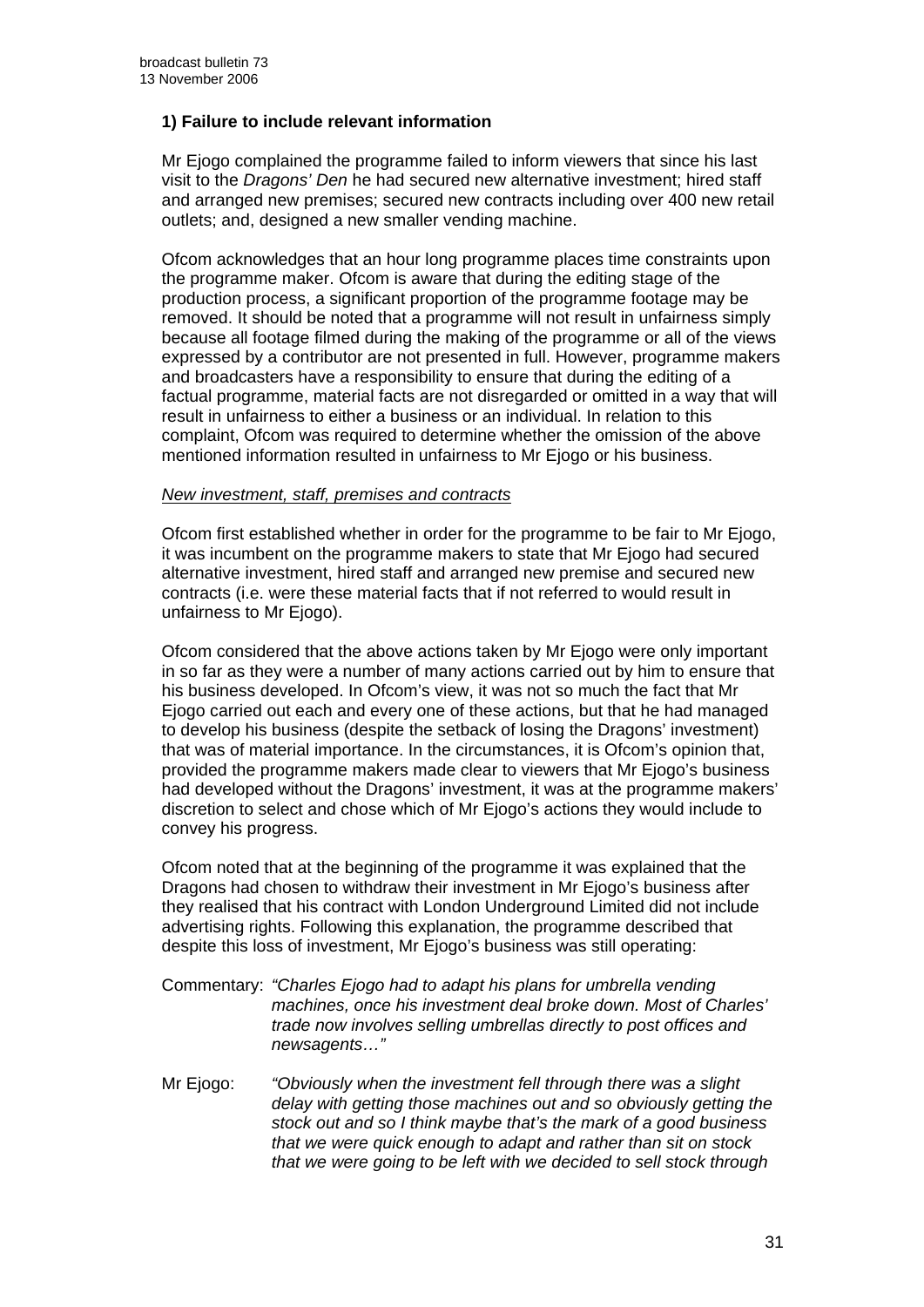*via a retail channel and at the moment that's probably the most successful part of the business"* 

In addition to highlighting to viewers that Mr Ejogo had adjusted his business to adapt to the loss to investment, it is Ofcom's opinion that the programme, in general, portrayed Mr Ejogo's business as one that was growing and successful:

Commentary: *"*[*Mr Ejogo*] *has just received a delivery of 50,000 umbrellas*"

- Commentary *"In its first week and a half…the machine dispensed over 300 umbrellas"*
- Mr Ejogo: "…*the various stages and strands of the business are exceeding the targets that we've got…*"

In Ofcom's view, the programme adequately demonstrated that Mr Ejogo's business was developing despite the setback of losing the Dragons' investment. In the circumstances, Ofcom found that the programme makers did not disregard or omit material facts and found no unfairness to Mr Ejogo or his business in this respect.

#### *Design of new vending machine*

Mr Ejogo complained that the programme failed to mention the development of his new smaller vending machine. In particular, Mr Ejogo said that footage of the new vending machine being designed was not included in the programme.

Ofcom noted that the following quote by Mr Ejogo was included in the programme:

*"We are going into sites with the vending machine that's not a problem we will be going into sites. I mean we had a couple of problems. The larger machine that we originally pitched for was a little bigger. The footprint was a lot bigger. We were also restricted in some of the places that we could actually install that machine. And we went back to the drawing board and we developed a much smaller machine so it's accessible for many more sites.*" [Emphasis added]

In Ofcom's view, this quote provided relevant information about the development of a new vending machine that was necessary to understand how Mr Ejogo's original idea of an umbrella vending machine had progressed. Ofcom acknowledged that footage of the actual design and development of the new machine was not included in the programme. However, in Ofcom's opinion, this editorial decision did not result in unfairness to Mr Ejogo, as the material information that Mr Ejogo had responded to a market need for a new smaller machine had already been provided through the above quote.

Ofcom found the programme included material facts about Mr Ejogo's development of a new smaller vending machine. In addition, Ofcom found that it was not essential for the programme to include footage of the new vending machines development in order to be fair to Mr Ejogo or his business. In the circumstances Ofcom found no unfairness to Mr Ejogo or his business in this respect.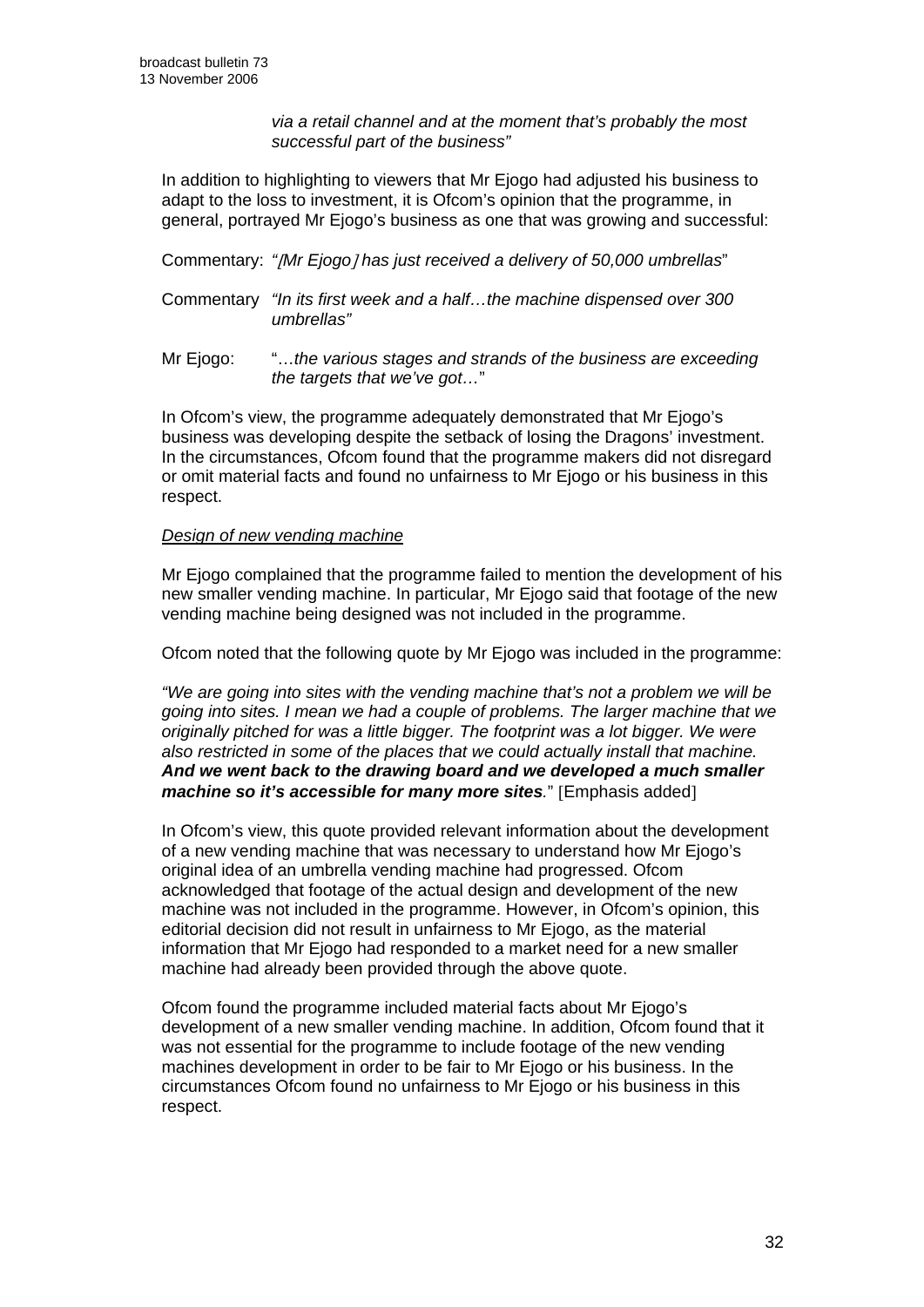#### **2) Scope of business and potential markets**

Mr Ejogo complained that the programme limited the perceived scope of his business and the company's potential markets. Mr Ejogo said this was done through the programme's focus on Mr Ejogo's decision to place vending machines in shopping centres and on the retail side of his business (instead of the vending machine aspect).

In reaching a decision about this part of Mr Ejogo's complaint, Ofcom weighed up the programme makers' right to use their editorial discretion when editing a programme and the need for programme makers to present material facts in a fair way.

#### Shopping centre focus

Ofcom noted that in the programme as broadcast the topic of Mr Ejogo's decision to place vending machines in shopping centres was introduced in the following way:

"*Although it's proving difficult to get* [*the vending machines*] *into the Underground, Charles is working hard to get other sites on board. Today he's at a shopping centre in central London.*"

In Ofcom's opinion, viewers were likely to have understood from this introduction that Mr Ejogo was looking at a number of markets for his vending machines in an effort to expand his business, one of these being the shopping centre market. While Ofcom appreciated that Mr Ejogo may have had a number of business strategies, given the time constraints of the programme, Ofcom considered that it was reasonable for the programme makers to select just one of these new markets for inclusion in the programme. In Ofcom's view, the programme makers' selection of the shopping centre market as an example of Mr Ejogo's general strategy for growth was particularly relevant as it was not only readily identifiable for the viewer but because it was the strategy which supported the company's first vending machine – a major milestone in Mr Ejogo's business and of great interest to viewers of the first series of *Dragons' Den*.

Given the significance of this milestone, Ofcom takes the view that the programme makers' decision to select the shopping centre market as an example of the type of markets that Mr Ejogo was targeting to place his vending machines was reasonable.

Ofcom concluded that the programme had appropriately outlined that Mr Ejogo planned to target a number of sites for placement of his umbrella vending machines and had reasonably selected Mr Ejogo's pursuit of the shopping centre market as an example of this strategy.

#### Retail versus vending machine focus

 Mr Ejogo complained that the programme unfairly focussed on the retail side of his business instead of the vending machine side.

 Having considered all the information submitted to it by Mr Ejogo and the BBC, Ofcom found no grounds for the complaint that the programme either unfairly focussed on the retail side of the Mr Ejogo's business, or the implication that the vending machine side of the business did not receive a fair amount of attention.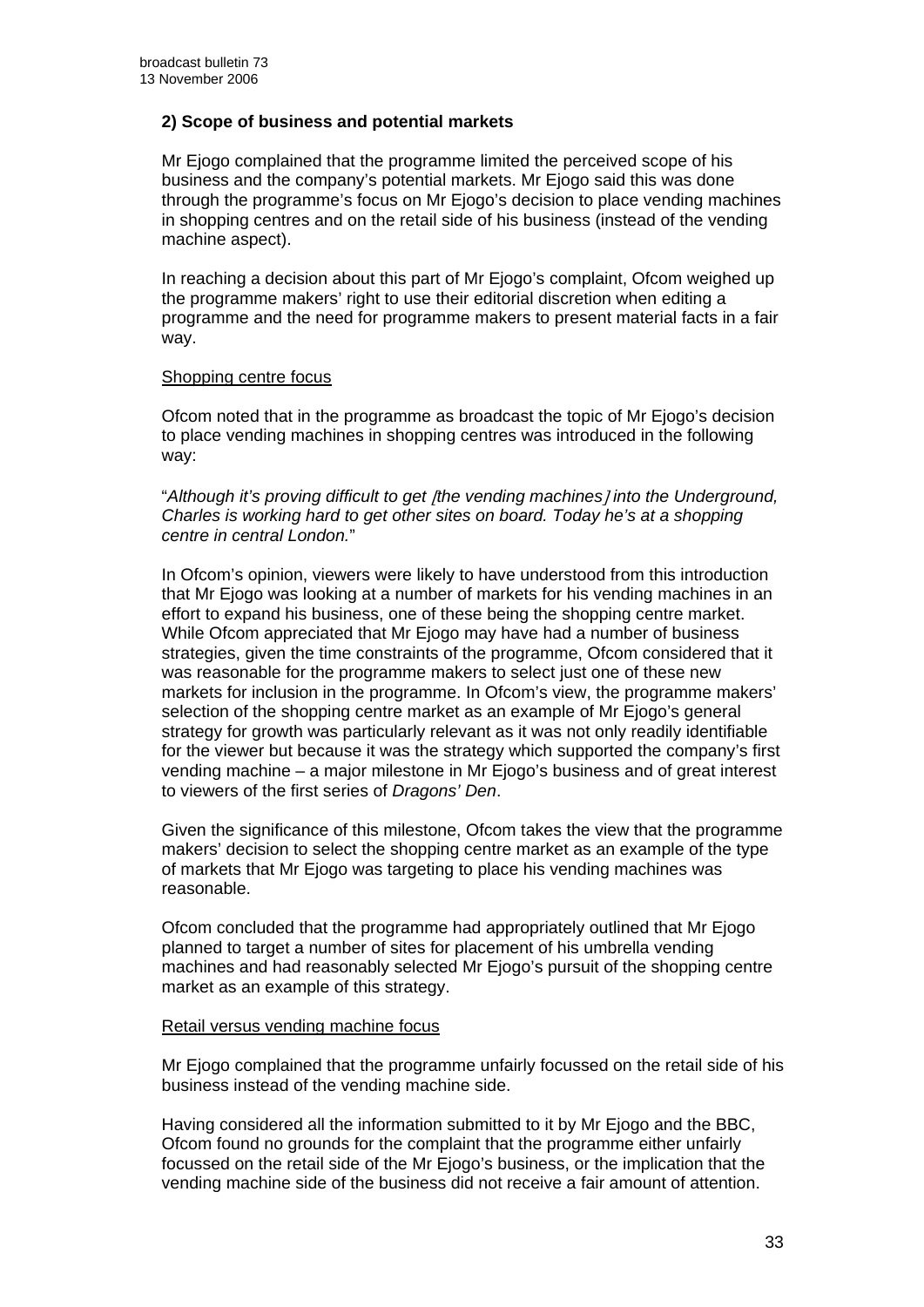In reaching this decision, Ofcom noted at the time of filming, the retail side of the business generated the company's core revenue and accounted for the majority of the company's trade. Given this, it is Ofcom's view that the programme was therefore required to make this clear as to do otherwise would not have portrayed Umbrolly in an accurate way.

In relation to the vending machine side of the business, Ofcom noted that in the programme as broadcast the topic was raised numerous times, including: the contract with London Underground Limited; the development of the new smaller machine; the development of the shopping centre market; and finally, the installation of the first vending machine in Manchester. In the circumstances, Ofcom found that the relative amount of time given in the programme to the retail and vending machine aspects of Mr Ejogo's business was not unfair.

#### **3) Cowboy-type impression**

Mr Ejogo complained that the music played during his contribution portrayed a "cowboy-type" image of him.

 Ofcom appreciates that a well selected soundtrack can both directly and indirectly communicate to an audience. It is possible for a lyric or tune, to evoke an emotional response and help the viewer interpret programme footage. Ofcom sought to determine whether the lyrics or music played during Mr Ejogo's story acted to portray Mr Ejogo in an unfair way.

The following songs were played during Mr Ejogo's contribution:

| <b>Artist</b> | Song              |
|---------------|-------------------|
| Moby          | Run On            |
| Coldplay      | A Whisper         |
| Supergrass    | Coffee in the Pot |
| <b>Blur</b>   | The Universal     |
| Blur          | To the end        |

 After listening to the above song list, Ofcom was unable to associate any of the songs with a well known "cowboy", "western" or in particular any *negatively* associated "cowboy-type" image. Added to this, the complainant did not provide Ofcom any supporting evidence that the music played during his contribution was associated with that of a "cowboy" theme.

Based on Ofcom's assessment of the soundtrack, and in the absence of any convincing evidence from Mr Ejogo, Ofcom found that the music played during Mr Ejogo's contribution did not portray a "cowboy-type" image and found no unfairness to the complainant in this respect.

#### **4) Creation of doubt in the viewer's mind**

Mr Ejogo complained that the inclusion in the programme of the comment that "*it's hard to tell whether Charles is quick-thinking and adaptable, or whether he's clinging on to his umbrella vending idea, well after he should have dropped it*" cast doubt in the viewer's mind about him and his business:

 In Ofcom's opinion, the inclusion of the above quote did not amount to criticism of Mr Ejogo or his business that was unfair or required a response by Mr Ejogo.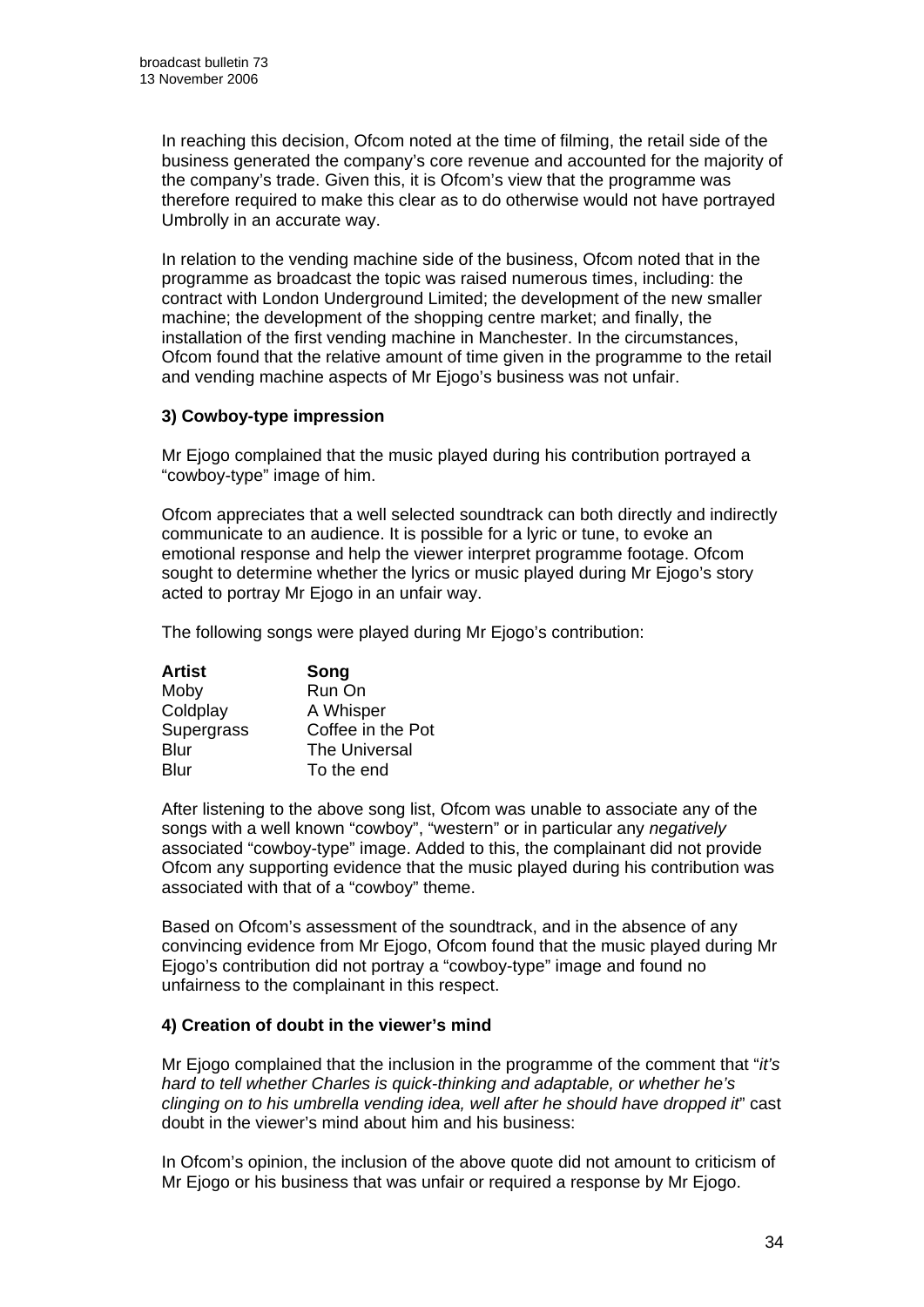Rather, the programme posed a valid question about Mr Ejogo's decision to retain his original idea of the umbrella vending machine, despite having no vending machines in any sites a year after the first series of *Dragons' Den*.

Ofcom further considered that any doubt that may have reasonably been raised in the viewer's mind, would have been countered by watching the installation of Mr Ejogo's first vending machine – demonstrating that there was a potential market for Mr Ejogo's machines and that his decision to persevere with his original idea, had not been proved incorrect. Moreover Ofcom noted that the programme included Mr Ejogo's claim of a high turnover from the machine in the initial week and a half of operation:

*"In* [*the vending machine's*] *first week and a half,* [*Mr Ejogo*] *says it dispensed over 300 umbrellas."* 

 Ofcom concluded that the programme's observations about Mr Ejogo's decision to pursue his original idea for his umbrella vending machine were valid and did not result in unfairness to Mr Ejogo or his business.

e) Mr Ejogo complained that the programme gave the false impression that his company no longer had the contract with London Underground Limited to place vending machines on the Underground network.

Before broadcasting a factual programme, including programmes examining past events, broadcasters should take reasonable care to satisfy themselves that material facts have not been presented, disregarded or omitted in a way that is unfair to an individual or organisation.

The topic of the contract with London Underground Limited was referred to in the first section of Mr Ejogo's story and was central in explaining why the Dragons had withdrawn their investment from Mr Ejogo's original business idea. The programme explained the Dragons had withdrawn their investment after discovering that the London Underground Limited contract did not include the right to place advertisements on the side of the vending machines. The focus of the sequence was to question whether Mr Ejogo had made clear to the Dragons what was included in his original business proposal.

In relation to the ongoing existence of the contract, Ofcom noted that at no point during the sequence was it stated that Umbrolly had lost its contract to supply umbrella vending machines on the Underground network. In addition, Ofcom noted that in the programme as broadcast, Mr Ejogo spoke of the existing contract:

#### Mr Ejogo: *The contract that we have in place allows us to put the units in and sell the umbrellas. It doesn't say that, it doesn't give us the right to advertise. That's something that we'd need to work with other partners that essentially own and control those rights.*

Given this information provided by Mr Ejogo, and the absence of any statement that the contract no longer existed, Ofcom was satisfied that viewers were likely to have understood that Mr Ejogo's business continued to have a contract to place umbrella vending machines on the Underground network. In the circumstances, Ofcom found no unfairness to Mr Ejogo or Umbrolly in this respect.

Accordingly, Ofcom has not upheld Mr Ejogo's complaint of unfair treatment.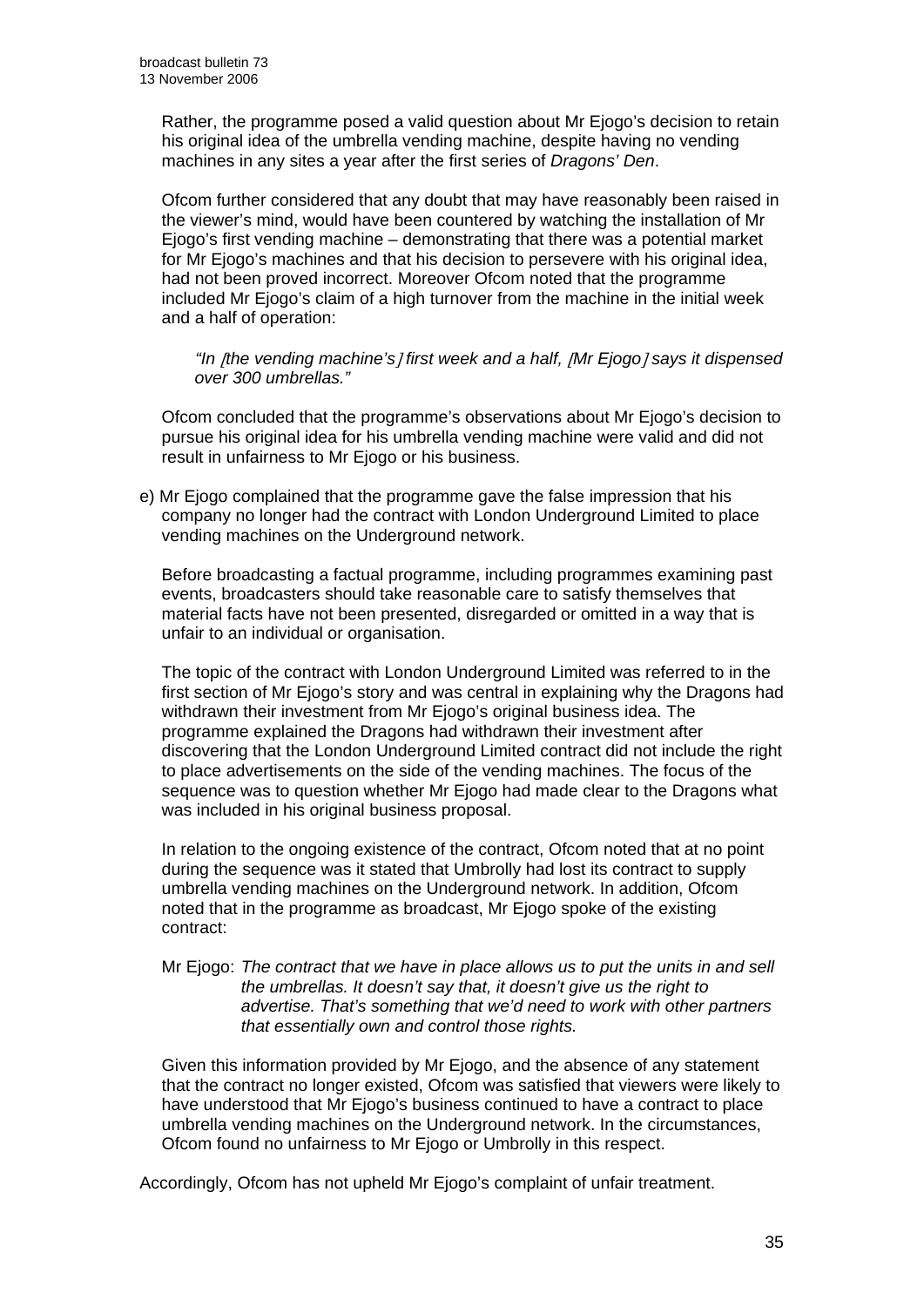# **Complaint by Mansfield District Council**

*Best and Worst Places to Live in the UK, Channel 4, 9 August 2005* 

**Summary:** Ofcom has not upheld this complaint of unfair treatment. The programme looked at the ten worst and the ten best places to live in the UK. Mansfield was identified as the sixth worst place to live and reference was made to increasing crime and falling standards of education. Mansfield District Council ("the Council") complained that it had been misled as to the nature and purpose of the programme, and that it would have refused permission for the programme-makers to film in its CCTV control room if it had been aware of the programme's nature.

Ofcom was not persuaded that the Council was treated unfairly in the programme. Although it was not satisfied that the Council was provided with sufficient clear information about the actual nature and purpose of the programme when agreeing to the filming inside the CCTV control room, Ofcom considered that the use of the footage, which did not impact on the ranking of Mansfield among the worst places to live, would have been unlikely to have materially affected viewers' understanding of Mansfield in a way that was unfair to the Council.

#### **Introduction**

On 9 August 2005, Channel 4 broadcast *Best and Worst Places to Live in the UK,* a programme featuring the presenters, and in the style, of the property show *Location, Location, Location.* The programme set out to identify the ten best and ten worst places to live in the UK by using the criteria of crime, education, employment, environment and lifestyle. The programme compared 134 Local Authorities and sought to identify the type of property (and its social environment) £180,000 could buy.

Mansfield was identified as the sixth of the ten worst places to live and reference was made in the programme to the increase of crime in the area and the falling standards in education. Mansfield was described by the programme's presenters as "a shadow of its former self" and an "urban jungle". Footage of Mansfield District Council's CCTV control room was included in the programme and was described as one of the most sophisticated in the country and contributed to four arrests each day. The programme went on to state that the "180,000 grand UK average house price goes a long way [in Mansfield]". The introductory commentary to the programme claimed that it was "going to upset a huge number of people this week" and that its "statistics are bullet-proof".

Mansfield District Council ("the Council") complained to Ofcom that it was treated unfairly in the programme as broadcast.

#### **Complaint**

#### **Mansfield District Council's case**

In summary, the Council complained that the programme makers, in order to secure its permission to film inside the CCTV control room, provided it with misleading information regarding the nature and intention of the programme. Mr Robert Shirley, the Council's Public Relations Officer, said that he was contacted on 27 May 2005 by the programme makers who claimed that they were working on a programme called "Property Postcodes" which would be predominantly about comparing property prices in towns across the UK. The programme makers told Mr Shirley that Mansfield would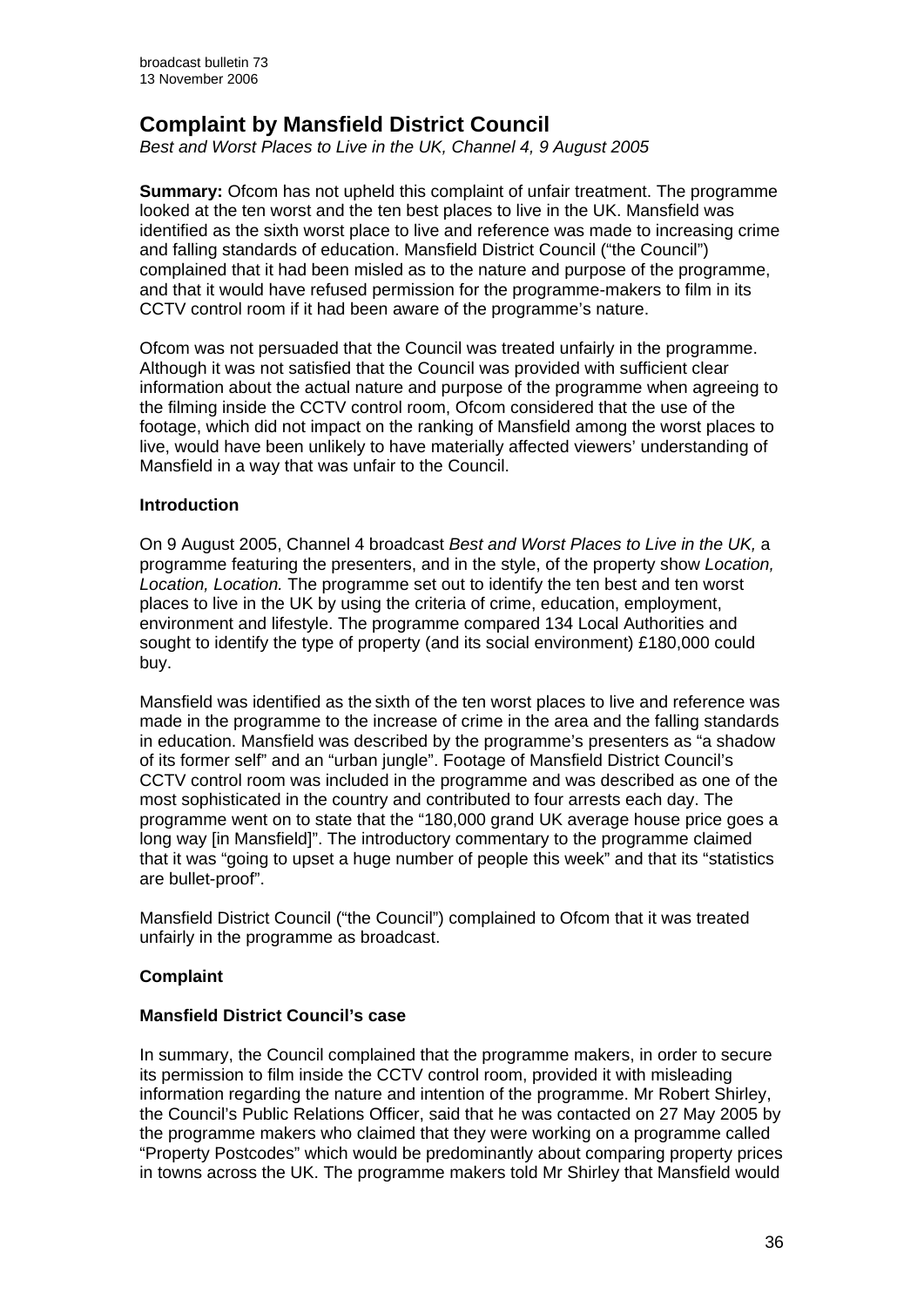be compared to an area in Surrey and that the programme would show the high quality of house that could be bought in Mansfield with the more modest property that could be bought for the same price in Surrey.

Mr Shirley was asked whether the programme makers could film in the Council's CCTV control room to illustrate the efforts made by the Council in reducing crime in the area. The programme makers agreed not to identify any of the CCTV control room staff and, during the filming, Mr Shirley signed a release form which, he said, was entitled "POSTCODES – (Working Title)". The filming took place on 27 May 2005, the same day the programme makers first contacted the Council.

Having seen the footage in the programme as broadcast, Mr Shirley said that he, as the Council's representative, was deliberately misled by the programme makers into granting them permission to film in the CCTV Control Room. Had the Council been told the true nature of the programme they would have declined the programme makers' request to film.

## **Channel 4's case**

In summary, Channel 4 responded that the Council had not been misled. From the conversations that led to the permission being granted by the Council, the programme makers were confident that it was aware that the nature of the programme was about good and bad places to live in the UK. Channel 4 said that at no time during or prior to filming did the Council indicate that it was not fully aware of the nature of the project.

Channel 4 said that the programme makers explained to the Council that the reason they were particularly interested in discussing crime and the CCTV cameras "was because Mansfield had scored particularly poorly in the analysis of crime statistics [amongst other things]" and that filming in the CCTV control room would be a good way of showing that the Council was taking action to tackle street crime. In relation to the condition of staff anonymity to film in the control room, Channel 4 said that the CCTV control room staff were featured in silhouette with no discernible features and that this technique offered sufficient anonymity to them. The type of participation the Council had agreed was honoured by the programme makers and it did not seem to take issue with the way the CCTV control room staff appeared in the programme. Channel 4 said that the release form highlighted the fact that "Postcodes" was a working title and that it is common practice during production to give the programme a title reflecting a generalised version of the programme content. Channel 4 noted that the Council signed the release form after giving permission to the programme makers to film the CCTV control room. This indicated its decision to grant permission was not based on the programme's working title. Mr Shirley had spoken to the programme makers prior to the broadcast of the programme and although the Council had seen trailers for the programme, no issues were raised about the title or the filming of the CCTV control room. Channel 4 also said that although the trailers did not indicate which list – best or worst – Mansfield would be included, it was clear from Mr Shirley's comments to the programme that it knew Mansfield would be on the worst list. Mr Shirley had asked the programme makers whether or not his workload was about to double, an assumption which must have been based on the information given to him by the programme makers during filming.

Channel 4 said that the programme makers told the Council that the programme would be about good or bad places to live and that there would be a comparison about what sort of house £180,000 would buy. Mansfield was judged to be good value for money on properties and this aspect was featured in the programme. The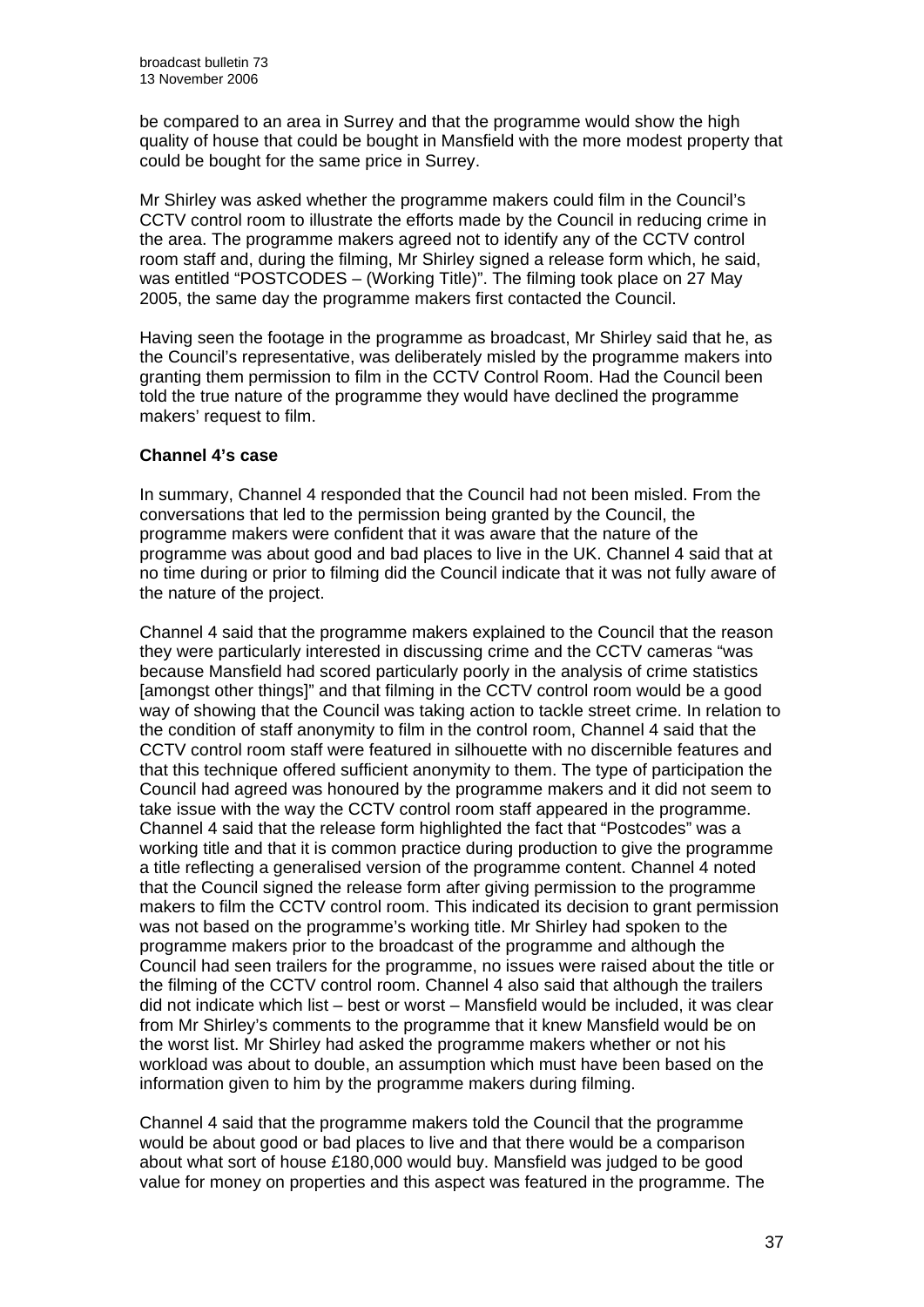programme makers were fair in their dealings with the Council and had adhered to Ofcom's Broadcasting Code.

## **Mansfield District Council's response**

In summary, the Council responded that it had clear recollections of, and witnesses to, the conversations with the programme makers prior to filming. The programme as broadcast did not resemble the description offered by the programme makers that: the programme would be fronted by the presenters of *Location, Location, Location*; that it would compare property prices in different parts of the country and that Mansfield fared well; that it wanted to include material about what it was like to live in different parts of the country; and, that the programme wanted to focus on the Council's efforts to reduce crime by filming its CCTV control room.

Channel 4's claim that it had told the Council about the comparisons that were to be made between different places to live in the UK and that Mansfield did not fare well in the area of crime was incorrect. The Council claimed that the only comparative element mentioned by the programme regarded property prices and that no suggestion was made that Mansfield could be a bad place to live.

The Council stated that it did not raise the issue of the nature of the programme during filming because it believed it was aware of the type of programme being made. The realisation of the discrepancy between what it was told and the actual programme became apparent only after its transmission.

The Council said that Mansfield was not scoring poorly in any crime analysis nor was any such analysis mentioned. The programme makers had said that they had wanted to film the CCTV control room in order to show the efforts employed to fight crime.

The Council said that it was in its initial telephone conversation with the programme makers that it was told that the programme would be called "Property Postcodes" with no mention of a "working title" at that stage. The title *Best and Worst Places to Live* would have raised questions for the Council about the nature of the programme.

## **Channel 4's second statement**

In summary, Channel 4 responded that its response was an accurate reflection of the events leading up to the Council granting access to film in the CCTV control room. The recollections of the witnesses to the Council's conversations with the programme makers prior to filming were irrelevant and inaccurate because the witnesses were not directly or indirectly involved in the negotiations to film and the Council's decision to give access. Also, it was inherent in what the Council was told by the programme makers that there was a best and worst element to the programme because the Council recognised that feature of the programme from the press coverage and that Mr Shirley was expressly told that this feature would be part of the programme. Also, the reason for the filming was to demonstrate the Council's efforts in tackling crime, it would therefore have been aware that the area's poor crime record would feature in the programme. Given that the Council understood that reason for filming the unit, its consent was fully informed.

The programme makers not only told the Council that the programme would compare property prices, but also told it that it was comparing good and bad places in the UK and that Mansfield scored low on crime.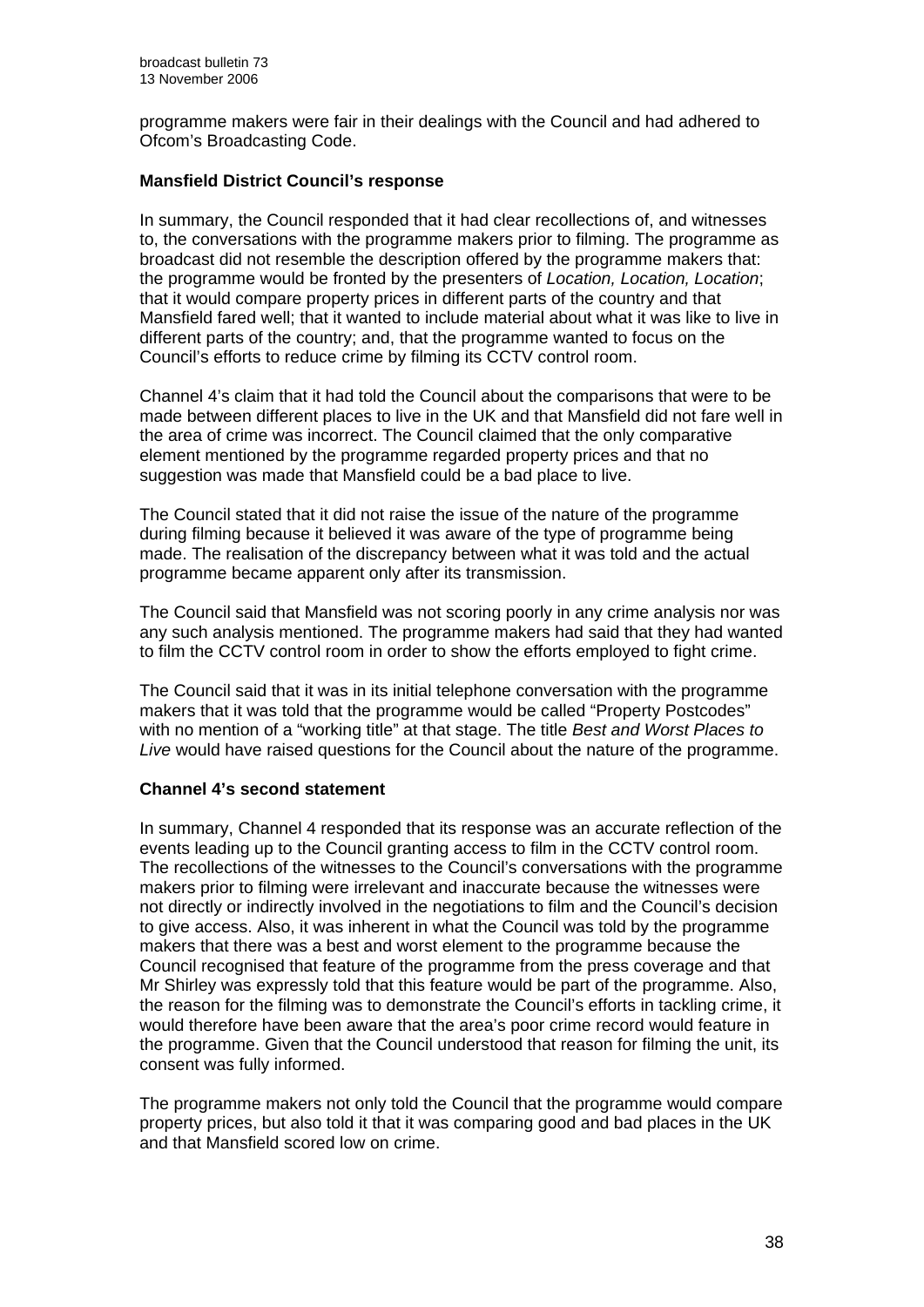The Council did not appear to doubt, or seek confirmation about, whether or not Mansfield would feature as one of the bottom ten local authorities during its telephone conversation with the programme makers prior to broadcast. The footage of the CCTV control room did not affect Mansfield's position in the bottom ten, but added to the Council's positive portrayal. Channel 4 said that the programme as a whole was fair to the Council and that as the nature of the programme was properly explained to the Council, the working title was not material to its understanding of the reasons for the filming of the Unit.

For the Council to have made the link between the ranking element of the programme and the filming of its CCTV control room, it must have been aware of the nature of the programme. This suggested that the Council was told about the comparative elements of the programme by the programme makers. Channel 4 concluded that the Council had been provided with full and timely information. The Council, therefore, gave informed consent and its contribution was used fairly.

## **Decision**

Ofcom's statutory duties include the application, in the case of all television and radio services, of standards which provide adequate protection to members of the public and all other persons from unfair treatment and unwarranted infringements of privacy in programmes included in such services. Where there appears to have been unfairness in the making of the programme, this will only result in a finding of unfairness if Ofcom finds that it has resulted in unfairness to the complainant in the programme as broadcast.

In carrying out its duties, Ofcom has regard to the need to secure that the application of these standards is in the manner that best guarantees an appropriate level of freedom of expression. Ofcom recognises that (subject to the provisions of the Ofcom Broadcasting Code) broadcasters can quite properly comment and take particular viewpoints on the subjects of broadcast programmes. However, it is essential not only to the parties directly concerned but also to listeners and viewers, that such comments should be accurate in all material respects so as not to cause unfairness. Ofcom is also obliged to have regard in all cases, to the principles under which regulatory activities should be transparent, accountable, proportionate and consistent and targeted only at cases in which action is needed.

This case was considered by Ofcom's Executive Fairness Group.

Ofcom considered the Council's complaint that it was deliberately misled by the programme makers as to the subject matter and purpose of the programme. In considering this element of the complaint Ofcom considered not just whether there was any evidence that the Council was misled but also whether this resulted in any specific unfairness to the Council in the programme as broadcast. It should be noted that Ofcom has no remit to consider complaints of unfair treatment about the making of the programme. Ofcom can only consider the programme makers' actions during the making of a programme insofar as they might result in potential unfairness in the programme as broadcast.

Ofcom noted the Council's claim that had it been aware of the true nature of the programme it would not have granted permission for the programme makers to film in its CCTV control room.

It was clear from the written submissions before Ofcom that the Council believed that it had been deliberately misled about the nature of the programme. It was equally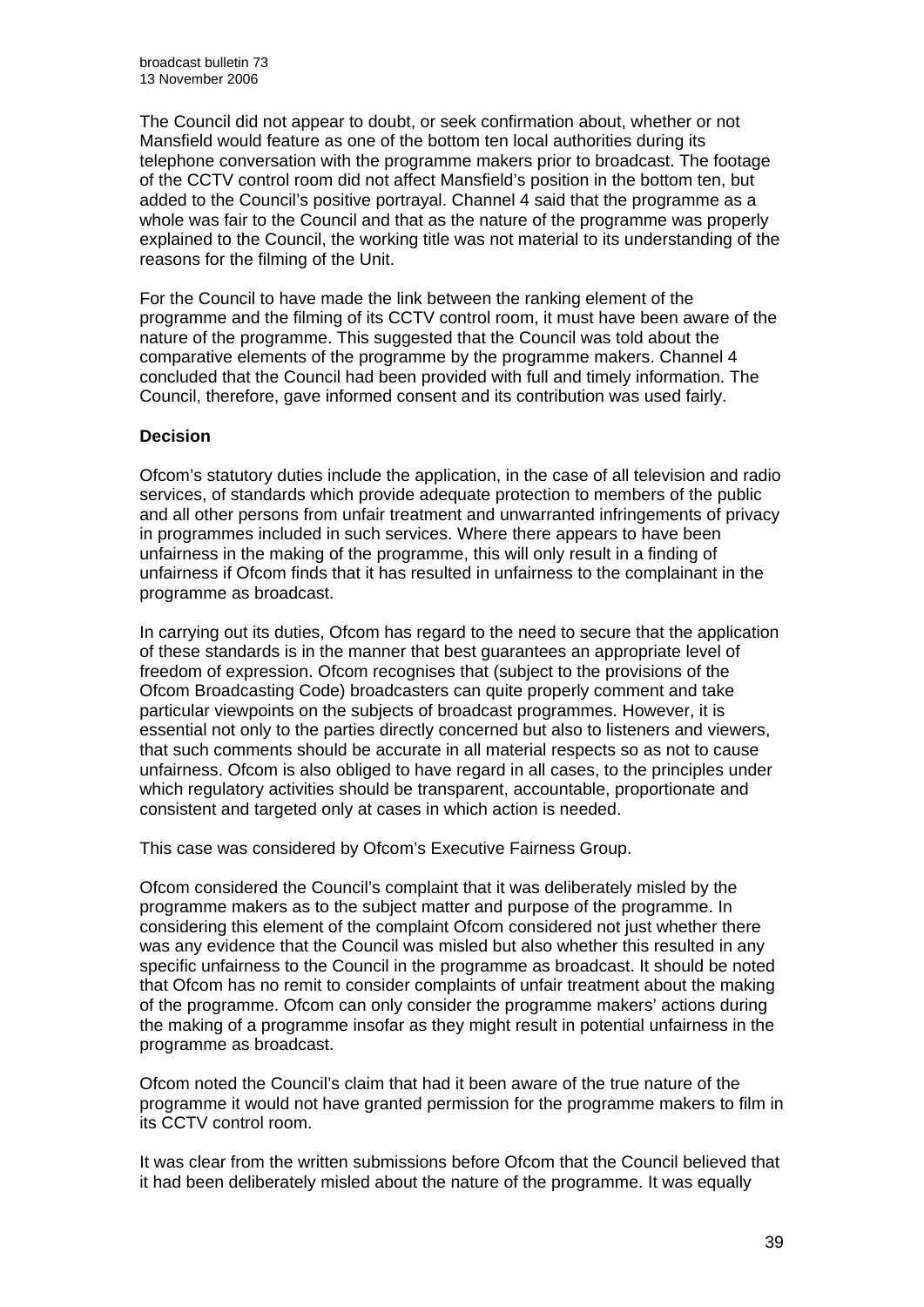clear from the written submissions that the programme makers did not believe that they had misled the Council.

In these circumstances, Ofcom examined all the relevant material available to it in order to determine whether or not, on the basis of that material, the programme makers had dealt with the Council in a manner which was consistent with their obligation to avoid unfairness to them.

From the outset broadcasters should ensure that programme makers understand the need to be straightforward and fair in their dealings with potential participants and contributors. Contributors should be given a clear explanation of why they were contacted by the programme makers; told what the programme is about and the nature of the contribution they are required to make; and where possible, they should be informed about the nature of other likely contributions. The presumption is that taking these measures is likely to result in the consent that is given being 'informed consent' and it is only fair to withhold this information where it is justified in the public interest or under other provisions of the Code.

Ofcom examined the accounts given by the Council and Channel 4 about the pretransmission contacts between the Council (that is, Mr Shirley) and the programme makers (including the release form signed by Mr Shirley) which would have been likely to have provided the Council with an indication of the likely nature and content of the programme. Ofcom considered the following:

Ofcom acknowledged that the programme makers told the Council that the programme was about good and bad places to live in the UK; that they were particularly interested in discussing crime; and that they wanted to film the CCTV control room because Mansfield had scored particularly poorly in the analysis of crime statistics and wanted to show the efforts was making in tackling the problem of crime in the area. The programme makers also told Mr Shirley that there would be a comparison of what type of house £180,000 would buy in various parts of the UK. Ofcom considered that this information did not in itself necessarily equate with the presentation of Mansfield as the one of the worst places to live in the UK.

Ofcom noted that the only information included in the release form which related to the programme's nature was the programme's working title "Postcodes". Ofcom was not persuaded that this in itself was sufficient to provide the Council with a clear understanding of the programme's nature and content. In Ofcom's view, it was reasonable for the Council to have understood from this that the programme would be predominately about comparing property prices in towns and cities across the UK.

Ofcom accepted that changes from a working title to a final programme title are conventional practice. However, programme makers must be aware of the need to ensure that participants are made aware of any significant changes to the programme as it develops which might reasonably affect their original consent to participate, and which might cause material unfairness. In this case Ofcom considered that the working title and the final title at the time of broadcast were significantly different in their meaning. Ofcom considered that that it would have been preferable if the programme makers had informed the Council of the final title before transmission as this was likely to have provided it with a clearer understanding of the nature and purpose of the programme.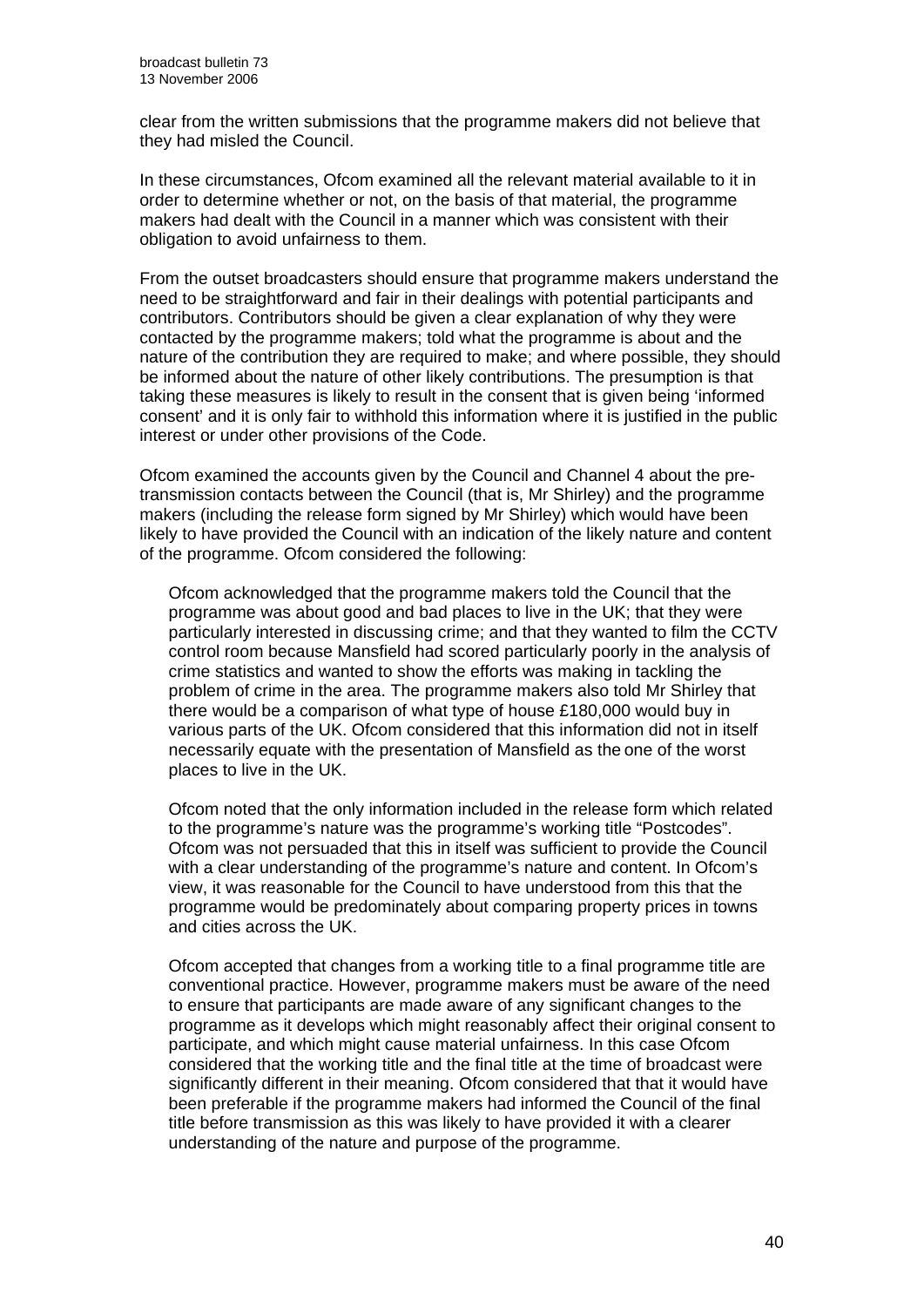In all the circumstances, Ofcom was not satisfied that the programme makers had provided the Council with sufficient clear information about the actual nature and purpose of the programme when securing permission to film inside the CCTV control room.

Ofcom next considered the content of the programme itself in order to determine whether the programme makers' failure to provide sufficiently clear information about the actual nature and purpose of the programme was likely to have resulted in unfairness to the Council in the programme as broadcast. Ofcom was not persuaded that the Council was treated unfairly in the programme as broadcast. In reaching this decision Ofcom took account of the following:

The Council had not complained to Ofcom about the programme's presentation of Mansfield as the sixth worst place to live. In that sense the Council was not suggesting that the programme's presentation of Mansfield was materially misleading or unfair.

The inclusion of the footage did not impact on the ranking of Mansfield among the worst places to live and would not therefore have materially affected viewers understanding of Mansfield in a way that was unfair to the Council.

The footage of the CCTV control room was used in the programme to illustrate the steps taken by the Council to tackle street crime and was represented as positive action by the Council. The commentary that accompanied the footage indicated that the CCTV cameras contributed to "four arrests a day".

In all the circumstances, Ofcom considered that the programme's presentation of Mansfield in the programme as broadcast was unlikely to have materially affected viewers' understanding of Mansfield in a way that was unfair to the Council.

Accordingly, the complaint of unjust and unfair treatment was not upheld.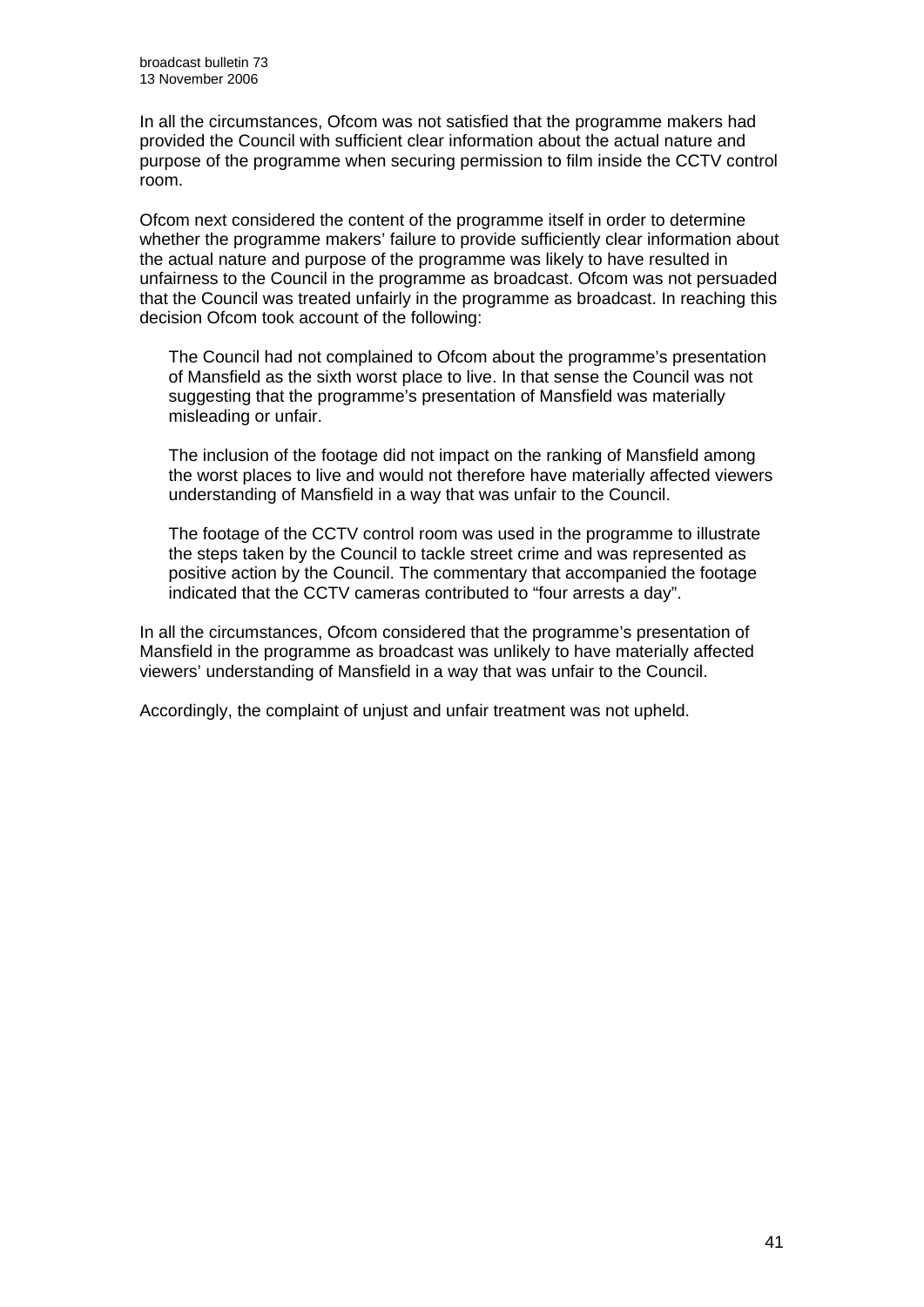# **Complaint by Mr Martin Thomas**

*West Eye View: Scare in the Community, ITV1 (West), 15 October 2004* 

**Summary:** Mr Martin Thomas complained that he, and his company NBSA Projects Ltd ("NBSA"), were treated unfairly in an edition of the ITV West current affairs programme West Eye View which featured Mr Thomas and NBSA. Mr Thomas also complained that his privacy was unwarrantably infringed in the making and broadcast of the programme.

Mr Thomas complained that the programme (which investigated care homes run by Mr Thomas in the Lockleaze area of Bristol) portrayed both him and NBSA unfairly; included the unfounded allegations of service users and neighbours; and included interviews with a local councillor and the local MP; which were unfair both to him and NBSA. Mr Thomas also complained that his property was filmed and broadcast without his consent, resulting in an unwarranted infringement of his privacy. ITV responded that the programme's portrayal of Mr Thomas was fair and accurate; all allegations were well-founded; all the interviews fair and well-evidenced by other material; and that Mr Thomas had been offered a right of reply by the programme makers which he had chosen not to exercise. ITV further responded that the recording, and broadcast, of footage at Mr Thomas's property was justified by the highest public interest in the story and did not unwarrantably infringe Mr Thomas's privacy.

Ofcom found that the programme's overall portrayal of Mr Thomas and NBSA was fair and well supported by documentation and other material. Ofcom found unfairness in relation to only one aspect of Mr Thomas's complaint, the claim that he had failed to obtain planning permission for building works. Ofcom noted that Mr Thomas had failed either to exercise a right of reply offered by the programme makers, or to explain to the programme makers why he considered he could not exercise it, on aspects of the programme about which he complained. Moreover, the contributions to the programme from service users, neighbours, the local councillor and MP were not found to be unfair as they were both relevant to the issues under consideration and well supported by other material. Finally, Ofcom found that the footage recorded at Mr Thomas's property, and broadcast in the programme, did not infringe Mr Thomas's privacy, unwarrantably or otherwise.

## **Introduction**

This edition of *West Eye View*, entitled *Scare in the Community*, investigated "care in the community lodgings" providing accommodation and support for vulnerable adults, run by Mr Martin Thomas, and his company NBSA Projects Ltd ("NBSA"), in the Lockleaze area of Bristol. The programme updated *Barely Serious,* a previous ITV West investigation into the same subject, broadcast in October 2003.

The programme alleged that Mr Thomas's lodgings were badly run, leaving the service users unsupported and local residents frustrated. The programme investigated the amounts that Mr Thomas was charging Bristol City Council for the provision of support and accommodation for service users, by comparison with what the programme claimed was the poor standard of accommodation and support provided. The programme included secret filming of an NBSA tenant recovering from alcoholism, and another on strong medication, going to a pub with their support worker. The programme also included video footage recorded by one tenant's mother of her son's NBSA accommodation, which the programme stated "appalled" her. The programme featured interviews with the local MP, local councillor, service users, local residents and Mr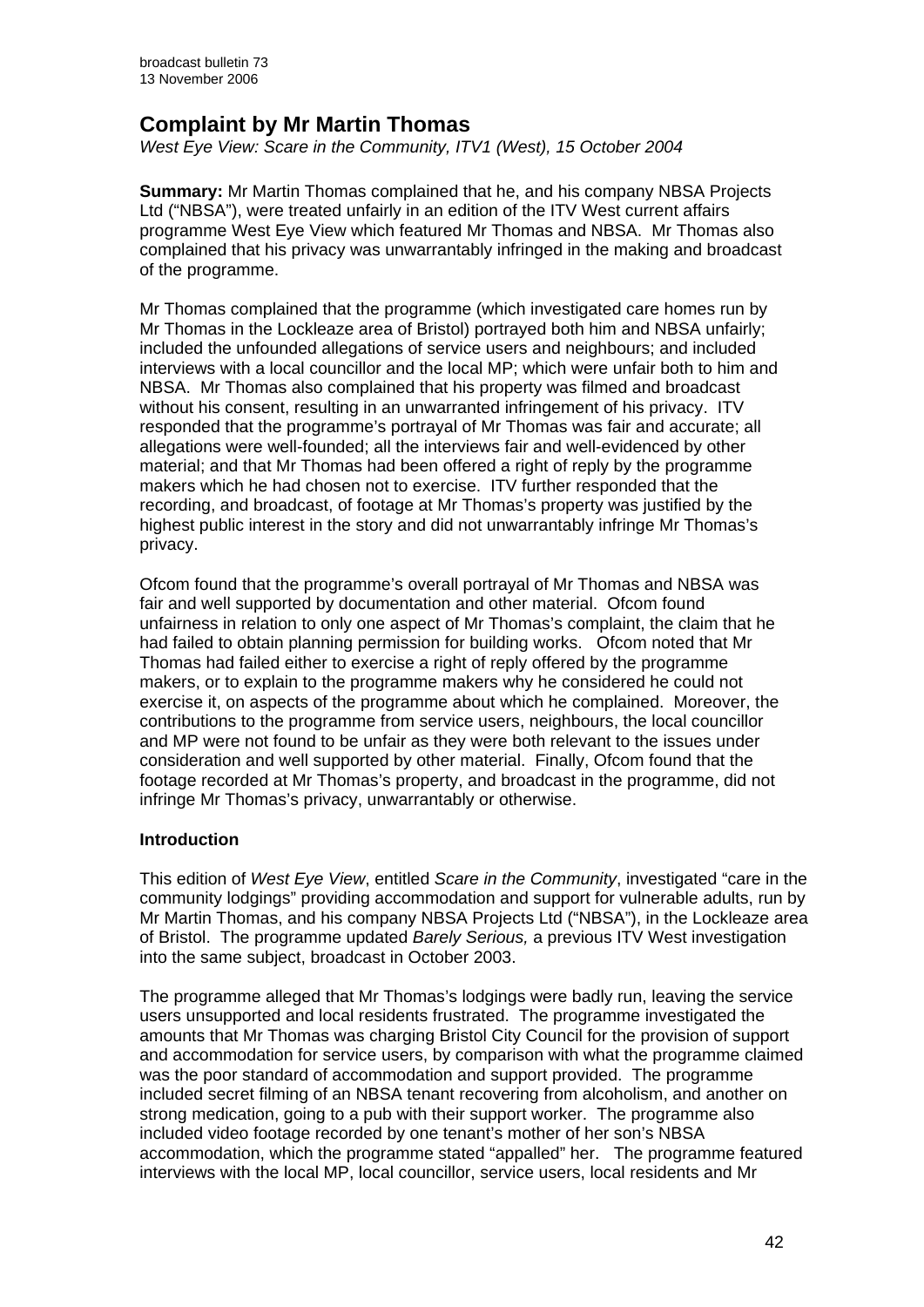Thomas's former partner. Mr Thomas's premises were filmed and an attempt was made to conduct a 'doorstep' interview with his father, footage from which was included in the programme. Mr Thomas's personal background was examined and the programme concluded by stating that Bristol City Council had served notice to end Mr Thomas's contract with them.

Mr Thomas, who appeared in footage broadcast in the programme and was discussed throughout, complained that both he and his company, NBSA, were treated unfairly in the programme. Mr Thomas also complained that his privacy was unwarrantably infringed in both the making and broadcast of the programme.

## **The Complaint**

## **Mr Thomas's case**

In summary, Mr Thomas complained that he was treated unfairly in that:

- a) The programme was sensationalist and did not present a fair representation of either Mr Thomas or NBSA. The programme made both Mr Thomas and NBSA appear uncaring and financially exploitative:
	- i) The programme's commentary included the allegation that NBSA was not properly run which was incorrect and therefore unfair to Mr Thomas and NBSA.
	- ii) The commentary stated that local residents used graffiti to try to warn Mr Thomas off further expansion of his business. However this was unfair to Mr Thomas as the programme did not explain the full extent of the threats against him: £20,000 damage to one NBSA property; personal threats to kill Martin Thomas and injure his family; and, the slashing of car tyres.
	- iii) The programme included secret filming of a pub outing (by service users and an NBSA support worker). This was unfair to Mr Thomas and NBSA as the filming was purposefully, and unfairly, set up and furthermore a service user ('Barry') was paid for going to the pub.
	- iv) The programme's commentary stated that NBSA invoiced for rents well above the local average. This was unfair to Mr Thomas and NBSA since in fact NBSA complied with rents set by the Rent Service. The programme's commentary further stated that NBSA invoiced for eighteen hours of weekly communal cleaning per house which was untrue; and the commentary stated that NBSA invoices were paid by Bristol City Council with only minor amendments, when in fact there were major amendments.
	- v) The Keyring agency was contrasted with NBSA and shown as one with monitoring systems in place. This was unfair to Mr Thomas and NBSA. In fact NBSA also has a full set of such procedures in place.
	- vi) The mother of a service user, Kevin Rossiter, commented adversely on the state of his NBSA accommodation. This was unfair to Mr Thomas and NBSA since in fact work was being carried out and the service user had refused to move into temporary accommodation. She commented on the lack of TV and central heating when TV's are not supplied in NBSA accommodation and central heating is. She also commented on men coming to collect rent when it is in fact paid by Housing Benefit and standing order and she failed to mention her son's arrears.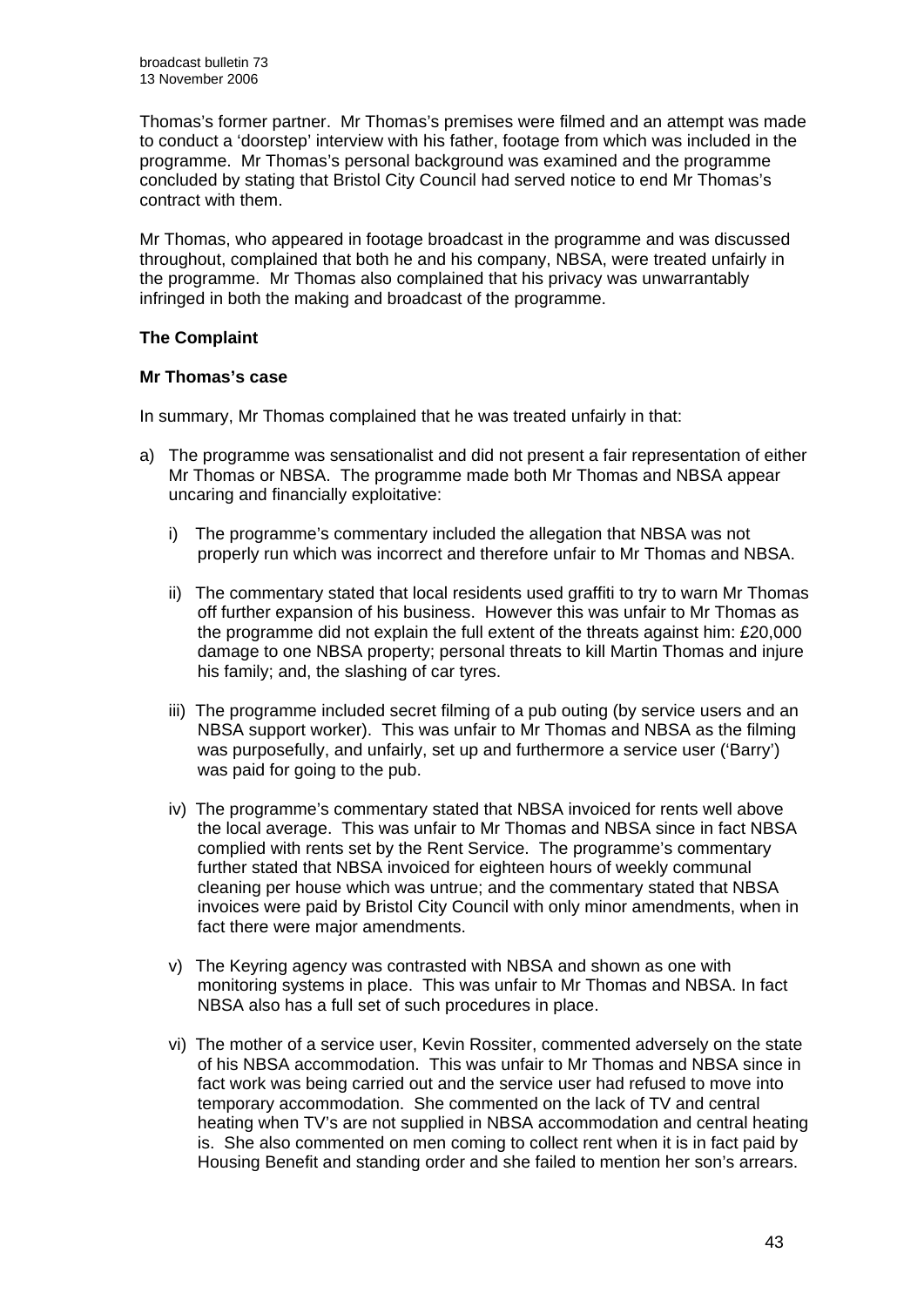- vii) The programme's commentary alleged that Martin Thomas accused colleagues of corruption, as an employee of Bristol City Council in 1998. This was unfair to Mr Thomas as he could not answer this point as it might prejudice future legal action.
- viii) The programme's commentary alleged that Martin Thomas was ordered to return investment money to a former girlfriend. This was unfair to Mr Thomas since in fact he had made lengthy attempts to return this money. The programme also unfairly associated him with a burglary when in fact another person was convicted. The programme also unfairly alleged an injunction was taken out against him when he had been unaware of this injunction as he was abroad.
- ix) The programme intimated that inexperienced staff were used by NBSA when this was not the case and was therefore unfair to Mr Thomas and NBSA.
- x) The programme alleged that there was no planning permission for building work at the rear of the NBSA office. This was unfair to Mr Thomas and NBSA since in fact NBSA was not building anything.
- xi) The programme alleged that NBSA refused to contribute to the programme. This was unfair to Mr Thomas and NBSA since NBSA could not contribute as a mediation process, with Bristol City Council, was underway.
- xii) The programme alleged that Martin Thomas had been overpaid. This was unfair to Mr Thomas since in fact a mediation process, between NBSA and Bristol City Council, was under way.
- xiii) The programme alleged that NBSA's contract came to an end in November 2004. This was unfair to Mr Thomas and NBSA since NBSA was not informed of this.
- b) The programme alleged fraudulent business practices on the part of Mr Thomas, namely that he "pocketed benefits" and that he made fraudulent claims for Job Seeker's Allowance while setting up a business. This was unfair to Mr Thomas since he has never claimed Job Seeker's allowance.
- c) The programme included unfounded allegations from vulnerable service users who should only have been interviewed in the presence of an appropriate adult. In particular the programme included claims by a tenant 'Barry' that: another tenant threatened neighbours with knives; staff were frightened to attend; buildings were set on fire; clothes were washed in toilets; and, there was furniture in the garden. This was unfair to Mr Thomas and NBSA since no such complaints or reports have been made.
- d) The programme included the unfounded allegations of neighbours:
	- i) The programme reported residents saying that tenants used threats and abuse, leaving residents in fear. This was unfair to Mr Thomas and NBSA since neither NBSA nor the police have received any such complaints.
	- ii) An interviewee stated that people were "smashed", lying in bushes, enticing children, shouting abuse, being sick out of windows, with hundreds of beer cans in the garden and bedroom. This was unfair to Mr Thomas and NBSA since no complaints had been received except regarding vomit out of a window, and it was impossible see any cans in the bedroom.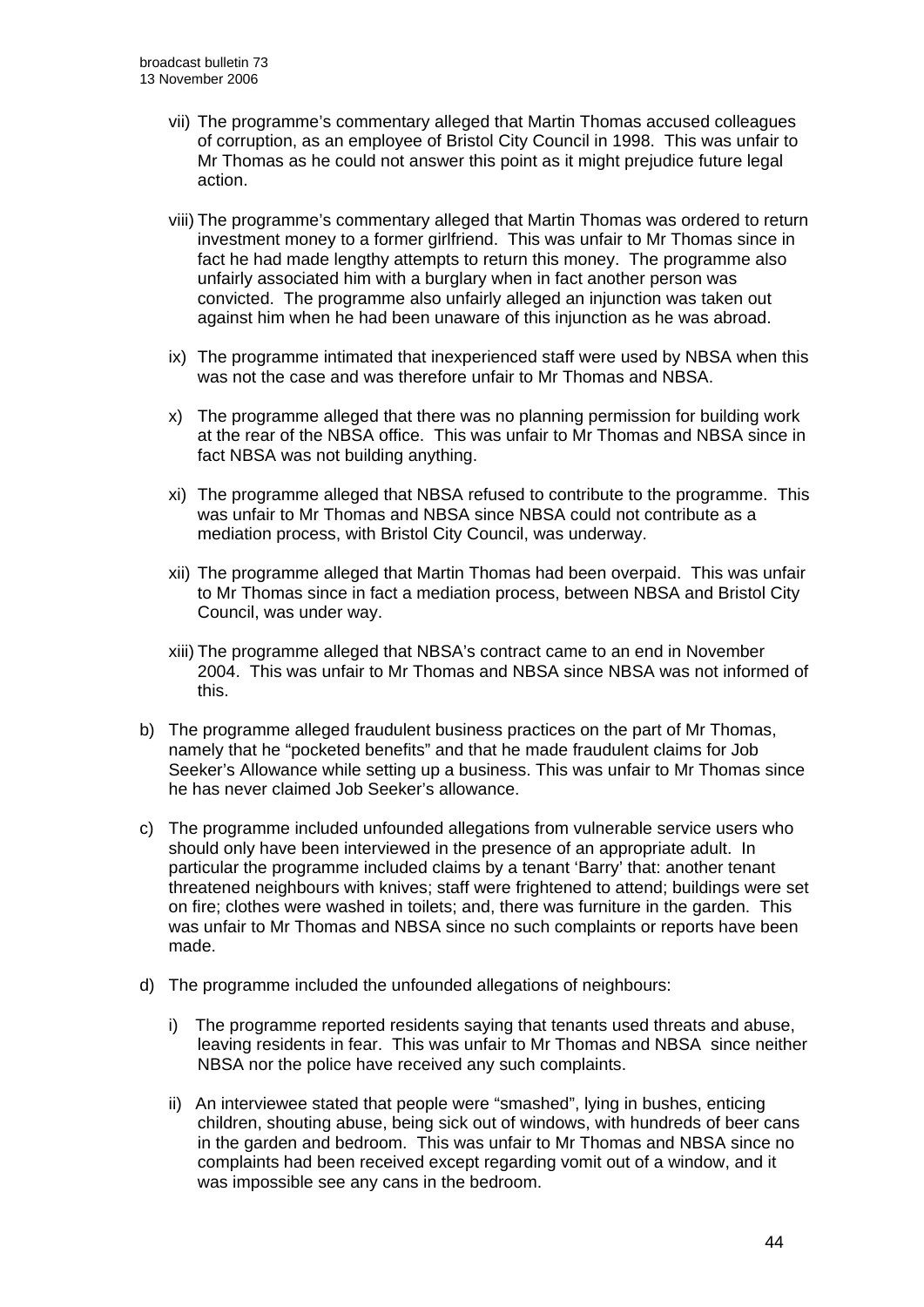- iii) The programme included footage of a local resident alleging that a 200 signature petition against people with mental ill health in their community had been presented. This was unfair to Mr Thomas and NBSA since this had never been received by NBSA.
- iv) The programme included an interview with a local resident alleging that there was no one there in the evening to help people. This was unfair to Mr Thomas and NBSA since there was a 24 hour NBSA call-out facility.
- e) The programme included interviews with Cllr Sean Emmett and Mr Dan Norris MP which were unfair to Mr Thomas and NBSA. In particular Cllr Emmett was not briefed when he stated that the NBSA contract had run on and on with delay after delay.

In summary, Mr Thomas complained that his privacy was unwarrantably infringed in both the making and the broadcast of the programme in that:

f) The production team came onto his land, asking questions, for some twenty minutes.

## **ITV's case**

In summary ITV responded to the fairness complaint as follows:

- a) The programme was not sensationalist and, after extensive investigations and a court case, it reported the extent of payments being made to Mr Thomas and the widespread concern about the level of care being provided. Where ITV did not have direct evidence that allegations were true, those allegations were corroborated by service users, local individuals, those in public office and by the evidence of secret filming. Independently of the programme's reporting, Bristol City Council ceased placing residents with Mr Thomas. The film was an investigation into an important matter of significant public interest and Mr Thomas's refusal to contribute did not make it unfair or one-sided:
	- i) ITV's response regarding the running of NBSA was dealt with above at head a).
	- ii) ITV was not aware of the attacks referred to by Mr Thomas, the only incident of which they were aware was the vandalism of an empty house bought by Mr Thomas for conversion to a care home.
	- iii) ITV West first investigated residents' concerns, about Mr Thomas and NBSA, in October 2003 in the programme *Barely Serious*. Using the technique of secret filming, ITV demonstrated that the concerns were justified. Two residents, one an alcoholic, the other suffering from mental illness and taking strong prescription medication, were filmed being taken to a public house by their support worker where they drunk six pints of beer each. The familiar way in which the group was greeted indicated this was not an isolated occurrence. Mr Thomas's allegation regarding payment was contemptible and totally denied. The journalistic procedures employed here were not the subject of legitimate criticism and were more than justified by the public interest.
	- iv) In addition to charging the council for tenants' rent, separate charges were made by Mr Thomas in respect of cutlery, crockery, laundry, cleaning and furniture. Cllr Emmett commented on the programme "you would have thought that was part of the general establishment cost". In respect of cleaning, the programme's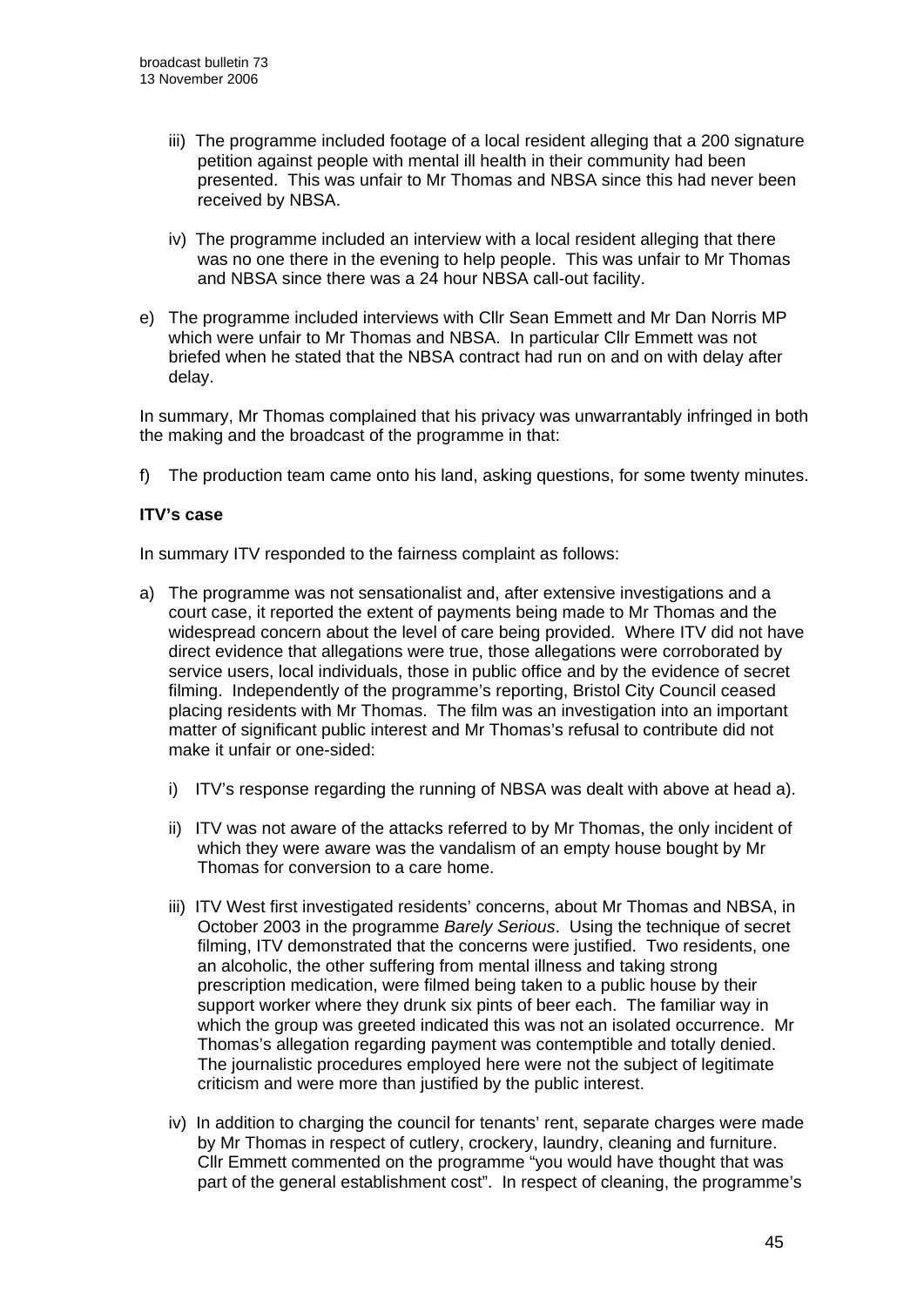reference to 12 hours a week in bedrooms and 18 hours a week in communal rooms was quoted from Mr Thomas's own invoices.

- v) ITV's response regarding monitoring systems was dealt with above at head a).
- vi) The state of the rooms spoke for itself: no hot water or central heating; oven adjacent to the bed; and, food preparation and washing up close to the toilet. The service user, Kevin, had only recently been moved by Mr Thomas into this property, 68 Fulton Road, which was not at that time registered as a care home and presumably not inspected. Mr Thomas took legal action against the service user's mother, Ms Stokes, and failed to mention, in his complaint, that his claim for the recovery of the arrears was rejected by Bristol County Court and that Mr Thomas was ordered to pay towards her costs.
- vii) Mr Thomas was sacked from his job with Bristol City Council in 1998, after he made unsubstantiated claims against senior officers of the authority alleging corruption. He lost a subsequent appeal against dismissal and there was no realistic likelihood of 'further action' as stated in his complaint.
- viii) Mr Thomas denied knowledge of the injunction issued against him during the break-up of his relationship with Dawn Parry (then Ramsey-Geake) which forbad him to use or threaten violence against the applicant. Mr Thomas did not suggest the allegations behind it were unfounded, nor did he deny its existence.
- ix) ITV's response regarding the experience of staff was dealt with above at head a).
- x) Mr Thomas had a long history of flouting the planning laws. Formerly a building control officer in the council's planning department, Mr Thomas, and his father, erected a building without planning permission and refused to demolish it. On 13 October 2004 the council rejected his planning application; on 27 October 2004 (two days after he submitted his complaint to Ofcom) he submitted a further application. When ITV filmed the premises for the programme there was clear evidence of preparatory building work being carried out despite the lack of planning permission. A driveway has been built at the back of 68 Filton Road and the planning department says that while planning permission would be needed it was not sought.
- xi) Martin Thomas was asked to contribute to the earlier *Barely Serious* film but failed to respond to numerous requests by phone, in writing and in person. He made no complaint when the film was broadcast. Neither he nor anyone else from NBSA was prepared to contribute interviews, despite requests on the telephone and in writing. At no point did he cite the mediation process as a reason for his refusal to contribute, had he done so this response would have been reflected in the programme. The programme makers could find no one in Lockleaze to come to his defence.
- xii) While preparing *Barely Serious* ITV sought access to Bristol City Council accounts to learn how much money Mr Thomas received to such poor levels of care. After application to the High Court ITV won the right to examine the records, which prompted preparation of a further film. ITV's principal discovery was the sheer size of Mr Thomas's income in return for such poor care. In December 2003 the council decided to cancel Mr Thomas's contract because he was providing inadequate care. A process of mediation between the two parties, during which time Mr Thomas continued to receive substantial payments, was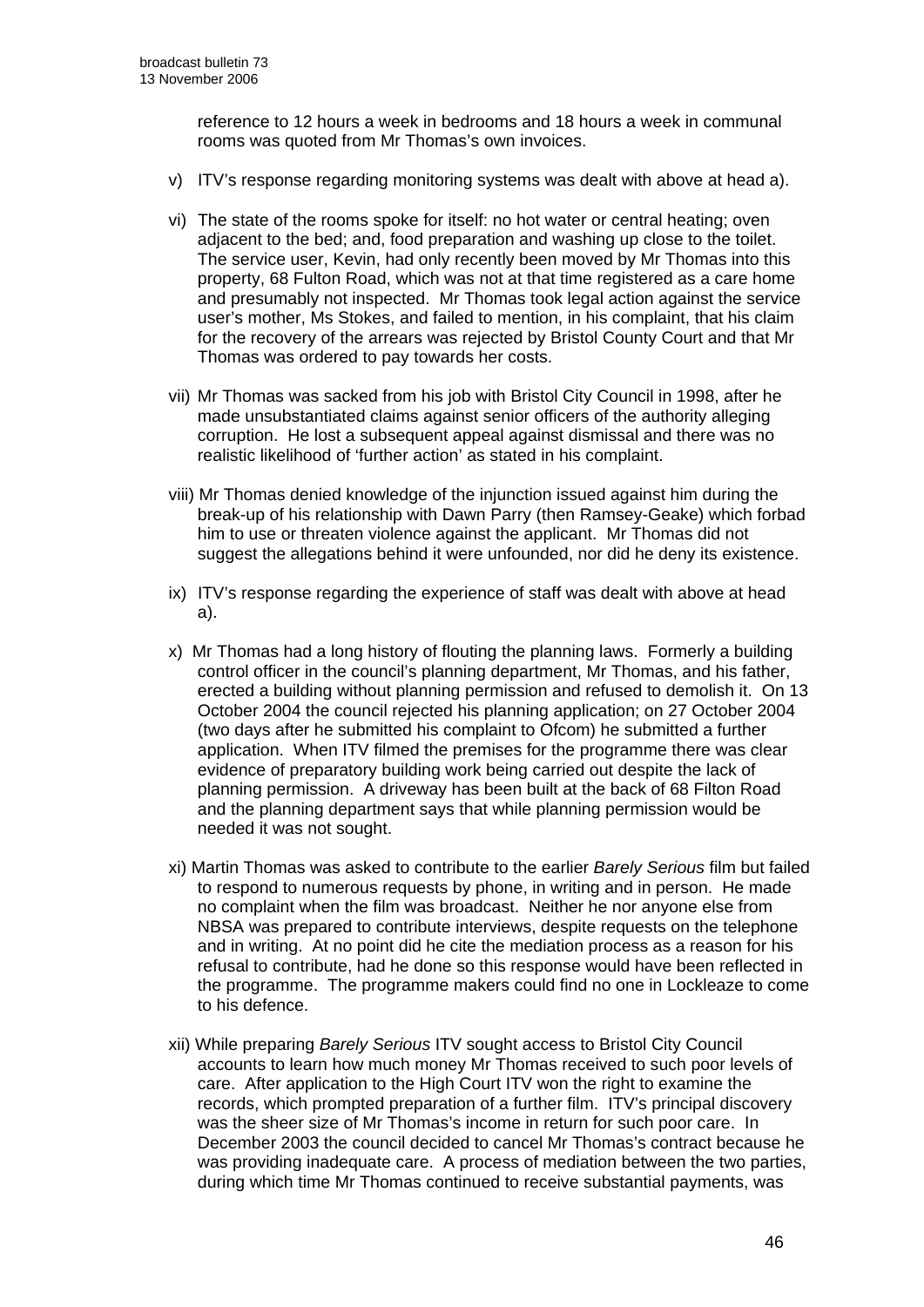still unresolved by the time of broadcast in October 2004. It was not finally concluded until February 2005. The authority was pursuing the balance of SP (Supporting People) grant aid assessed as mis-spent or unspent, if necessary through the courts.

- xiii) Bristol City Council was taking action to recover 'a substantial sum of money' overpaid to NBSA. Since the programme the Council had also stopped placing vulnerable people with the NBSA. According to the Council "since February 2005 he has no longer been receiving Supporting People payments or having any people placed with him by us, most people placed with him have been moved out".
- b) The programme did not allege fraudulent business practices on the part of Mr Thomas. It alleged that he was overpaid by the Local Authority for questionable levels of care. Independent observers were baffled as to exactly what services Mr Thomas was providing in return for massive payments from the public purse. This allegation was certainly supported by the council's decision to seek the return of a substantial sum overpaid to Mr Thomas.

The programme did not allege that he was fraudulently claiming Job Seeker's allowance: a sworn affidavit showed he was in receipt of Jobseeker's allowance. The programme pointed out that he was claiming the allowance after being sacked from the Local Authority and while he was persuading the same Local Authority to become involved in his new business venture. At the same time he was proprietor of 83 Romney Ave and 41 Bonnington Walk which he was running as residential care homes.

- c) The adult service users interviewed had issues which meant they required help but this does not mean that they should have been interviewed in the presence of an appropriate adult like a juvenile under arrest. Both service users were lucid and fully aware of what they were doing. Both those interviewed approached the reporter; ITV did not actively seek their contributions. One service user ('Barry') was so angry at the appalling standard to care he was receiving, yet so fearful of the possible reaction of Mr Thomas, that he contributed his interview anonymously. The other (Kevin Rossiter) was interviewed with the full support of his mother Jane Stokes who also contributed an interview and allowed ITV to broadcast video footage shot within her son's room.
	- i) ITV's response regarding 'Barry's' claims was dealt with at head c) above.
- d) All those neighbours to whom the programme makers spoke made similar allegations about Mr Thomas's care homes, and this strength of local opinion against his activities was reflected in the petition of more than 200 signatures presented to the Council. The complaints mirrored those made in the earlier programme as well as in articles in the local press.
	- i) ITV was aware that the police have received complaints about the behaviour of some of Mr Thomas's residents. Neighbourhood police informed ITV that they have received numerous complaints, as have the media and the council via interviews and a petition.
	- ii) The interviewee, Penny Nutt's, description of a resident vomiting out of a bedroom window was confirmed by Mr Thomas. She was able to see the hundreds of cans through the window from outside.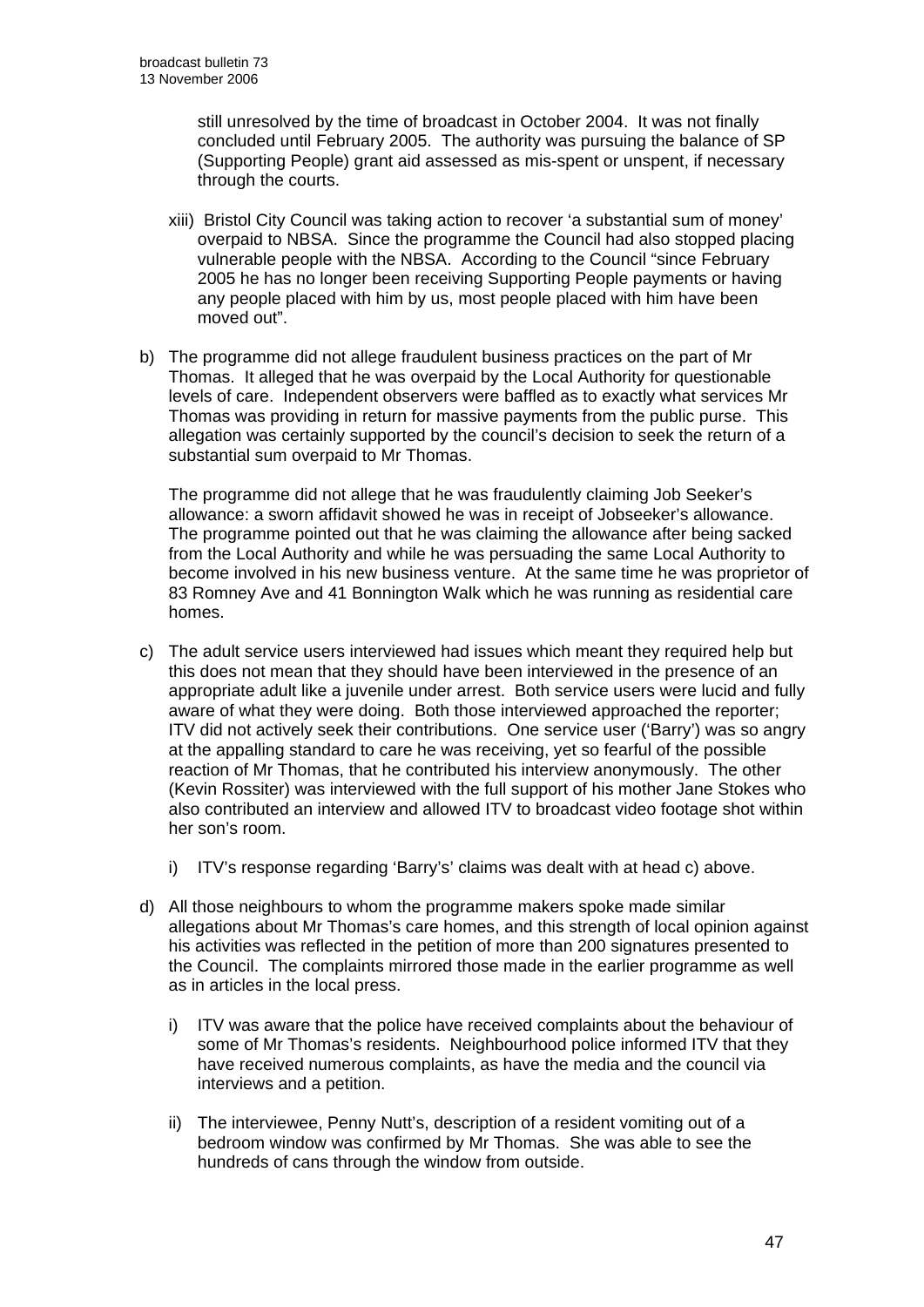- iii) In the summer of 2003 there was widespread concern over Mr Thomas buying up properties to house vulnerable people, paid for by the local authority. Neighbours expressed concern that Mr Thomas was not providing levels of care appropriate to the needs of his residents and commensurate with the fees he was receiving. A petition was presented to a full meeting of Bristol City Council in September 2003, not to Mr Thomas, and directly petitioned that "the person responsible for the care of these vulnerable people, Mr Thomas, was unfit for such a task." The petition received wide publicity in the local print and broadcast media.
- iv) ITV made no separate response regarding the call-out facility.
- e) Cllr Sean Emmett and Mr Dan Norris MP were both fully in possession of the facts and eminently qualified and entitled in their public roles and otherwise to express their honest opinions in relation to those facts. Cllr Emmett had represented the Lockleaze ward since June 2003 and his ward included Mr Thomas's supported housing. He had also been a member since 2003 of the council's commission which monitored the expenditure of public money on supported housing. Mr Norris was an MP and former member of Bristol City Council. No complaint was made about Cllr Emmett's allegations in the previous *Barely Serious* programme. Both men were undoubtedly critical of Mr Thomas and NBSA but this did not make their observations unfounded or unfair. Both were fully briefed. Mr Thomas made four separate complaints about Cllr Emmett to the Standards Board of England, including one about his contribution to *West Eye View*. All have been rejected.

Cllr Emmett's statement that the 'contract has run on and on' was fair comment. As ward councillor he was well aware of Mr Thomas and his activities. In December 2003 the council decided to cancel Mr Thomas's contract because he was providing inadequate care.

In summary ITV responded to the privacy complaint as follows:

f) The allegation that the production team came on Mr Thomas's land, asking question, for some 20 minutes was absolutely rejected. Mr Thomas was only approached in person after ITV failed to receive a response to any of the three letters delivered by courier to his various addresses. The production team visited one of Mr Thomas's addresses and from a public area asked questions for a fraction of that time of George Thomas, father and long-standing business associate of Martin Thomas. This was justified by the highest local public interest in the subject matter and Mr Thomas's refusal to answer their communications. The crew was present in the vicinity of NBSA offices for less than half that time; the crew may have stepped off the pavement onto Mr Thomas's property but it would only have been for a few seconds. It was also pertinent that although the complaint alleging breach of privacy has been made by Martin Thomas, he, apparently, was not present at the time of filming.

## **Mr Thomas's second statement**

In summary Mr Thomas commented on ITV's statement on the fairness complaint as follows:

- a) The programme title *Scare in the Community* said it all and was dreadfully unfair:
	- i) NBSA had provided an essential service to the homeless and people leaving prison, housing people with mental ill health and learning difficulties. The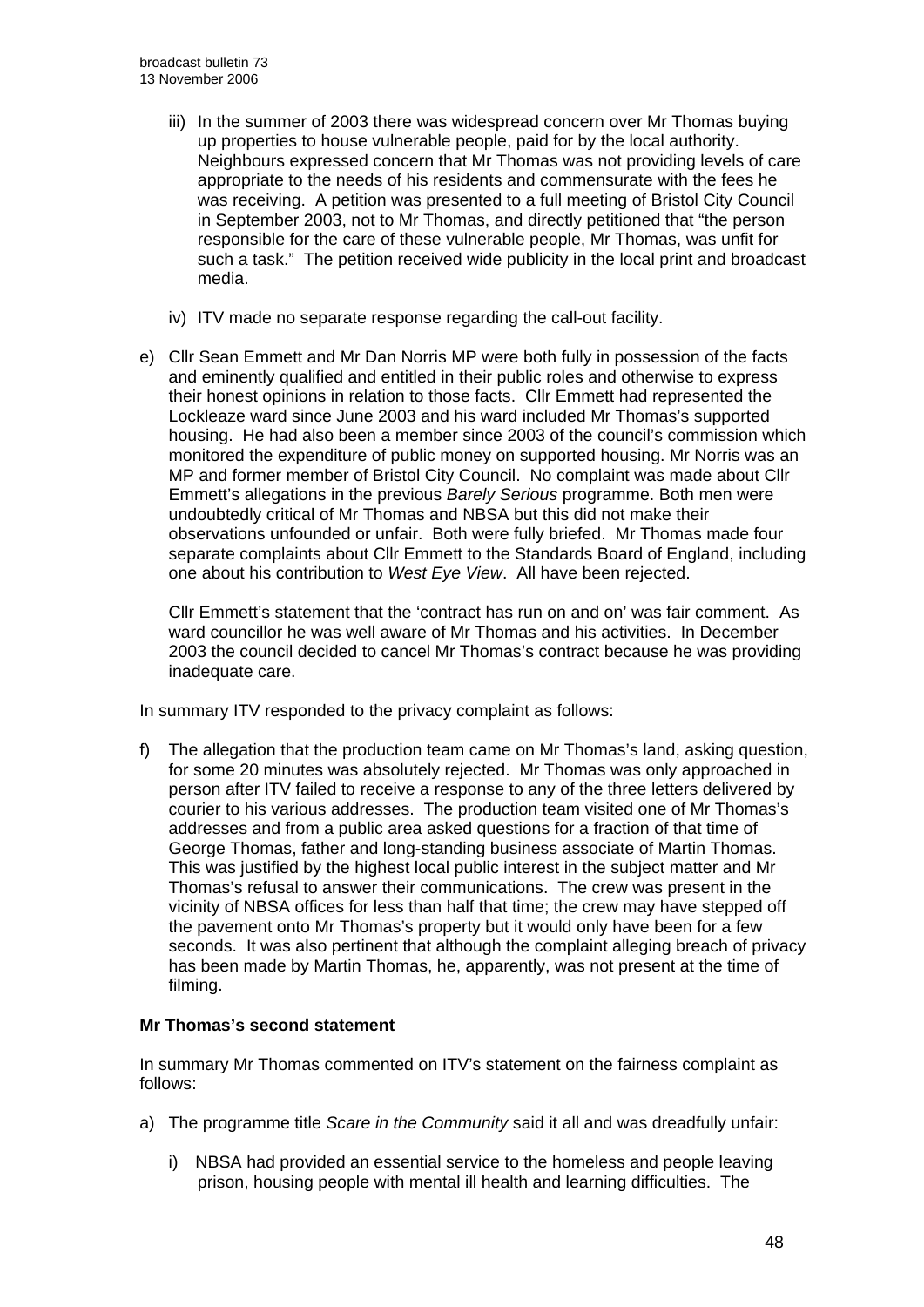Thomas family had provided such services over many years. No evidence was shown of poor levels of care, letters to Mr Thomas told of the good service provided.

- ii) ITV would not have been told about attacks on Mr Thomas as he did not wish to talk to them.
- iii) NBSA had a policy of not taking people into pubs, but the informant 'Barry' insisted that he take NBSA into the pub and would not do anything else that day. The programme makers did not follow NBSA staff into the pub, as stated in the programme; rather they had a previous arrangement and were waiting for NBSA to come into the pub, evidenced by the cameras already set up. ITV stated that the three sat in the pub for almost two hours and the two men drank 6 pints each, ITV concealed the fact that one of the men who had drunk 6 pints was 'Barry' who was in on the set-up.

There was no public interest justification for this filming. ITV was speculating without evidence that this was not an isolated occurrence. NBSA was a support agency providing tenancy related support, not a care home providing supervision or care; people were free to do whatever they want including visiting a pub. After the programme the service user, who was approached by ITV, apologised for what was done and felt guilty about it. NBSA supported investigative journalism which was fair and substantiated. When it suited ITV the people being interviewed were aware and able and free to give an interview as adult members of society.

- iv) Regarding charges for cutlery etc ITV claimed they were quoting from an NBSA invoice. This was incorrect; it was a five-year-old proposal which was never actioned. Cllr Emmett was asked to comment on this as an invoice; this was blatantly untrue and irresponsible of ITV. The Housing Benefit Rent Review showed how the rent was made up in detail.
- v) The comparison with registered care homes was unfair. NBSA did not provide 'care', it could not restrict people. Registered care and supported living were utterly different.
- vi) NBSA did take Kevin Rossiter's mother to court and failed because even though she signed the tenancy agreement Kevin was the tenant and still owed £4,500 in rent; hence the award towards costs. The damage to the room was done by Kevin Rossiter and indeed "speaks for itself"; Kevin had a chaotic life-style and wanted to live in squalor. This was his choice. There was hot water in Kevin's room but no gas central heating as the heating was electric. ITV stated that food preparation was close to the toilet but the bed-sit complied with EHO standards. 68 Filton Street was not a registered care home as none of NBSA houses were, as NBSA did not run care homes. ITV introduced a fiction in order to try to discredit NBSA. The accommodation was independently inspected by the EHO. Mrs Stokes's complaint did not prompt the completion of the work; it was completed within a time set by the EHO.
- vii) Mr Thomas's claims about corruption were substantiated. The only disciplinary action was part of his dismissal not before it.
- viii) ITV made no defence for the intimation that he was responsible for the burglary at Ms Ramsey-Geake's house, because there was no defence.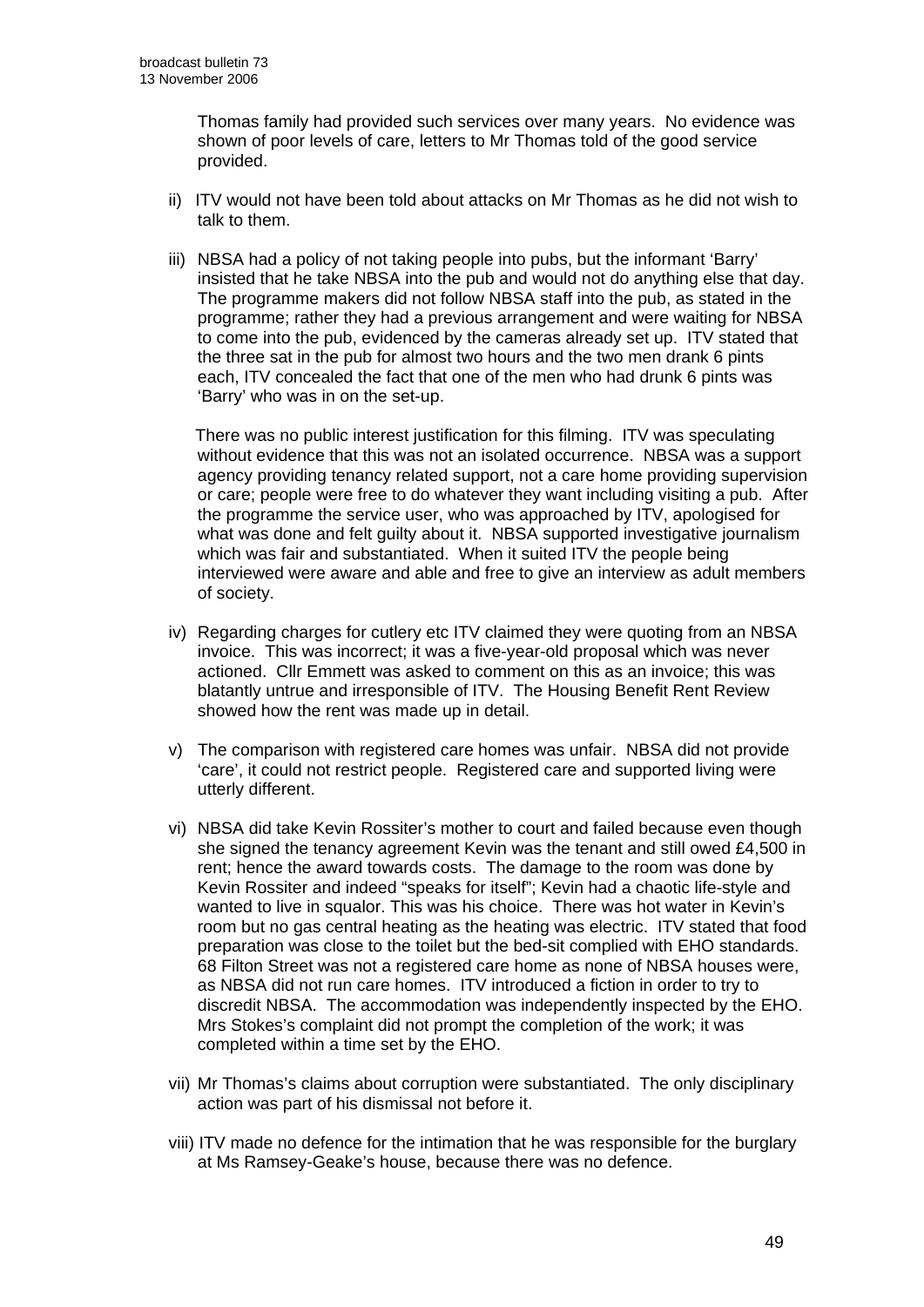Mr Thomas agreed that the injunction was issued but it was ex-parte and he was therefore unaware of it. When the matter went to court both parties agreed to a joint undertaking with no accusation of guilt on either side. This joint undertaking was sensationalised as an injunction against Mr Thomas.

- ix) ITV made no further comment regarding the experience of staff.
- x) Aside from the garage there was no history of flouting planning laws. The Thomas family only had to change the appearance of the roof of the garage not demolish it. ITV was right that the family had made a number of planning applications for work at the back of the office, but no work was carried out, only the repair of boundary walls. Regarding the driveway drains were repaired. If planning permission was needed the family would have been written to or threatened with action but have not been.
- xi) ITV's reporting became more outrageous and detrimental with the second programme, hence the decision to complain. ITV only interviewed people who did not want "that sort of person living next door to them" but letters from service users, their parents and professional services showed the level of support for NBSA in Lockleaze. Whilst NBSA and Mr Thomas agreed they did not give an interview, the programme did not show all the trips and outings provided for service users, indeed one service user killed himself after NBSA support was withdrawn. Martin Thomas and NBSA did not give an interview as they did not want to be involved with such a biased programme, but have given interviews before to programmes which have reported the facts impartially.
- xii) The programme was not prompted by the release of the financial records, it was being made anyway. There was no principal discovery, it was just a contract, its size was relative to the work done and related to money paid to NBSA by Bristol City Council, not to profit. All amounts were accounted for. The Council did withdraw funding but they also withdrew funding from numerous other projects due to cuts over five years, the programme did not place this in context but instead sensationalised by just referring to NBSA funding withdrawal. The Council was not to recover money from NBSA, the Council stated that 'if' money was unaccounted for it would be recovered but none was unaccounted for.
- xiii) Nowhere did the Council state that NBSA provided poor service, it gave no reason for withdrawing the funding, indeed it offered to continue the contract. The Council did not stop placing vulnerable people with NBSA, they were only stopping the money and NBSA could continue to provide support. Most people have moved (with a natural turn over of tenants) but others have taken their place. NBSA's relationship with Tenancy Support was good and NBSA did not evict people.
- b) ITV stated that they did not claim Mr Thomas was fraudulent yet they said "We received allegations that he was pocketing their benefits without providing proper care" which was fraud. All the money was accounted for.

Mr Thomas claimed for Job Seeker's allowance but this was denied so he did not receive JSA.

c) ITV referred to the service users as mentally ill and vulnerable at the pub but lucid and fully aware when they are interviewed. Mr Thomas made no further comment regarding claims by 'Barry'.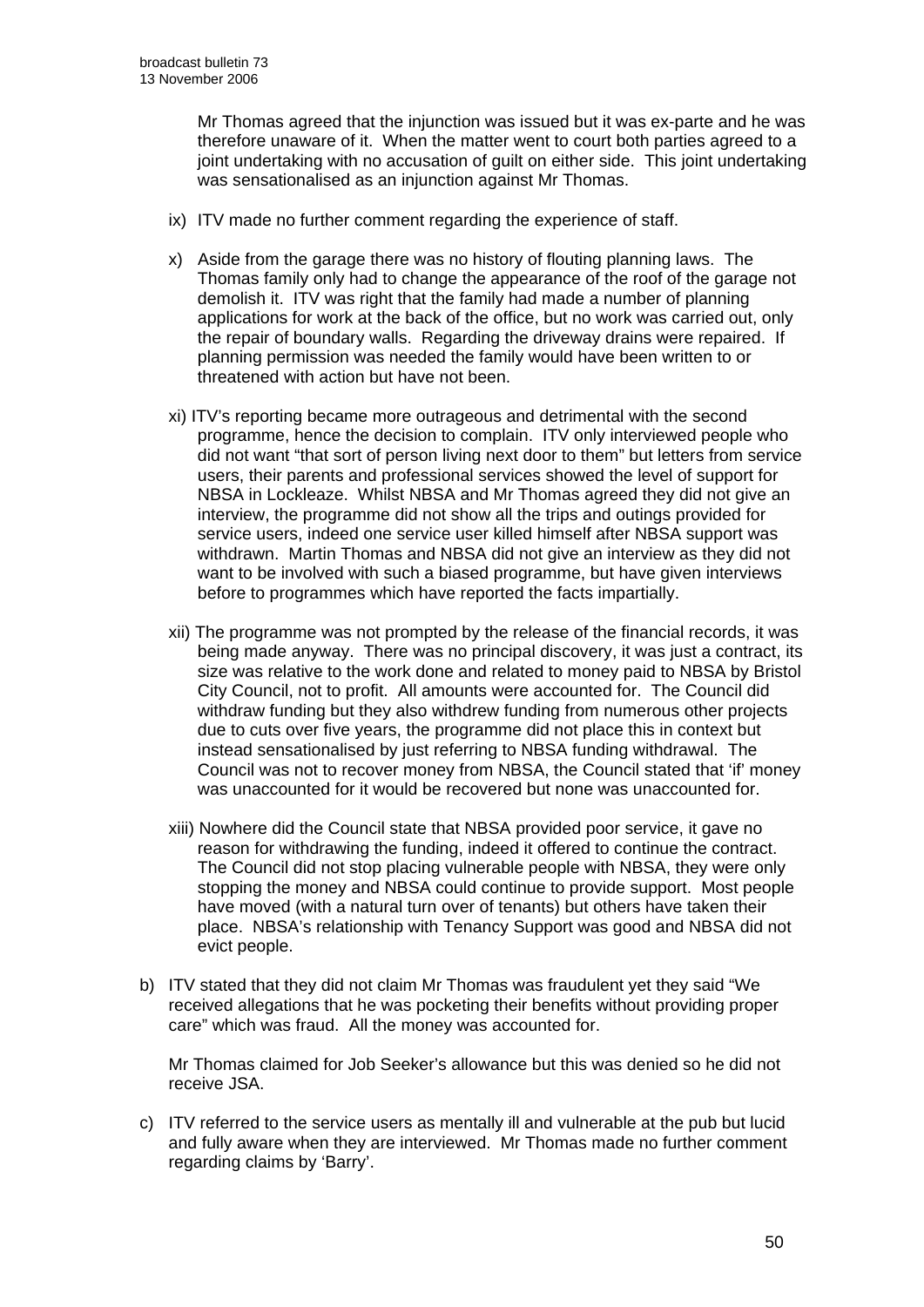- d) ITV still had no evidence to back up allegations by neighbours. ITV stated there were many negative comments but that did not amount to a complaint.
	- i) The police did not receive any complaints, as evidenced by a letter from a local inspector stating there was no investigation underway. Regarding complaints to the media and Council, there have been comments about "not wanting these sorts of people living near us" but not complaints.
	- ii) The man seen vomiting out of the window was unwell and vomited through medication. It would be impossible to see the cans and bottles from the ground. ITV now stated that Penny Nutt could "probably" see these from the window opposite but she lived in excess of 200 metres away and there was no evidence that she saw this.
	- iii) The petition was from people who didn't want these types of people next door to them. There was no evidence that Mr Thomas was "unfit". An independent consultant stated that "there are no reasons why the provider is unsuitable to work with vulnerable people".
	- iv) Mr Thomas made no separate comment regarding the call-out facility.
- e) Cllr Emmett and Dan Norris MP gave vague but accurate comments; they did not mention NBSA or Mr Thomas by name. ITV edited these in to the middle of a programme about NBSA and Martin Thomas to make them look bad. Mr Thomas made no further comments regarding Cllr Emmett's comments on the contract.

In summary Mr Thomas commented on ITV's statement on the privacy complaint as follows:

f) ITV came onto the freehold property of 64 Filton Road to hound an interview from his father, George Thomas, and this was irresponsible, unjust and unfair. The footage clearly showed all the camera crew on Mr Thomas's land, the van was parked on the middle of the land and the interviewing reporter was walking round trying to talk to Mr Thomas senior. The unedited footage would show exactly the time spent on the land. Mr Thomas was present at the time of filming and there were witnesses.

## **ITV's second statement**

In summary ITV responded to Mr Thomas's comments on the fairness responses as follows:

- a) If Mr Thomas and his organisation appeared to be uncaring and financially exploitative that was a judgement on the fairly presented views of the contributors to the programme. Mr Thomas chose not to exercise his right of reply. ITV could not report trips on which he claimed to have taken tenants without his assistance. The programme was not sensationalist, for example it did not include Dan Norris MP's views that Mr Thomas was "manipulative and crafty" and had "huge arrogance". The title was a play on the phrase 'care in the community'; it was not a reflection of people living in Mr Thomas's homes but on their not receiving adequate care. Mr Thomas frequently tried to suggest that criticisms of him were in fact attacks on those in his homes; this was not the case here.
	- i) NBSA was established on Christmas Eve 2002, the Thomas family did not appear to have established a care home before February 1996. The letters of support Mr Thomas mentioned were in fact pro-formas, many from staff who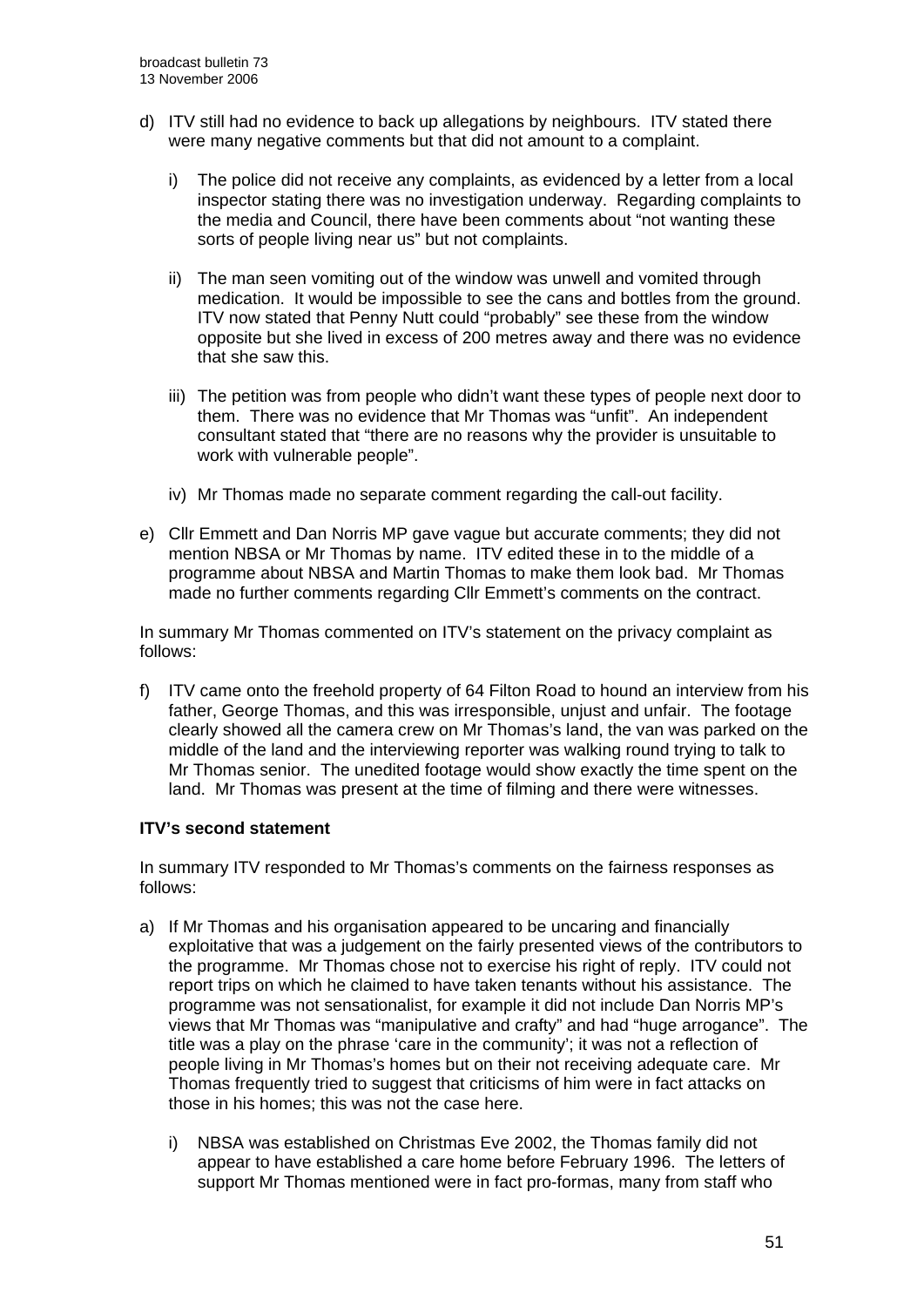were at risk of losing jobs when funding was withdrawn. The rest appeared to be pro-formas from service users, a number from the same individuals and designed to appeal to the council to continue funding the NBSA,

- iii) ITV asked what evidence there was of attacks.
- iii) It was never justified for a support worker to take an alcoholic and someone on prescription medication to the pub where they drank six pints. Whatever the stated policy about staff not taking people into pubs it was breached routinely according to ITV's source and one occasion was captured on film. The producer of *Barely Serious* met residents about their concerns about service users being left to their own devices in the houses and causing havoc as a result. One tenant 'Barry' told her of his concerns and criticisms over overcrowding, an inappropriate mix of residents and how he had fallen back on alcoholism after daily pub visits with NBSA support workers.

After permission from the Director of Programmes the producer arranged covert filming, of which 'Barry' was completely unaware. The two researchers waited for several hours and were about to leave when 'Barry' and a fellow resident entered the pub. There was no "previous arrangement" or "set up" and Mr Thomas has not repeated his contemptible allegation that one of his tenants received payment for going to the pub. "Barry" gave evidence that this was not an isolated event; this was supported by the fact that filming took place on a day randomly selected and the publican greeted the three as regulars. This was a complete abrogation of responsibility by NBSA which took large amounts of public money to provide support to vulnerable people.

ITV's commitment to maintain its source's anonymity meant that it could not provide copies of the untransmitted covertly recorded material but the secret filming was in the public interest, and ITV's methods rigorous, responsible and justified.

- iv) The document which Mr Thomas referred to as 'a five-year-old proposal' described itself, like those in the names of a number of NBSA clients, as a claim. They were all dated August and September 2001.
- v) It was not unfair to include another organisation, namely the Keyring Project, which was succeeding in providing assistance to vulnerable people. It was used for fairness, completeness and to ensure no impression was given that might raise concern about care within the community generally. Filming with the Keyring Project demonstrated the advances vulnerable people could make if given appropriate levels of care and support.
- vi) Kevin Rossiter's accommodation was not appropriate, the filmed evidence was incontrovertible. Kevin Rossiter was not responsible for the bed-sit being too small, and the bed being placed far too close to the cooker for safety. A recent catalogue of enforcement actions by Bristol City Council's environmental health office (EHO) officers confirmed that Mr Thomas was providing poor care in houses which were potentially unsafe. When EHO officers did inspect Kevin Rossiter's address they took enforcement action over inadequate fire precautions. Mrs Stokes's video camera evidence was clear. ITV provided further clarification regarding EHO action below at head xi).
- vii) The council accused Mr Thomas of a 'refusal to co-operate...or provide evidence to substantiate your serious allegations' and he was later sacked for gross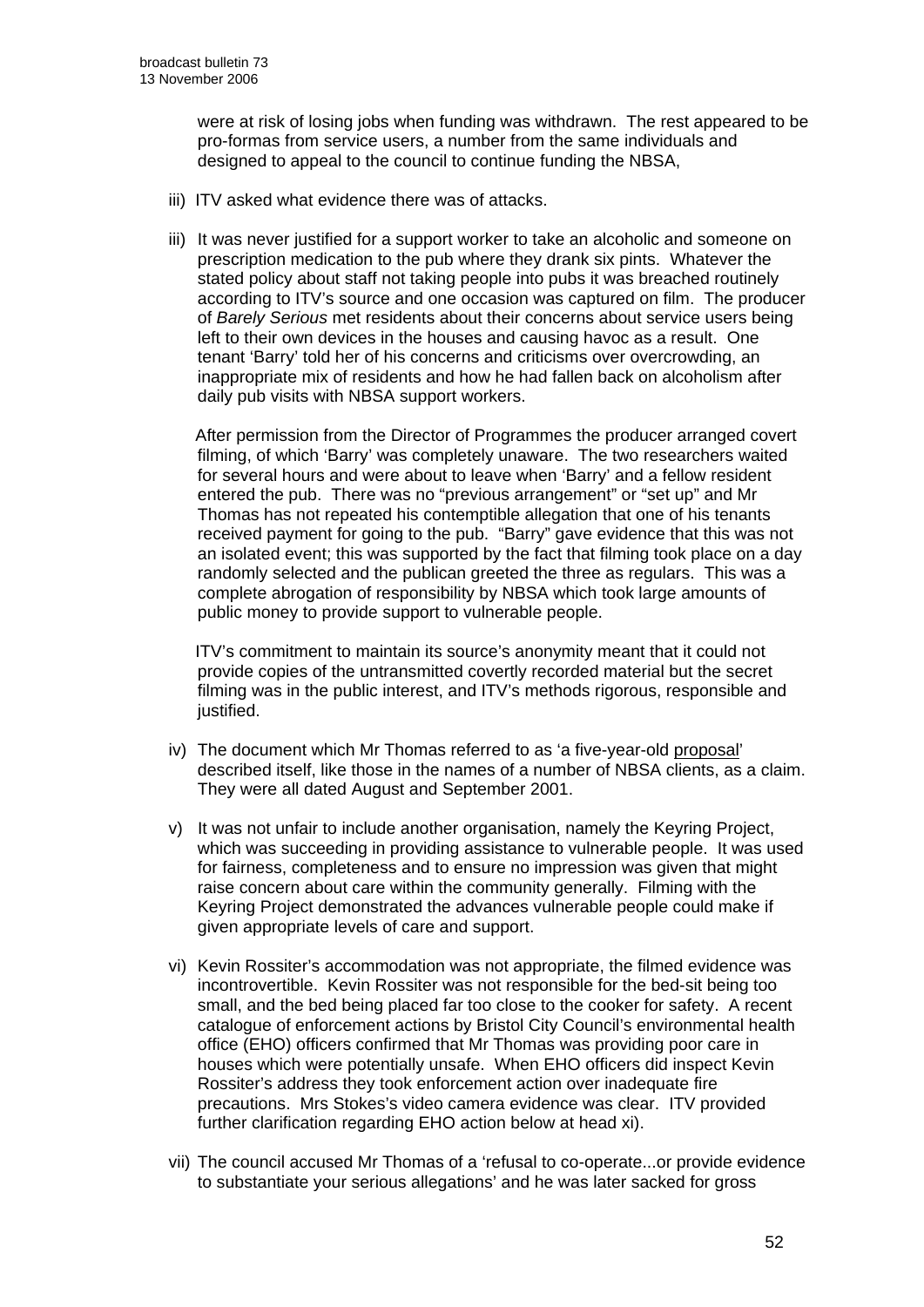misconduct. Mr Thomas did not deny that he was sacked for gross misconduct, which is what the programme reported. It is unclear what relevant point Mr Thomas makes regarding disciplinary action; after the planning dispute between Mr Thomas and his then employer Bristol City Council he was subject to the Council's disciplinary process before his dismissal for making unsubstantiated accusations about colleagues.

- viii) Regarding the burglary complaint, ITV did not state in the film that Mr Thomas burgled Ms Parry's house. However documents reported stolen by her were later retrieved from him. Mr Thomas confused separate burglaries:
	- On 26 and 27 March 1997 Ms Parry said Mr Thomas entered her house (74 Seymour Road) and took documents without permission, Mr Thomas denied this;
	- On 22 May someone claiming to be her husband attempted to cancel Ms Parry's insurance policy;
	- On July 1997 Ms Parry confirmed that a man called Taylor was convicted of stealing valuables, this was the burglary referred to by Mr Thomas in his submission;
	- On 30 October 1997 Ms Parry's personal documents and engagement ring from Mr Thomas were stolen, this was the burglary referred to in the programme;
	- On 31 October 1997 Mr Thomas's parents' home, where he was now resident, was searched by police. Paperwork belonging to Ms Parry found. Ms Parry subsequently made a complaint against the police for failing to retrieve these documents;
	- On 31 October 1997 Ms Parry sought an injunction;
	- On 4 November 1997 the injunction was personally served on Mr Thomas;
	- On 17 May 2000 Mr Thomas attempted to force the sale of 74 Seymour Road but lost the case and was ordered to return documents to Ms Parry.

Regarding the injunction, Mr Thomas did not claim that the ex-parte injunction was issued on the basis of unfounded allegations of violence etc by his ex partner.

- ix) ITV made no further comment regarding the experience of staff.
- x) Mr Thomas claimed to know of no long history of flouting planning laws but Bristol City Council's planning department recollected the following:
	- In August 1995 George Thomas was investigated over unauthorised demolition and Martin Thomas was his company secretary;
	- In October 1995 after enforcement action over an illegally erected garage, Mr Thomas was fined £1,000 for refusal to demolish. This was rather more than a dispute over a roof design;
	- In 1997 Mr Thomas was investigated over the unauthorised conversion of a house into a care home;
	- In 2000 Mr Thomas was investigated over unauthorised conversion of a shop into a café;
	- In 2001 Mr Thomas outraged neighbours by building a garage and then turning in into living quarters;
	- In 2005 three formal notices were served on NBSA regarding the fitness of houses in multiple occupancy;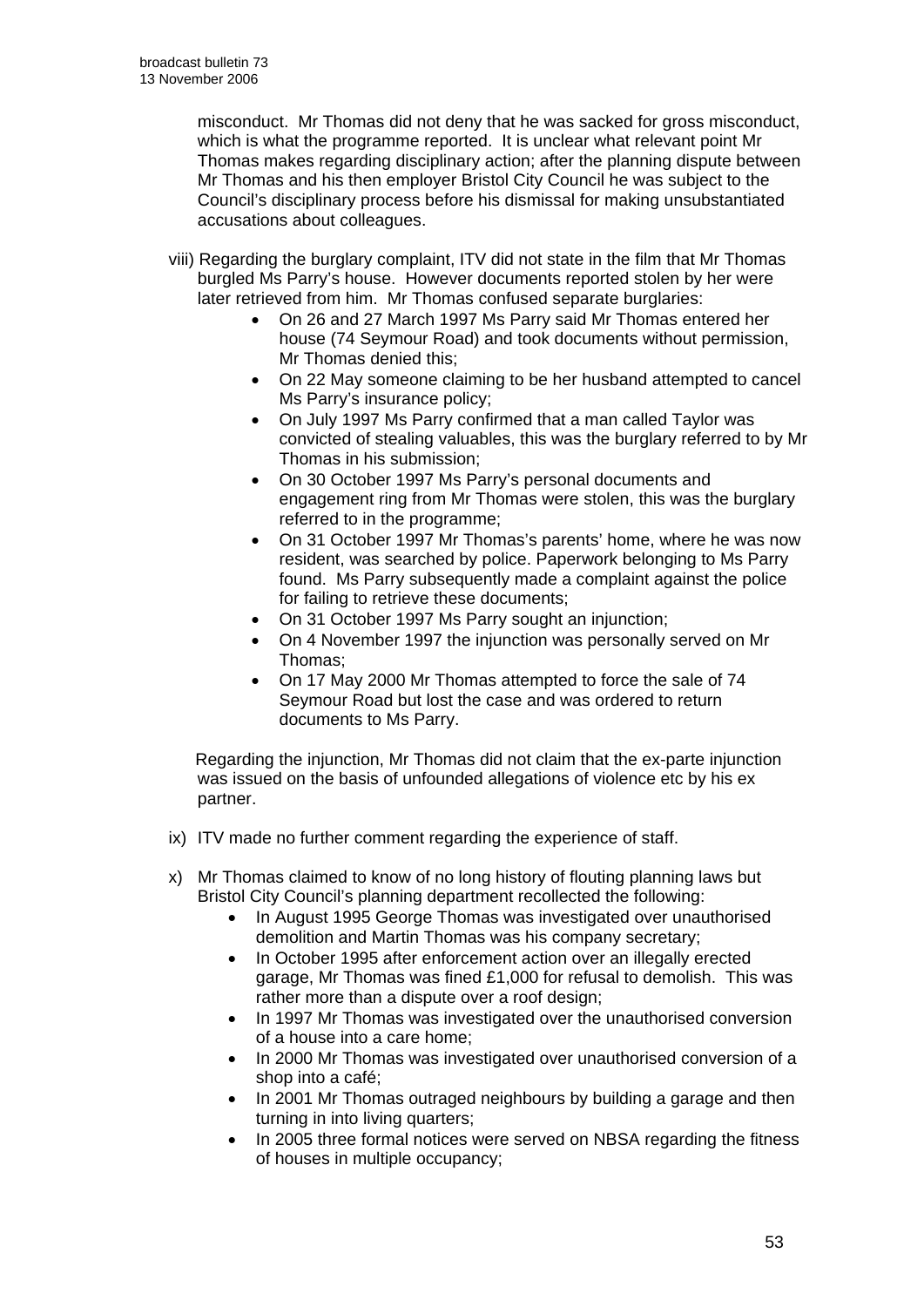• On 29 July 2005 NBSA, Martin and George Thomas were prosecuted by EHO officers for failing to provide information on a property in multiple occupancy, and all were fined.

Regarding EHO enforcement action ITV further clarified that it resulted in convictions and fines against NBSA, Martin Thomas and his father George Thomas at Bristol Magistrates' Court on 29 July 2005. In November 2005, all three convictions were laid aside and the council was now considering further action.

Regarding planning permission ITV further clarified that the 'doorstep' interview with George Thomas was filmed at the rear of 68 Filton Road, NBSA offices which were also being used as unofficial accommodation for SP tenants. The footage clearly showed bricks, sand and a cement mixer preparatory to building work. The area has been used, following the programme, as a driveway/car park and although planning permission would be required this was not applied for, nor was the necessary licence acquired in order to drop the kerb. In 2004 Mr Thomas applied for planning permission to extend the premises at 68 Filton Road and was refused. A subsequent appeal in 2005 was dismissed.

- xi) If ITV's reporting was detrimental to Mr Thomas's interest he should have complained in 2003 but he exercised his prerogative not to do so.
- xii) The Council refused to provide financial records to which ITV was entitled. ITV, successfully, took the action they did which provided them with the principal evidence for the *West Eye View* investigation. Investigating the amounts of income he was receiving from Bristol City Council was very much in the public interest. The local authority believed he was overpaid as did the local councillor and MP.

The local authority said they would recover monies overpaid. The Council detailed its decision to stop funding and recover moneys mis-spent or unspent, and explained to ITV it was 'still taking legal advice and considering our options about recovering monies'. The Council terminated its Supporting People contract with NBSA after mediation ended on 15 February 2005. This pre-dated current concerns within the Council about the level of spending on social services. ITV was not aware that the authority was considering pursuing other providers for monies 'mis-spent'.

Bristol City Council was still providing SP funding but not to Mr Thomas. ITV was aware that NBSA had been seeking to secure business from other councils, probation services and secure hospitals throughout the UK. Bristol City Council advised neighbouring authorities and the Probation Service nationally that it had terminated its Supporting People contract with the NBSA. It was possible that some of NBSA's private tenants qualified for housing benefit and that the Council made these payments, on behalf of the government, directly to the landlord (NBSA) in lieu of rent. These benefit payments may well have been NBSA's main source of income and may be what Mr Thomas was referring to regarding continuing to receive funding from Bristol City Council. However it would not be correct to describe these payments as 'city council funding' and certainly Mr Thomas and NBSA no longer receive Supporting People payments from the local council.

Regarding the termination of the Council's contract ITV further clarified the following. Following the *Barely Serious* film Bristol City Council decided on 5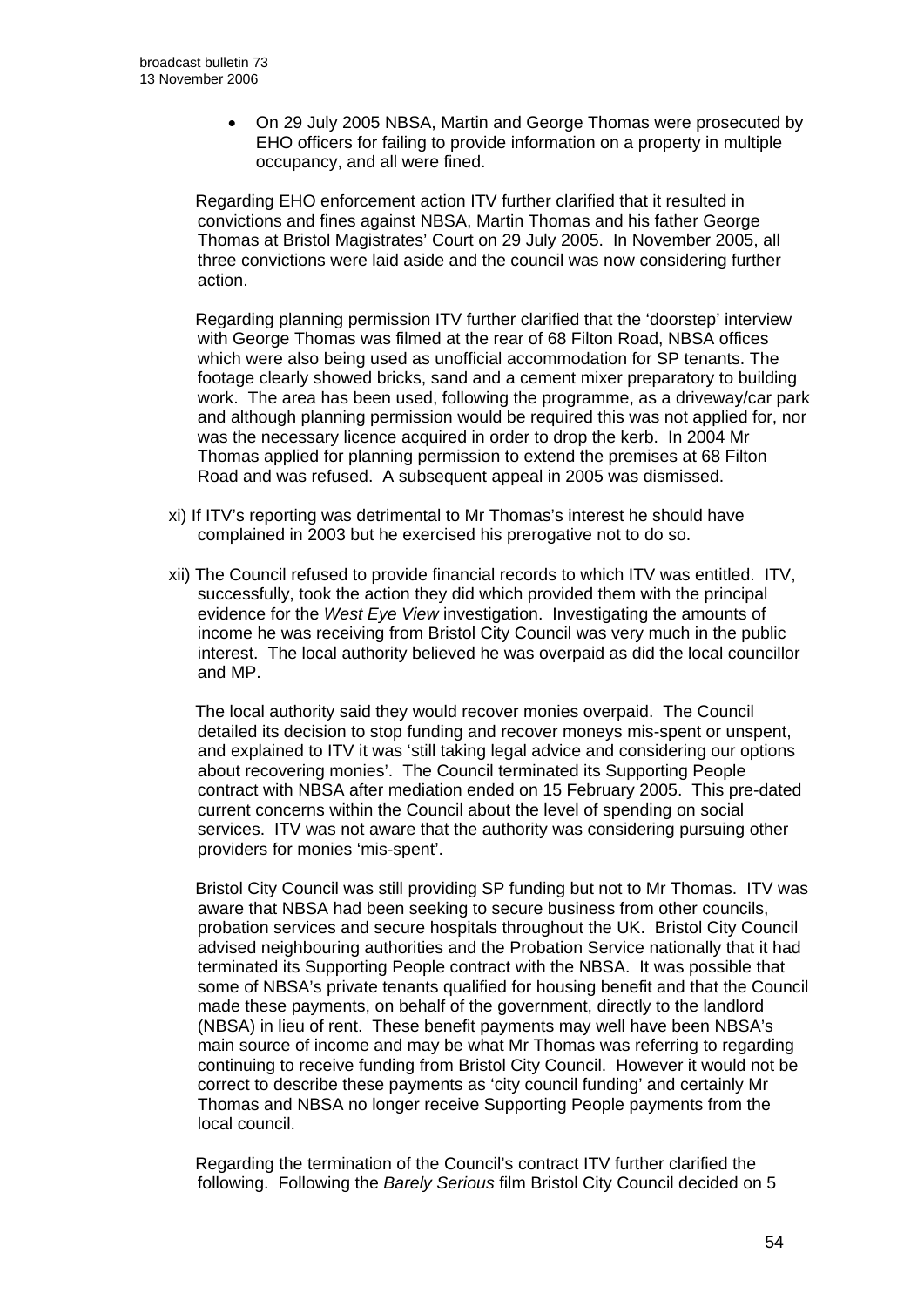December 2003 to terminate its Supporting People contract with NBSA, deciding that the £66,546 paid each month to NBSA should be used instead to secure alternative housing related support for Mr Thomas's tenants; and that the balance of grant paid to NBSA but 'mis-spent' or unspent' should be recovered. The Council confirmed that NBSA had been informed of this decision, and that this decision was implemented. The decision was based on dissatisfaction with NBSA and, by extension, Mr Thomas, for example for using the company's headquarters, 68 Filton Road, to house tenants.

- xiii) ITV noted that Mr Thomas made no comment regarding the Council's confirmation of the termination of its contract with NBSA.
- b) The programme did not allege fraud on the part of Mr Thomas or the NBSA; rather it alleged that he received very large amounts of money for questionable levels of care. The local authority, as well as others, believed Mr Thomas was overpaid; having overcharged for his services, and would seek to recover overpayments. The meaning of the commentary line regarding Mr Thomas "pocketing" welfare payments was plain in this context.

The programme did not allege that Mr Thomas was fraudulently claiming Job Seeker's Allowance. It stated that he was claiming JSA which was administered by the same local authority which had sacked him, and to which he was applying with a new business venture. Mr Thomas first told Ofcom he never claimed JSA but in a sworn affidavit he stated "I...am in receipt of Jobseekers Allowance in the sum of £30 per week". He then said he claimed JSA (contrary to what he first stated to Ofcom) but that he never received it (contrary to his affidavit).

- c) Interviews with service users were carried out in a responsible manner; where possible they were verified for example by covertly obtained pub footage. Service users had their views reflected, as is the right of adult members of a free democracy. The interviews with local politicians showed ITV West was not the first to receive their complaints. 'Barry' our informant was indeed lucid when he discussed his concerns with the *Barely Serious* producer, and he was articulate in his interview. Having downed six pints at the pub he and his fellow resident, who was on strong medication for mental illness, were rather more vulnerable. ITV made no further response regarding claims by 'Barry'.
- d) Allegations by neighbours were not unfounded and have been repeated again and again. So concerned were neighbours that they compiled a petition and the Council cancelled its contract with NBSA. Interviews with local politicians showed such complaints were being made since Mr Thomas first went into business, and that they were also made to police.
- i) The comments in the police inspector's letter, referred to by Mr Thomas, were heavily qualified and did not rule out previous investigations, or ones in other areas. The retired police officer who compiled the 2003 petition, was well aware of complaints being made to the police, as was Cllr Emmett who, in untransmitted material, spoke of "concerns relayed to me by the police themselves about the number of...disturbances" also that "they were being used by Mr Thomas as a sort of... emergency service...he didn't have a presence late-night".
	- iii) Mr Thomas accepted that at least some of what contributors said was correct. Mr Thomas' comments confirmed one of Mrs Nutt's allegations and it has already been established that the NBSA allowed alcoholics in recovery, and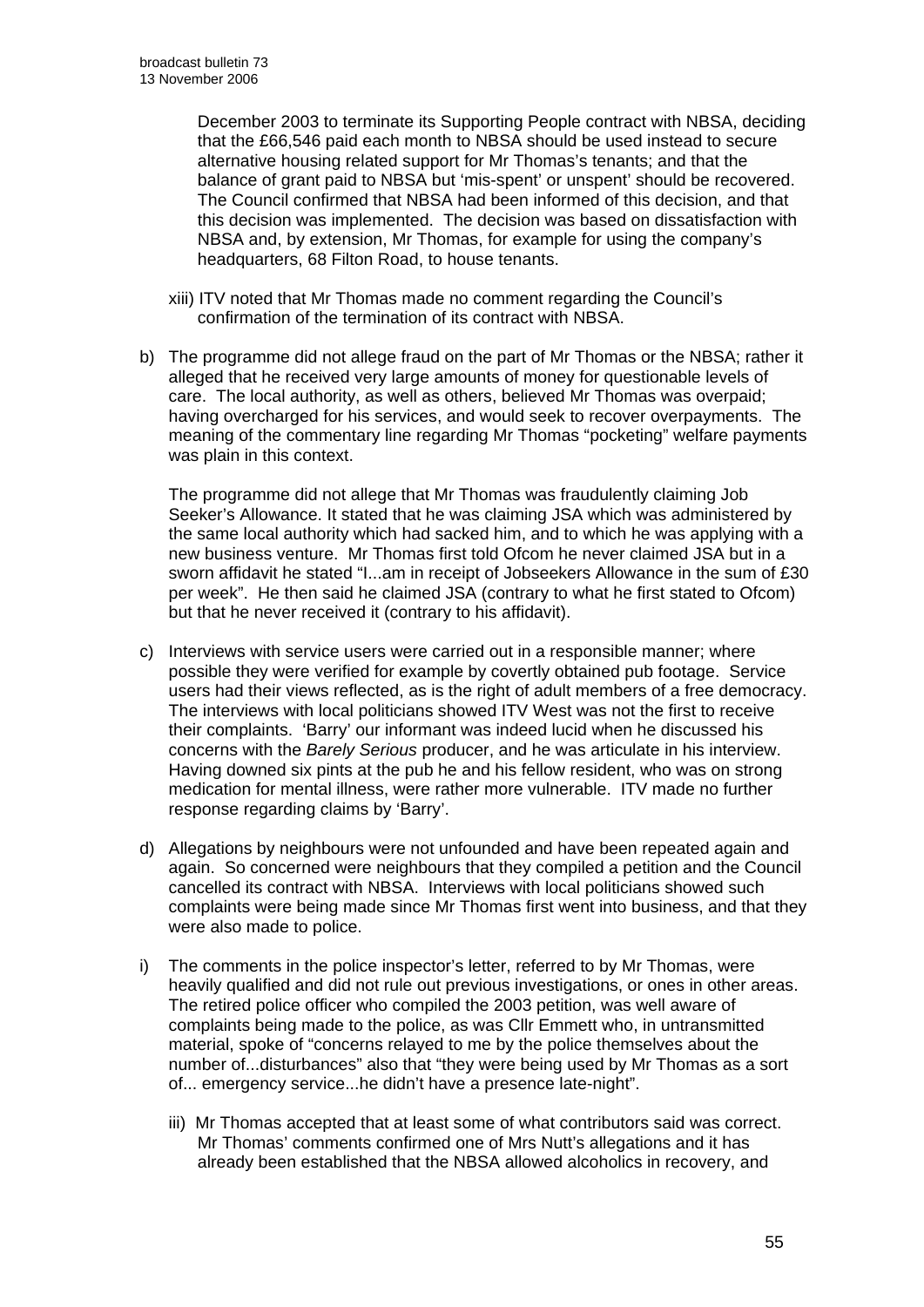mentally-ill people on strong medication, to consume large amounts of alcohol at the pub.

- iii) The petitioners were not campaigning against vulnerable people living in their community; the petition's co-ordinator stated "We believe...Martin Thomas is unfit for such a task". The petition was not a statement per se about the people Mr Thomas was housing but about the level of care they were receiving and his ability to provide appropriate care. This is what was said in the petition and meeting and what was reported in the programme. Mr Thomas's unfitness has been dealt with fully; his conviction following enforcement action was simply the latest evidence. He cannot refute the fact that Bristol City Council removed his Supporting People funding.
- iv) ITV's response regarding the call-out facility was included in head d) i) above.
- e) The full interviews with Cllr Emmett and Dan Norris MP showed that they knew precisely who they were talking about. Both have been very familiar with a variety of concerns about Mr Thomas and the NBSA for many years.
- i) No further response was made regarding Cllr Emmett's comments on the contract.

In summary ITV responded to Mr Thomas's comments on the privacy responses as follows:

f) Mr Thomas acknowledged he was at his offices on the day the producer of *West Eye View* called to interview him. He chose not to appear but as his father and business partner George Thomas was present at the rear of the premises she sought to interview him on a matter of important public interest. As the untransmitted material demonstrated, the production team was with George Thomas for some eight minutes. George Thomas was not hounded, remained remarkably sanguine and appeared to be on the verge of responding. Much of this filming took place on public pavement, the rest around 1m from public pavement. Mr Thomas was not present at the time of filming, it seemed he was inside the house and chose not to take part in the programme. There was a question as to whether Martin Thomas had locus to complain about unwarrantable infringement of privacy of his father and ITV West reserved its rights in this respect.

## **Mr Thomas's third statement**

In summary Mr Thomas made the following comments on specific elements of ITV's second response:

- a) Mr Thomas challenged the inclusion of material provided by ITV on grounds of confidentiality and asked for the originals to be provided to him. He further commented that he was willing to talk to the media if they reported issues fairly.
	- vi) Regarding EHO action at 68 Filton Road (Kevin Rossiter's address), Mr Thomas commented that there had been no notice to carry out works.
	- viii) Regarding the burglary Mr Thomas commented that the programme made it look as if, after a burglary of Ms Parry's house, Mr Thomas had an injunction taken out against him. He responded to ITV's chronology as follows:
		- In April 1997 the relationship between Mr Thomas and Ms Parry (then Dawn Ramsey Geake and Mr Thomas's partner) broke down and Mr Thomas therefore moved out of the house.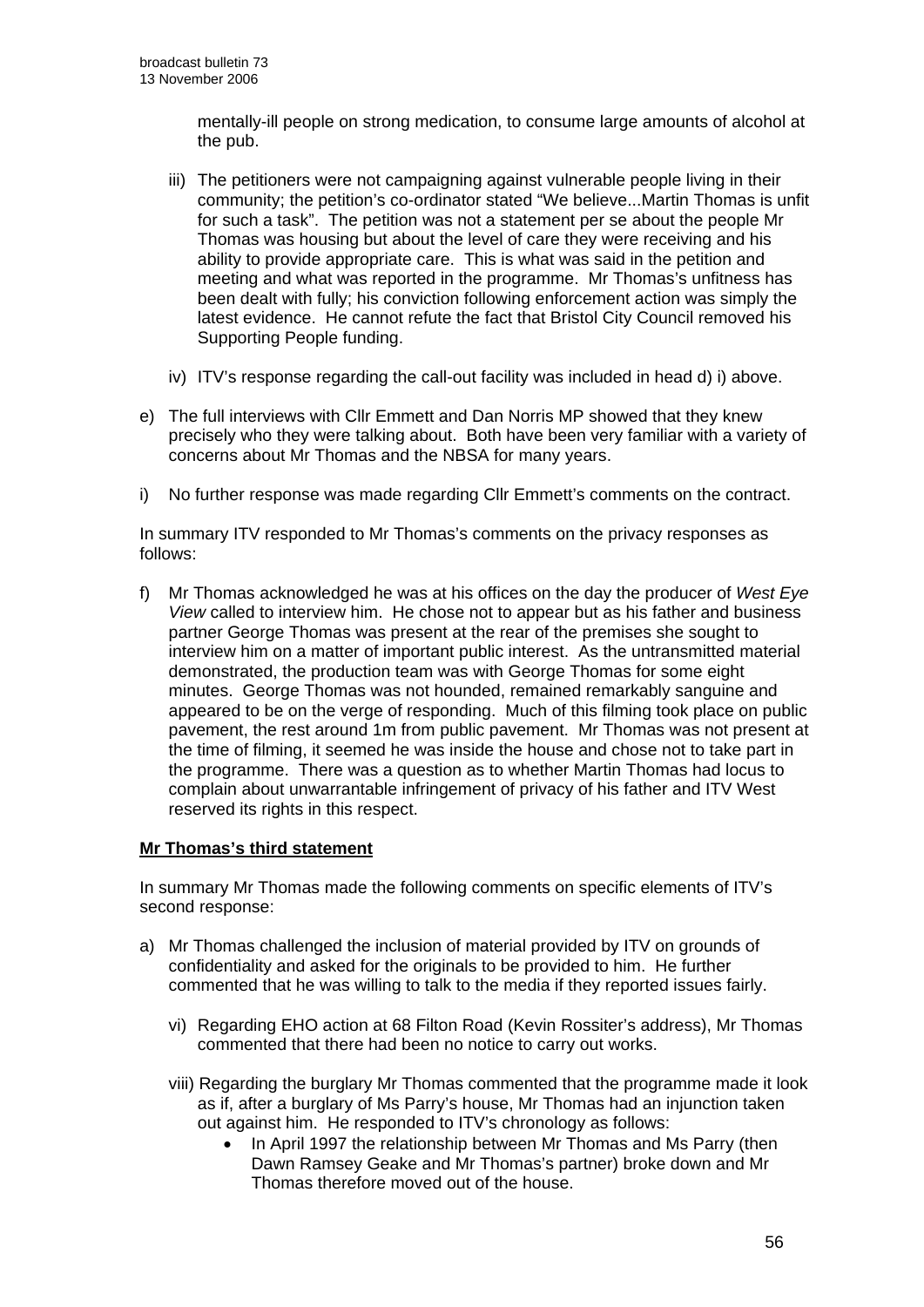- Mr Thomas did try to stop the insurance as he was paying the instalments and stopped.
- There was no evidence linking him to a burglary and there was no prosecution.
- The injunction, which he did not know about as it was ex-parte, was served on him. It was nothing to do with any burglary but a consequence of his attempt to remove the garage roof in order to comply with a planning order.
- In a civil case which Mr Thomas lost, Ms Parry was awarded the house, Mr Thomas was awarded the business and they went their separate ways.
- x) Regarding EHO prosecutions: convictions were overturned because Mr Thomas was unaware that a notice requiring disclosure of the ownership of 68 Filton Road had been served.

 Regarding planning permission Mr Thomas commented that the building materials were being used to re-build a boundary wall. The drop kerb was there and had been in place since just after WWII. The application and appeal were not disputed but nothing was then built. ITV's statement talked of "preparatory work" in contradiction to the aired programme which alleged that work was ongoing.

- xii) Regarding the SP contract termination Mr Thomas commented that the notice was served in December 2003 but successfully appealed and the contract continued until November 2004, with payments continuing. The remaining staff were made redundant on 22 December 2004.
- e) Regarding the interview with Dan Norris MP Mr Thomas commented that the transcripts of untransmitted material showed Mr Norris to state that he was unsure what happened and that his knowledge of the case is through a friend who was deceived i.e. someone with an axe to grind.

## **ITV's third statement**

In summary ITV responded to Mr Thomas's comments on specific elements of their second statement that:

- a) The material challenged by Mr Thomas was part of hundreds of documents provided to ITV West by Bristol City Council following High Court action in 2003. In the eyes of the law it was therefore publicly available to any interested person. Mr Thomas's comments on willingness to talk to other media did not address the fact that he refused the opportunity to put his side of the story in the programme.
	- vi) Regarding EHO enforcement action on 68 Filton Road (Kevin Rossiter's address), Bristol City Council confirmed notices served in relation to incomplete fire precaution work, disrepair and electrical and gas safety checks.
	- viii) Regarding the burglary, ITV had nothing further to add except to note that although Mr Thomas said the police did not raise the matter with him they in fact obtained a warrant to search his address. The purpose of the injunction was to protect Ms Parry and nothing to do with a roof.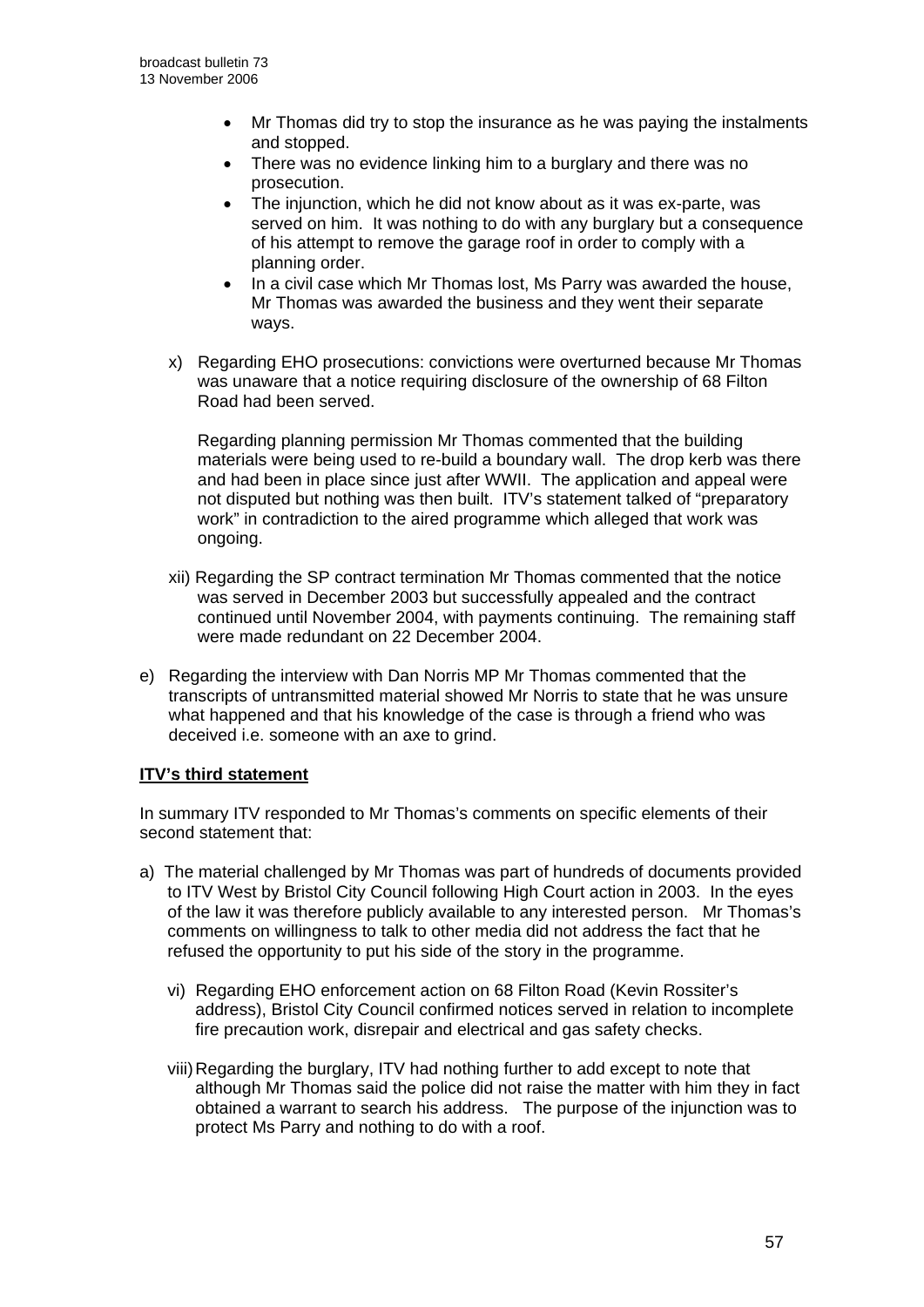x) Regarding EHO enforcement action, Mr Thomas claimed that he received no correspondence in relation to this prosecution, court dates and court decisions, the court decision (of July 2005) was subsequently put aside for this technical reason.

 Regarding planning permission at 68 Filton Road, Ofcom was referred to the history of Mr Thomas and his father outlined in ITV's second submission at head a) xiv).

- xii) Regarding the SP contract termination, Mr Thomas accepted the chronology of events which was reflected in the programme's commentary.
- e) Regarding the interview with Dan Norris MP, Mr Thomas complained that it was inappropriate to include the interview as Mr Norris had no direct knowledge of the conflict between Bristol City Council and NBSA. However Mr Norris had direct knowledge of Mr Thomas, having received a letter regarding planning consent. This was supposedly from a friend, but was actually from Mr Thomas, which was unacceptable deceit. Mr Norris may have been briefed by another regarding Mr Thomas and NBSA, but clearly his source was a trusted one. As a member of the Council he also had dealings with Mr Thomas. He was a local MP. He was perfectly happy with the representation of his views in the programme.

## **Mr Thomas's fourth statement**

In summary, Mr Thomas commented on ITV's third statement regarding the interview with Dan Norris MP that:

e) ITV stated, in their third submission, that Mr Dan Norris MP received a letter regarding planning consent, supposedly from a friend, but actually from Mr Thomas. However Mr Thomas had evidence that Mr Norris did not tell the truth about this letter. The letter was from Mr Thomas's former partner Dawn Ramsey Geake and a memo and note from Mr Norris showed that he was not concerned about the letter's authenticity when he received it in 1996. This was contradicted by a further letter from Mr Norris, of 29 October 1997, in which he expressed concern about the authorship of Ms Ramsey Geake's letter. This contradiction was evidence that he did not tell the truth.

## **ITV's fourth statement**

In summary, ITV responded to Mr Thomas's comments regarding the interview with Dan Norris MP that:

e) Mr Thomas made a very serious accusation, of lying, against a holder of high public office. The letter, purportedly from Dawn Ramsey Geake, did not read like a letter from a friend. This supported Mr Norris's suspicions about Mr Thomas having pressurised her into signing it, which were explained in his letter of 29 October 1997. Mr Norris may have developed these suspicions after talking to Ms Ramsey Geake, whose interview for the programme stated that she was "petrified" of Mr Thomas. Mr Thomas's allegations were scurrilous and he provided no evidence of any complaint or finding against Mr Norris regarding this matter.

## **Decision**

Ofcom's statutory duties include the application, in the case of all television and radio services, of standards which provide adequate protection to members of the public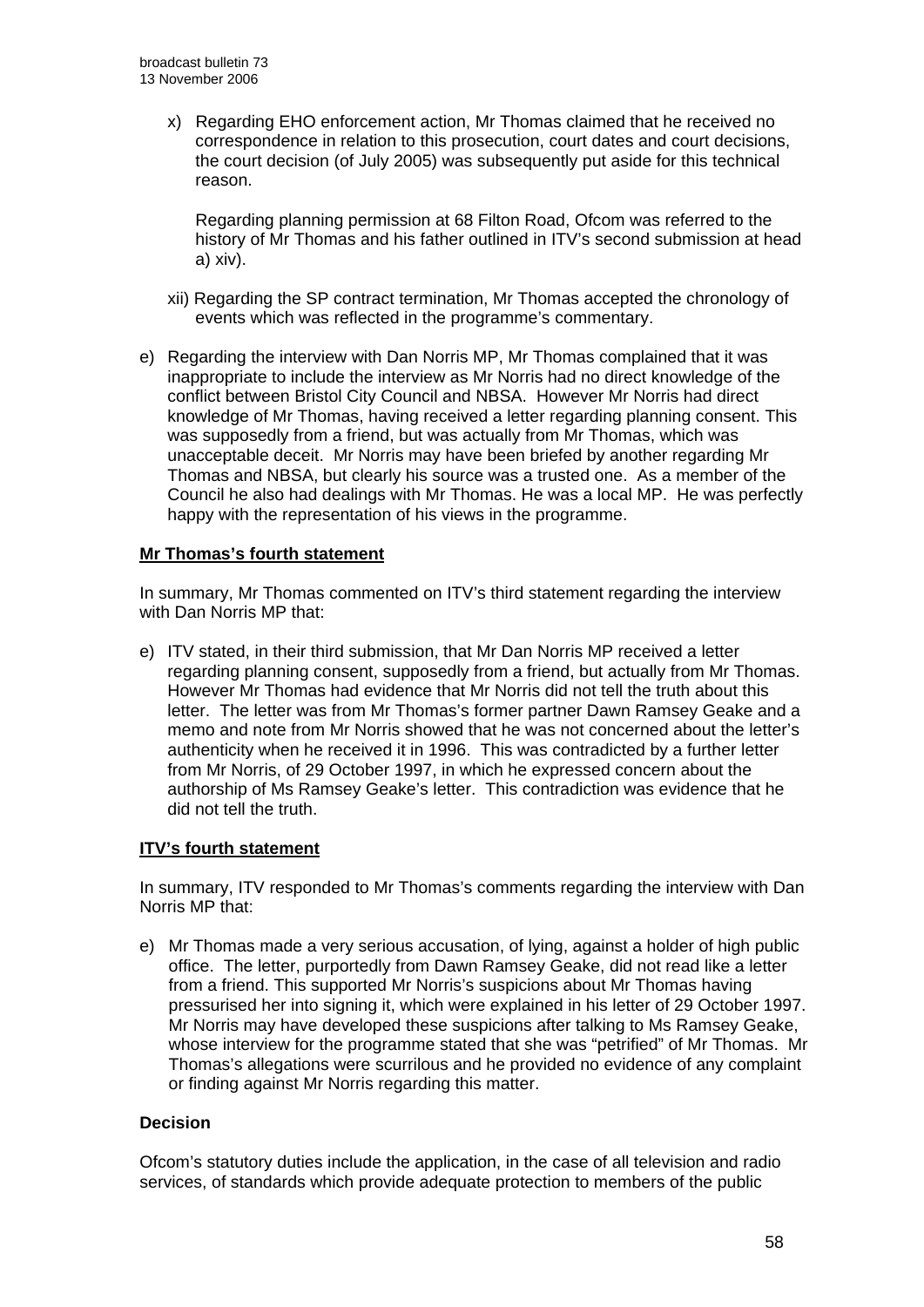and all other persons from unfair treatment in programmes, and from unwarranted infringement of privacy in the making and broadcast of programmes, included in such services.

In carrying out its duties, Ofcom has regard to the need to secure that the application of these standards is in the manner that best guarantees an appropriate level of freedom of expression. Ofcom is also obliged to have regard in all cases, to the principles under which regulatory activities should be transparent, accountable, proportionate, consistent and targeted only at cases in which action is needed.

Mr Thomas's complaint was considered by Ofcom's Fairness Committee, Ofcom's most senior decision making body with respect to Fairness and Privacy complaints. The Fairness Committee considered the complaint and the broadcaster's response, together with supporting material and subsequent submissions from both parties. The Committee viewed the programme as broadcast, the earlier ITV West programme on the same subject and the untransmitted material provided.

In the circumstances of this case the Fairness Committee found the following:

- a) The Fairness Committee first considered Mr Thomas's complaint that the programme was sensationalist and did not provide a fair representation of either Mr Thomas or NBSA, and that the programme unfairly made both Mr Thomas and NBSA appear uncaring and financially exploitative. The ex-BSC Fairness Code ("the Fairness Code") was the applicable Code when this programme was broadcast. The Committee had particular regard to the responsibilities of broadcasters to avoid unfairness to individuals or organisations featured in programmes through the use of inaccurate information or distortion, for example by the unfair selection or juxtaposition of material (the Fairness Code Paragraph 2). The Committee had further regard to the broadcasters' responsibilities in taking special care when their programmes are capable of adversely affecting the reputation of individuals, companies or other organisations, and in taking all reasonable care to satisfy themselves that all material facts have been considered before transmission and so far as possible fairly presented (the Fairness Code Paragraph 7). Taking these requirements into account, the Committee first addressed separately each of Mr Thomas's individual complaints under this head concerning the programme's treatment of him and NBSA.
	- i) The Fairness Committee considered Mr Thomas's complaint that the programme unfairly and incorrectly alleged that the NBSA was not properly run and that this resulted in unfairness to Mr Thomas and the NBSA. The Committee noted the commentary line complained of:

"Residents…say his (Mr Thomas's) chain of care in the community lodgings is badly run."

The Committee took account of the supporting material provided by Mr Thomas, including NBSA statements of procedure and letters from clients regarding good service provided. The Committee also considered the material provided by ITV including material documenting the termination of Mr Thomas's contract with Bristol City Council and interviews with local residents, service users and politicians.

It is not within the Committee's remit to determine the accuracy of any particular allegation, rather the Committee is charged with determining whether it is fair and reasonable for a programme to include material capable of adversely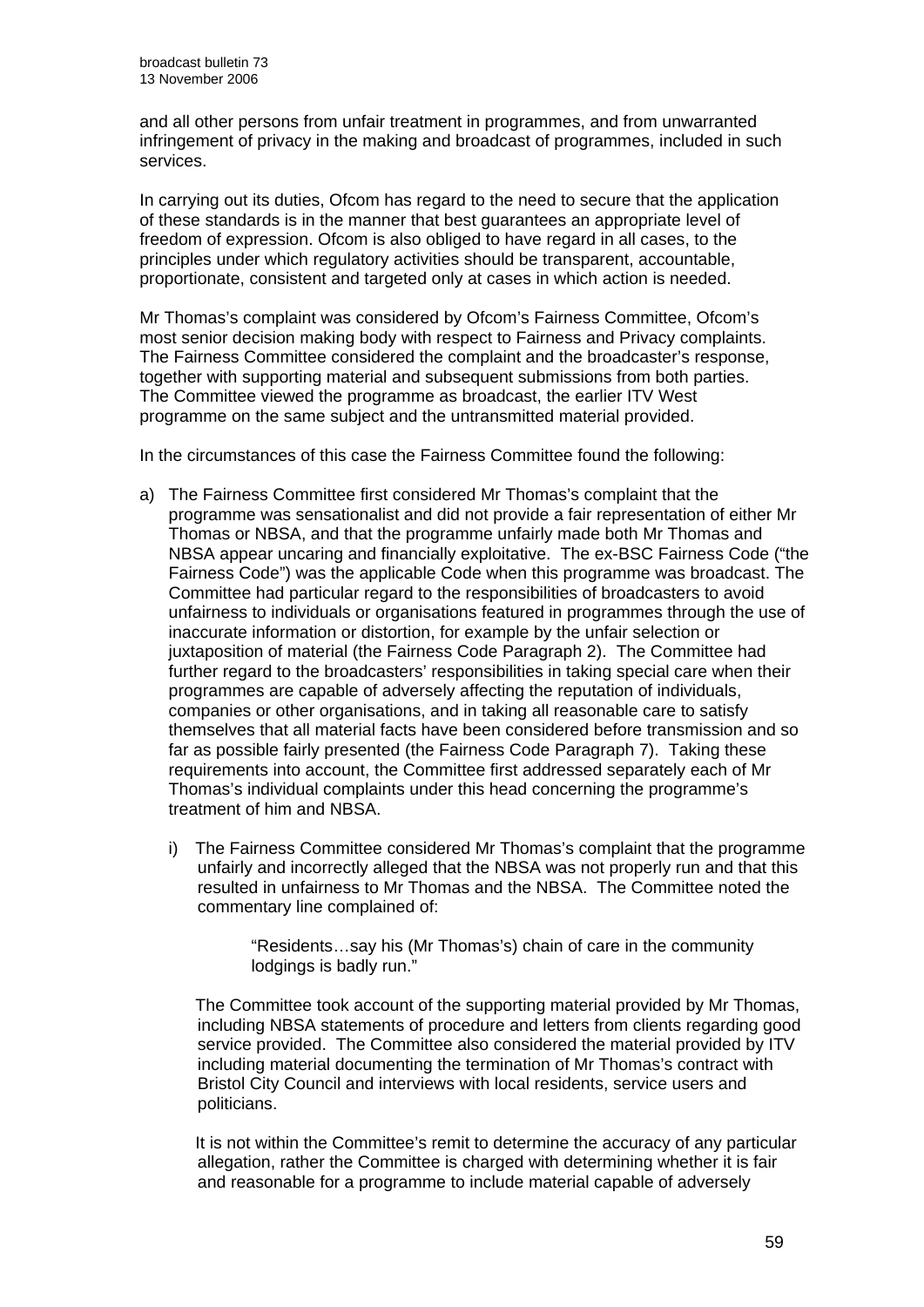affecting the reputation of individuals, companies or other organisations, given all the circumstances (see Decision head a) above). On the basis of all the material before it, the Committee noted that the programme's reference to the running of NBSA, and the attributing of this comment to "residents" was supported by the petition presented to the Council, as discussed below at head d) iii). The Committee found that the evidence provided by ITV was persuasive in that it was consistent with evidence drawn from a wide range of sources, and in all circumstances the Committee found that it was not unfair to Mr Thomas or NBSA for the programme makers to have reflected this in the programme. The commentary line complained of did not therefore result in unfairness to Mr Thomas or NBSA.

ii) The Committee considered Mr Thomas's complaint that the narration stated that residents used graffiti to try to warn Martin Thomas off further expansion, without explaining the extent of the threats against him, namely £20,000 damage to one house; personal threats to kill Martin Thomas and injure his family; and, the slashing of car tyres.

The Committee noted the full commentary line complained of:

"Some residents tried to warn him (Mr Thomas) off further expansion last year by daubing graffiti on his latest purchase."

The Committee also considered ITV's response that it was not informed of any such attacks as Mr Thomas did not communicate with ITV despite invitations to do so prior to transmission.

The Committee noted, as discussed at head a) xi) below, that Mr Thomas chose not to contribute to the programme, or otherwise provide the programme makers with information regarding attacks, before the programme was broadcast. The Committee also noted that the content of the commentary line, regarding the daubing of graffiti, was not in itself disputed by Mr Thomas whose complaint related to further information not being included in the programme.

The Committee was mindful of the fact that the programme makers provided written evidence that before the broadcast of the programme they had offered Mr Thomas a right of reply to allegations to be included in the programme. While the issue of graffiti was not mentioned specifically in the broadcaster's letter to Mr Thomas, the Committee noted that Mr Thomas's views on the broad subject matter of the programme were requested.

The Committee considered that no finding of unfairness could be made against the programme makers in circumstances where they had included information which was not disputed by Mr Thomas; and, where the programme makers had not included information that Mr Thomas had failed to provide to them before the broadcast, when offered a right of reply to the broad allegations to be contained within the programme. The Committee therefore found that this reference did not result in unfairness to Mr Thomas in the programme as broadcast.

iii) The Committee considered Mr Thomas's complaint that secret filming of a pub outing was purposefully set up and a service user ('Barry') was paid for going to the pub, resulting in unfairness to Mr Thomas and NBSA. The Committee considered the full section of the programme, covertly filmed in a pub and noted the accompanying commentary: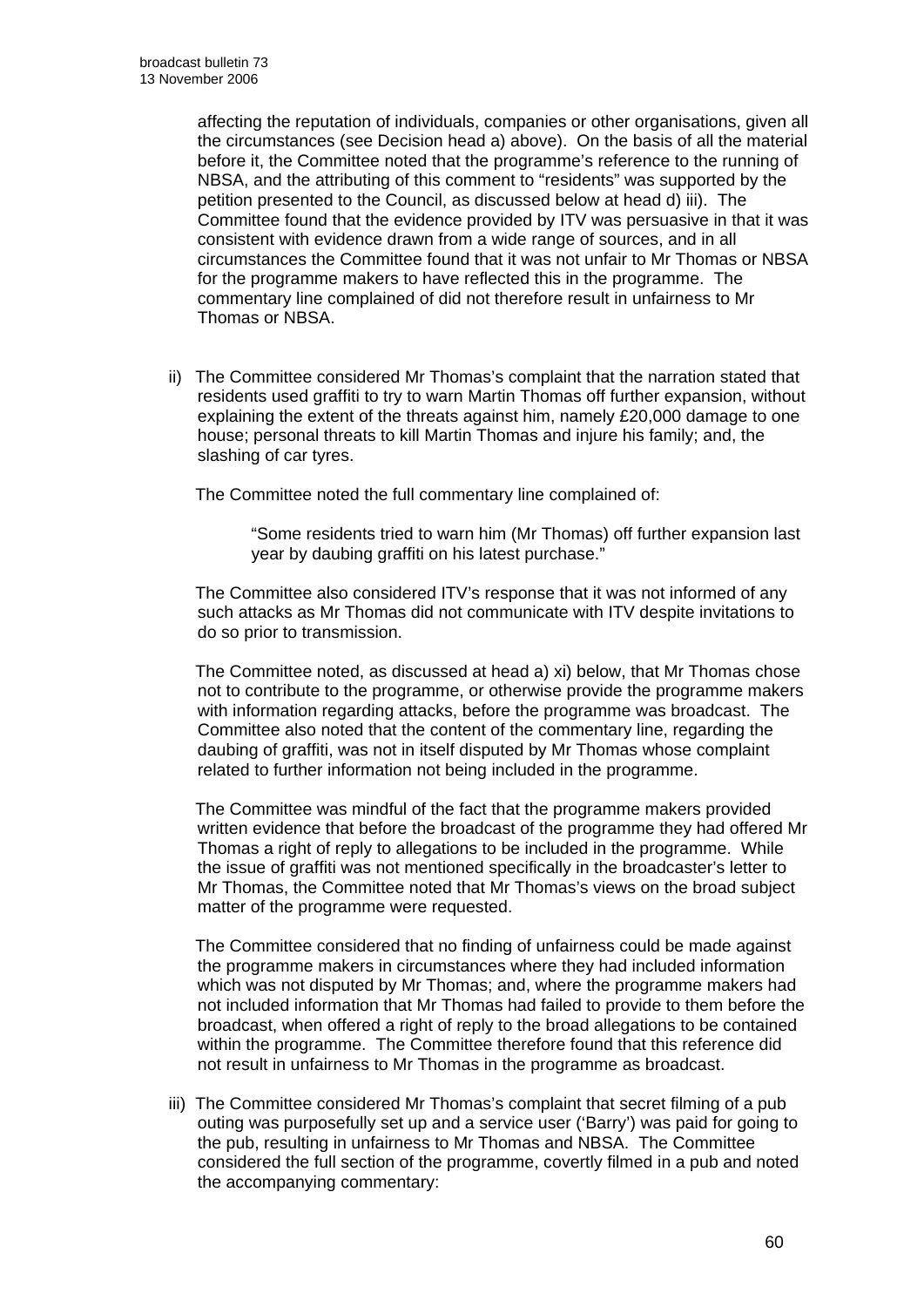"To test the allegation that people in recovery from alcoholism, or on strong medication, were being taken drinking by their support worker, we followed a group to the Gainsborough, a pub on the estate. First a tenant arrives, he is clearly well known in the pub. He is followed a couple of minutes later by a support worker, then by another tenant, who's known to be on heavy medication. The three sat in the pub for almost two hours. The two men drank six pints each. One of them was shaking, sweating and staring into space but saying nothing."

 The Committee had regard to the broadcaster's responsibility only to consider using secret recording where it is necessary to the credibility and authenticity of the story. Further, that where recording does take place secretly in public places, the words or images recorded should serve an overriding public interest to justify: the decision to gather the material; the subsequent recording of material; and, the broadcast of the material.

 The Committee considered ITV's response that there was prior evidence from a service user 'Barry' about pub visits which necessitated further investigation; that permission was sought and gained from ITV's Director of Programmes to film covertly; and, that there was no prior arrangement with any of those filmed nor any payment made.

The Committee considered that the seriousness of the concerns raised, namely that a recovering alcoholic was accompanied to the pub by a member of NBSA staff charged with his support, fully justified the decision covertly to record at the pub and the recording itself. Furthermore, the Committee considered that the evidence gained, namely the alcohol consumed by the two service users, fully justified the broadcast of the covert recording.

In the Committee's view it had not been provided with evidence which caused it to doubt the broadcaster's account of events concerning the role of 'Barry', nor the broadcaster's denial that 'Barry' was either paid or aware that filming was taking place.

While the Committee considered that the commentary line "we followed a group to the Gainsborough" conflicted with broadcast footage of the programme makers already in the pub when the clients and staff member arrived, the Committee found that this wording did not portray Mr Thomas or NBSA in an unfavourable light and did not therefore result in any unfairness to them.

Overall, therefore, the Committee found that the covert filming, the words and images recorded, and the use of them in the programme, were all supported by the justification of overriding public interest in the subject matter and did not result in unfairness to Mr Thomas or NBSA.

iv) The Fairness Committee considered Mr Thomas's complaint that the programme stated that NBSA invoiced for rents well above the local average when all rents are set by the Rent Service; also that NBSA invoiced for eighteen hours of weekly communal cleaning per house which is untrue; and, that with minor amendments the invoices were paid when in fact there were major amendments. Mr Thomas complained that the 'invoice' ITV quoted from was in fact a 'proposal' and never actioned.

The Committee noted the passages of commentary complained of: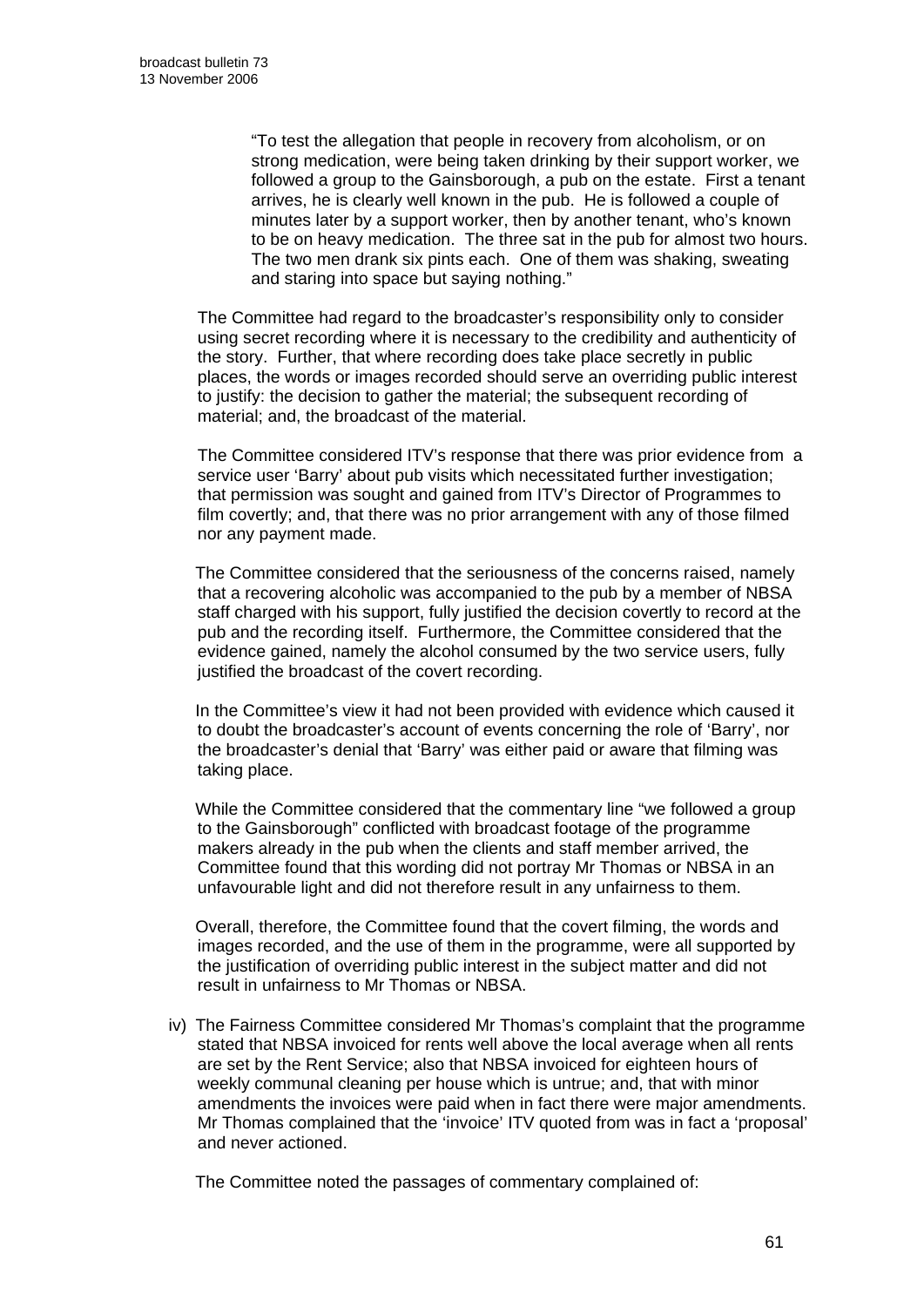"Mr Thomas had invoiced the Council for rent well over the average for the area. He'd added significant sums for utilities and laundry. He'd also charged extra for furniture, cutlery and crockery."

 "Incredible claims were made for other services. The most remarkable was cleaning with eighteen hours in communal rooms and twelve hours in bedrooms said to be done every week."

"However after only minor changes the Council agreed to pay up."

 The Committee noted ITV's response which pointed to items usually included in invoices for rent, but for which Mr Thomas made extra charges. Further, ITV's statement regarding cleaning charges were quoted from Mr Thomas's own invoices.

 It is not within the Committee's remit to determine the accuracy of any particular allegation, for example whether the material quoted from was invoices or proposals, rather the Committee is charged with determining whether it is fair and reasonable for a programme to include material capable of adversely affecting the reputation of individuals, companies or other organisations, given all the circumstances (see Decision head a) above).

 The Committee noted that the level of claims was remarked upon both by Councillor Emmett who commented "the house would be cleaned from top to bottom and then they'd start again given the number of hours cleaning that's supposed to take place", and in Council correspondence detailed in the programme including the comment "If a decision is made that his support costs are £900 per week per tenant can I have his job."

 On the basis of the evidence before it the Committee concluded that the inclusion of the commentary complained about was supported by the observations of Councillor Emmett and extracts from Council correspondence. It therefore appeared to the Committee reasonable for the programme makers to have included this material in the programme. On the basis of the evidence available, in particular the fact that what the programme stated about charges was supported by other material, the Committee did not find that the programme's references to rent or cleaning charges had resulted in unfairness to Mr Thomas or NBSA.

 The Committee further found that the commentary reference to "minor changes" being made to invoices by the Council did not portray Mr Thomas or NBSA in an unfavourable light and did not therefore result in unfairness to them.

v) The Committee then considered Mr Thomas's complaint that the Keyring Project was shown as one with monitoring systems in place, when the NBSA also has a full set of such procedures in place. Mr Thomas further complained that any comparison with a registered care home was unfair since his company provided supported living which is different.

The Committee noted that the programme had included a section which examined care provided in the community, and highlighted an organisation called the Keyring Project stating: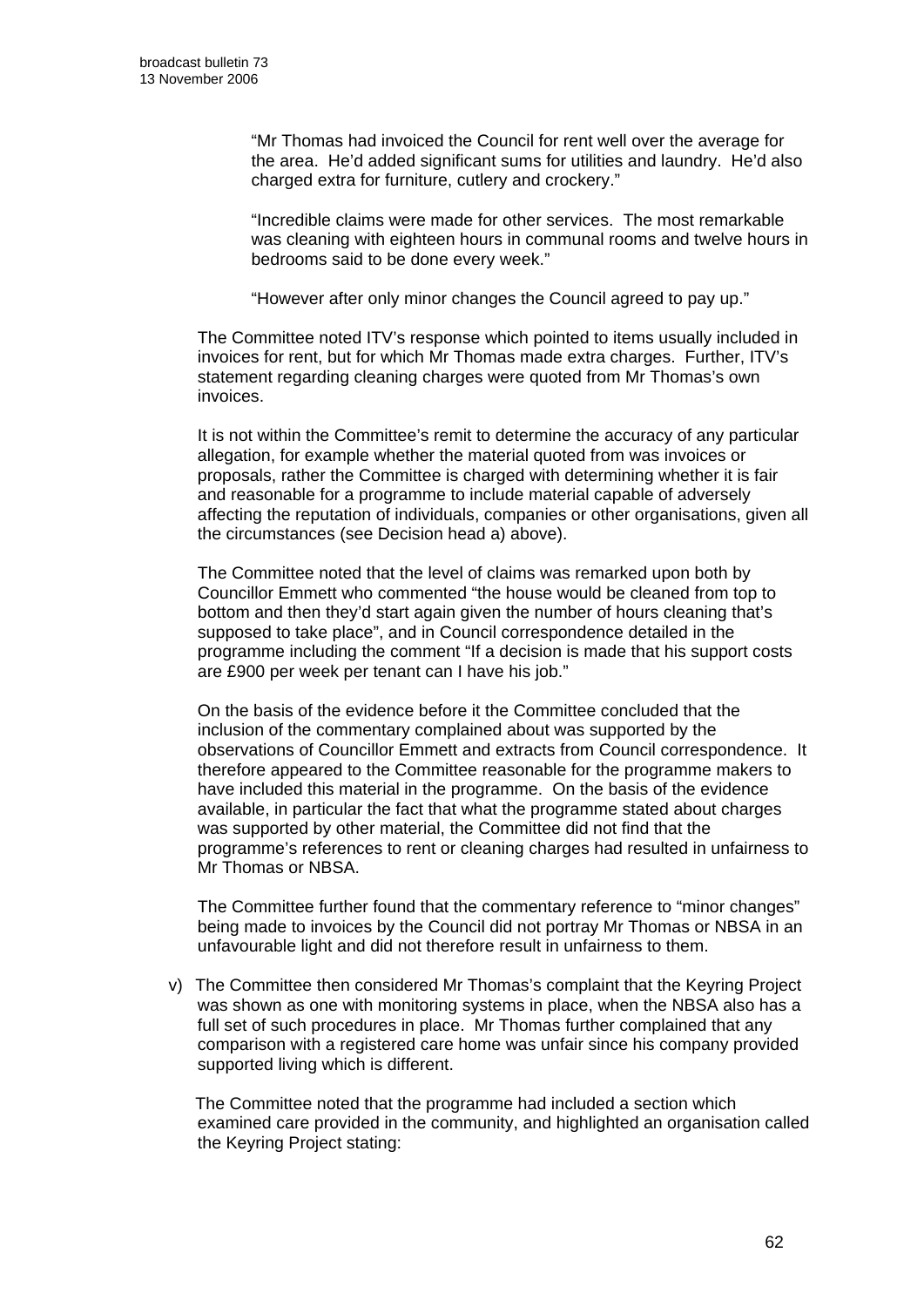"These community living workers are trained by the [Keyring] project and their performance carefully monitored."

The Committee noted ITV's response that the programme included another organisation, namely the Keyring Project, which was succeeding in providing assistance to people, in order to ensure that no impression was given that might raise concern about care in the community generally.

The Committee found that the section concerning the Keyring Project made fair and relevant points about that organisation. The Committee noted that Mr Thomas provided copies of NBSA's procedures to Ofcom but found that the programme provided evidence that these were not working properly: Decision head a) iii) discusses the allegation of a recovering alcoholic being accompanied to the pub by an NBSA support worker and Decision head d) iv) discusses out of hours staffing issues. The Committee considered it reasonable for the programme makers to have included material relating to the Keyring Project in a section concerning the wider context of care in the community. On the basis of the evidence available, in particular evidence concerning the inadequate working of NBSA procedures, the Committee did not find that any unfairness resulted to Mr Thomas or NBSA from the featuring of the Keyring Project in the programme as broadcast.

vi) The Fairness Committee considered Mr Thomas's complaints that: a service user's mother commented on the state of the accommodation when in fact work was being carried out and the service user had refused to move into temporary accommodation; the service user's mother commented on the lack of a television and central heating when televisions are not supplied and central heating is; that she also commented on men coming to collect rent when it is paid by Housing Benefit and standing order; and, she failed to mention the service user's arrears.

The Fairness Committee considered the whole of the section of the programme featuring the comments of Kevin Rossiter and his mother concerning the accommodation provided by NBSA, accompanied by material videoed by Kevin's mother.

"Commentary: One parent was so appalled by the state of her son's accommodation she collected video evidence.

Interview Kevin's mother: There was just a single bed, fridge, microwave, no chair, no table, he had to sit on the bed and do everything there and had to feed an electric slot meter himself for electricity. There were wires hanging out from the light fittings. There was no heating. The windows were smashed in and they left it like that so when we had really bad weather in January, Kevin was left with no heating. They eventually went round with a convector heater with no feet on it so consequently the boy had it up against the bed.

Commentary: There's a sink in the bedroom but it's not plumbed in. The only useable kitchen sink is in the bathroom.

Interview Kevin's mother: The bathroom consisted of a toilet, a shower cubicle in the middle which was four inches apart from the toilet if that, and along side that about six inches away ran the kitchen sink. If Kevin used the toilet he would then wash his hands within the sink. I mean that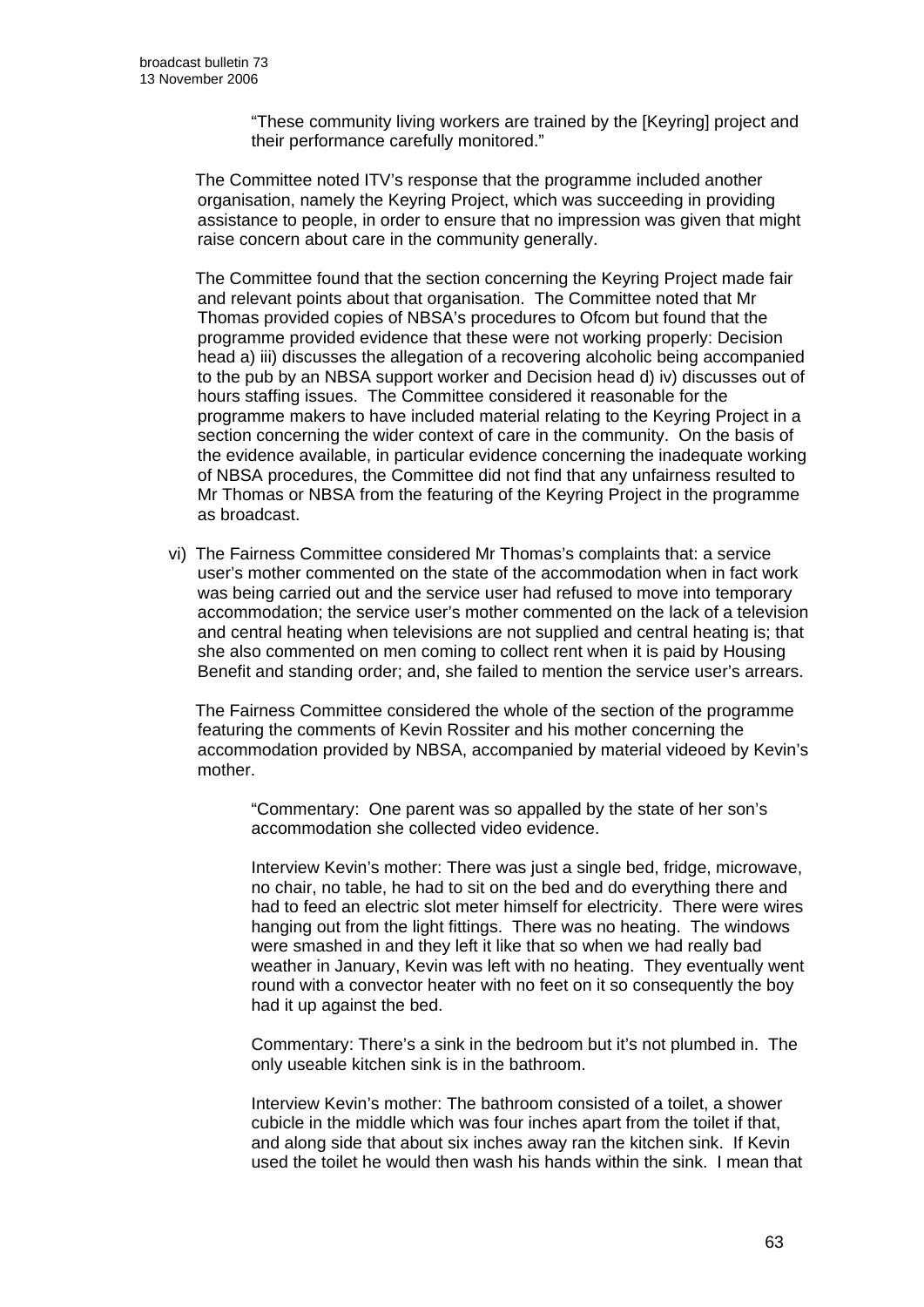is unclean for a start. And if he had dishes in there he couldn't go and brush his teeth.

Commentary: His mum was also concerned by the proximity of his bedclothes to the oven.

Interview Kevin's mother: I wasn't happy with where they were trying to situate the cooker, because it was two foot from the bed, which as far as I'm aware is illegal. Especially with someone who has mental health problems. You've got a bed, soft furnishings and you've got a cooker.

Commentary: Mr Thomas was charging more than £400 per month for Kevin to live here, on top of a further £100 meant for support. Even this seemingly wasn't enough. Kevin was asked to make a further contribution from his own pocket.

Interview Kevin: I get my money every week but like he sent two people round, Martin Thomas the man who looks after the place, he sent a man round, two men around and they asked if they could take twenty five, fifty quid off me, but they wanted cash.

Interview Kevin's mother: He's been given housing benefit forms for applications with a cross just to sign and nothing else. But as I'm his appointee, Kevin always makes me aware of this and I've always told him not to sign anything unless I'm aware you know of exactly what he is signing."

The Committee noted ITV's response that the state of the room, amenities and safety issues spoke for themselves, that the property was at the time unregistered and probably not inspected, and that Mr Thomas took legal action against Kevin Rossiter's mother to recover arrears but that, following the broadcast of the programme, this was rejected by Bristol County Court. ITV also provided evidence that, after the broadcast of the programme, the EHO took enforcement action over the property and served notices in relation to incomplete fire precaution work, disrepair, and electrical and gas safety checks.

The Committee noted that ITV's evidence concerning arrears recovery and EHO enforcement action over the property related to events after the broadcast of the programme and were not therefore relevant when considering what was fair at the time the programme was made. However, the Committee found that the comments made by Kevin Rossiter's mother in the programme, that the accommodation was not fit for purpose, were first-hand testimony, supported by her video recordings and therefore fairly presented in accordance with broadcasters' obligations under the Fairness Code.

The Committee therefore concluded that this section did not result in any unfairness to Mr Thomas or NBSA in the programme as broadcast.

- vii) The Committee considered Mr Thomas's complaint of unfairness concerning the script line:
	- "In 1998, Mr Thomas was sacked by the council for gross misconduct after falsely accusing colleagues of corruption."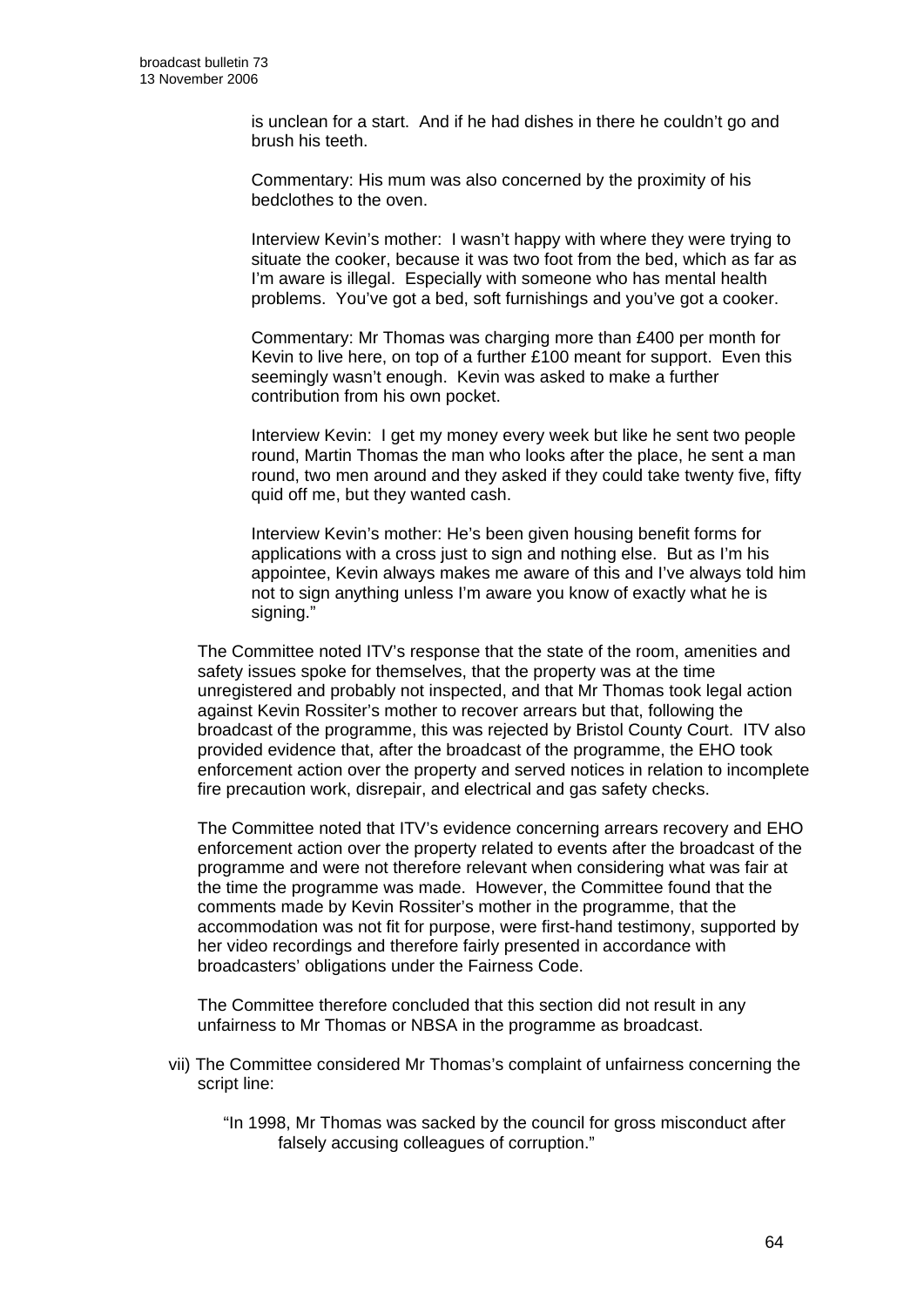The Committee noted Mr Thomas's complaint that the programme alleged that he accused colleagues of corruption when he could not answer this point as it might prejudice any future action, and his further statement that his claims about corruption were substantiated together with extracts from the investigation into his claims.

The Committee also considered ITV's response that following his dismissal he lost an appeal and no further action was realistic, together with material detailing the terms of Mr Thomas's suspension pending completion of the investigation.

The Committee noted that Mr Thomas did not dispute the programme's reporting that he was sacked by the Council for gross misconduct and that although he subsequently stated that his claims were substantiated he had not provided evidence to support this. The Committee therefore concluded that the material was fairly presented, in accordance with broadcaster's obligations under the Fairness Code, and there was therefore no unfairness to Mr Thomas in the commentary line as broadcast.

viii) The Committee next considered Mr Thomas's complaint that: the programme alleged that he was ordered to return investment money to a former girlfriend when lengthy attempts had been made to return this money; another person was convicted of the burglary associated with him; and, the programme alleged an injunction was taken out against Martin Thomas when he was unaware of this injunction as he was abroad. Mr Thomas subsequently commented that the injunction was issued, in his absence, and that both he and his former partner made joint undertakings.

The Committee noted the full section of the programme concerning the break up of Mr Thomas's relationship with his then partner Dawn Ramsey-Geake:

"Commentary: Mr Thomas was…ordered to return money she (Dawn Ramsey-Geake) had invested in the care home. But still wouldn't leave her alone.

Interview Dawn Ramsey-Geake: He would sit outside my house in a van, you know their builders van, and eat sandwiches and stare up at the window all the time. It was a constant barrage.

Commentary: After her house was broken into and many of her personal documents stolen Dawn applied for an injunction order. Mr Thomas was ordered not to intimidate or harass her or encourage others to do so.

Interview Dawn Ramsey-Geake: Basically I was petrified. There are no two ways about it."

 The Committee also considered ITV's response in which ITV stated there were two burglaries, one involving the conviction of another man; and a second, following which Mr Thomas's home was searched by police and paperwork belonging to Ms Ramsey-Geake was found. ITV provided evidence relating to both burglaries and to the police search. ITV also provided a copy of the injunction and evidence that it had been served on Mr Thomas.

 In the Committee's view Mr Thomas did not challenge the substance of the commentary line which stated that "he was ordered to return money" and,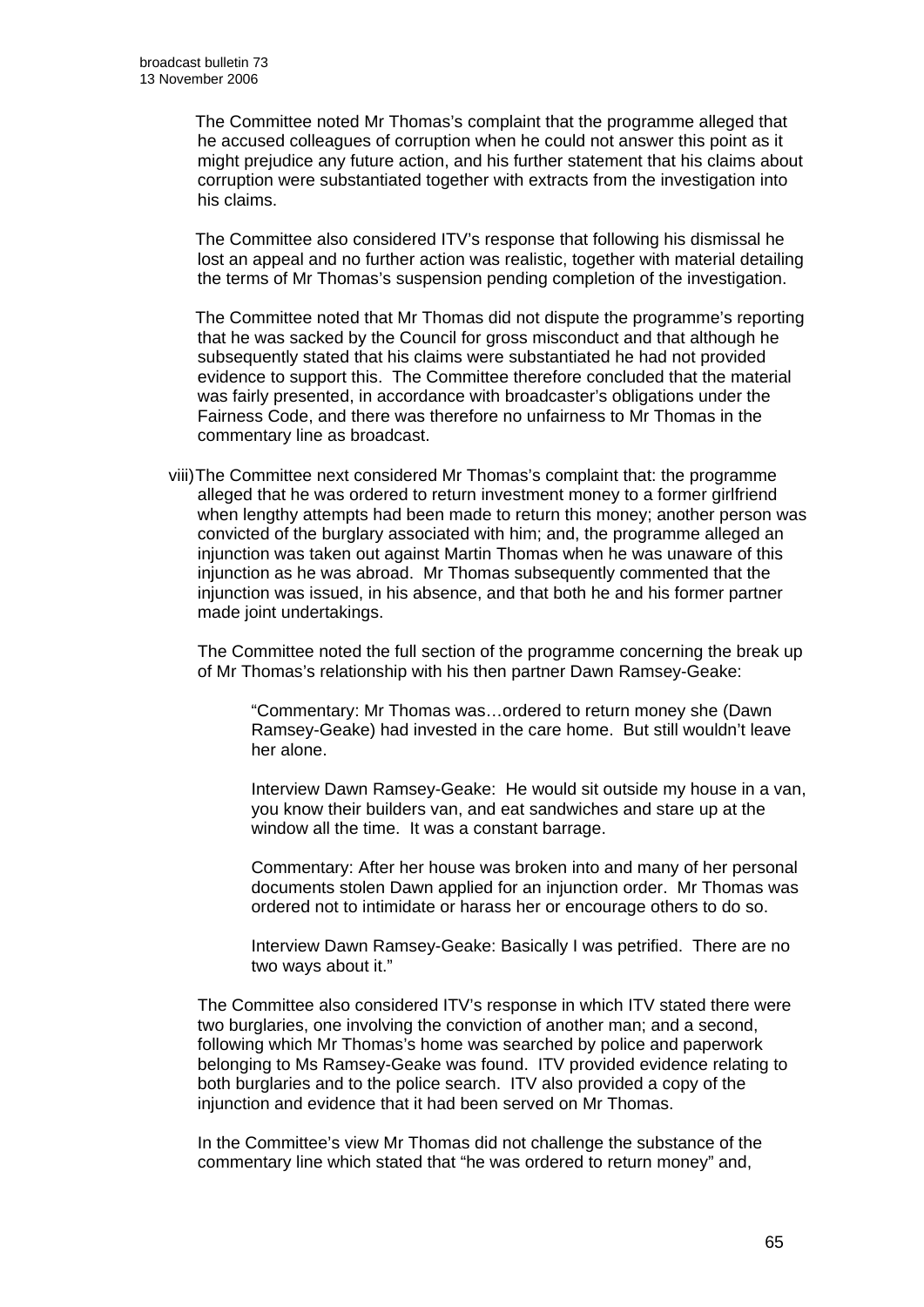whether or not he had made attempts to return the money, found that this statement did not result in any unfairness to him.

 The Committee noted that ITV had provided evidence in relation to two burglaries, one of which had resulted in Mr Thomas's home being searched. The Committee considered that the commentary line: "After her house was broken into and many of her personal documents stolen, Dawn applied for an injunction order [against Mr Thomas]" did not *attribute* the burglary to Mr Thomas. However it linked the burglary to him in the context of Ms Ramsey-Geake's action which followed the burglary, i.e. her application for an injunction against Mr Thomas. The Committee considered that this linking of the burglary and Ms Ramsey-Geake's actions, was supported by the documentary evidence, provided by ITV, of the police search at Mr Thomas's then home. In the Committee's view it was therefore not unfair to include the commentary line in relation to the burglary and injunction order and this did not therefore result in any unfairness to Mr Thomas.

 Finally, the Committee noted that, with regard to the section of commentary discussing the injunction order, Mr Thomas's original complaint was that he was unaware of the injunction since he was abroad. In a subsequent submission, Mr Thomas provided evidence of another injunction order in which Dawn Ramsey-Geake undertook not to harass Mr Thomas. The Committee further noted that in its written offer of a right to reply to Mr Thomas the programme makers specifically asked for Mr Thomas's comments concerning the injunction order taken out by Dawn Ramsey-Geake.

 In these circumstances where the injunction order against Mr Thomas was accurately referred to, and its contents were not disputed by Mr Thomas, the Committee did not consider unfairness had been caused to him by the fact that the programme had not also referred either to a different injunction nor to his assertion that he was abroad when it was served. In any event, these matters had not been made known to the programme makers by Mr Thomas before the programme was broadcast. In the Committee's view the section of the programme regarding the injunction order did not therefore result in any unfairness to him in the programme as broadcast.

ix) The Committee then turned to Mr Thomas's complaint that the programme intimated that inexperienced staff were used by NBSA when this is not the case.

The Committee considered the section of the programme which referred to the experience of NBSA staff:

"Commentary: The documents we eventually obtained from Bristol City Council clearly show that some of the residents in Martin Thomas's homes required experienced carers. He acknowledged this in a letter to the council. [Quote from letter:] 'We will shortly be taking on a person who has a history of violence to staff...if we sent in inexperienced staff, chances are they would be injured or worse."

The Committee noted ITV's response that the programme provided direct evidence of all the allegations made. In this case the programme featured the letter in which Martin Thomas himself referred to the need for experienced staff. The Committee concluded that there was no inference that the staff were inexperienced, only that experienced staff were essential as evidenced by Mr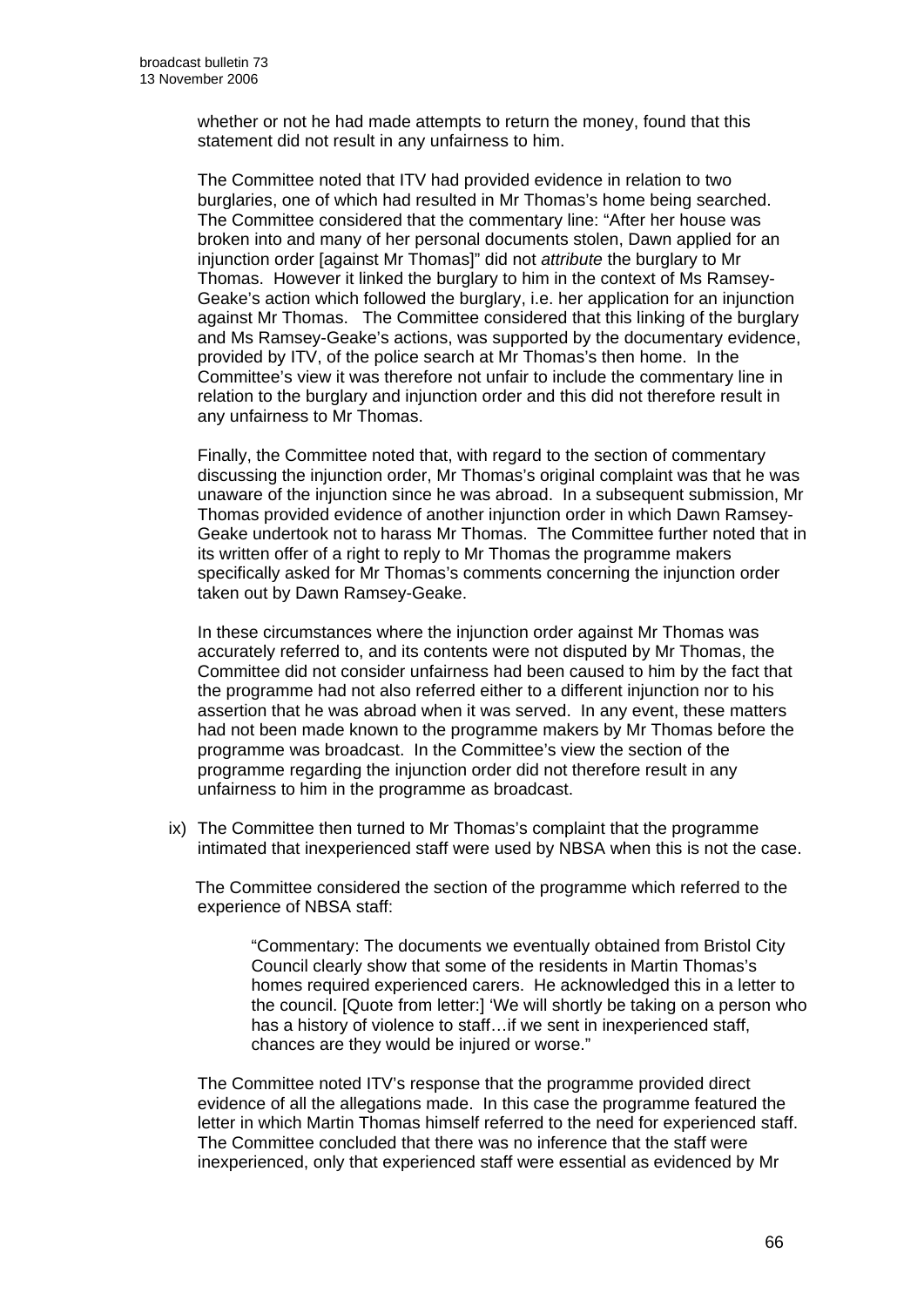Thomas's own letter. The Committee therefore found there was no unfairness to Mr Thomas or NBSA in this respect.

x) The Committee next considered Mr Thomas's complaint that the programme alleged that there was no planning permission for building at rear of office when NBSA is not building anything. Mr Thomas further stated that the only work had been the repair of boundary walls.

The Committee noted the commentary line regarding planning permission:

"We decided to pay his [Mr Thomas's] office a visit…He wasn't available but his father was busy building an extension to the property for which we have learned he has no planning permission from the Council".

The Committee considered ITV's response. This provided evidence of Mr Thomas building without planning permission in the past, and stated that shortly before and after the programme the Council rejected planning permission for building work at the property filmed. Further, that ITV filmed evidence of preparatory building work despite lack of permission and stated that, following the programme, a driveway had been built at the property without permission.

The Committee examined both the broadcast and untransmitted material filmed at the property. The Committee concluded that at the time of broadcast there was no evidence for the programme's assertion that an extension was being built at the property without planning permission. Although ITV provided evidence that planning permission at the property had been turned down, work at the site at the time of broadcast could be considered consistent with Mr Thomas's claim that the work, at the NBSA office, was in connection with the repair of boundary walls and would not have required planning permission. The Committee therefore found that this commentary line overstated the links between the work filmed and possible planning permission required and was unfair to Mr Thomas and NBSA. However this point is returned to in the concluding comments of head a), below, regarding the over-all representation of Mr Thomas and NBSA in the programme as broadcast.

xi) The Committee then turned to Mr Thomas's complaint that the programme alleged that NBSA refused to contribute to the programme when this was because mediation was underway.

The Committee noted that the programme showed footage of the reporter questioning Mr Thomas's father:

> "Reporter: I want to ask a few questions about the care homes. He [Martin Thomas] is not quite spending £15,000 a week on them is he? Supporting people or supporting his own bank account?

Commentary: But Mr Thomas senior was saying nothing."

The Committee noted that ITV provided evidence of an attempt to invite Mr Thomas to contribute in detailed letters of 20 September 2004 and stated requests had also been made by telephone.

The Committee noted that Mr Thomas did not dispute that he had chosen not to provide any contribution to the programme and had therefore failed to exercise his right of reply. The Committee further considered that if he had felt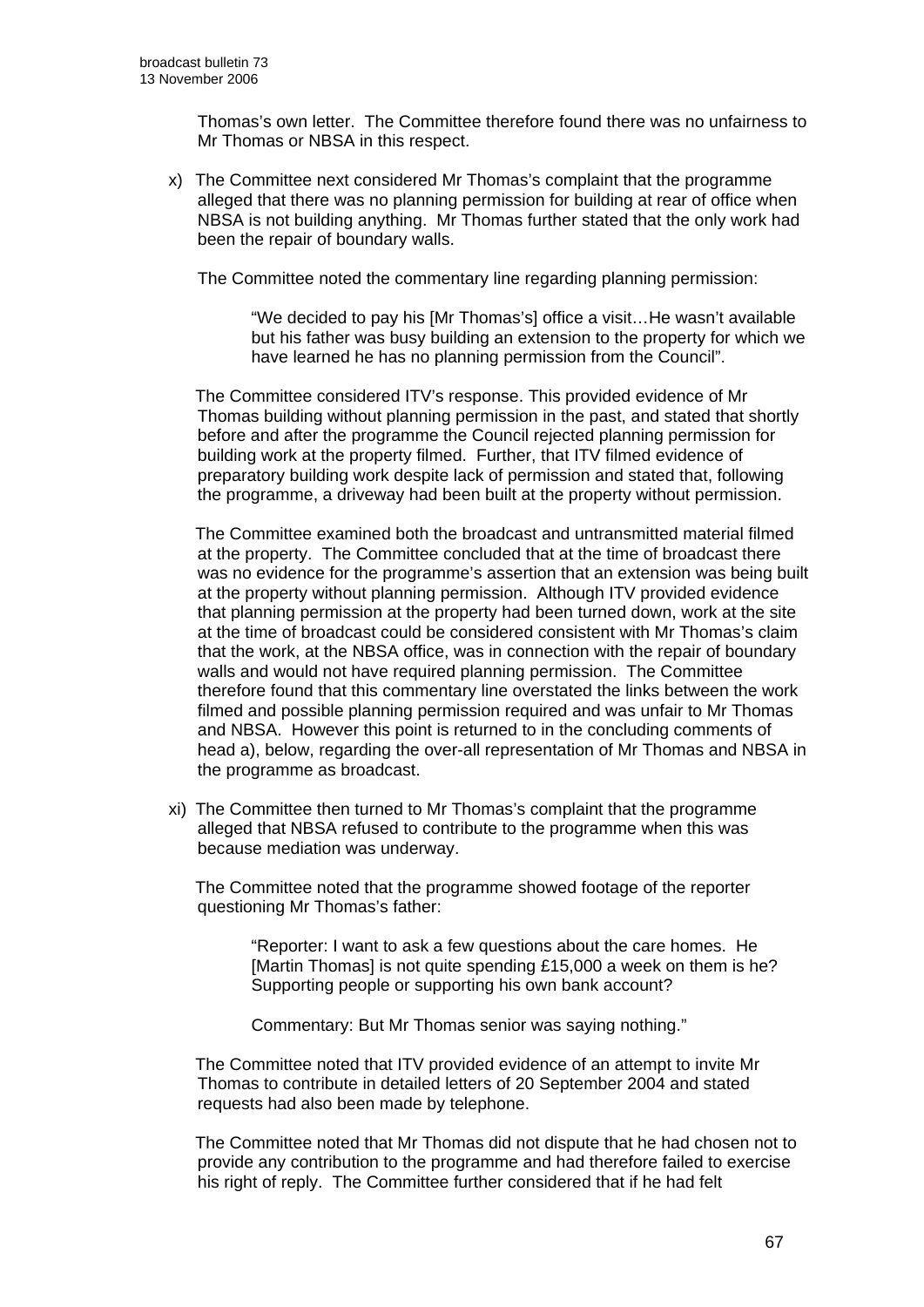constrained by the process of mediation, he could have communicated this to the programme makers, so they could have taken this into account when making the programme. He had chosen not to do so. The Committee therefore concluded that, in all the circumstances, no unfairness to Mr Thomas or NBSA resulted in this regard.

xii) The Fairness Committee turned to Mr Thomas's complaint concerning the commentary line:

> "The Council's internal auditors are believed to have concluded that he [Martin Thomas] has been overpaid.

The Committee noted Mr Thomas's complaint that the programme alleged that he had been overpaid when mediation of that issue was under way. Mr Thomas further commented that the Council withdrew funding due to wider cuts, and only stated that it would recover money if it was unaccounted for, but none was unaccounted.

The Committee noted ITV's response that the Council's decision to cancel Mr Thomas's contract pre-dated wider cuts, and was based on dissatisfaction with NBSA. The Committee noted Cllr Emmett's observation regarding this:

 "The Council took the decision in December 2003 to cancel the contract because it was not satisfied that Mr Thomas or his organisation was providing care that it had been contracted to provide."

 ITV provided a copy of the Council's decision to terminate the contract, which stated that: "The balance of SP [Supporting People] grant paid to NBSA but assessed as mis-spent or unspent be recovered, if necessary through the courts." ITV stated that this decision was followed by a process of mediation which was concluded after the broadcast of the programme.

The Committee concluded that the evidence provided by ITV of the Council's consideration of the recovery of money, supported the commentary line as broadcast. The Committee therefore found that the material was fairly presented, in accordance with broadcasters' obligations under the Fairness Code, and no unfairness to Mr Thomas resulted in this regard.

xiii) The Committee next considered Mr Thomas's complaint that the programme alleged that NBSA's contract came to an end in November 2004 when NBSA was not informed of this.

The Committee noted the programme's commentary line which stated that:

"We can reveal that Bristol City Council has served notice to end Martin Thomas's contract by the end of November [2004]."

The Committee considered ITV's response in which ITV provided a copy of the Council's decision, referred to above at Decision head a) xii), entitled "Termination of Supporting People contract for North Bristol Support and Advancement (NBSA)" dated November/December 2003. ITV further provided email correspondence from Bristol City Council confirming that on 9 December 2003 Mr Thomas had been advised of the Council's intention to cancel the Supporting People contract and that this was followed by a period of mediation. The Committee also noted that in a subsequent submission Mr Thomas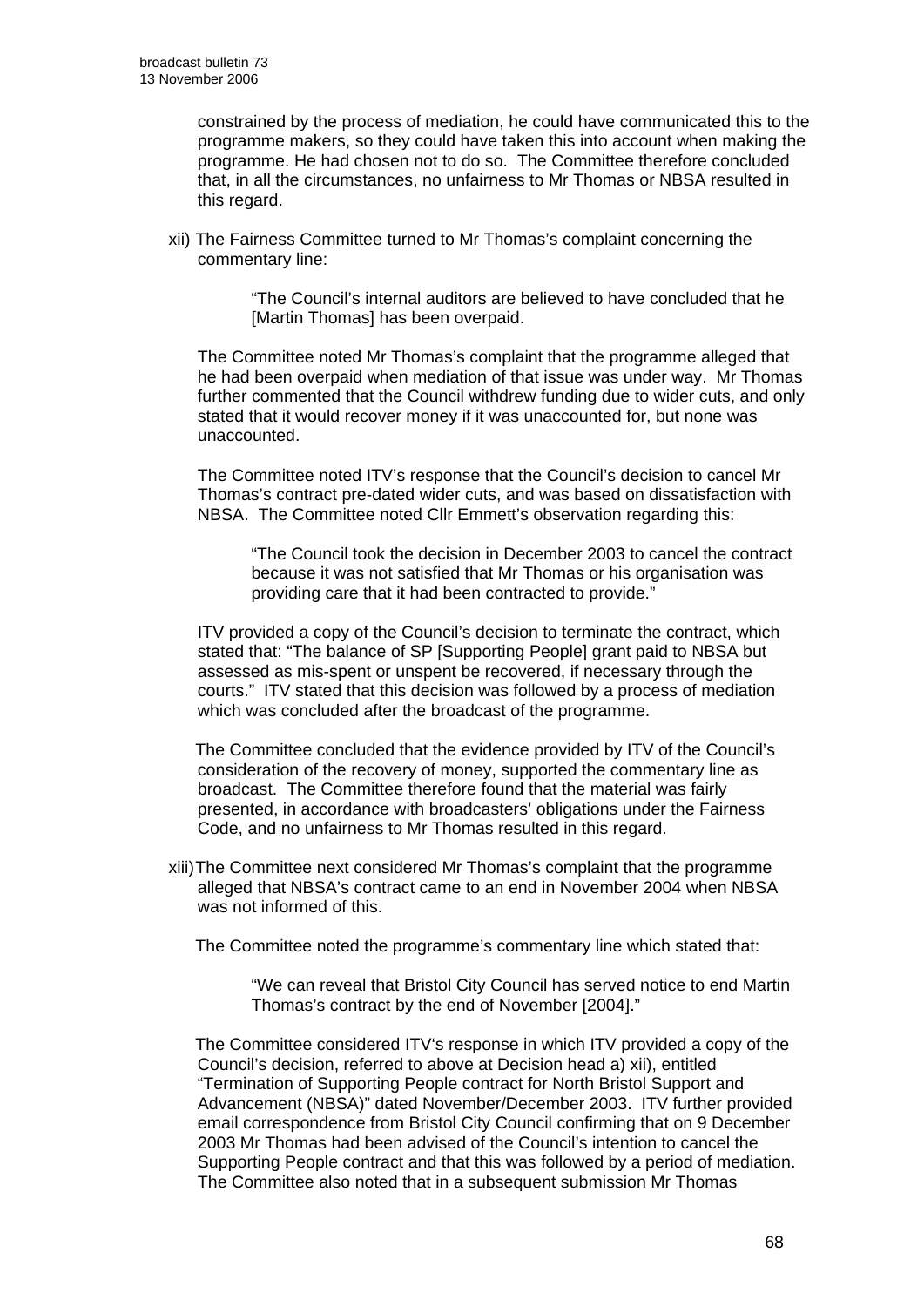confirmed that the contract continued until November 2004 and the remaining staff were made redundant in December 2004.

On the evidence before it the Committee therefore found no unfairness to Mr Thomas or NBSA in this regard.

The Committee then considered whether, as discussed above in the opening comments at Decision head a), and taking into account the findings at heads i) to xiii) above, the programme's overall portrayal of Mr Thomas and his company, NBSA, was fair or unfair. The Committee concluded that taking into account all the individual findings above, and notwithstanding the finding at head x), the overall portrayal of Mr Thomas and his company, NBSA, was fair.

b) The Fairness Committee turned to Mr Thomas's next main head of complaint that the programme unfairly alleged fraudulent business practices on his part, namely that he "pocketed benefits" and made fraudulent claims for Job Seeker's Allowance while setting up a business, when he has never claimed Job Seeker's Allowance.

The Committee had particular regard to the broadcasters' responsibilities, as discussed above at Decision head a), to take special care when their programmes are capable of adversely affecting the reputation of individuals, companies or other organisations, and to take all reasonable care to satisfy themselves that all material facts have been considered before transmission and so far as possible fairly presented.

The Committee considered each of the commentary lines complained of. The reference to pocketing of benefits was in the opening commentary:

> "This time last year ITV West investigated a Bristol man who runs a chain of care homes for people with learning difficulties and mental illness. We'd received allegations that he was pocketing their benefits without providing proper care."

The reference to Job Seeker's Allowance followed further in the programme:

"At that time, while he was claiming job seeker's allowance, Mr Thomas discovered he could persuade his ex-employers to finance a new business."

The Committee noted ITV's response that the expression "pocketing benefits" did not allege fraudulent business practices but referred to Mr Thomas being overpaid by the local authority for questionable levels of care, and that the meaning was clear from the context of the programme. ITV also provided evidence that Mr Thomas was in receipt of Jobseeker's Allowance in the form of a sworn affidavit dated 1 October 1998 which stated that "I…am in receipt of Jobseekers Allowance in the sum of £30 a week". ITV further argued that the programme did not state that this was fraudulent but pointed out that it was claimed after being sacked from the local authority and while he was trying to persuade the same authority to finance a new business.

The Committee found that while the phrase "pocketing their benefits" was colourful language, as a description of Mr Thomas's activities it was justified within the context of the programme makers' investigations and findings as discussed elsewhere, in particular at Decision head a) xii) above. The Committee further found that the affidavit evidence provided by ITV fully supported the programme's contention that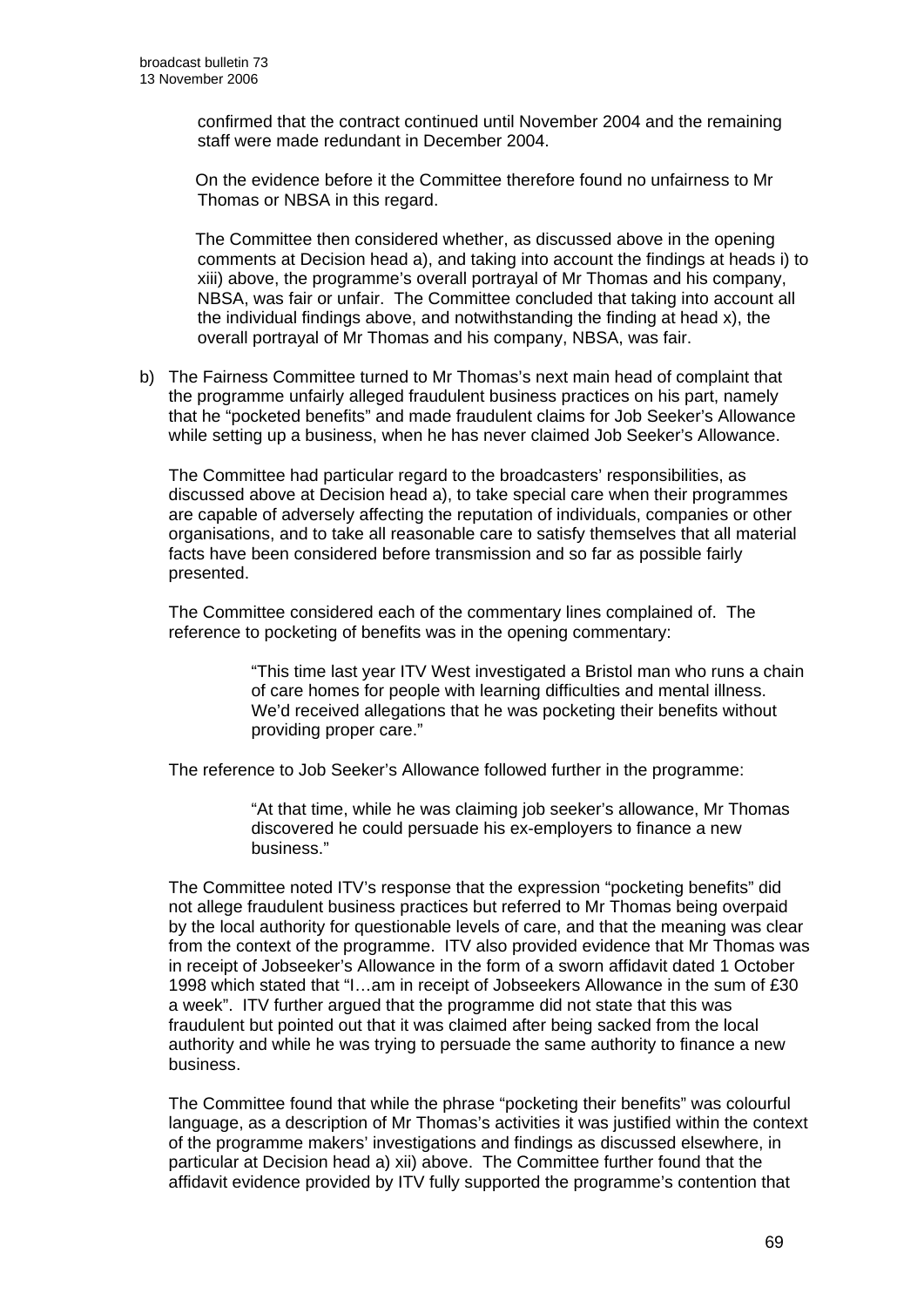Mr Thomas "was claiming Job Seeker's allowance". The Committee therefore concluded that there was no unfairness to Mr Thomas in relation to these commentary lines in the programme as broadcast.

c) The Fairness Committee next turned to Mr Thomas's complaint that the programme included unfounded allegations from vulnerable service users who should only have been interviewed in the presence of an appropriate adult. In particular Mr Thomas complained that the programme included a claim by a tenant 'Barry' that: another tenant threatened neighbours with knives; staff were frightened to attend; buildings were set on fire; clothes were washed in toilets; and, there was furniture in the garden, when no such complaints or reports were made.

The Committee again had particular regard to the broadcasters' responsibilities, as discussed above at Decision head a), to take special care when their programmes are capable of adversely affecting the reputation of individuals, companies or other organisations, and to take all reasonable care to satisfy themselves that all material facts have been considered before transmission and so far as possible fairly presented.

 In relation to Mr Thomas's complaint regarding allegations from service users, the Committee noted ITV's response that while the adult service users interviewed required support to enable them to live in the community, both were lucid and fully aware of what they were doing and approached the programme makers with their concerns.

 The Committee concluded that there were no legal or other obligations requiring that the service users, Kevin Rossiter and 'Barry', be interviewed with special support. Both were adults living an independent life in supported accommodation. The panel noted that their contributions were further substantiated, Kevin Rossiter's by the interview and video footage provided by his mother; 'Barry's by the covertly recorded material and untransmitted interview with Councillor Emmett which spoke of police relating to him concerns about disturbances at NBSA properties. The Committee therefore found that no unfairness to Mr Thomas or NBSA resulted from the interviews broadcast with the service users.

d) The Fairness Committee next considered Mr Thomas's complaint that the programme included the unfounded allegations of neighbours:

The Committee again had regard to the broadcasters' responsibilities, as discussed above at Decision head a), to take special care when their programmes are capable of adversely affecting the reputation of individuals, companies or other organisations, and to take all reasonable care to satisfy themselves that all material facts have been considered before transmission and so far as possible fairly presented. With this in mind the Committee addressed separately each of Mr Thomas's individual complaints, set out below, concerning the programme's inclusion of the allegations of neighbours.

i) The Committee considered Mr Thomas's complaint regarding the commentary line:

> "Although not all of his clients are troublesome, some use threats and abuse, leaving neighbours frightened for their children's safety."

The Committee noted Mr Thomas's complaint that this was unfair since neither the NBSA nor the police have received any such complaints. The Committee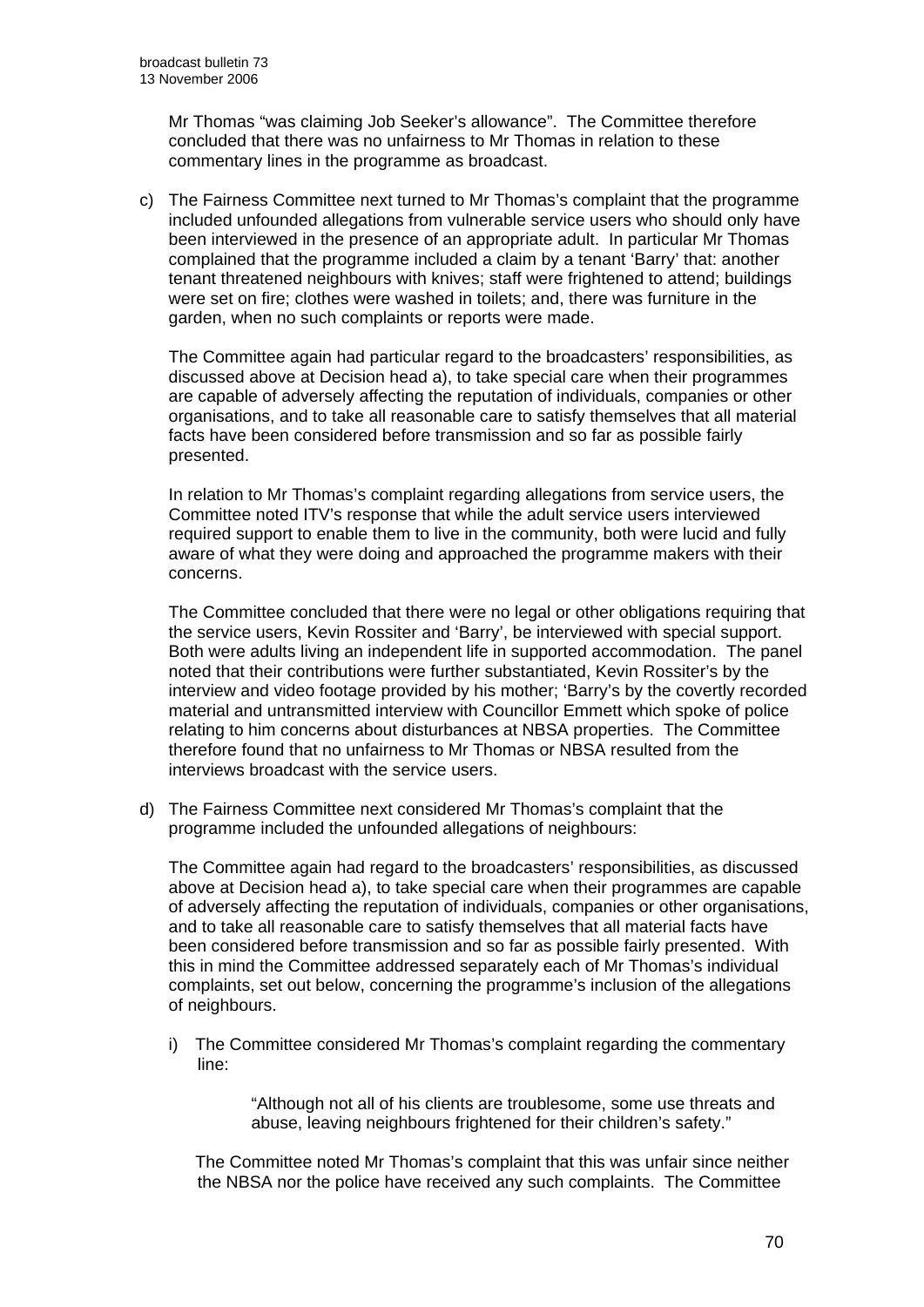also considered ITV's response that information from the police, media and Council substantiated this comment and that Councillor Emmett's untransmitted interview spoke of police concerns brought to him about disturbances at NBSA properties.

The Committee concluded that the script line was supported by persuasive evidence provided by ITV and its inclusion in the programme did not therefore result in unfairness either to Mr Thomas or NBSA in the programme as broadcast.

ii) The Committee considered Mr Thomas's further complaint regarding an interviewee's statement that:

> "I've seen men living in that house, outside the front of the house, smashed out of their heads, laying in the bushes. And they entice the younger children over. And they are sick out of window. There are hundreds of cans stacked up at the windows. It's disgusting."

 The Committee noted Mr Thomas's complaint that this was unfair as no complaints had been received, except regarding vomit out of a window which was by a man on heavy medication. The Committee also considered ITV's comments that Mr Thomas confirmed the interviewee's description of a resident vomiting, and the interviewee reported observations she made from outside.

 The Committee concluded that there was no reason to doubt the interviewee's description, part of which was confirmed by Mr Thomas himself and also corroborated by the concerns expressed in the petition addressed at Decision head d) iii) below. The Fairness Committee therefore concluded that the inclusion of the interviewee's statement this did not result in unfairness to Mr Thomas or NBSA in the programme as broadcast.

iii) The Committee considered Mr Thomas's complaint that the programme included footage of a local resident alleging that a 200 signature petition against people with mental ill health in their community had been presented but this was unfair as it had never been received by NBSA.

The Committee examined the footage in question, together with the commentary:

 "Commentary: Residents…put their faith in the democratic process, presenting a petition to the City Council.

Actuality: If I can first…there are over two hundred residents. We believe Martin Thomas is unfit for such a task."

 The Committee noted ITV's response that after widespread concern about Mr Thomas a petition was presented to the city council in September 2003 and received wide publicity.

 The Committee was satisfied that the commentary did not discuss whether the petition had been received by NBSA and, in accordance with obligations on broadcasters under the Fairness Code, fairly presented the material in relation to the presentation of the petition to the Council. The Committee therefore found no unfairness resulted to Mr Thomas or NBSA in this regard.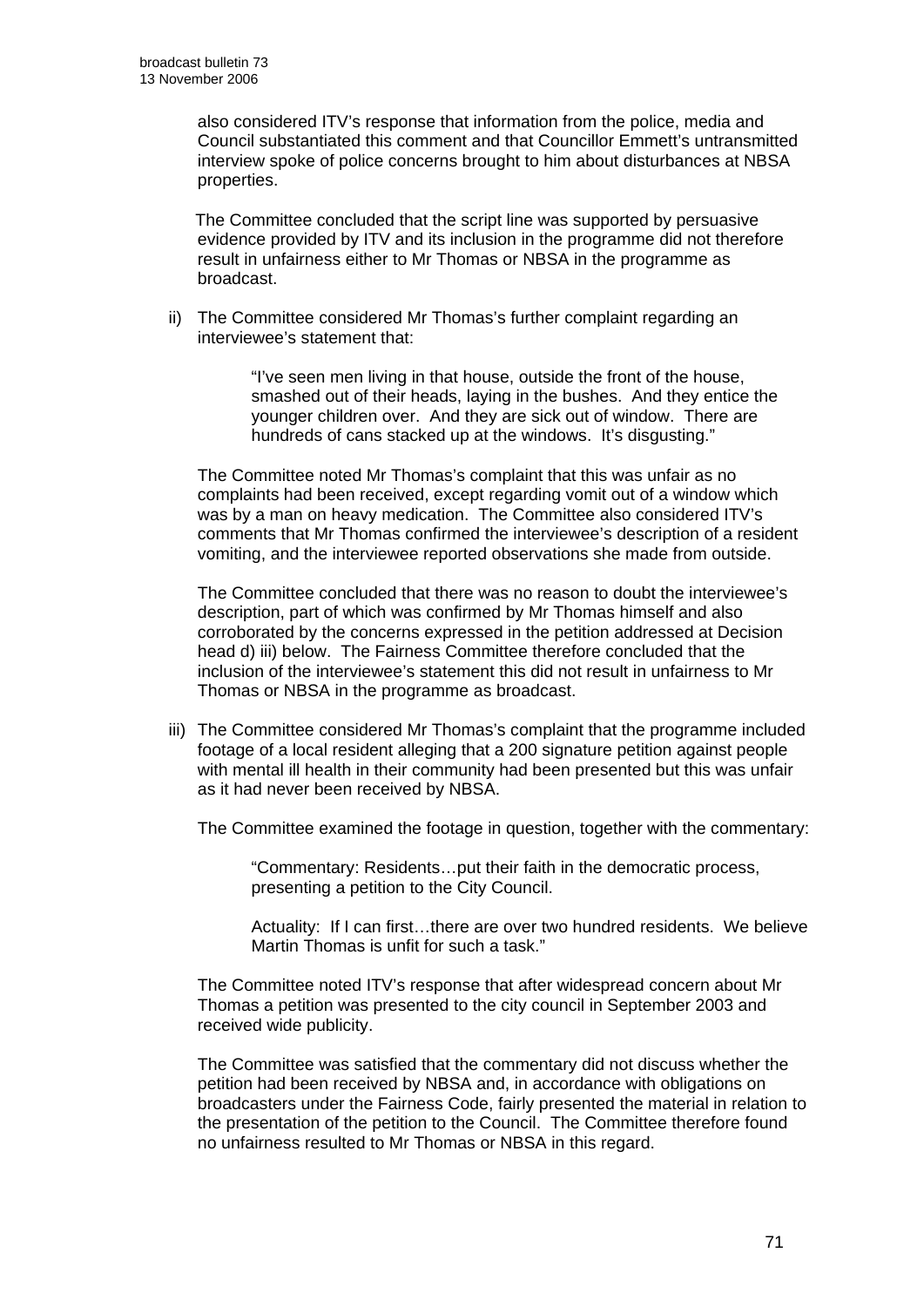iv) The Committee turned to Mr Thomas's complaint concerning an interview with a local resident regarding out of hours staffing which stated that:

> "If somebody has got some sort of real problem, nobody's going to be there late at night, or anything like that, to help them."

The Committee noted Mr Thomas's complaint that this was unfair as there was a 24 hour NBSA call out facility. The Committee also considered ITV's comments regarding Councillor Emmett's untransmitted interview which reported police concerns, relayed to him, that Mr Thomas did not have a presence late-night.

The Committee concluded that the interview only stated that there was no presence in the property late at night; that this was not contested by Mr Thomas; and was fairly presented in accordance with broadcasters' obligations under the Fairness Code. The Committee therefore found that no unfairness resulted to Mr Thomas or NBSA in this regard.

e) The Committee next addressed Mr Thomas's complaint that the programme included interviews with Cllr Sean Emmett and Mr Dan Norris MP which were unfairly prejudicial against Mr Thomas and NBSA.

In particular Mr Thomas complained that Cllr Emmett was not briefed when he stated:

> "He [Mr Thomas] appealed [against the Council's decision to terminate its contract with NBSA] and while that appeal was being dealt with, the contract was effectively re-instated, was certainly allowed to run on and on. I've been promised a number of times that it will be dealt with either by legal action or by mediation. Each and every turn the matter's delayed further."

Mr Thomas further complained that Mr Norris MP explained in an untransmitted section of his interview that:

> "My knowledge of this whole case is through a friend who has been deceived by this man"

and that Mr Norris was therefore briefed by someone with an axe to grind. Mr Thomas further stated that Mr Norris had not told the truth in correspondence about this alleged deception.

The Committee also considered ITV's response that both Cllr Emmett and Dan Norris MP were eminently qualified to speak by virtue of their holding public office in the area. Councillor Emmett's comments, about the contract running on and on, were fair comment on the situation which was one known to him as a member of the Council's commission which monitored the expenditure of public money on supported housing. ITV further stated that Mr Norris may have been briefed by another but his source was clearly trusted and there was no evidence that Mr Norris told any untruth in relation to his friend's deception.

The Fairness Committee viewed the full, un-transmitted, interviews recorded with Cllr Emmett and Dan Norris MP. The Committee had regard to the broadcasters' responsibilities, as discussed above at Decision head a), to take special care when their programmes are capable of adversely affecting the reputation of individuals, companies or other organisations, and to take all reasonable care to satisfy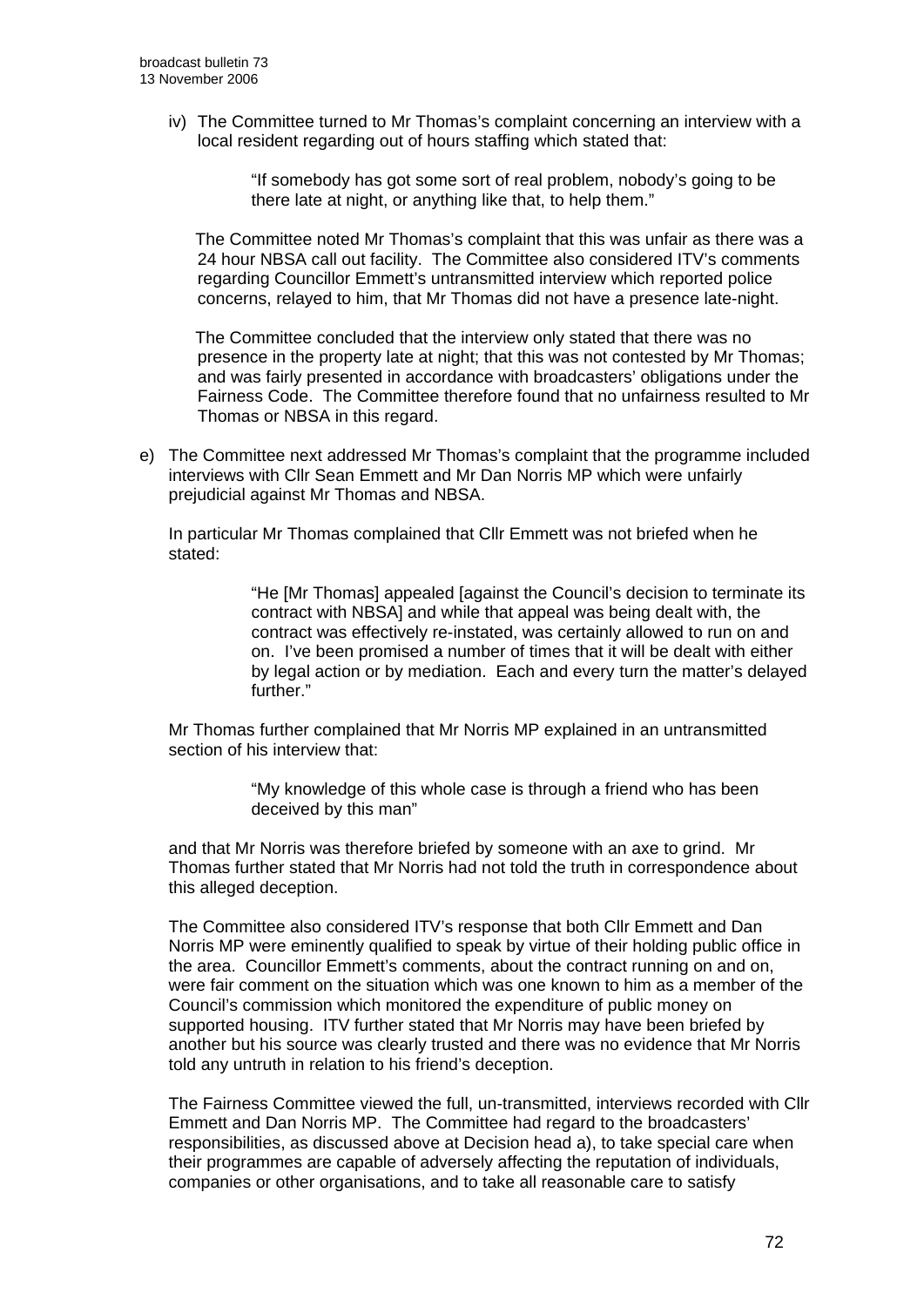themselves that all material facts have been considered before transmission and so far as possible fairly presented.

 The Committee concluded that the inclusion of interviews with both Mr Emmett and Mr Norris were justified by their positions as local councillor and MP respectively. In the Committee's view the inclusion of the general comments, made by both men, on the system operated by the Council, and on Mr Thomas's activities, were justified by their local knowledge of the situation. Cllr Emmett commented more specifically on NBSA invoices and the termination of the NBSA contract, and the Committee considered that the inclusion of those comments was justified by the fact that he was a person with an official role in the monitoring of local expenditure of public money. The Committee was also satisfied that there was no evidence that Mr Norris had failed to maintain the objectivity required of him as a holder of public office.

In these circumstances the Committee therefore concluded that it was reasonable for the programme to include the interviews with both Cllr Emmett and Dan Norris MP and their inclusion in the programme resulted in no unfairness to Mr Thomas or NBSA.

f) Finally, the Fairness Committee considered Mr Thomas's complaint that his privacy was unwarrantably infringed in both the making and the broadcast of the programme in that the production team came onto his land, asking questions, for some twenty minutes. The Committee noted ITV's response that Mr Thomas's property was only approached by the production team when he failed to respond to the letters couriered to his three addresses. The team asked questions for a very short time of his father and business associate which was justified by the highest public interest in the subject matter.

The Committee first addressed the issue of whether Mr Thomas's privacy was infringed in the recording of material at his property. In its consideration the Committee had regard to the responsibility of programme makers in their use of cameras on both public and private property, when the subject is on private property, where such use must be appropriate to the importance or nature of the story and such recording should not intrude unnecessarily on private behaviour.

The Committee considered both the transmitted and untransmitted footage recorded at Mr Thomas's property. The Committee found that the material was filmed from on, or very close to, the public highway and that Mr Thomas himself was not filmed. The Committee considered that no material was recorded of an inherently private behaviour and accordingly the recording could not be said to have intruded unnecessarily on Mr Thomas's private behaviour. The Committee also noted that no complaint had been received from Mr Thomas senior who was filmed. The Committee therefore concluded that there was no infringement of Mr Thomas's privacy in the recording of material at his property.

The Committee further concluded for the reasons outlined above that there was no infringement of Mr Thomas's privacy in the broadcast of the material filmed at his property.

The Committee was not required to consider whether any infringement of privacy was warranted since the Committee concluded that there was no infringement of Mr Thomas's privacy in either the recording or broadcast of material filmed at his property. However the Committee noted that the decision to film at Mr Thomas's property was supported by a strong public interest justification, given the nature and importance of the story under investigation.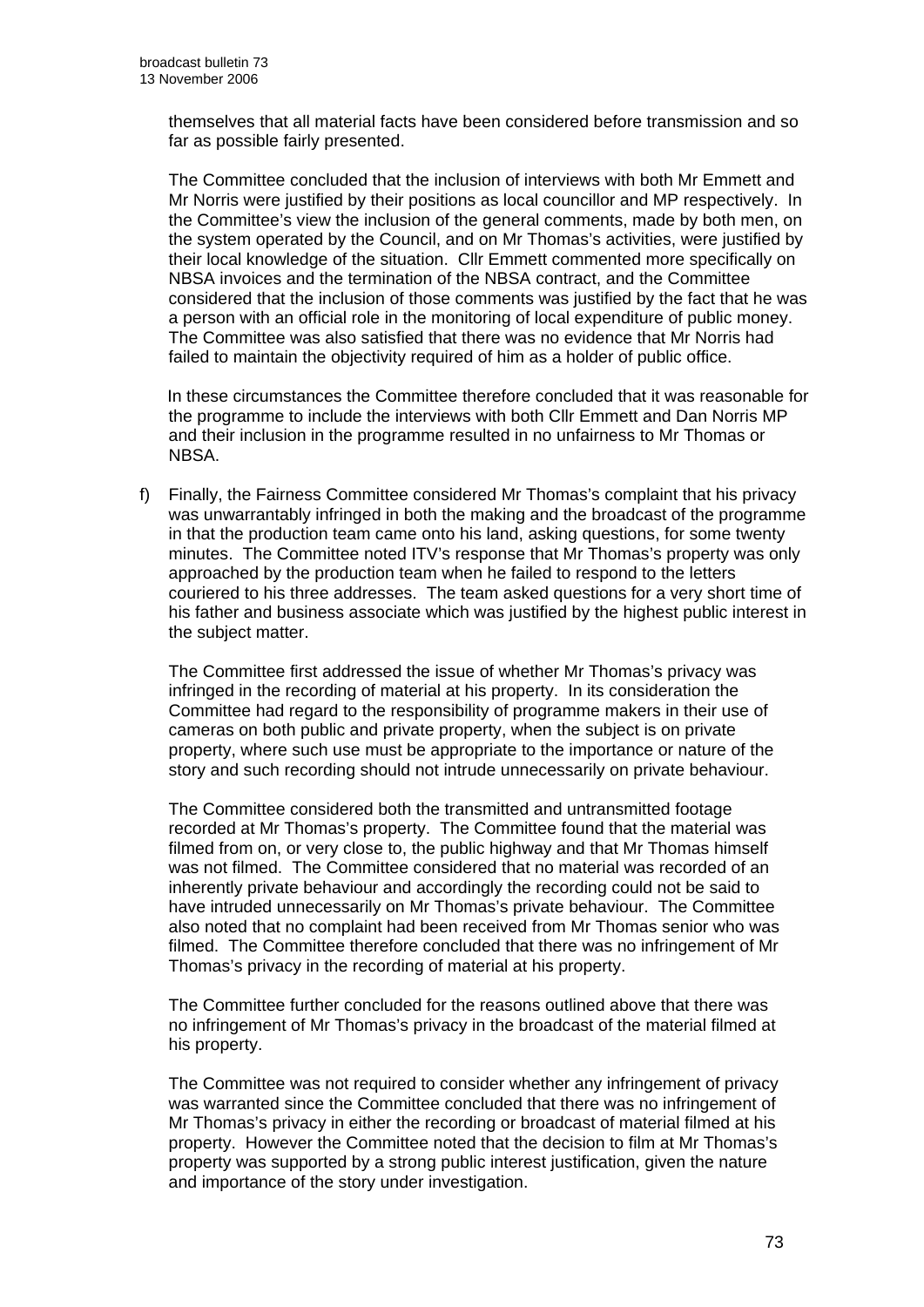The complaints of unfair treatment and unwarranted infringement of privacy were not upheld.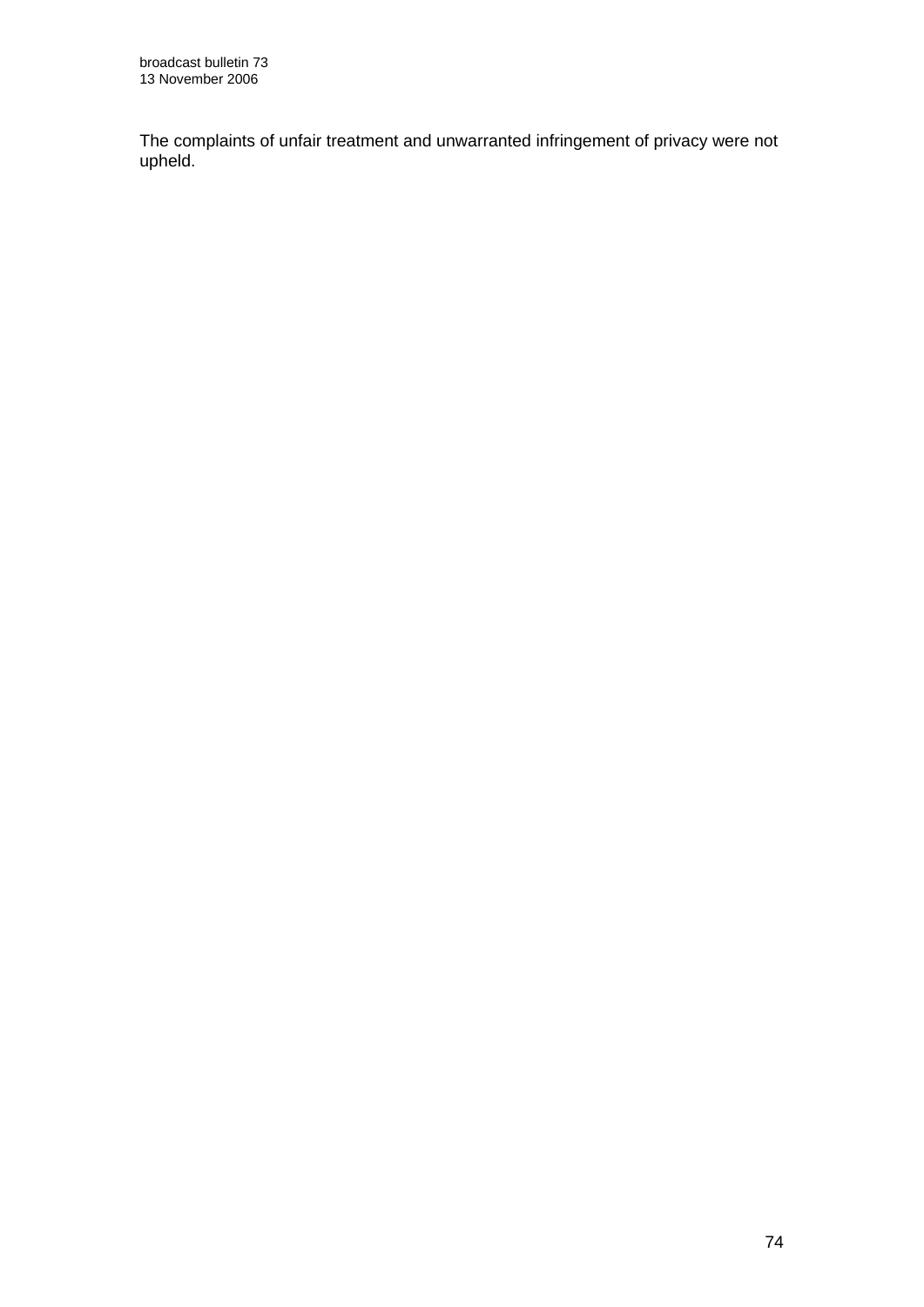## **Other Programmes Not in Breach/Out of Remit 11 October 2006 – 24 October 2006**

| Programme                       | <b>Trans</b><br><b>Date</b> | <b>Channel</b>     | Category                            |                |
|---------------------------------|-----------------------------|--------------------|-------------------------------------|----------------|
| 100 Funniest Moments            | 08/10/2006                  | Channel 4          | Offensive Language                  | 3              |
| 700 Club                        | 12/10/2006                  | <b>God Channel</b> | Crime (incite/encourage)            | $\mathbf{1}$   |
| A Touch of Frost                | 19/09/2006                  | ITV1               | <b>Generally Accepted Standards</b> | $\mathbf{1}$   |
| al Hiwaar al Sareeh             | n/a                         | Al Mustaqillah TV  | Crime (incite/encourage)            | $\mathbf{1}$   |
| All Star Talent Show            | 06/10/2006                  | Five               | <b>Generally Accepted Standards</b> | $\mathbf{1}$   |
| All Star Talent Show            | 13/10/2006                  | Five               | <b>Generally Accepted Standards</b> | $\mathbf 1$    |
| Ancient Rome: Rise & Fall of an |                             |                    |                                     |                |
| Empire                          | 21/09/2006                  | BBC1               | Violence                            | $\mathbf{1}$   |
| Ant and Dec's Saturday Night    |                             |                    |                                     |                |
| <b>Takeaway</b>                 | 23/09/2006                  | ITV1               | <b>Generally Accepted Standards</b> | 1              |
| <b>Babestar TV</b>              | 30/09/2006                  | Look4Love TV       | Sex/Nudity                          | $\mathbf{1}$   |
| <b>BBC Breakfast</b>            | 07/10/2006                  | BBC1               | <b>Commercial References</b>        | $\mathbf{1}$   |
| <b>BBC General</b>              | var                         | <b>BBC</b>         | Inaccuracy/Misleading               | $\mathbf{1}$   |
| <b>BBC News</b>                 | 06/10/2006                  | BBC1               | Other                               | $\mathbf 1$    |
| <b>BBC News</b>                 | var                         | <b>BBC</b>         | <b>Generally Accepted Standards</b> | 1              |
| <b>BBC Radio 1 News</b>         | 26/05/2006                  | <b>BBC Radio 1</b> | Offensive Language                  | 1              |
| <b>BBC Radio 4 News</b>         | 18/09/2006                  | <b>BBC Radio 4</b> | Crime (incite/encourage)            | $\mathbf{1}$   |
| <b>Birth Night Live</b>         | 08/10/2006                  | Five               | <b>Generally Accepted Standards</b> | $\overline{2}$ |
| Bremner, Bird & Fortune         | 22/09/2006                  | Channel 4          | Offensive Language                  | 1              |
| Bremner, Bird and Fortune       | 23/09/2006                  | Channel 4          | Offensive Language                  | $\mathbf 1$    |
| Bremner, Bird and Fortune       | 30/09/2006                  | Channel 4          | Due Impartiality/Bias               | $\mathbf{1}$   |
| Carry On Easter Weekend         | 17/04/2006                  | <b>UK Gold</b>     | Sex/Nudity                          | $\overline{2}$ |
| Casualty                        | 24/09/2006                  | Channel 4          | Suicide/Self Harm                   | $\mathbf{1}$   |
| Casualty                        | 14/10/2006                  | BBC1               | Sex/Nudity                          | 4              |
| Channel 4 News                  | 12/10/2006                  | Channel 4          | Violence                            | 4              |
| Channel U                       | 18/10/2006                  | Channel U          | Other                               | $\mathbf{1}$   |
| <b>Coronation Street</b>        | 25/09/2006                  | ITV1               | Offensive Language                  | $\overline{7}$ |
| <b>Coronation Street</b>        | 11/10/2006                  | ITV1               | <b>Generally Accepted Standards</b> | $\mathbf{1}$   |
| <b>Coronation Street</b>        | 15/10/2006                  | ITV1               | <b>Generally Accepted Standards</b> | 1              |
| <b>Coronation Street</b>        | var                         | <b>ITV</b>         | Substance Abuse                     | $\mathbf{1}$   |
| <b>Coronation Street</b>        | var                         | ITV1               | <b>Generally Accepted Standards</b> | 1              |
| Danny and Nicky in the Morning  | 13/09/2006                  | Southern FM        | Dangerous Behaviour                 | $\mathbf{1}$   |
| Death Of A President            | 09/10/2006                  | More4              | <b>Generally Accepted Standards</b> | $\mathbf{1}$   |
| EastEnders                      | var                         | BBC1               | <b>Generally Accepted Standards</b> | $\mathbf{1}$   |
| <b>Electricals Hour</b>         | 19/10/2006                  | price-drop tv      | Advertising                         | $\mathbf{1}$   |
| Emmerdale                       | 10/10/2006                  | ITV1               | <b>Generally Accepted Standards</b> | $\overline{a}$ |
| <b>Emmerdale Family Album</b>   | 08/10/2006                  | ITV1               | Offensive Language                  | $\mathbf{1}$   |
| Entourage                       | 01/10/2006                  | ITV1               | Sex/Nudity                          | $\mathbf{1}$   |
| Extras                          | 28/09/2006                  | BBC <sub>2</sub>   | <b>Generally Accepted Standards</b> | $\overline{2}$ |
| Extras                          | 01/10/2006                  | BBC <sub>2</sub>   | <b>Generally Accepted Standards</b> | $\mathbf 1$    |
| F1: Brazilian Grand Prix Live   | 22/10/2006                  | ITV1               | Due Impartiality/Bias               | $\overline{a}$ |
| Fear Factor                     | 05/09/2006                  | Challenge          | <b>Generally Accepted Standards</b> | $\mathbf{1}$   |
| <b>Fifth Gear</b>               | 09/10/2006                  | Five               | Crime (incite/encourage)            | 3              |
| Fox News Live                   | n/a                         | Fox News           | Due Impartiality/Bias               | $\mathbf{1}$   |
| Friday Night With Jonathan      |                             |                    |                                     |                |
| Ross                            | 13/10/2006                  | BBC1               | <b>Religious Offence</b>            | 1              |
| Girls Aloud: Off The Record     | 08/10/2006                  | Channel 4          | Offensive Language                  | $\mathbf{1}$   |
| Guns Are Cool                   | 25/09/2006                  | Channel 4          | Offensive Language                  | $\mathbf 1$    |
|                                 |                             |                    |                                     |                |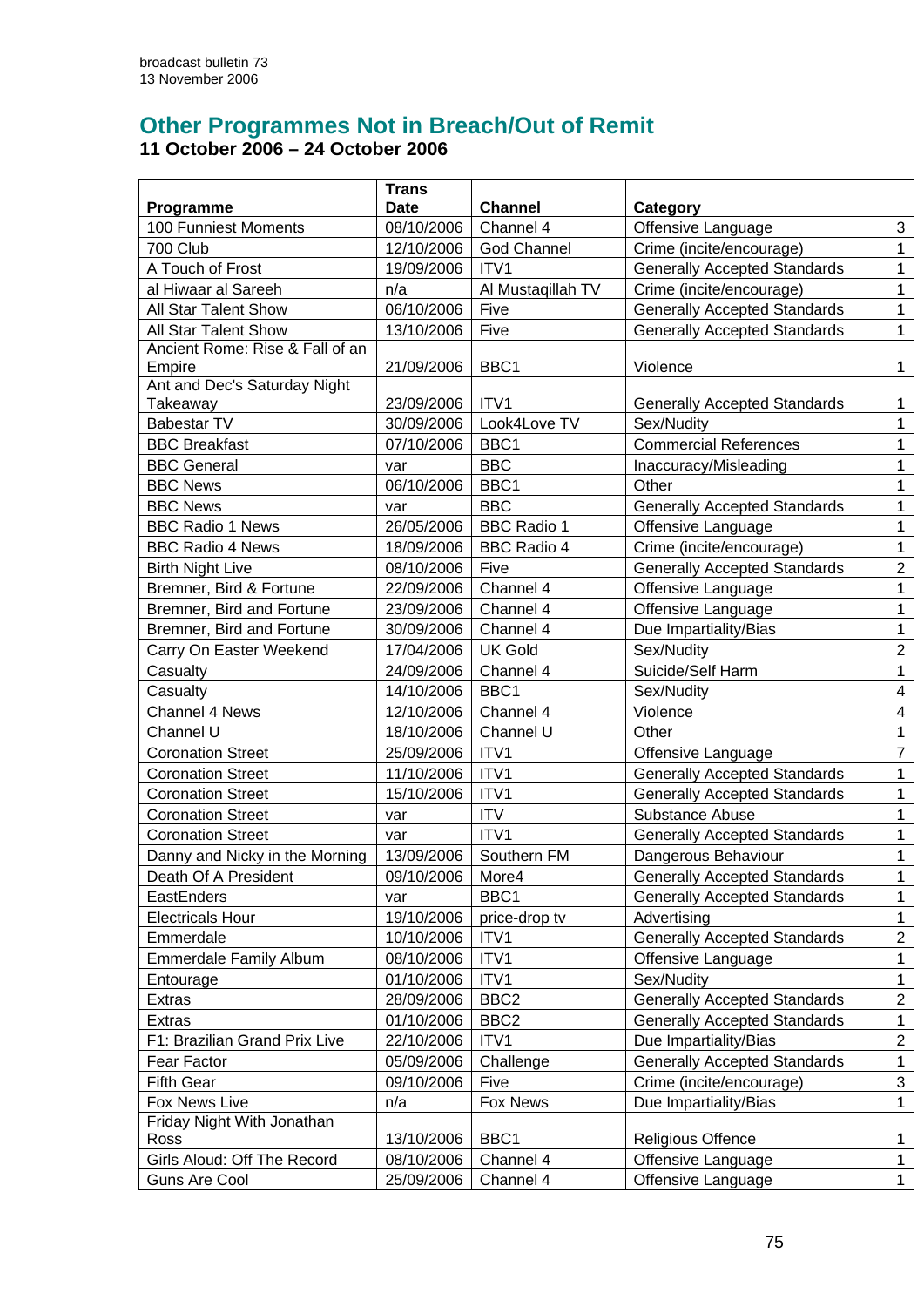| <b>Holby City</b>             | 17/10/2006 | BBC1               | <b>Generally Accepted Standards</b> | $\mathbf{1}$   |
|-------------------------------|------------|--------------------|-------------------------------------|----------------|
| Home Shopping                 | 09/10/2006 | <b>FTN</b>         | Advertising                         | $\mathbf 1$    |
| Ian Danter's Sunday Carve Up  | 04/06/2006 | 100.7_HEART_FM     | <b>Generally Accepted Standards</b> | $\mathbf{1}$   |
| It's Me Or The Dog            | 17/10/2006 | C <sub>4</sub>     | <b>Generally Accepted Standards</b> | 31             |
| ITV at the Movies             | 22/09/2006 | ITV2               | <b>Generally Accepted Standards</b> | $\mathbf{1}$   |
| <b>ITV News</b>               | 20/10/2006 | ITV1               | <b>Generally Accepted Standards</b> | $\mathbf 1$    |
| Jane Eyre                     | 08/10/2006 | BBC1               | Sex/Nudity                          | $\overline{2}$ |
| Jon Gaunt                     | 10/10/2006 | Talksport          | <b>Generally Accepted Standards</b> | $\overline{2}$ |
| Kerrang                       | 22/09/2006 | Kerrang!           | Offensive Language                  | 1              |
| <b>KFC Breakfast Show</b>     | n/a        | Radio City 96.7 FM | Sex/Nudity                          | 1              |
| Ladette To Lady               | 19/10/2006 | ITV1               | <b>Animal Welfare</b>               | $\mathbf 1$    |
| <b>LBC</b> trail              | 02/10/2006 | <b>LBC</b>         | <b>Generally Accepted Standards</b> | $\mathbf{1}$   |
| LK Today                      | 09/10/2006 | ITV1               | <b>Generally Accepted Standards</b> | $\mathbf{1}$   |
| Loose Women                   | 12/10/2006 | ITV1               | <b>Generally Accepted Standards</b> | 1              |
| Losing It                     | 13/09/2006 | ITV1               | Inaccuracy/Misleading               | $\mathbf{1}$   |
| Low Winter Sun                | 14/09/2006 | Channel 4          | Offensive Language                  | 1              |
| <b>Meridian News</b>          | 09/10/2006 | ITV1               | Regionality                         | $\mathbf{1}$   |
| Metro FM                      | 30/09/2006 | Metro FM           | <b>Generally Accepted Standards</b> | $\mathbf{1}$   |
| Michael Schumacher: Driven to |            |                    |                                     |                |
| Win                           | 23/10/2006 | ITV1               | Scheduling                          | $\mathbf{1}$   |
| <b>Midsomer Murders</b>       | 05/10/2006 | ITV1               | Offensive Language                  | 1              |
| <b>Midsomer Murders</b>       | 13/10/2006 | ITV1               | Offensive Language                  | 1              |
| Monte Carlo Roulette          | 22/08/2006 | You Play TV        | Competitions                        | $\mathbf{1}$   |
| Muslim Radio                  | 10/10/2006 | Muslim Radio       | <b>Religious Offence</b>            | 1              |
| Newsnight                     | 20/09/2006 | BBC <sub>2</sub>   | Crime (incite/encourage)            | 1              |
| Newsnight                     | 26/09/2006 | BBC <sub>2</sub>   | <b>Generally Accepted Standards</b> | 1              |
| Nuremberg: Nazis On Trial     | 25/09/2006 | BBC <sub>2</sub>   | <b>Generally Accepted Standards</b> | $\mathbf{1}$   |
| Popworld                      | 07/10/2006 | Channel 4          | Sex/Nudity                          | 1              |
| Power FM                      | 21/07/2006 | 103.2_POWER_FM     | Competitions                        | $\mathbf 1$    |
| Prime Suspect - The Final Act | 15/10/2006 | ITV1               | <b>Generally Accepted Standards</b> | 5              |
| Quiz Call                     | 25/09/2006 | Quiz Call          | Competitions                        | $\mathbf{1}$   |
| Ramsay's F Word               | 09/08/2006 | CH <sub>4</sub>    | Other                               | 60             |
| <b>Real Crime</b>             | 09/10/2006 | ITV1               | <b>Generally Accepted Standards</b> | 3              |
| <b>Real Sex</b>               | 06/10/2006 | Five               | Sex/Nudity                          | $\mathbf 1$    |
| Ricki Lake                    | 07/06/2006 | ITV <sub>2</sub>   | Sex/Nudity                          | 1              |
| Robin Hood                    | 14/10/2006 | BBC1               | Violence                            | 1              |
| Robin Hood                    | 21/10/2006 | BBC1               | Violence                            | $\mathbf{1}$   |
| <b>Sky News</b>               | 06/09/2006 | <b>Sky News</b>    | <b>Generally Accepted Standards</b> | $\mathbf{1}$   |
| <b>Sky News</b>               | 08/09/2006 | <b>Sky News</b>    | <b>Generally Accepted Standards</b> | $\mathbf{1}$   |
| <b>Sky Sports</b>             | 15/10/2006 | <b>Sky Sports</b>  | <b>Generally Accepted Standards</b> | 1              |
| Star Bazaar TV                | 01/09/2006 | Star Bazaar        | Inaccuracy/Misleading               | $\mathbf 1$    |
| Star Bazaar TV                | 04/09/2006 | Star Bazaar        | Inaccuracy/Misleading               | $\mathbf 1$    |
| Stoned Invaders               | 21/08/2006 | Play Jam           | <b>Generally Accepted Standards</b> | $\mathbf 1$    |
| Stoned Invaders               | 01/09/2006 | Play Jam           | <b>Generally Accepted Standards</b> | $\mathbf{1}$   |
| Sun FM                        | 02/06/2006 | Sun FM             | Competitions                        | 1              |
| Tarrant on TV                 | 12/10/2006 | ITV1               | Violence                            | 1              |
| Tarrant on TV                 | 19/10/2006 | ITV1               | Religious Offence                   | $\mathbf{1}$   |
| Taxi Zum Klo (Taxi to the     |            |                    |                                     |                |
| Toilets)                      | 04/07/2006 | Film Four          | Sex/Nudity                          | $\mathbf 1$    |
| The Apprentice USA            | 27/09/2006 | BBC <sub>2</sub>   | <b>Generally Accepted Standards</b> | $\mathbf{1}$   |
| The Beginner's Guide to Islam | 05/09/2006 | CH <sub>4</sub>    | <b>Generally Accepted Standards</b> | $\mathbf{1}$   |
| The Bill                      | 20/09/2006 | ITV1               | <b>Generally Accepted Standards</b> | $\overline{2}$ |
| The Champions                 | 21/09/2006 | ITV4               | Sponsorship                         | $\mathbf{1}$   |
|                               |            |                    |                                     |                |